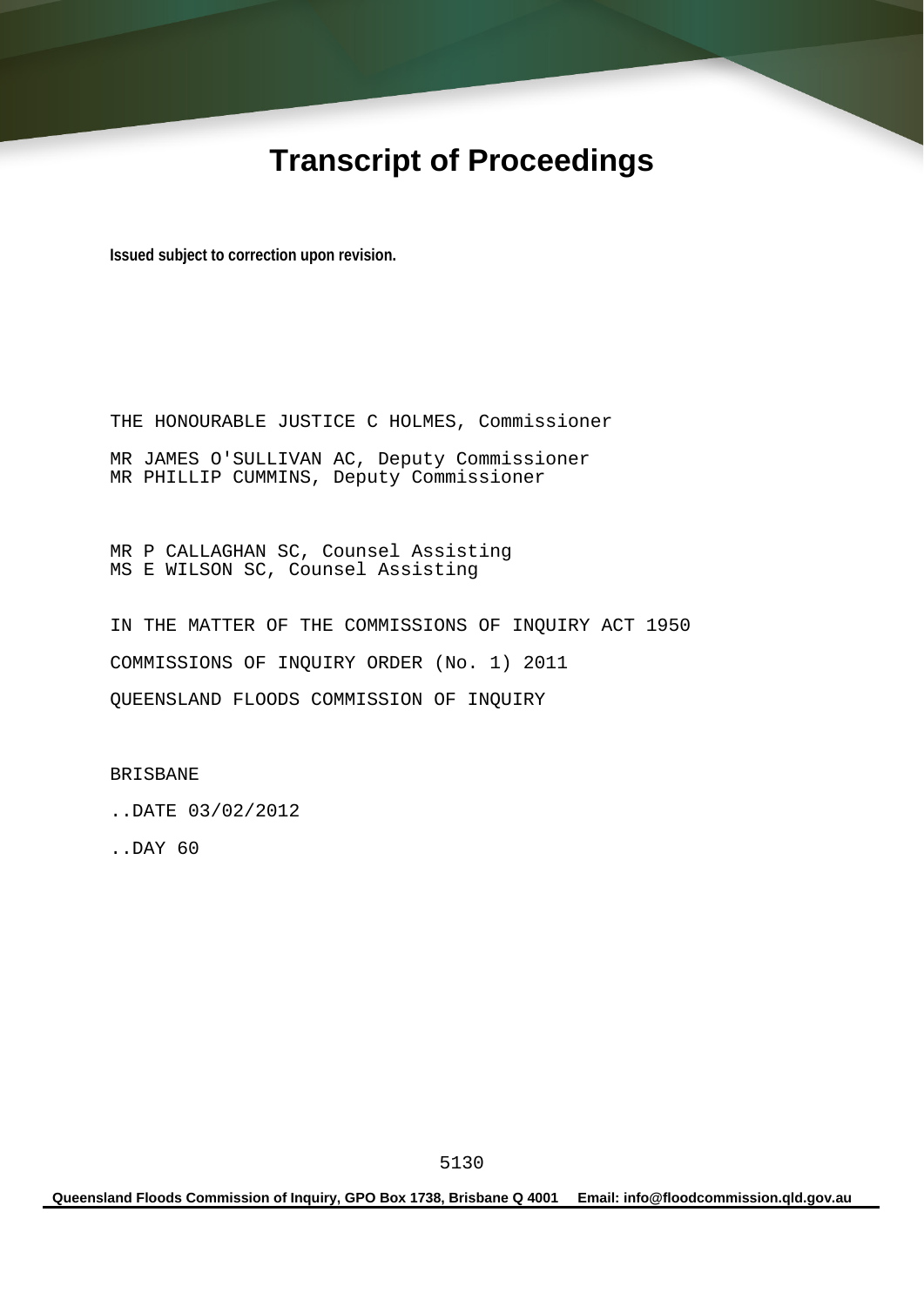THE COMMISSION RESUMED AT 9.00 A.M.

JOHN VINCENT TIBALDI, CONTINUING:

COMMISSIONER: Yes, Mr Ambrose?

MR AMBROSE: Mr Tibaldi, can I ask you to have a look at Situation Report 8, please? That's one created at 0600 on Saturday, the 8th of January. Thank you. And could you scroll down, please, to where it deals with the impacts downstream of Wivenhoe and the second paragraph, "The current available assessments", do you see that?-- Yes, I do.

Now, why would a flood engineer give any consideration to this unless he was considering the possible impact on the urban areas?-- I agree. I thought we might have covered - sort of recall covering this point yesterday, but I agree. I mean, what's occurred - my interpretation of that would be that a model run's been done around that time - oh, no, he must have looked at the projected flows against the tides and made an assessment that, you know, the impact down in urban areas at that time was very small, only 50 to 100 millimetres, you know, on the tide.

All right. Let me take you back, then, to Situation Report number 1. That's Thursday, the 6th of January at 8.14 a.m.. Now, just have a quick flick through that. Is there any evidence that the flood engineer was considering any impacts in the lower Brisbane area?-- Do you mind if I just get out oh, I will read it here .

If you want to get out the hard copies, that would be-----?-- Oh, no, it's fine, I can see it now, it's okay. I just need - I need a minute just to read it. Well, in terms of impact on urban areas, I guess the fact that it talks about, "The three councils will be talked to", Somerset, Ipswich and Brisbane, that would indicate to me that when they speak to each of those councils they would have given an indication as to what the likely impacts were as they were judged at that time.

Any suggestion of the degree of contemplation as evidenced in Situation Report 8 that I have just taken you to?-- Oh, no. Well, this was the first - this was at the start of the event,  $SO------$ 

That's right?-- Yes.

So, it wasn't significantly in the contemplation apparently at the beginning of the event?-- No, I expect at that stage we were are just touching base with the councils and-----

Right?-- -----availing them of the situation. Sorry.

**1**

**20** 

**30** 

**40** 

**50**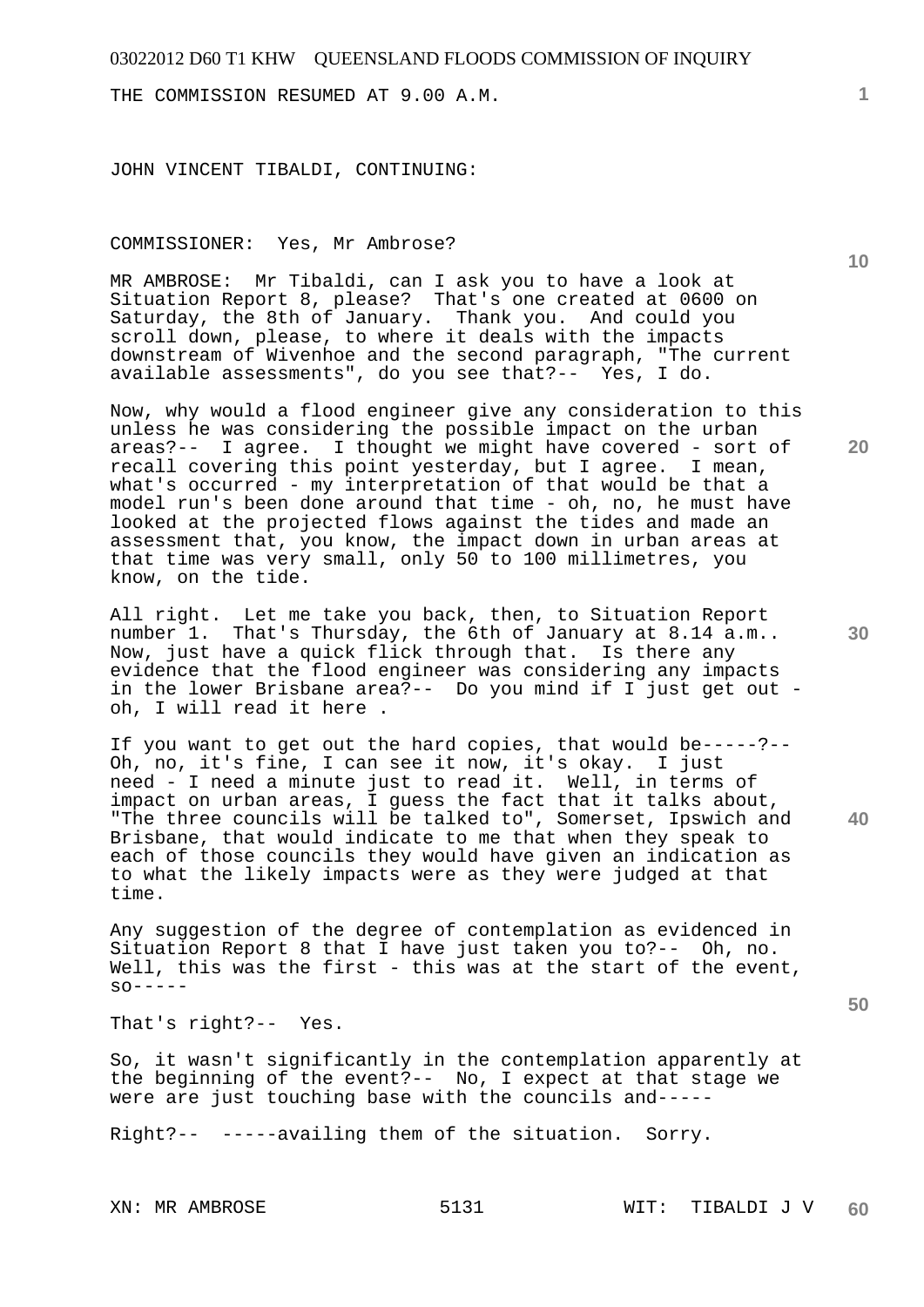I take you to Situation Report 2, 3, 4 and 5, and I suggest that that's exactly the situation that was pertaining at that time?-- I will get out the hard copies because it-----

Yes, it will be quicker?-- -----I have to - see what volume they are in. Yeah, well, 2, 3 and 4 again indicate that there's been discussions with the three councils, so they would have updated them of the situation at that time. Five appears just to be an update on North Pine Dam.

But by 6, I suggest to you, the situation has changed somewhat and for the first time there were discussions held with the Brisbane City Council and with BOM and all agencies agreeing that the combined flow in the lower Brisbane River will add a certain number of millimetres, et cetera, to the releases?-- Yeah, certainly that entry indicates they have had some more specific discussions with Brisbane about the impacts down there. That was on the 7th of January at 6 p.m.

That's right?-- Around 6 p.m.

And, indeed, we can see from the entry under the heading, "Wivenhoe Full Supply Level.", that it was intended to ramp up the release from Wivenhoe to about 1200 CUMECS during the next 18 hours?-- That's correct, that's what the - that's exactly what it says.

So, then we come to Situation Report 7 and there's a response from the Brisbane City Council about the estimates. Do you see that?-- Yes. That would indicate to me there's ongoing discussions with the council about the impacts.

Then we come to the Situation Report number 8 at 0600 hours on Saturday the 8th and under the, "Impacts Downstream.", there's another clear reference to what was contemplated by the flood engineer on duty at that time concerning the impacts of releases in the urban areas?-- Yes, I'd agree with that. Particularly the last paragraph of that section would indicate that to me.

Just identify that last paragraph, please?-- "Somerset Regional, Ipswich City and Brisbane City Councils have been advised of the Wivenhoe operating strategy."

Thank you very much. Now, what, if anything, does that tell you about whether the strategy was going through a different phase at about that point?-- I guess - if I'm reading that what that indicates to me is they're certainly carefully considering strategy. That alone, without looking at the data and what's occurring in terms of rainfall at the lake and the river flows, wouldn't necessarily indicate to me there's been a change in strategy, but it certainly indicates to me they're thinking carefully about it.

Now, it was put to you by Senior Counsel assisting this Inquiry that the flood report was calculated to convey an impression because you were afraid of what people would think if they knew there had been no choice of strategy during the

**20** 

**40** 

**50** 

**10**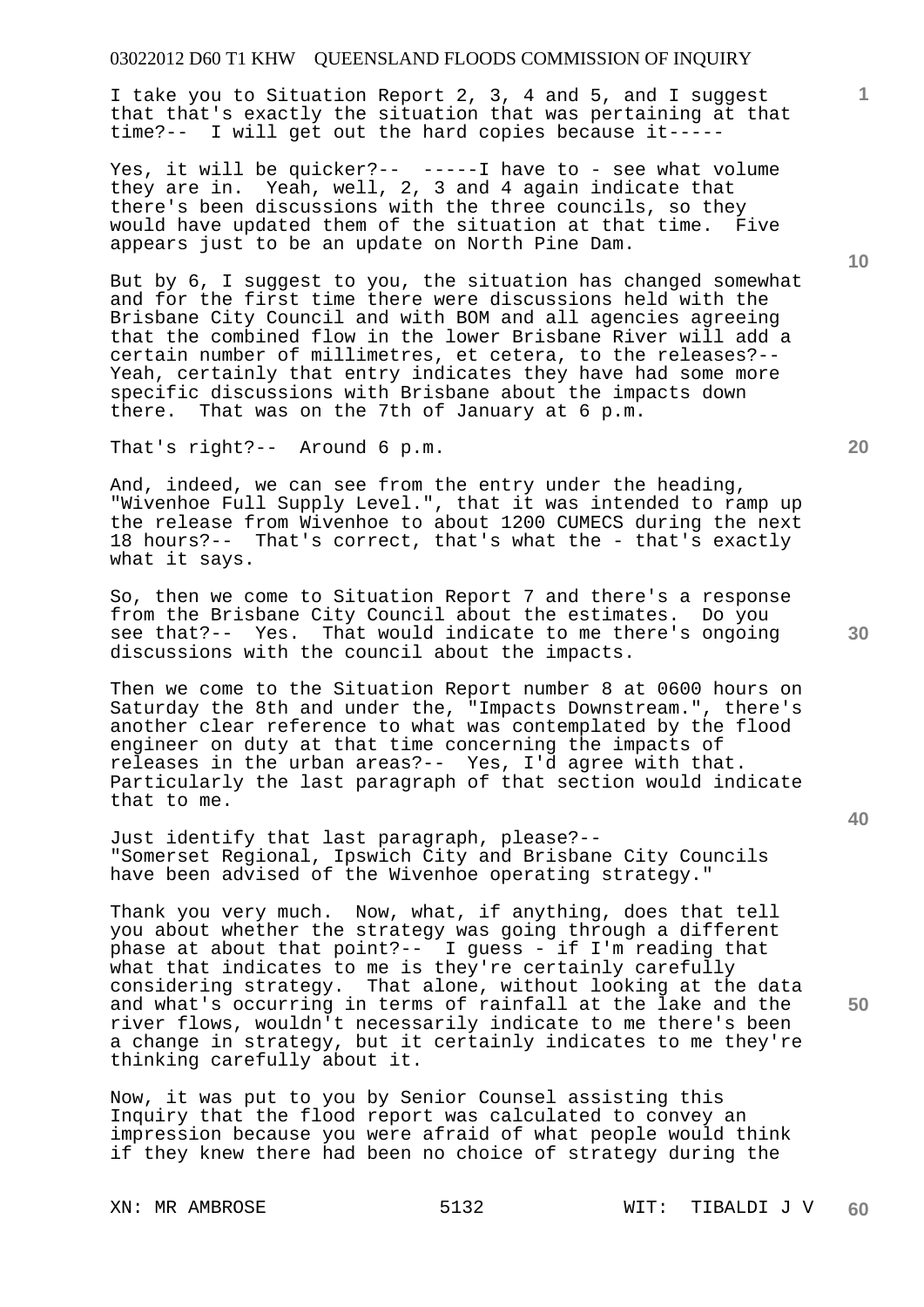event?-- I can recall words to that effect yesterday. I am not sure of the exact words.

Looking at those Situation Reports and the contemplations that I have taken you to, I suggest to you that Strategy 3 was contemplated even as early as Friday, the 7th?-- It appears that way from the entries.

Yes?-- But - yes.

Indeed, if the intention was to ramp up the releases to 1200 CUMECS, we know that when the lake level, which is steadily rising, hits 68.5 Strategy W2 will automatically be bypassed?-- On the information that was available in the model runs at that time, I think you would have - I agree that you would have been able to see that.

Yes. On the other hand, if the releases weren't ramped up, as was intended, and W2 was engaged, lower releases would have been effected?-- That's correct and, as I said yesterday, there's examples of that in just the flood event two weeks before this one.

That's right. And if lower releases were effected, then we know, do we not, that if as things transpired then W4 would have been reached earlier, the inundation of Brisbane would have been sooner went for longer?-- Yes. Certainly the flood peak would have been higher, it's just unquestionable.

It follows, doesn't it, that the operation followed an impeccable application of the manual to optimise protection of urban areas using the storage capacity and the release rates?-- Well, everyone just did the best they could. I think it's - I am not going to make a self-judgment on the decisions that were made. The decisions are in the report. People can make their own judgment on them.

This was the case, wasn't it, I suggest to you, until Sunday night when it became apparent that releases needed to be ramped up even further because the storage capacity was approaching a point where it could no longer be used in that manner?-- The report certainly indicates the decision was made at that time and that's my belief.

And had there been no more rainfall, the operation of Wivenhoe would have protected Brisbane from an equivalent of about a 1974 flood?-- No. There would have still been substantial flooding in Brisbane due to the water that impacted Brisbane from the Lockyer and Bremer Rivers-----

All right?-- -----that came in below the dam and obviously the dam can't control that, that flow.

And in addition to that, there was an unforecast second peak 24 hours after the first?-- There certainly was that second peak. The details of the forecast that were available at that time are contained in the flood report. People can make their own assessment based on that data as to whether - how

**10** 

**20** 

**1**

**30** 

**40**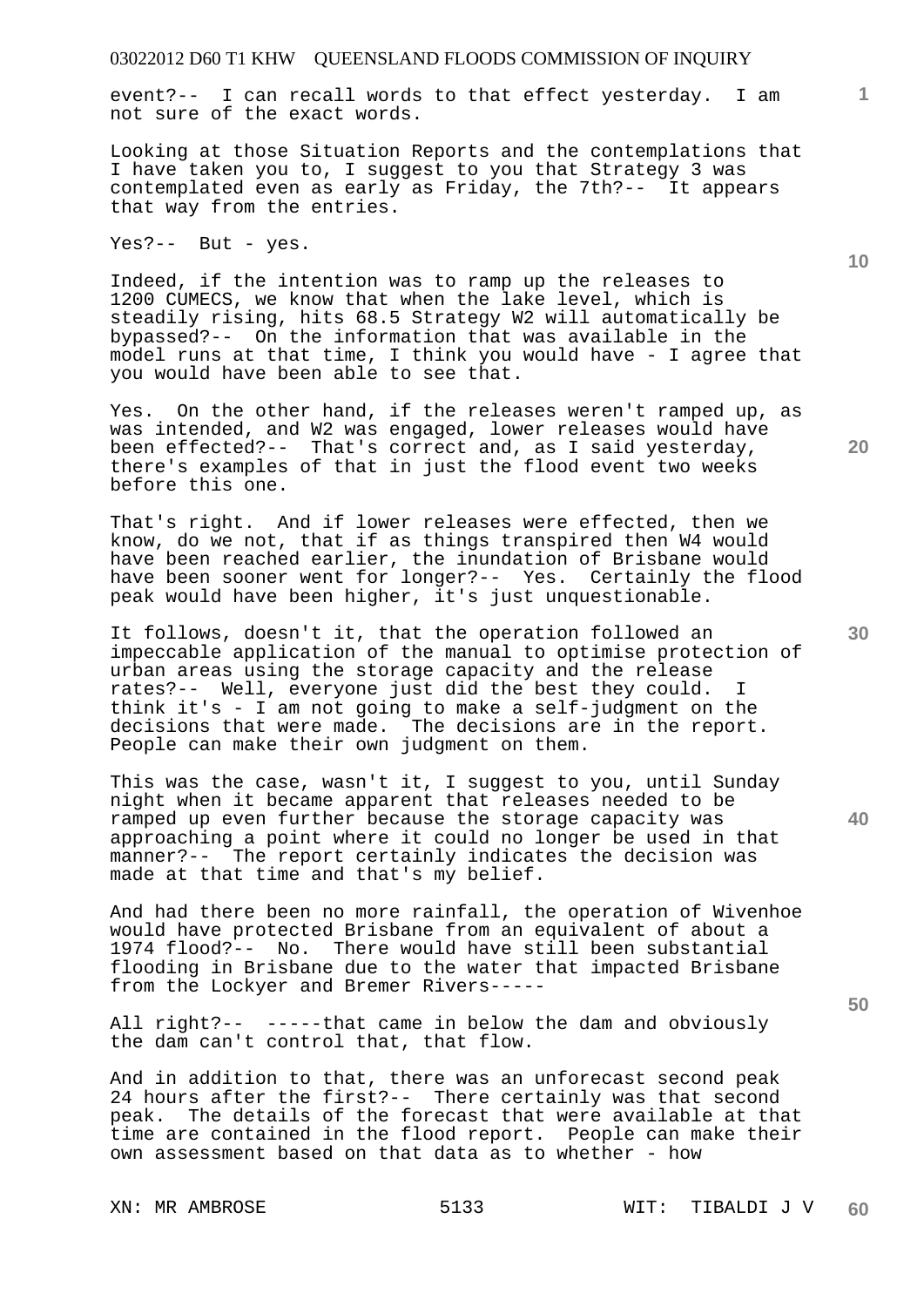accurately that peak was forecast.

And the data, I suggest to you, clearly shows that if one reads it - and I am talking about the Situation Report and the fact that the dam was being used for storage - that the storage capacity was being used time and time again as time progressed?-- Well, I would have certainly - you know, certainly I agree with that, we were certainly using the flood storage, that's what occurs when the water goes over the peak full supply level.

If one was reading the Situation Reports one could see from contemporaneous entries that the storage capacity was being gradually used up?-- You could - yes, you could make that interpretation from the Situation Reports. For me, to make that interpretation, I would need to look at the Situation Reports and the other data available.

Sure, but the Situation Reports, as they progress, record that the storage capacity in the dam is getting smaller as the dam is used for storage, do they not?-- Yes, I believe they record the level of the dam so that's an accurate reflection of what you are saying.

If someone is reading a Situation Report and sees that you're allowing the dam to fill up, they know, don't they, that that water isn't lapping their toes in the urban areas, it's being kept somewhere else?-- Yes.

So they can read in the clearest possible terms, unless they want to bathe in general ignorance, that the dam is being used to mitigate against flood?-- Certainly the information's in the Situation Report, there's no doubt about that, but having said that and - you have got to realise that some people that would be reading that, the level wouldn't mean a lot to them, and I guess that's one of the difficulties and I guess one of the things that's come out of the flood that, you know, there is this education factor. We can write a Situation Report that gives accurate information but if people are not able to interpret that that becomes a problem, but certainly the information was there in the report, I agree with what you're saying.

Have you misled the Commission?-- No.

Did you create a misleading or a false Flood Event Report?-- No.

Does the flood report, in fact, reflect accurately the events of this flood event?-- I believe it does and I reflected on everything yesterday and I still have that firm belief.

Could you have a look at Exhibit 1,052, please, and in particular the annexure? You have seen this document before, I understand?-- I can't recall ever seeing this document until it was shown to me a few days ago, but an e-mail that was sent during the event indicates that it was - it would be reasonable to assume I did see it at that time but I can't

**10** 

**1**

**20** 

**30** 

**40**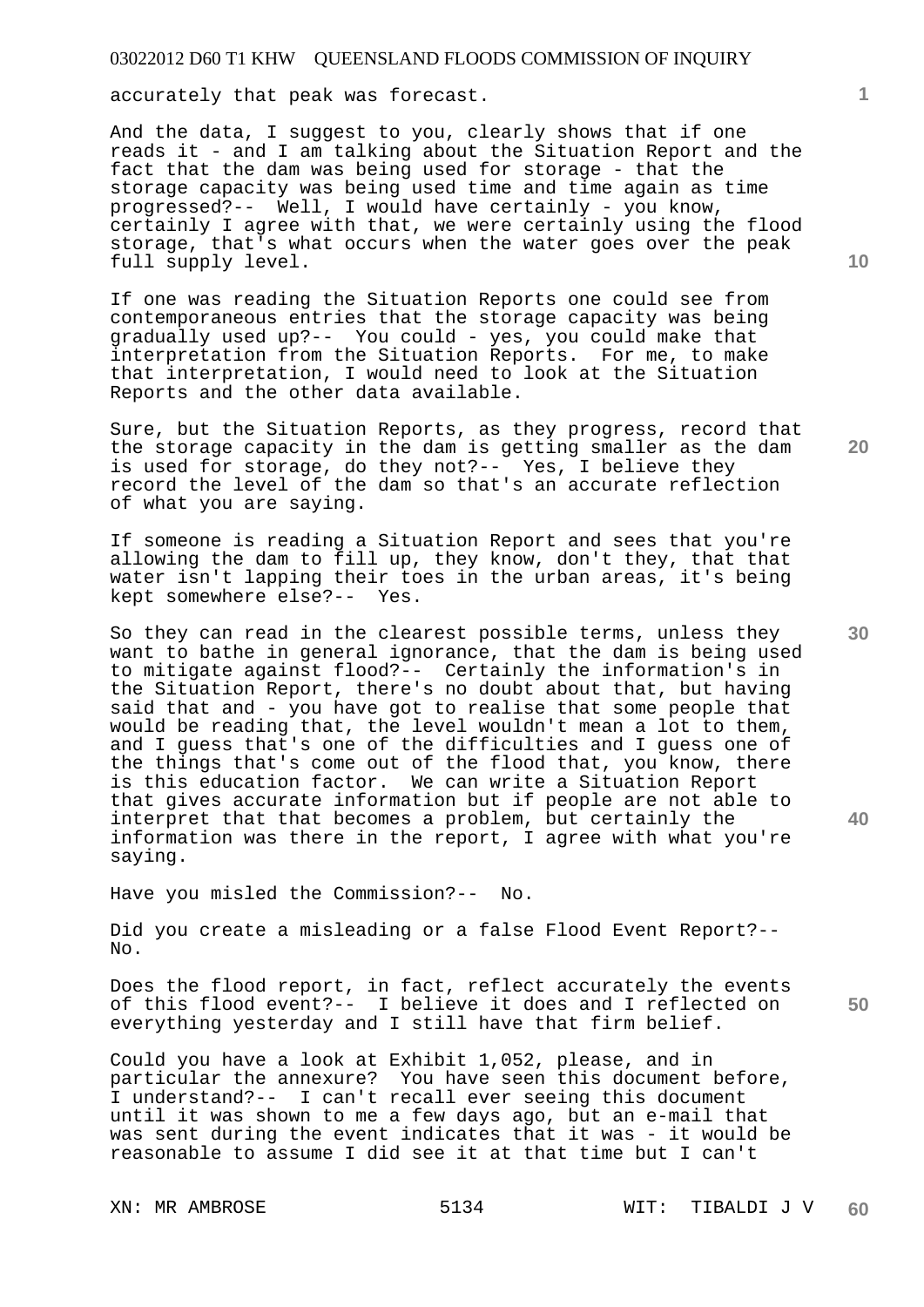recall it.

Did you create it?-- No - well, having been shown the Cabinet submission which I obviously created and couldn't recall, it's - I am not sure about anything over that period any more, but certainly there's nothing I have seen to indicate that I created this.

It's obviously wrong, is it not, in terms of the times that the Ws were attributed to certain times?-- It's obviously wrong, it's obviously wrong, the - you know, I didn't look at it in detail the other day, but - I think actually when it was first shown to me the problem I can see on the screen now occurred, and I am talking about a couple of days ago, you can't see what's in the right columns. So, you sort of need to see the whole bit of spreadsheet to appreciate what's being discussed there. I don't know if you can do that. But, anyway, the review I had the other day, having been shown it, was, yeah - look, it's obviously wrong, it contains errors, it's just simply incorrect.

COMMISSIONER: What's the significance of the right columns, sorry, Mr Tibaldi?-- Oh, well, all I can see on the screen is "Action" and "Time", but I think if you go to the right - see how there's additional columns there with information in them?

We will do that?-- I thought if you scroll down there was additional information. I could be wrong. Yes. See how there's additional information there? Say, for example in row 7 0 - oh, sorry, say - a good example is probably row 72.

What should we make of that?-- Beg your pardon?

And what should we make of that?-- Well, it's just - it's an error, it's not correct - well, if you then scroll back, as I said, you really need to look at the whole thing, need to see the time that entry was made, 9.53 p.m.

Would you like to look at a hard copy so that if you do want to make any point about it you can?-- All I'm saying really is there's errors in it, there's obvious errors in it. That's, I guess, what I am saying, I can point some out.

I will just get you you to look at a hard copy so you have got the opportunity say anything you want to?-- Okay. I have got the copy.

MR AMBROSE: I'm sorry, was the witness answering a question of yours?

COMMISSIONER: I just invited him to have a look to see if there's anything else he wanted to make a comment about, that's all.

MR AMBROSE: Just let me take you to the fifth sheet, if I may, and you see the entry the 8th of January at 4.55 a.m.?-- Yes.

**10** 

**1**

**30** 

**20** 

**40**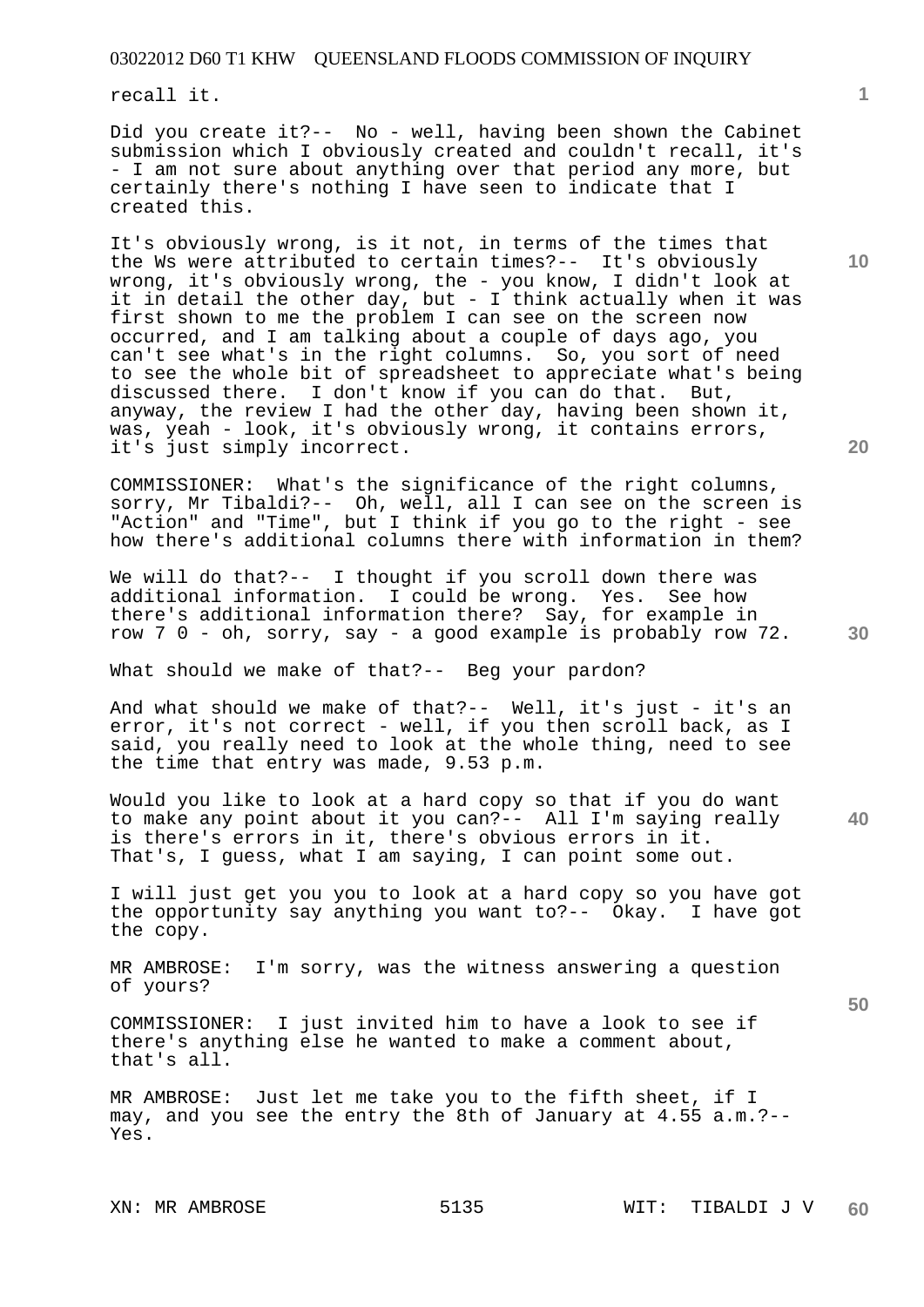That suggests that according to the directive referred to, number 3, that strategy 1D was engaged at that time?-- Strategy 1D was in effect at that time, that's what this indicates. Whether that's correct or not, I would have to check back in to the flood report.

We are talking about 8 a.m. at 4.55. Do you need to know the lake level at that time, do you?-- To make that determination I would. I mean, I know the lake level exceeded 68.5 at 8 a.m.. Were it was at 4.55-----

Strategy 1D - it might be easier if I take you down to the next entry, 8/1 at 8 a.m.. That's a bit clearer, I think. Do you see that?-- Yes.

That says again, "Strategy W1D"?-- Yes.

It's clearly wrong, isn't it?-- Yes.

**20**  Because by that stage the lake had gone beyond 68.5?-- Yes, that's right.

On the 9th, a few lines down, at 1 a.m. he's talking about the strategy being W1E, and again that's clearly wrong because the lake again is higher than 68.5?-- Yes, well, I would have been on at that time and I knew we weren't in 1E, I knew we weren't in 1.

So-----?-- But I did not write that entry.

I understand that, but in the course of writing the flood report do you think you had occasion to look at a spreadsheet such as that?-- I looked at the event log, but I don't believe I have ever looked at a spreadsheet like this when writing the report. It's not part of official records that I can ever recall seeing.

**40**  COMMISSIONER: Can I just understand the sequence then? You did e-mail it on but you say you don't really recollect that?-- Yeah, for some - it was e-mailed to me - I think the records show it was e-mailed to me at about 7 o'clock, 7 p.m., because I was writing this Cabinet brief, and then I have e-mailed it on. I must have - what I assume is I'm at Margaret Street because it's been e-mailed from the Flood Centre to me and for some reason I have e-mailed it back to the Flood Centre and hour later.

All right. Does it ever resurface?-- No.

Thank you.

MR AMBROSE: At the Flood Operations Centre the situation with the computers there is that you have got a local area network in place so that if someone was at a monitor with that document, for example, in front of them, someone at another monitor could be working on exactly the same document simultaneously?-- Oh, you would have to ask - I don't know that. You would have to ask someone that understands how the

**10** 

**1**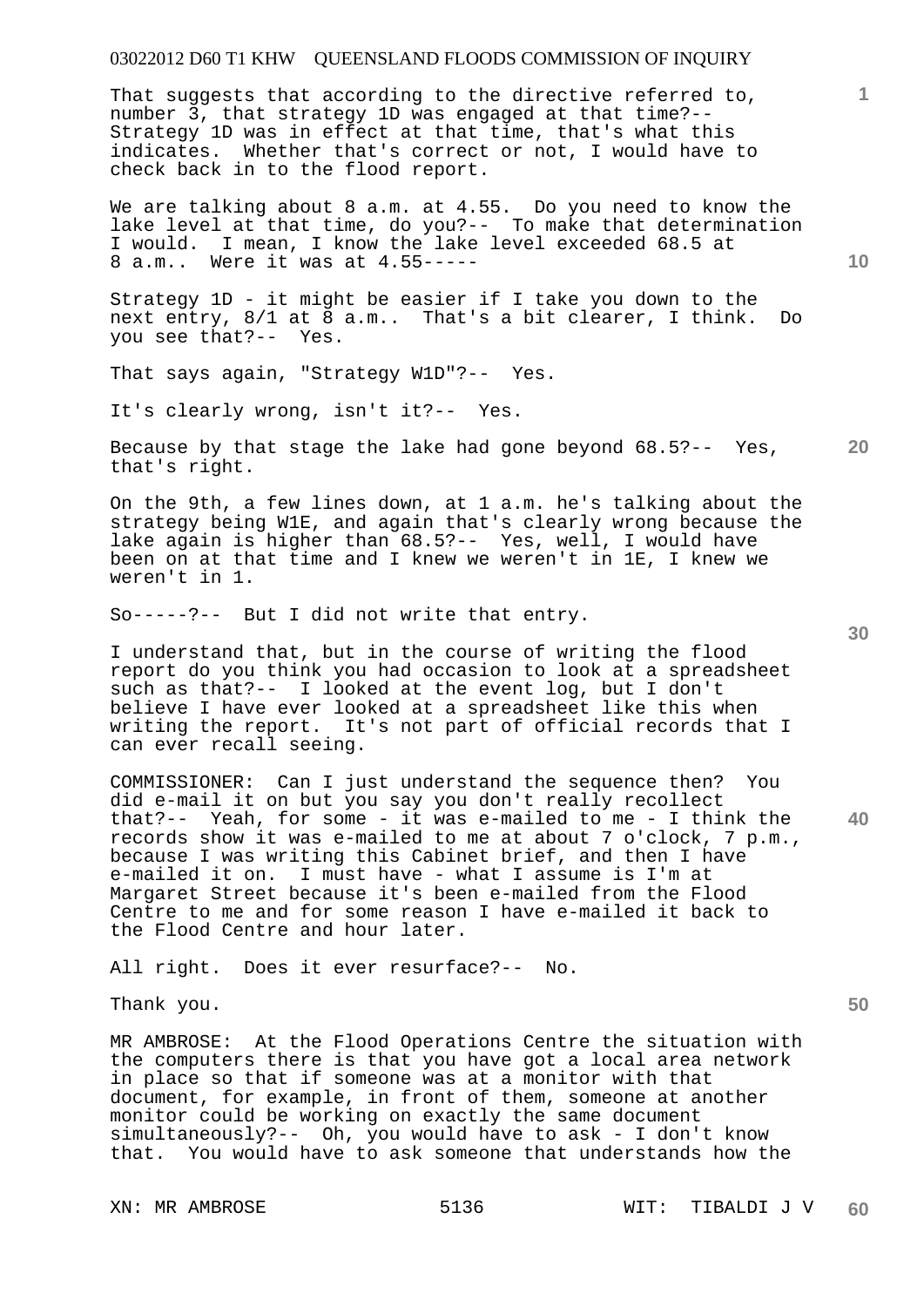system works there.

Right. Anyone can send an e-mail from the Flood Operations Centre from any of the PCs and it will come apparently from the duty engineer at SEQ?-- That's correct. Well, that's my understanding again, but you can confirm that with an IT person.

Now, in the preparation of the report I suggest to you that there was an initial meeting of the flood engineers and various parts of the report were allocated to different of the flood engineers?-- I don't think that was done at an initial meeting, I think if you look at - I think what indicates that too is if you look at my draft trail, you will see that the index wasn't formulated till about halfway through that and if you look at my statement, and there's the 29 attachments, you will see that the index wasn't formulated until well into it when I think I wrote a - you know, a proposed draft format for the report, so - and  $I - I'$ d have to look, refresh myself, to see how accurately that reflected the final report, so I don't believe - well, I can't remember any meeting, but that e-mail would indicate to me that there was probably no initial meeting. We obviously would have been talking, but - yeah, you know, my sort of vague recollection is it just sort of evolved that I was going to write the bulk of it. I don't - I can't specifically recall, unless the others can, that it was - there was this joint decision that it was going to be me, that's not my - that's not how I remember it.

**20** 

**1**

**10** 

**40**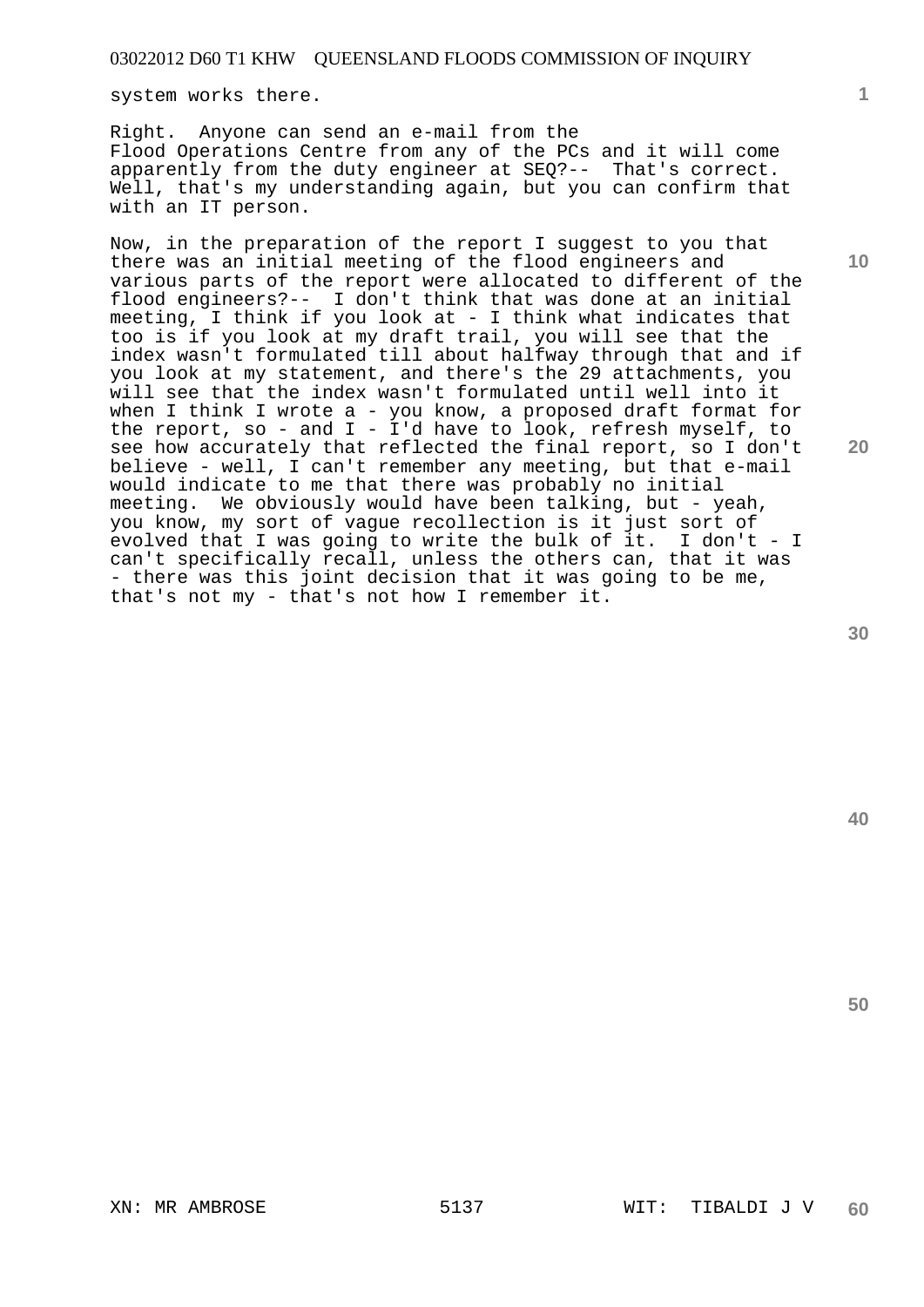Whilst one of the engineers had completed the part that was allocated to them-----?-- Yeah.

-----probably at a point where it was nearly complete, I suggest that you would talk to the flood engineers, either singularly or together, and talk through the content of that part?-- Yeah, well, once the draft was finished I - well, look, I don't know if that happened. I don't believe that would have happened at the end of each section. It might have happened once or twice that I can recall, but certainly when a part was fairly complete, it would go to everybody and - or the four of us if it was one that the others had written, and we'd read it and, you know, give comment as to the accuracy or otherwise.

For example, I suggest to you that when you were dealing with the executive summary, you had used in your draft an expression that it was an extremely large event?-- Oh, yeah.

And Mr Ayre explained that that had a particular meaning from an engineer's point of view - a flood engineer's or a hydrologist's point of view and that that language had to be changed. Do you remember that?-- I do recall a discussion about extremely large, because there is a - I am not a hydrologist, the other three are - there is a definition of that in the Australian Rainfall and Runoff, I believe, and they had problems with that terminology. I can't recall - I would have to have a look to see if it was changed or not. I can't remember.

And I suggest to you that, in fact, errors in a document much like that spreadsheet, whether it was that spreadsheet, I don't know, were discussed, and those errors were not - they did not find their way into the ultimate flood report because it was recognised that they were errors?-- Look, I can't recall that. I am sorry, I just can't recall it.

Thank you.

COMMISSIONER: Mr O'Donnell?

MR O'DONNELL: You were asked a number of questions yesterday along the lines that the flood engineers on duty on the Saturday and Sunday did not consciously apply W3. I want to explore with you the release rates and were the release rates appropriate if W3 was applied. Do you follow me?-- On-----

Hold on. I want to explain what I'm doing first. I want you to take us through what was the data the flood engineers had on the Saturday and Sunday into the Monday. Assume first thing Saturday morning around 8 a.m. the flood engineer on duty then consciously decides, "I will now apply W3." Let's say he writes it into the log so there is no doubt about it. My question is look at the data that's then available to the

**10** 

**1**

**20** 

**30**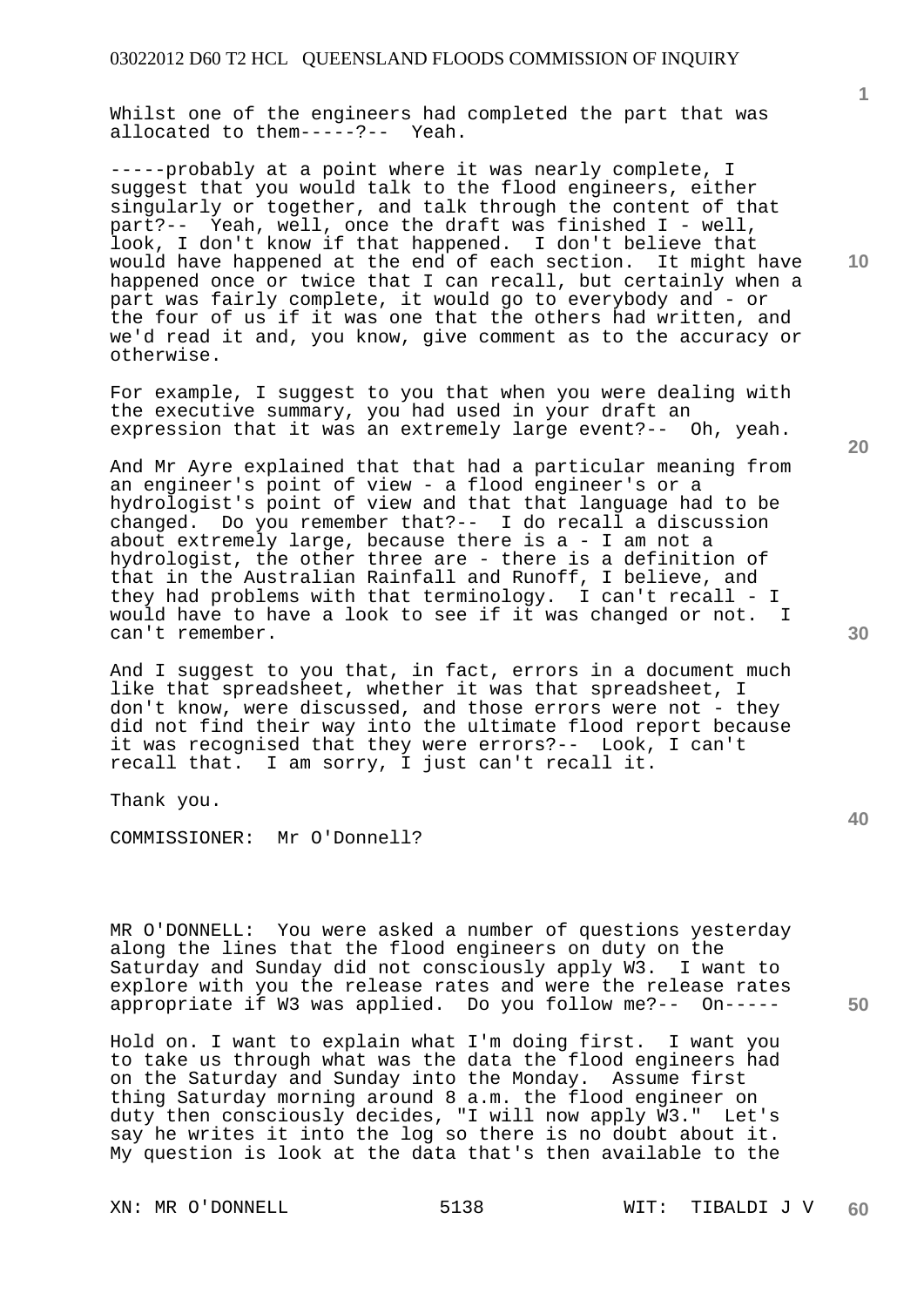flood engineers over the balance of the weekend and, considering the objectives of W3, were the release rates appropriate or not appropriate?-- They were appropriate.

Well, I want you to walk us through it. Would you take us to what was the information that was available, the flow report-----?-- I will do that. I will do that, all right. The first thing-----

Hold on. You've got the flood report there in front of you. I just want to make sure you've got all the documents?-- Yes.

We have a copy of a model that's not in the flood report. The model run at 7 a.m. on the Saturday morning that I'll hand you, and a copy of Exhibit 22, which is a summary of model results, and also volume 1 of Mr Drury's statement because it contains at least one situation report that's not in the flood report that issued over that weekend?-- Okay. So are we starting at 8 a.m. on Saturday?

Yes, around then. There is a model run at 7 a.m.

COMMISSIONER: Mr O'Donnell, you have given my associate advance warning of anything we need on the screen, I take it?

MR O'DONNELL: I will.

So what's the situation at 7 a.m. on the Saturday morning?-- I will just need to have a look at the - so if we - so as far as the engineer's concerned, we need to look at the appendix A - we'll start with the flood levels, I think. Start with the flood models. So if we look in the flood event report, the main body of the report on page 155.

Yes?-- So in terms of how the flood model works, that screen is essentially almost exactly what you see as you're sitting in front of your computer looking at the model, except that time now is, I guess, highlighted, and so you know everything above time now has occurred and that's history, and everything below time now is the projection as to what might occur into the future based on what you know at that time in terms of the rain on the ground and the modelling results. So if you we're saying that time now is 8 a.m. on 8/1/2011. That will be the third row up from the bottom. We can see that the lake level's 68.52. So, to me you look at that, you immediately know you're not in W1. You can see the storage volume, which is not - you know, it is just a number, it is not overly helpful. You can see the inflow into the dam. The first figure's the inflow volume, the second figure's the inflow flow rate.

The inflow is 1,515 CUMECS per second?-- I've got 1,253 as the net inflow. Could you get rid of that little box?

I see. I was looking from the second - the column second from the right?-- I just can't see - you need to close down where it says "offline files need to synchronise".

**10** 

**1**

**50**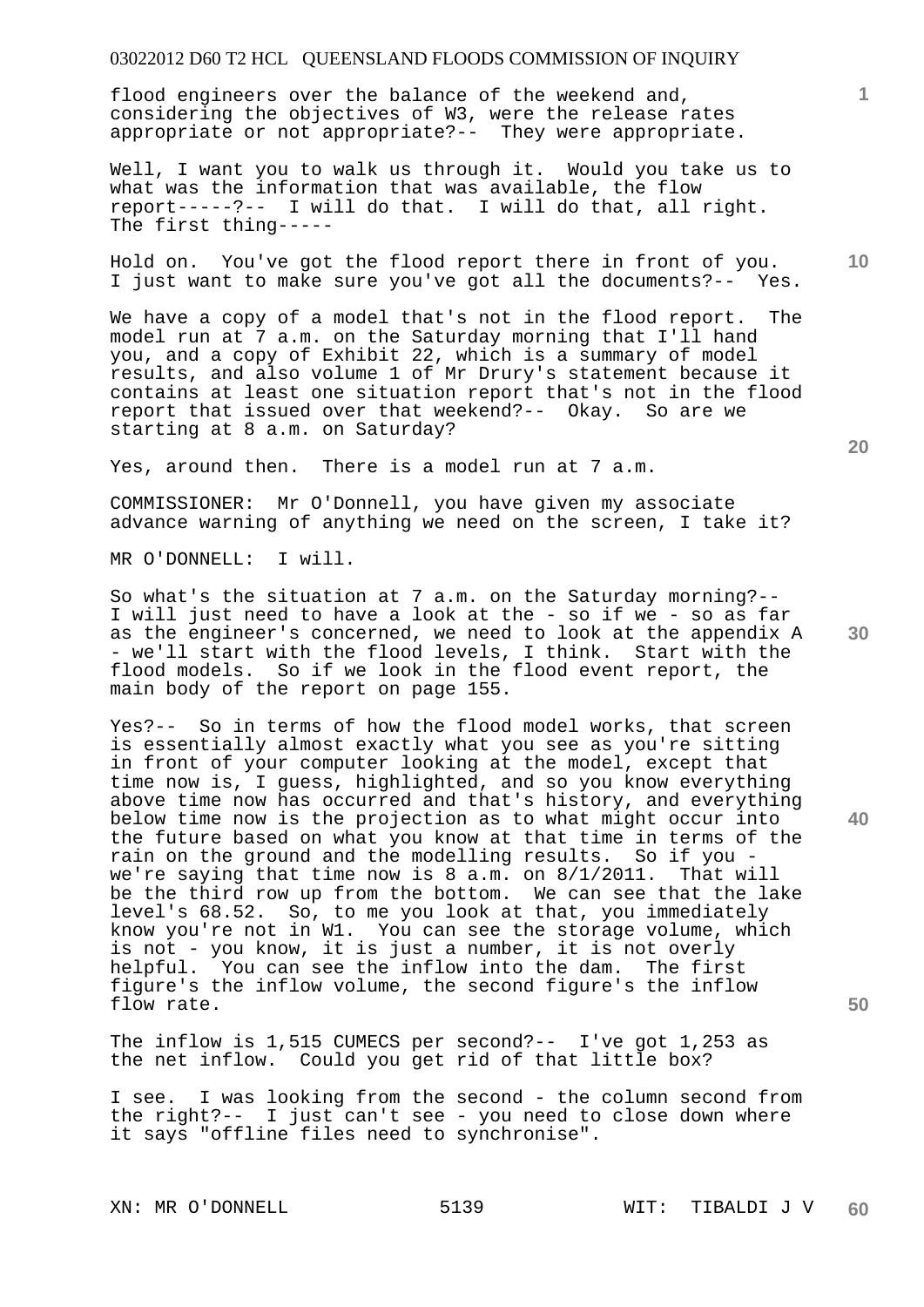If you want to look on the hard copy?

COMMISSIONER: You're talking about net inflow after outflow is taken off, and you're talking about total inflow, aren't you?

MR O'DONNELL: That's right. We're looking at different columns?-- That's right. So - and you can see the gate opening, so you know you've got gate A at 1 metre - gate 1 at 1 metre; gate 2 at 1.5 metres, gate 3 at 4 metres, gate 4 at 1.5 metres, gate 5 at one metre. You can see the discharges from each gate, total outflow, which at that time was 927, and the total inflow is 1,515, and then there is the inflow - mine is Somerset.

I'm asking you to assume you're the flood officer on duty and you have recognised you need to apply W3?-- Well, you look at that, you know you're not in W1-----

No, no, I'm not asking that question?-- Well, I-----

I am asking you to assume you've recognised you're in W3, then look at what release dates are adopted, whether they are appropriate over a W3 strategy?-- Oh, just the - okay, well, if you're not worried about eliminating number 2, essentially what you're looking at is you'd look down - okay, so you're applying - so it has just gone over and because of the rainfall in the catchment you've decided that it is appropriate to still consider having - you know, maintaining Fernvale Bridge and Mt Crosby Weir Bridge open. That's the decision that was made at that time. It is stated in the flood report. So there is no thought that we're doing anything other than maintaining those two bridges open at least for the current point in time. Now, obviously that changed as we got rainfall later in the event but right at this time that was the consideration.

Can I direct your attention to the - in appendix L of the flood report, the directive that issues 15 minutes later at 8.15, directive number 4, page 5?-- Yeah, well-----

This is directing that the releases from Wivenhoe be increased until about 2 p.m. to release a total of 1,247 CUMECS by 2 p.m.?-- That's right, but I was just going to go through the other information that I'd look at though, at this stage. I'd look at rainfall in the different catchments over, you know, the last period of time just to see what occurred. Now, if you go to page 75 of the flood event report - you can see that's showing the rainfall as to what's - you know, what occurred between the 6th of January and the 12th of January, and you can see that period around Saturday, prior to Saturday at 8 a.m. there has just been, you know, very little rain in that 12-hour period, practically nothing in the Stanley River catchment. If you just scroll down we can look at each catchment, catchment by catchment. We can see Upper Brisbane, so that's above Wivenhoe, very little rain, and, you know, that shows really - you can see the rain not coming in till the Sunday, but just very little rain prior to 8 a.m. If we

**1**

**20** 

**40**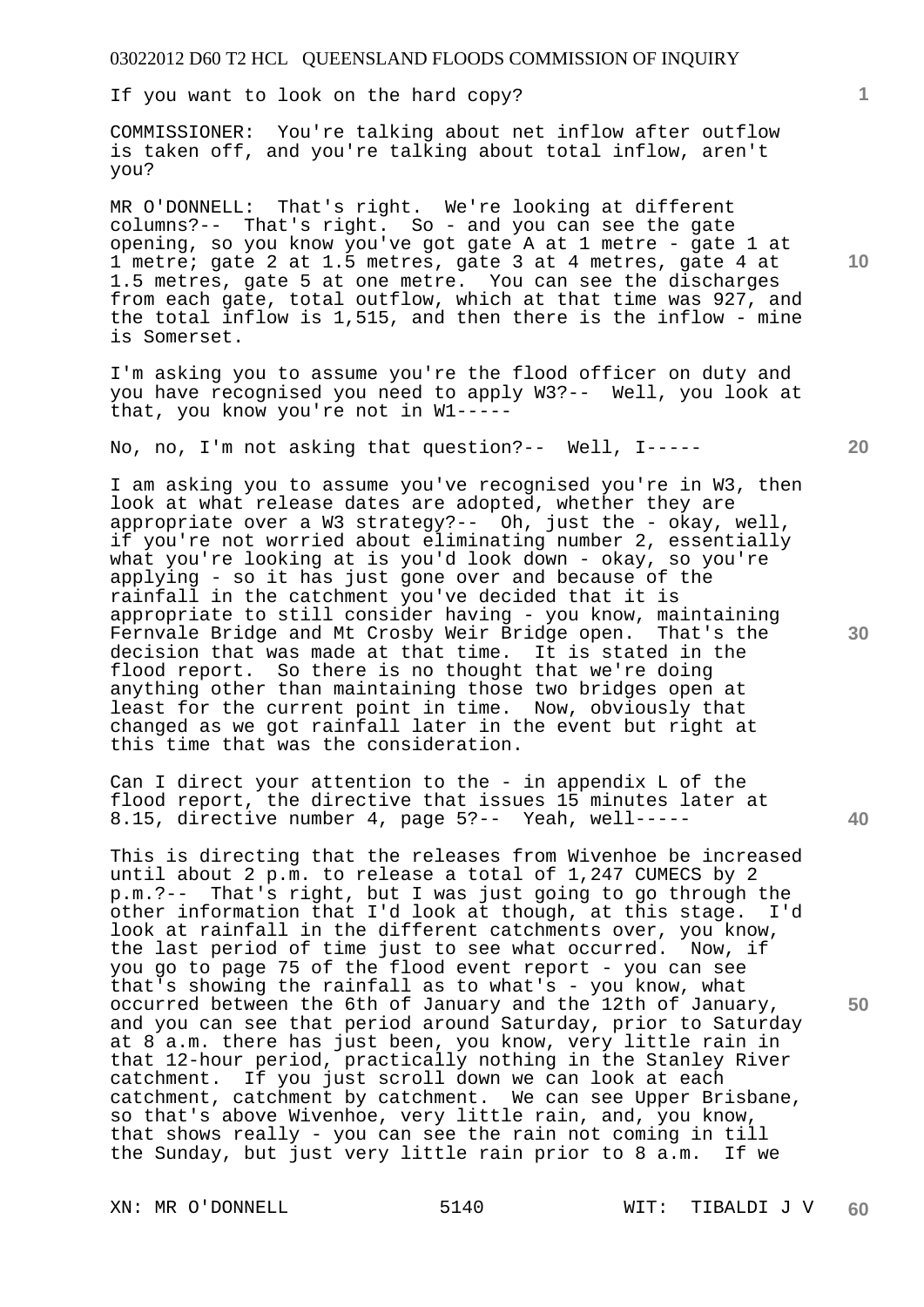keep going down, you can see the same thing. That's the mid-Brisbane sort of below Wivenhoe but still in the Brisbane River catchment. Again, Saturday nothing. Lockyer Creek, exactly the - sorry, Lockyer Creek, a similar situation. Just keep going down to the Bremer, I think will be the next one. Again, you can see we've just come off a period where it just hasn't rained. There is just no rain. And then the next thing you'd do is maybe have a look at your forecast and your forecast in place at that time, that again will be in the flood event report. Probably the-----

Is it appendix C?-- We could see the raw data in appendix C if we wanted to. It is in there in other places. And the current report at that time would have been the one issued on the Friday at 4 p.m.

That's appendix C, page 171?-- So if you scroll down through that, you can see that - so that's the forecast you've got. That's the best forecast you've got, and you can see they're talking about 20 to 30 or 40 to 50. I mean, it is not a big forecast. You know you're going to get an updated forecast in two hours as well. So, you know, that forecast is almost going to be out of date, but you know that from 4 p.m. the day before you practically had nothing. So, you know, that would suggest to me that perhaps the weather conditions may be changing a bit because, you know, the rain's - the rain's subsiding. So you might either ring the bureau and have a chat, or you just might say, "Oh, well, we'll just wait till the 10 a.m. comes out in a couple of hours", because we know we're going to ramp - you know, yeah, because you sort of would know you are going to ramp anyway, and just see what that is and then assess that, but that's the forecast they would have looked at at 8 a.m. So, I guess to me, faced with that, you're thinking, well, we certainly don't want to - you know, we've passed over W1. So, you know, a fair release is justified, but there is probably not enough justification there, based on rainfall and forecast, to really say that we're going to ramp up anywhere near the limit of urban damage. Like, you know, if you do that, as I said, you do cause quite a few million dollars' damage, according to the Brisbane damage curves, and where is the justification, you know. It hasn't rained. I think - to do it I think on that information is just irresponsible. So-----

Well, the decision then made to increase from the current releases of around 880 up to 1,247 by 2 p.m., do you say that was appropriate or not appropriate?-- Well-----

Let me finish?-- Sorry.

Appropriate or not appropriate under a W3 scenario?-- It is certainly appropriate, and you can see - you can see - really, when you review that rainfall, you can see what a sound decision that was because another person might have looked at that and said, "Well, you know, the rain's dropping right off. We'll try and keep some of the lower bridges in and not ramp up at all." You could have thought about that. But they have ramped up and I think that's a pretty sound decision. You

**10** 

**1**

**20** 

**30** 

**40**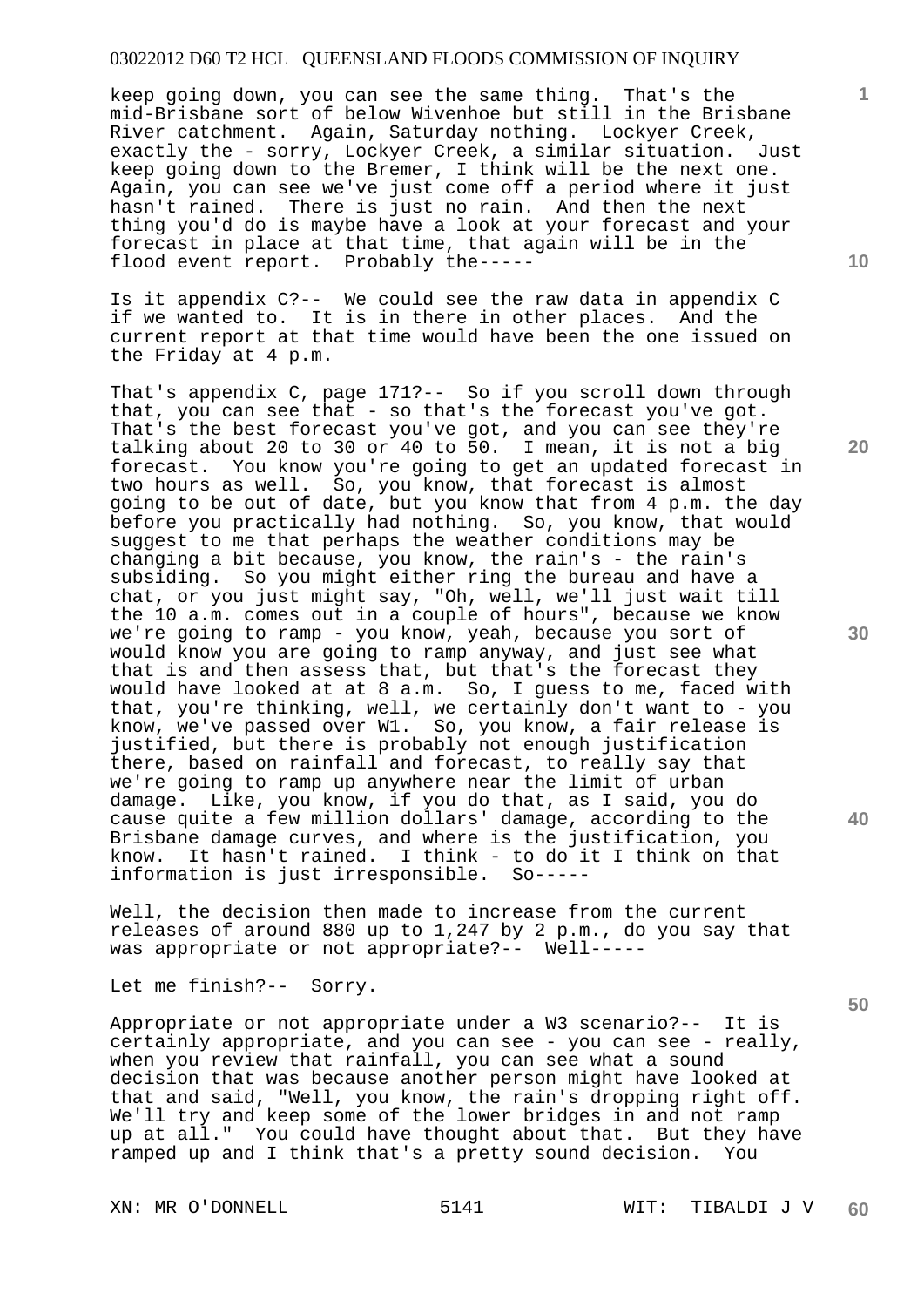know, people can judge it on the information available but that was the information available at the time, so-----

Increasing the releases to 1,247 by 2 p.m. would that have an impact upon the bridges?-- Oh, well, that took all the - I would have to see if Kholo Bridge was already out at that time. It might have been. So it might have just been, you know, lifting the release to a stage where it is just lapping the bottom of Mt Crosby Weir. So you're just keeping that one open, and you're obviously keeping Fernvale open because it goes out at a higher flow. And, you know, actually I think Kholo had already gone then, so essentially what you're doing is taking the water right up to lap the deck of the bridge.

And a release of 1,247, what flow will that produce in the Brisbane River downstream?-- Oh, it would have been in the order - I have to check as to what the model was, but you would know it was in the order of about 1,800 because that's the limit at which Mt Crosby Weir Bridge goes, and they were taking it right up to that limit to just keep that bridge free.

What impact would you expect that would have on the urban situation?-- I doubt if people would notice it in Brisbane. You know, there is a slight increase in the tide - in the normal levels, but, you know, because of tidal variation, I don't think you'd notice it.

Let's press on then during that Saturday, looking at the information that's available to you. We see - if we go back to the flood report, page 155, we see, don't we, that the lake level rose gradually during that day?-- Yeah, well, you would have seen the - I mean, the next thing you would have seen as you work through the days, you would be waiting for the forecast issued at 10 a.m.

Right?-- That's the next thing you'd see. I think it was a -I would have to look at it.

Page 172 of appendix C?-- So the - so it is an increase. I mean, Somerset Wivenhoe was 20 to 30, now it is 30 to 50, so you're thinking yeah, there is some rain coming in, but there is still no sign of that rain, you know, at 10 a.m. So, you know, there is nothing really to justify you to change your thoughts at 10 a.m. I mean, you're still ramping up the release at that stage because I don't think you finish ramping up till 2 p.m., and you're seeing a forecast similar to the one that was issued the previous day. There was actually no rain as a result of that previous day forecast. So you just keep ramping. You get to 2 p.m., I think - I think the ramming - you know, the increase in release finishes at about 2 p.m.

By the term "ramping", do you mean opening the gates?-- Continuing to open the gates.

As per the directive we saw?-- As per the directive at 8 a.m. So my recollection of that directive - I would have to just go

**10** 

**1**

**20** 

**40**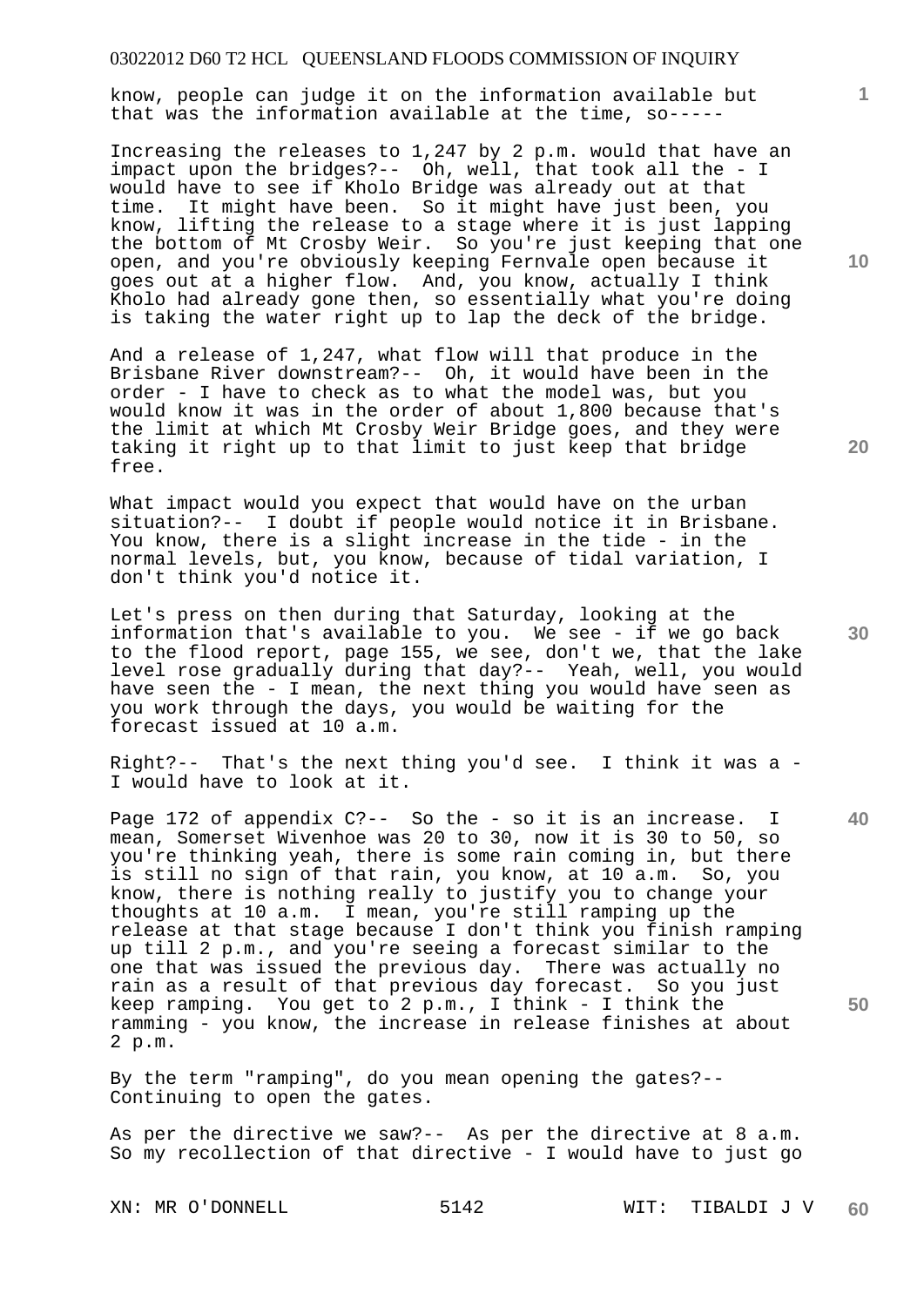back and check it - is that that directive continued through until 2 p.m.

That's right?-- So they continued to open gates at 2 p.m. So then you get to 2 p.m. and you think, "Let's just see what's going to occur." Again, you're always conscious that, you know, if you get - if you get rain suddenly below the dam, you've got these bridges that you're indicating are going to stay open. Well, that could take them out. So you've got that thought in your mind. At 2 p.m. you finished increasing the release and you are sitting there, everything seems okay, still no rain. You know, "Let's wait for the 4 p.m. forecast update from the bureau and see what that is." You see that that's - so that comes in and that's forecast 14. It comes in at 4 p.m. and see the forecast hasn't changed from the previous one but the rain hasn't come in yet. So, you know, there is nothing really to indicate that you're going to have any trouble managing this event, and, you know, containing the impacts within the dam. Nothing. And I think, you know, if you review the four events that occurred prior to this one, immediately prior between October and December, this point would have been reached in each one of those, that you get to this point where, look, you're just over the W1 trigger point, it appears you can hold it in, it is not - you know, it isn't raining, there is no - there is - there is rain forecast but it is not particularly alarming in terms of the 30 to 50. You have had that forecast already and you've got no rain. So at this stage, what it is telling me and the decision that was made - you know, I wasn't there to make the decision-----

I'm asking you to assume you are there?-- If I'm there and I know we're in W3, I'm thinking let's sit tight. Let's just see - you know, let's just see, you know, what's going to occur. Now, if we get significant rain, we will ramp up. There is nothing to indicate to me we're going to get rain of the intensity and distribution that occurred on the Monday and the Tuesday. You know, how do you anticipate that - at this particular point in time, how do you anticipate that?

Can we look at the trend of what's happening with the lake level and the inflows during the Saturday, hour by hour. If go back to page 155. What does that tell you, as a flood engineer operating on W3?-- You probably need to go to the next page. You see it rises slightly till 10 a.m. And then if you look at it as if you work through, that's the second column on the - the second column from the left on that page, the first column is the date and time, the second column is the lake level. You can see it slowly rises and then it peaks at 68.65 at 17:00, and then it stabilises for a while because the inflow's matching - outflow's matching inflow. Then you can see it starts to reduce and it starts to head towards back towards the W1. So you can see that by 10 a.m. - but rain has started by 10 a.m. so you would have known by then but certainly by 7 a.m. at the change of shift, you're saying, well, we've got it right, there has been no rain. You know, we've anticipated that the peak of the rain was on the ground and now it has fallen back towards W1 and it could hit W1.

**1**

**20** 

**40**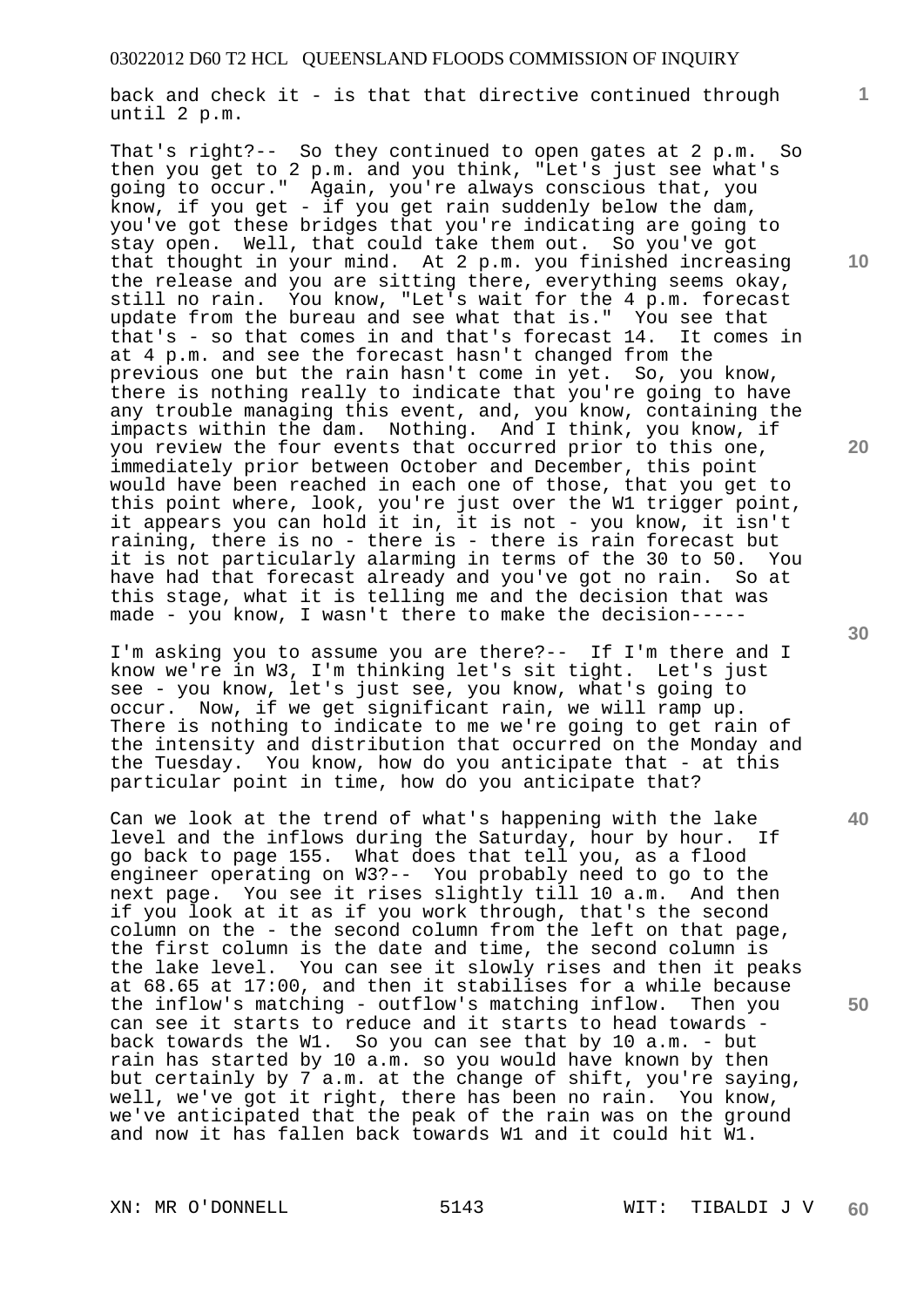And the rate of inflows?-- Well, that's right. Because the lake level's stabilising, as you would expect, the inflow is reducing and certainly it looks like the inflow peaked at about 2 p.m. the previous day. So at 2 p.m. on the 8th, the inflow has peaked and it drops away from that point. So that's where you're at. Then change of shift occurs. But what also occurs at this time - we'll have to go back to those rainfall graphs so you can see what starts happening with the rain. I can't recall - I will have to point the page out again.

173 is Saturday 4 p.m.?-- No, that wasn't the one I wanted to show. Sorry, the graph's on page 75 of the flood report that show the rain. So you can see - if you look at the first graph and that's the Upper Brisbane, and you can see that no, no, sorry, my apologies, I did say Brisbane but I meant the Stanley which is that blue one there. You can see there was a bit of rain during the night but not a lot. You're talking about less than five millimetre in a one-hour burst. The rest of it is probably less than two. But then you can see - you can see the 8 a.m. mark on Sunday and you can see just before - so probably from about 5 a.m. I would have started realising there was a burst in the Stanley and I would have realised that. Like, you can see the rain coming in there. They had 25, almost, you know, 30 millimetres that hour. Then you can see soon after 8 a.m. - so in real time you can't see what's to the right, all you can see is to the left, so at 8 a.m. you can see, well, you've just had a burst of rain, you know, uncertain what's going to happen next. But you can see as it progressed through the day there was a massive burst of rain in the Stanley. If you go down to the Upper Brisbane and look at 8 a.m., again, that Stanley burst that was experienced, you can see it reflected but nowhere near as big, just a little burst about 5 mm - looks like 5 mm, 3 mm, and then 2 mm, then it peters off. So at 8 a.m. you got that burst, but again, as you progress through the day, you can see the rain comes down way heavy and certainly well in excess of what was forecast at that time. I just showed you the forecast of 30 to 50. Just keep going down to the mid-Brisbane. So this is below the dam. You can see again very little prior to 8 a.m., even - you know, you're talking about 1s and 2s, maybe a 3 in there, per hour. Then you hit 8 a.m., nothing for a while, and then it really comes in pretty solid. Go down to the - I think the Lockyer would be the next one. Similar pattern, really. Look at the Lockyer. Like, you've had nothing from 8 a.m. on Sunday really back to, you know, that's probably early afternoon on the Friday. Then all of a sudden you get the rain coming in with the big burst, you know, further on. And just look at the Bremer. You can see nothing in the Bremer. You know, we talked yesterday about, you know, what dictates your strategy. You can see there that really is obvious, that Lockyer Bremer, for two days you've had nothing. So there is no way Lockyer Bremer is dominating. There is no way it can be. You don't even have to look at the flows to realise that. You just can look at that rainfall. So you can't really be in W2. You sort of know from that that you're not going to be there. You know, but, again, you've got to still run the models, estimate the peaks, et cetera,

**1**

**20** 

**30** 

**40** 

**50**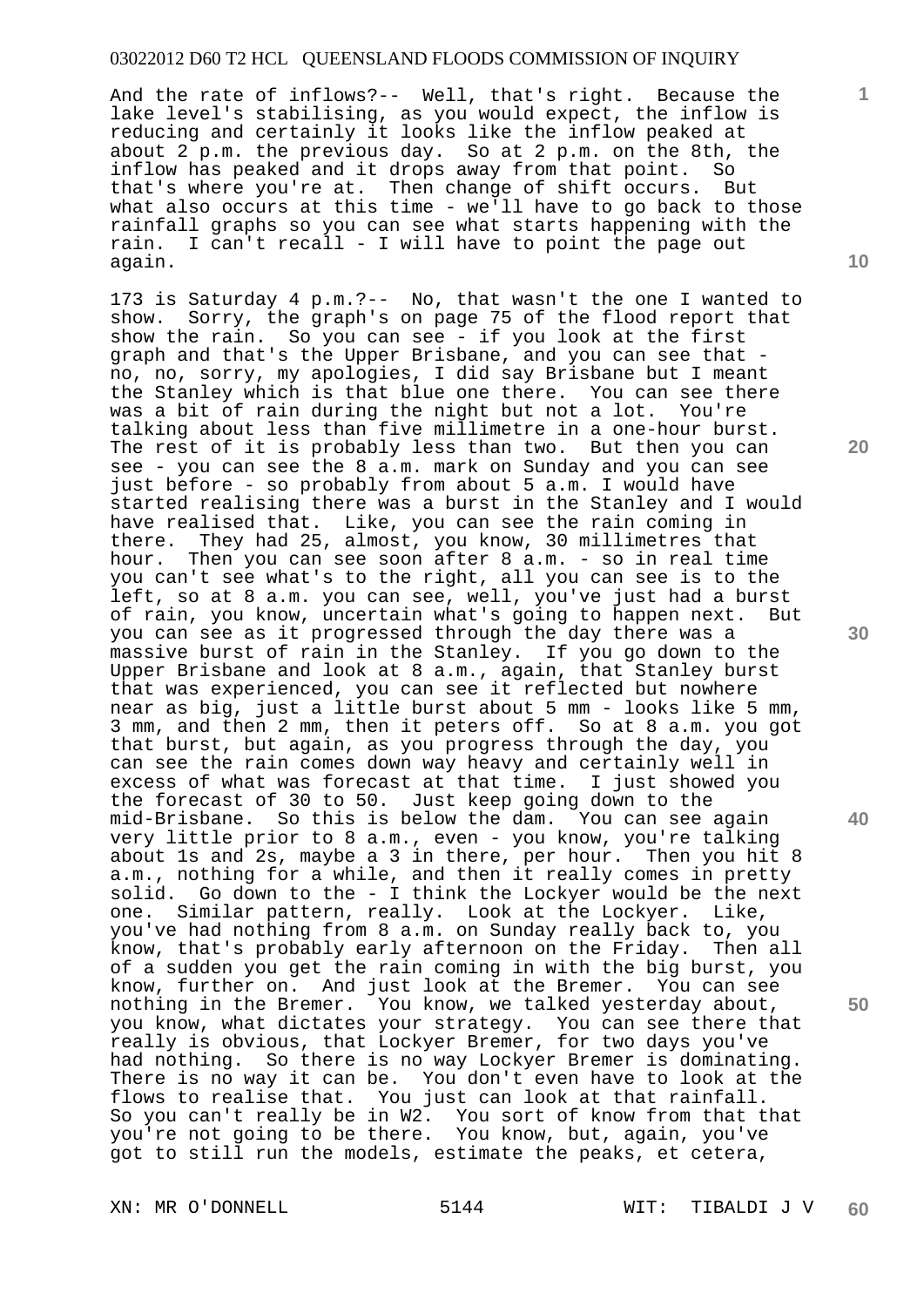but just based on the rain. But, yeah, you can see the thinking, you know. At 8 a.m. you've had no rain through the night, you've got this forecast, had a similar forecast yesterday and you got no rain, you've got the same forecast today. How do you anticipate - well, I'm not capable of anticipating, you know, the massive amount of rain that we got. I couldn't-----

I want you to concentrate on what were the releases adopted over the Saturday and into the Sunday, and were they appropriate under a W3 operating strategy?-- Well, wholly appropriate.

Just pausing there, can we look at the releases adopted in the situation reports, and then assess whether they were appropriate, given the rainfall and flow information you've been telling us about?-- All right.

**20 30**  So we see there is a situation report as at 12 p.m. on Saturday?-- Is that situation report 9? Okay, releases from Wivenhoe, the situation report says, "At 12 p.m. on Saturday Wivenhoe Dam was 68.6 and rising steadily with five gates open and a release of 1,150 cubic metres per second. River levels upstream of Wivenhoe have peaked and are now receding." I mean, that's what had occurred. The flow into the dam was receding, as we saw before from the model. "However, further inflows into the dam have led to elevated levels and it is intended" - so, I mean, he is obviously realising you're not in W1. "It is intended to increase the release from Wivenhoe to 1,250 cubic metres per second by 2 p.m. This will maintain flows of up to 1,600 in the mid-Brisbane throughout the afternoon."

**40** 

**50** 

**1**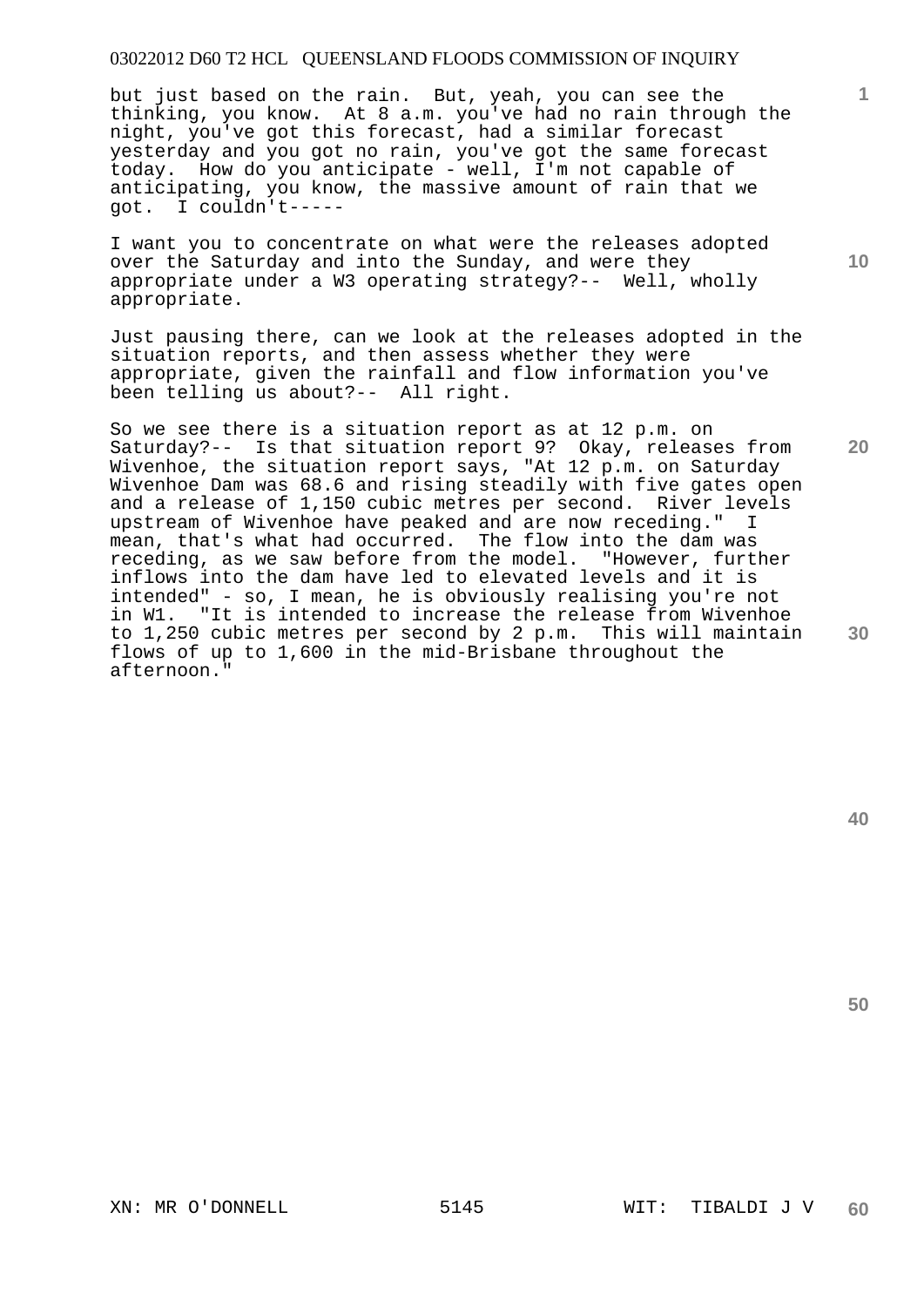"Further assessments" - well, it slightly contradicts what I said before. I would have thought that we may be looking at flows maybe up to 1800 at that time, but, yes, this certainly says 1600. "Further assessments will be undertaken to determine increases above this level given the high likelihood of significant inflows in the next few days. The interaction with runoff from the Bremer River and Warrill Creek catchments will be assessed to determine an appropriate release strategy. Projections upon the forecast rainfall" - so if you put forecast rainfalls into the model - "suggest that flows of up to 1200 CUMECS will emanate from the Bremer River catchment." So it's, you know, thinking that, you know, your focus might change that instead of, you know, what's coming into the dam setting a peak flow in the river, what's going to come out of the Bremer will dictate your peak flow in the river. You might try to let that flow past. That's - to me that's what that's indicating and then it just talks about since the commencement of the event how much has flowed into the dam, how much more is expected based on rain on the ground and how much has been released.

To answer my question then, assume you're the flood officer on duty, you've consciously recognised you need to be applying W3 is this the appropriate rate of release to be adopting at midday on the Saturday?-- It would have been for me. believe on the information that's before me and the information I've gone through there with the - certainly that's what I'd be doing I believe it to be appropriate.

If you look at situation report that issues as at 6 p.m. on the Saturday?-- 6 p.m. on the Sunday?

On the Saturday, that Situation Report 10?-- Now - no, this is the Sunday. The problem was that there was a situation report left out of the-----

I see. Yes. If you look at Mr Drury's volume you were handed, it's at volume 1 page 154. In the folder in front of you, in front to your left. Raise your left hand, that's it?-- Sorry. Sorry about that.

There should be page numbers in the bottom right hand corner. If you look at page 154?-- Yes, I've got that open.

The release strategy looks to be keep the release as at about 1250 CUMECS?-- Sorry, which paragraph are you referring to?

Under the heading "Wivenhoe", the full supply levels 67?-- Sorry, when was this issued? This was issued at - 7 a.m. so that was  $7 a.m. ---$ 

No, it should be at 6 p.m. Saturday. Are you looking at page 154?-- Sorry, I thought you said 144. Okay. So can you just refer me to the place again, sorry.

Under the heading "Wivenhoe", full supply levels 67 metres?-- Okay.

**10** 

**20** 

**1**

**30**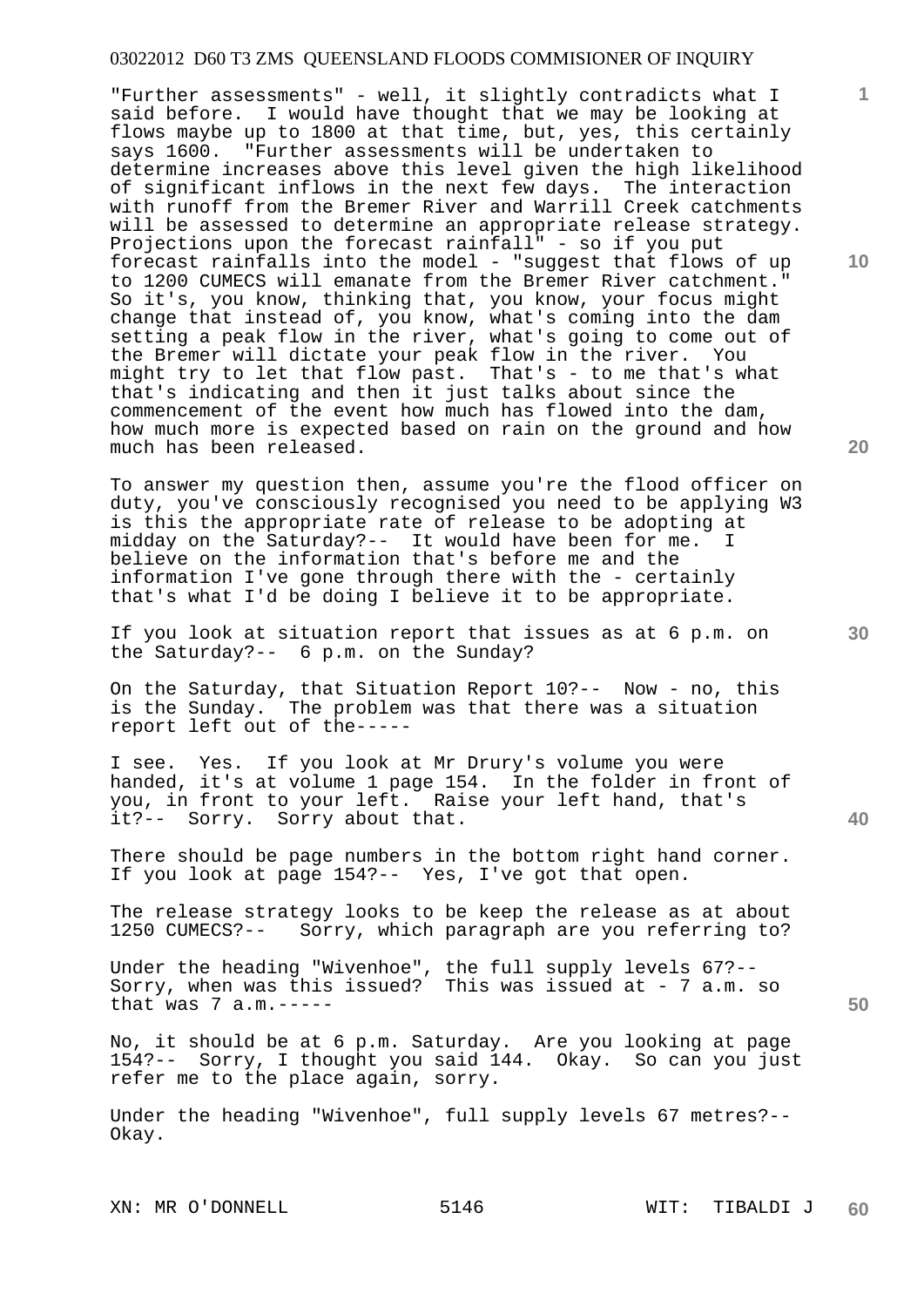There's a summary of the strategy and my layman's paraphrasing is it looks to be keep the releases at the current rate of 1250 CUMECS?-- Certainly it's saying the current gate operation strategy will maintain flows of up to 1600 cubic metres per second in the mid Brisbane throughout the evening. So I agree with you on that.

If you are the flood engineer on duty you are operating under W3, is that the appropriate rates for release to be adopting in the circumstances then prevailing?-- I believe so.

Why is that?-- For the reasons I've stated there's - I just don't have any information in front of me at that time to indicate we're going to get sufficient rainfall not to hold you know, not to contain the impacts of the flood within the dam at that time. So as I said we'd struck that situation several times in just the previous few months. I mean, there's just nothing to indicate that I think those release rates are appropriate.

All right. Then the Saturday night into the Sunday morning you, in fact, worked that shift?-- Correct.

And you issue a situation report at 6 a.m.?-- Yes.

Which is - it's in Drury at page 164 or the flood report as Situation Report 10?-- I've got that.

You've told us before what happened in terms of the lake levels, the inflows, the outflows and the rainfall forecasts over that Saturday night, Sunday morning. So my question again is: on the assumption you're operating under W3 was that the appropriate rates of release to be adopting?-- Yes, I believe it was.

**40 50**  Why is that?-- For the same reason I said previously that if we - if we increased to a larger release at that time we're going to have significant impacts in terms of closing the Brisbane Valley Highway plus, you know, access for people across Mount Crosby Weir Bridge. We're going to cause impacts down in Brisbane in terms of minor flooding and the costs associated with that in terms of disruption associated with cancelling or suspending RiverCat services, et cetera, you know, impacting on bike ways, you know, low level roads, that sort of thing. I don't see any justification for doing that at that point in time given the lake levels are falling, you know, we haven't experienced rain - significant rain for a long period and there's nothing in the forecast to indicate, you know, the massive amount of rain needed to take you into a situation that you can't contain the impacts of the event within the dam.

You've also got the inflows to the dam were decreased, weren't they, from about Saturday afternoon about 2 p.m. until Sunday morning around 8 a.m.?-- That's right. It states that in the situation report and you could also take that from the fact that the dam levels are falling.

XN: MR O'DONNELL 5147 WIT: TIBALDI J

**10** 

**1**

**20**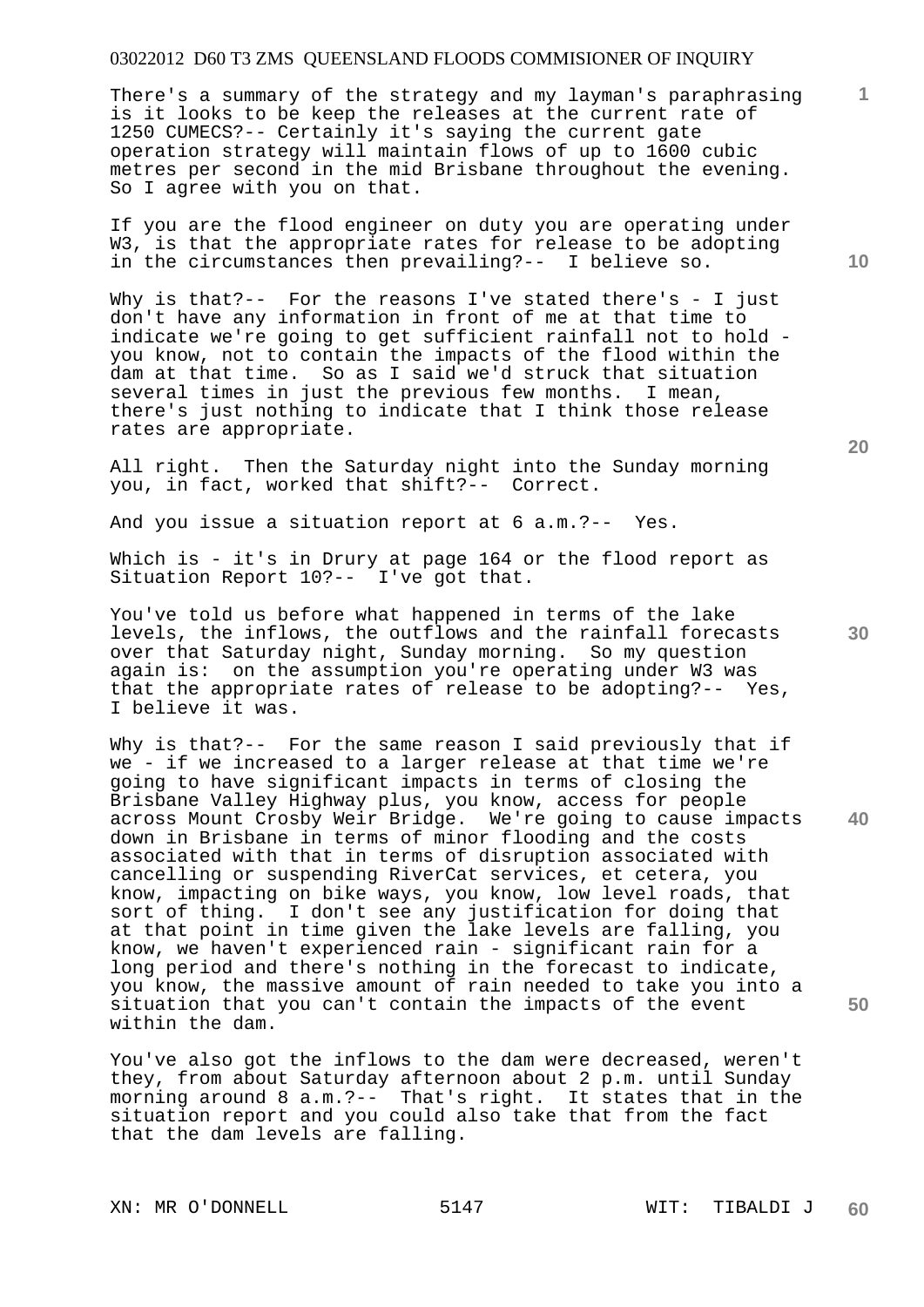All right. Let's then progress on in time during the Sunday,<br>look at what's occurring. My questions will be the same. On look at what's occurring. My questions will be the same. the assumption that W3 is applied were the rates of release appropriate or not appropriate? Could you walk us through the events on the Sunday, please?-- As you said, I've probably taken you up to about - we'd have to go back to the rainfall. I just look through the rainfall that occurred on the Sunday and you can see that through that - if we look at, you know, the Stanley first and you can see the sort of massive amount of rainfall that occurred during that day. I think we can it might be better - we have to look at the graph - no, we've got the 24 hour rainfalls. Now, probably a better way to look at this is if you look at - on page 68 of the flood event report. Now, I think - well, what that's saying is rainfall in the 24 hours to 9 a.m. on Monday, so it's the 24 hours to 9 a.m. Monday, so it's the rain that occurred on the Sunday. And you can remember the QPF we had was essentially 30 to 50 millimetres over that period. You can see, firstly, the illustration of the - I'll just explain that diagram a bit for people who might not understand it. The big - those sort of big blue things in the middle are the two dams Wivenhoe Dam is the lower one in the yellow section and Somerset Dam is in sort of the bluish section above the yellow and what those numbers indicate are rainfall that's been recorded in the various rain gauges, the automatic rain gauges that are located in the catchment and we get that information in realtime. So if there is a one millimetre increase at any of those gauges - and this doesn't show all the gauges as the other one - it's automatically recorded and available to us in realtime. So if you just bear in mind that you know, as I said, the forecast was the forecast and it was 30 to 50 and you can see in the Stanley, for example, there's a record<br>there of 310 millimetres, 183 millimetres, 182, 247. It's there of 310 millimetres, 183 millimetres, 182, 247. difficult to anticipate and you can see that's a very large amount of rainfall. Similar, if you look throughout the whole of the Wivenhoe catchment which is sort of a pale, very pale yellow in the top left of the picture you can see the very high rainfall totals. Not so much at that time in the Bremer which is the - the Lockyer which is the purple and the Bremer which is the green, but still quite significant and you can see also the - what's described as the lower Brisbane, the part below the dam where rain can fall and still significantly impact on the decision making because that does generate run-off into the river and will increase flows. So what you've got to realise is you don't have that snapshot at 8 a.m. all you've got is, well, it's raining and I've got a 30 to 50 millimetre forecast. But as it progresses through the day, you know, you become aware that this is getting big and, you know, you just come to that - you're in transition. You are thinking about the bridges but then all of a sudden as you progress through the day you see, well, this just can't<br>continue. We've got to ramp up releases. We've got to ramp up releases.

COMMISSIONER: Mr Tilbaldi, can I just understand this, these are gauge readings-----?-- Yes.

-----of the Stanley and the Brisbane. When do you actually get the readings?-- In realtime. But you only get them as

XN: MR O'DONNELL 5148 WIT: TIBALDI J

**60** 

**10** 

**1**

**20** 

**30** 

**40**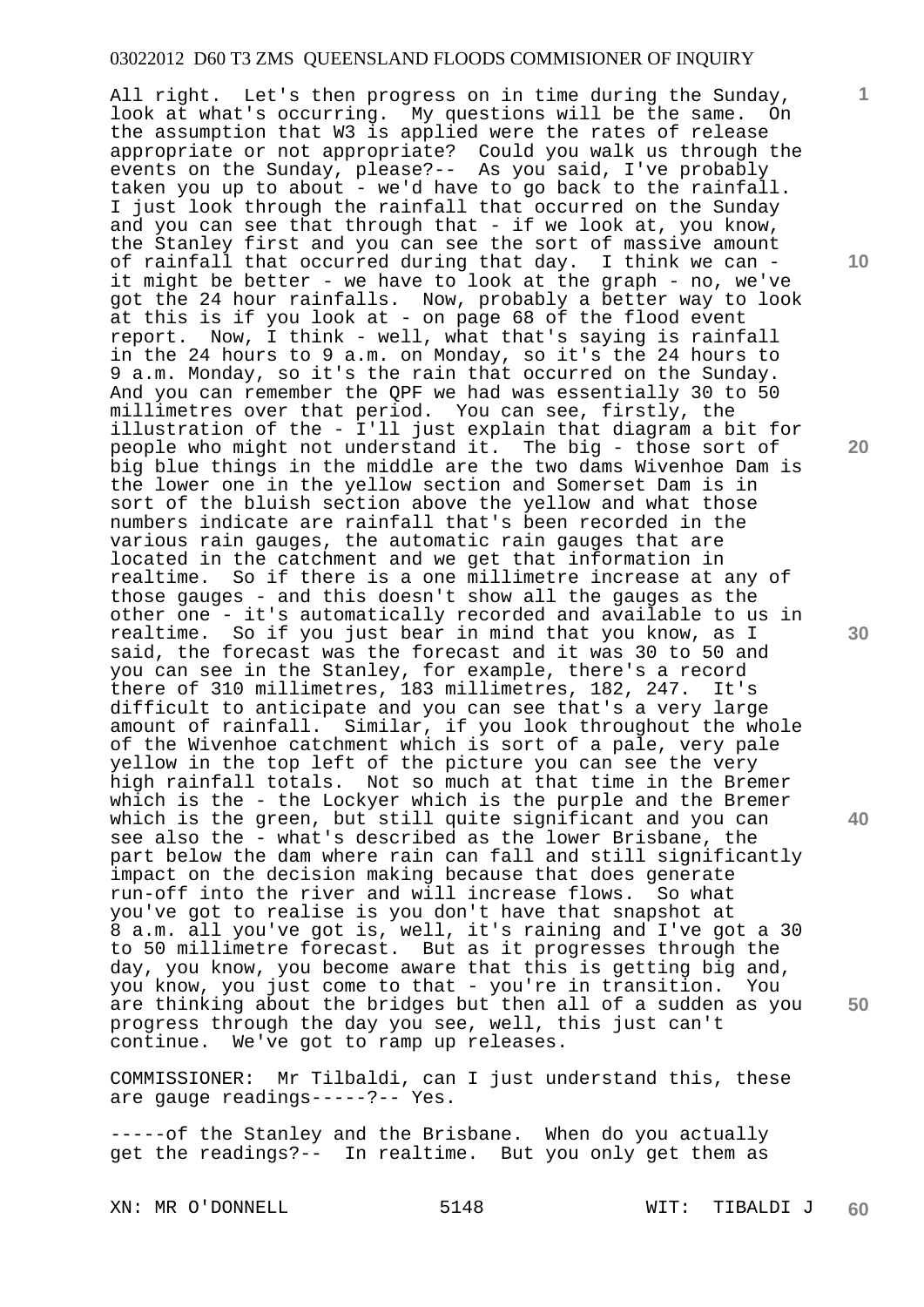they increase, so at 9 a.m. - like at 9 a.m. on the Sunday it would have said 10 or something, you know, and then it gradually increased to 310 over the 24 hours, do you know what I mean?

And do we know the time period for these readings? I can't see it-----?-- Yes, this is the time period the 24 hours to 9 a.m. on Monday.

**10**  Thank you?-- So it's between 9 a.m. Sunday and 9 a.m. Monday, if you know what I mean, but it's progressing - you're watching this rain come down through the day.

And just so that - this information too, which are these gauges? I seem to remember seeing things about Gregors Creek, that kind of thing. Do you know the names of these gauges?-- Yes. The Gregors Creek gauge is the 221, you know, well, just - there's a distinction here. There's a distinction between rainfall gauges so these are giving us information on rainfall and there's also gauges that are giving us information on the river level. And Gregors Creek is a critical one for river level.

Is there not a rainfall gauge there?-- There is a rain gauge there, but when you are looking at rain you are looking at what's happening right across the catchment, you know, you could get a really high - you know, just two weeks ago there was an 80 millimetre fall recorded at Mount Glorious. It wasn't an error. It was a credible fall because of the, you know, it was confirmed, but in the gauges around it there was basically nothing. There was a storm, I think this was on the Saturday night before last. So you could get one spike of rain in one gauge, but that doesn't necessarily mean-----

All right. Well, you gave a lot of evidence about how that can be unrepresented, but can you just tell me the names of the gauges shown or do you not have that?-- Not off the top of my head. I'd have to - I sort of know things like, you know, Woodford, Perseverance, but-----

That's all right. If you don't know, that' fine?-- Yeah, I  $just-----$ 

Thank you?-- I'm sure if you asked Mr Ayre or Mr Malone and probably Mr Rufini that question they could go through one by one and tell you which one.

Thank you?-- I'm not quite as familiar with them as to what each individual names, but it's the numbers that are important and the locations. So, yes, so as it's progressing through the day, so that rain is increasing through the day, you're obviously aware of that rain and considering when it's - when, you know, it's mismatched against the forecast and at some point it's appropriate to make a decision. It would be inappropriate at some point through that day not to make a decision that you've got to really increase your releases to the limit of urban damage. The flood report records that that decision was made at around, I think, 7 p.m. but that flows

XN: MR O'DONNELL 5149 WIT: TIBALDI J

**30** 

**20** 

**40** 

**50**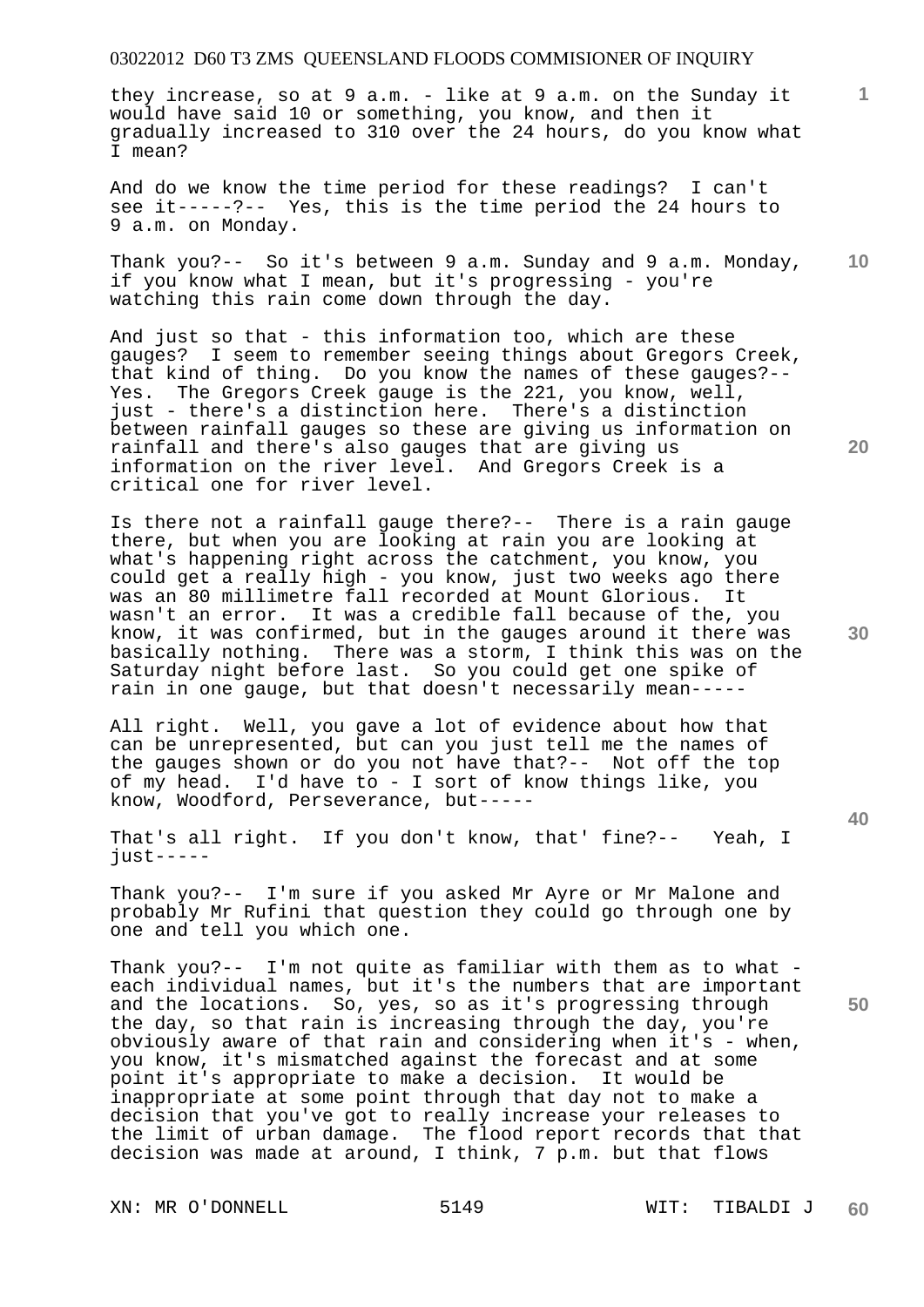weren't increased till later that night. I think it was 1 a.m., actually, until there was confirmation that the bridges below the dam were closed, particularly Fernvale Bridge because the concern was that bridge is not far downstream of the dam and if you increase release, you know, someone is driving across it or something, you know, it could be quite - quite a dangerous situation.

MR O'DONNELL: Well, let's first look at the situation report at 9 p.m. and then at 1 a.m. as you've mentioned?-- Okay.

In Drury, the one at 9 p.m. is page 232. Now, the flood report is report number 12. So, in summary, what's the strategy we see adopted in the 9 p.m. situation report?-- Well, it's - well, the first paragraph says "river levels upstream and the dam rising quickly" which when you see how that rainfall occurred during the day you can make that connection with significant inflow being generated from the intense heavy rainfalls. "Flows into the Brisbane River at Gregors Creek have already reached 6,700 cubic metres per second and the river is rising. The dam level is rising again." Gregors Creek is the gauge - is the river gauge immediately above the dam so it gives the best indication of flow into the dam. That's why Gregors Creek is significant and I'll just note that you asked me about it before. "The dam level is rising again with the current level being 69.1. Estimated peak inflow to the dam just from the Brisbane River alone may reach as high as 7,500 cubic metres per second and at this stage the dam will reach at least 73 during Tuesday morning. Given the rapid increase in flow volumes it would be necessary to increase the release from Wivenhoe Monday morning. The objective for dam operations will be to minimise the impact of urban flooding in areas downstream of the dam and at this stage releases will be kept below 3,500 and the combined flows in the lower Brisbane will be limited to 4,000.", so indication that pretty firmly in our mind they were going to 4,000 at that time. "This is below the limit of urban damages in the city reaches." That statement "below the limit of urban damages" is slightly misleading. It's below the limit that we understood it that, you know-----

We see in the next paragraph, "The current release is 1400 CUMECS", so that's what the dam is releasing at the moment. "The strategy is to start opening the gates from noon on Monday and increase the releases to about 2,600 by Tuesday morning." Now, my question to you is assume you're the flood officer on duty at this time, you've recognised the W3 as the governing strategy, you've seen the rainfall, you've seen the dam level has been rising during that Sunday, is this an appropriate strategy under W3 or should some different strategy be adopted?-- Well, it's the only strategy available under W4 at that time. All you can do-----

Sorry, under W?-- Sorry, under W3 at that time. All you can do is take, you know, get rid of as much water as possible and W3 allows you to go to 4,000 and that's what they're doing. So, you know, you don't make that call lightly. As I said that 4,000, it mightn't take out the floors of people's houses

XN: MR O'DONNELL 5150 WIT: TIBALDI J

**1**

**20** 

**30** 

**40** 

**50**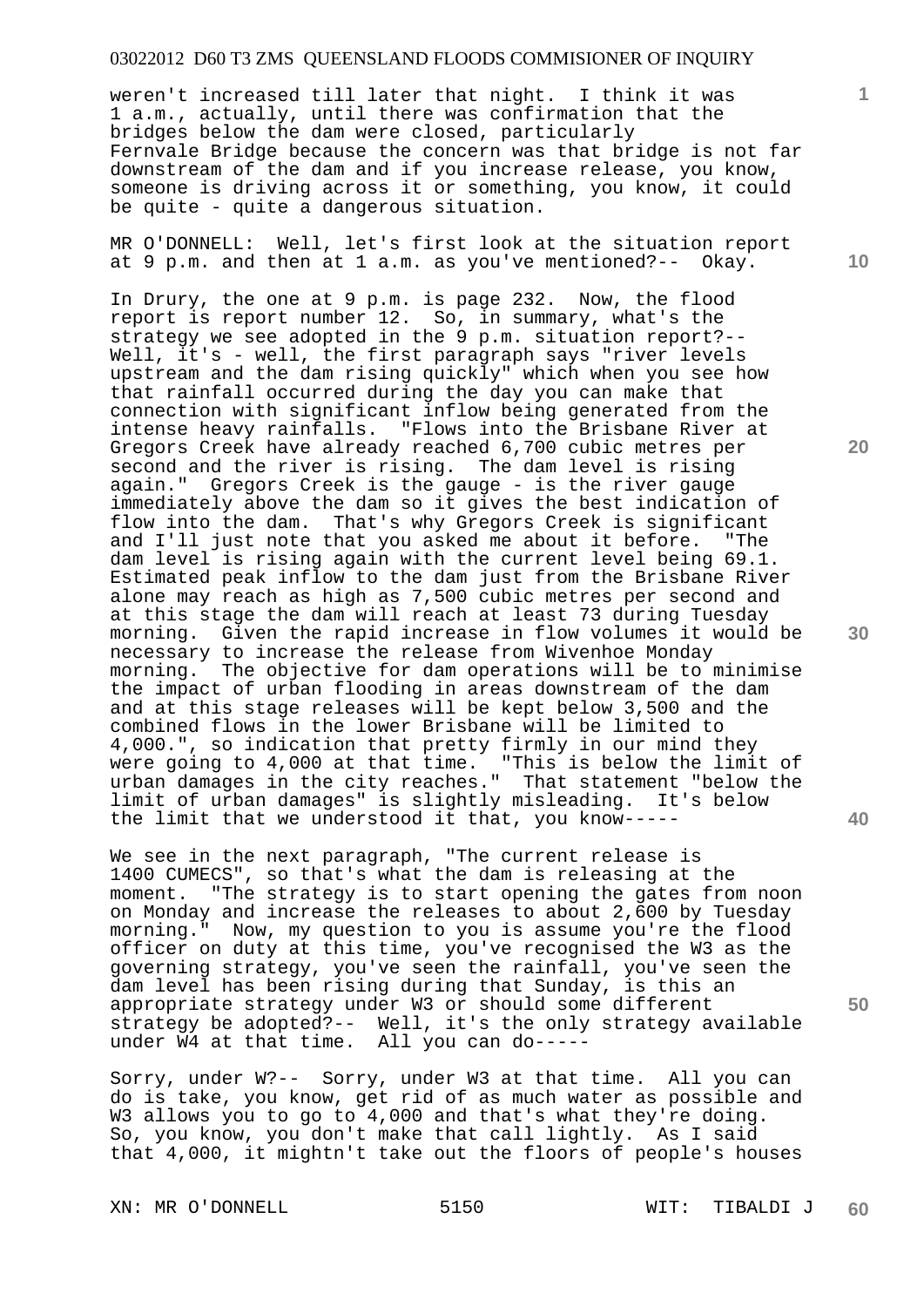but, yeah, it still does a fair damage. So it's not a call you take lightly, but that's the call that was made at that time.

So is the theory behind this if the releases of Wivenhoe are increased to 2,600, those releases coupled with other flows downstream will lead to a flow within Brisbane of 4,000 CUMECS?-- That's correct.

**10**  So do you say that under W3 some different strategy would have been more appropriate?-- No. That was the appropriate strategy at that time. I think, you know, the consideration was just on damage and trying to - trying to, you know, keep that in check if we could but, you know, it's recognised at that time you've got to - you've got to get rid of that water in the dam, it's starting to build up. They're talking about the EL 73 there and, you know, obviously a lot of rain is occurring and you could see that from those graphs that we looked at before.

What about the timing of increasing the releases? Currently you've got releases of 1400 on the Sunday night. You're not proposing to begin increasing the release until noon Monday. Under a W3 operating strategy is that an appropriate timing for increasing the releases?-- Till noon Monday? No, I thought releases were ramped up from 1 a.m. on Monday morning.

Well, you see that the strategy at the time this situation report says "gate openings will start to be increased from noon Monday"?-- Yeah, well, that must have been their thinking at that point, but that's not what occurred.

All right?-- I mean, again - I know it says, "It will be necessary to increase the release from Wivenhoe Monday morning." Well, it occurred at 1 a.m. isn't that what it says there, the second paragraph under Wivenhoe Dam for supply level.

COMMISSIONER: It seems to be a bit of contradiction between that paragraph and the one - two down which suggests the gate opening will start to increase from noon; is that right?-- As I said, the Monday morning is more accurate because that's what occurred. I suppose it's a good point that shows you that you don't - you don't sort of sit down and write a situation report, you know, feeling you have all the time in the world to compose the words exactly as you like and then reread it and reread it and get the words right. You'll see ones and even by myself often have grammatic errors. I mean, you're writing them under pressure. You're writing them to write them and get them off and then get back to the event. That's how you do it. You know, even last week, trying to get that situation report out of the way and then you want to get back to see what's going on, but you're still under pressure to get the situation report out so people know what's happening. And, you know, yeah, I mean, they contain mistakes at times, no question. You just don't have hours to prepare them and you try to prepare them in 10 or 15 minutes. So, yeah, and there's an example of a discrepancy.

**20** 

**30** 

**40** 

**50**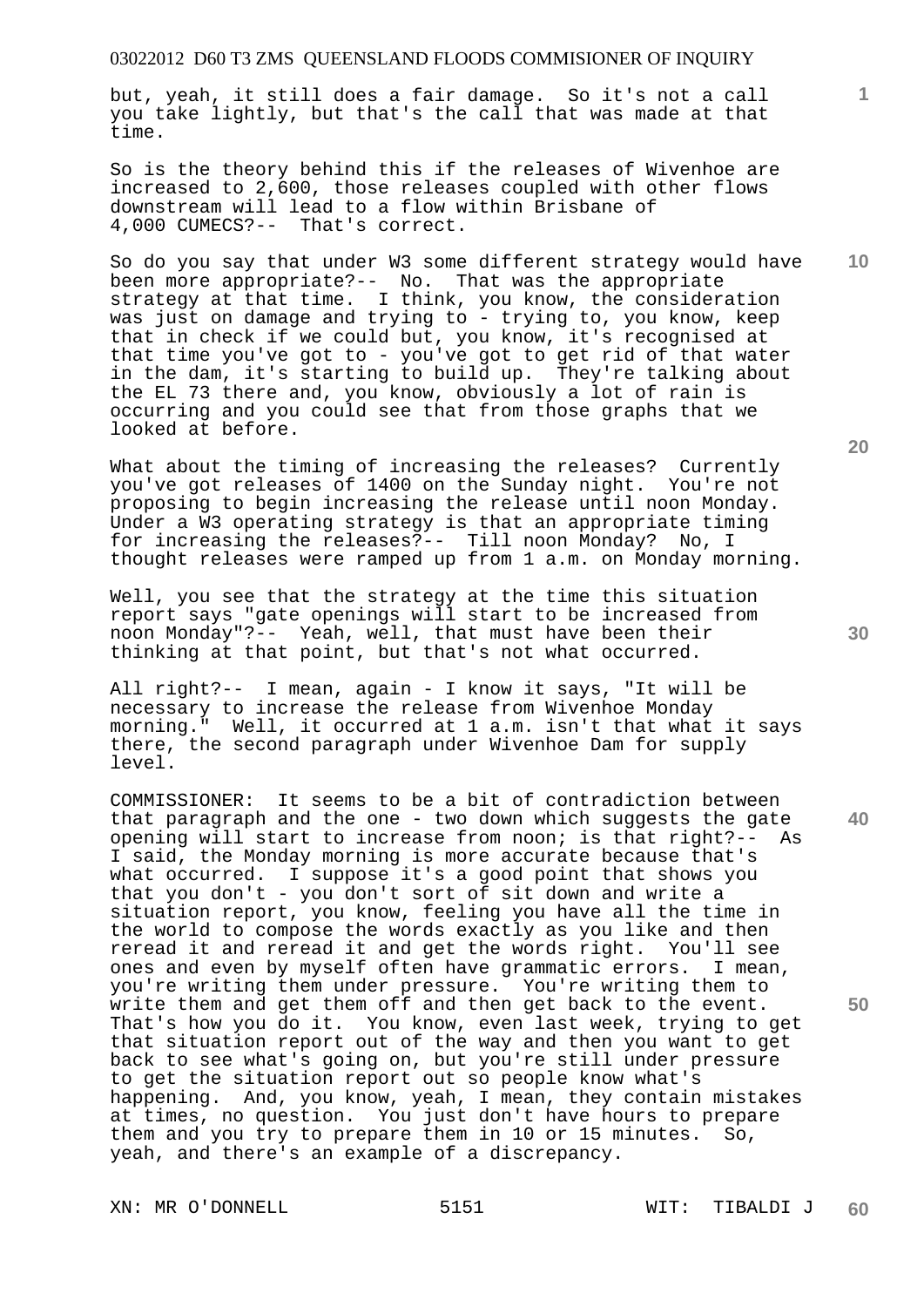MR O'DONNELL: The bridges had to be closed, the last two bridges had to be closed, didn't they?-- That's right. As I explained before, I mean, you don't want to ramp up Wivenhoe knowing that you're going to take out Fernvale Bridge which isn't far downstream and not be certain that the police or the councils have closed that bridge.

All right. Let's look at the next situation report to see what change in strategy becomes. So we're now as at 1 a.m. on a Monday morning. This is Drury page 255 and in the flood report situation report 13?-- Yes, I've read that.

Just in summary, my layman's summary would be that the current release rate at 1 a.m. is still 1400 CUMECS and the decision is to start increasing those releases from early Monday morning to reach 2,600 CUMECS?-- That's right, and they're just noting there that Fernvale Bridge approaches and Mt Crosby Weir Bridge had been inundated and both bridges are now closed or in the process of being closed. I guess they were just wanting to confirm that before they jumped in.

The expectations seems to be, "Releases from Wivenhoe at 2,600 CUMECS coupled with downstream flows will limit flows in lower Brisbane to 4,000 CUMECS."?-- And it says "4,000 if possible", knowing that it takes 24 hours from a release from Wivenhoe to get to the City. So, if you're initiating a release and you're right on that limit of 4,000, if you get heavy rain in the uncontrolled catchments, Lockyer, Bremer or mid-Brisbane, you know, within the next 24 hours you're going to go over 4,000, you can't - you know, because the water just doesn't get to Brisbane for 24 hours, so again you're anticipating 24 hours in advance and who knows what will happen in that period.

Do we see the implementation of this strategy in a directive to the dam at 2 a.m. on that morning, which is in appendix L page 9. Sorry, volume 3 of the Flood Report appendices?-- Well, certainly that directive is for the increase - just the increase in gates progressively. You know, you can't just open up all the gates and have a wall going down to 2,600, there's a requirement to step through your opening and increase your opening at a rate, and I think you can judge that direction. If you want to understand how that affected releases from the dam, that's all explained in the Flood Report, again that table we were looking at before, I think it's about page 1870 or something. I don't know if you wish to go to that, but that's the confirmation of that directive.

But my question to you again is the same one: assuming you're flood engineer on duty at this time, assuming you recognise you need to be applying W3, are the rates of release appropriate or not appropriate and if so why?-- Well, they're certainly appropriate. If I'd been there I hope - I hope - I would have made that same decision, because I believe it to be the right one.

XN: MR O'DONNELL 5152 WIT: TIBALDI J

**1**

**10** 

**20** 

**30** 

**50**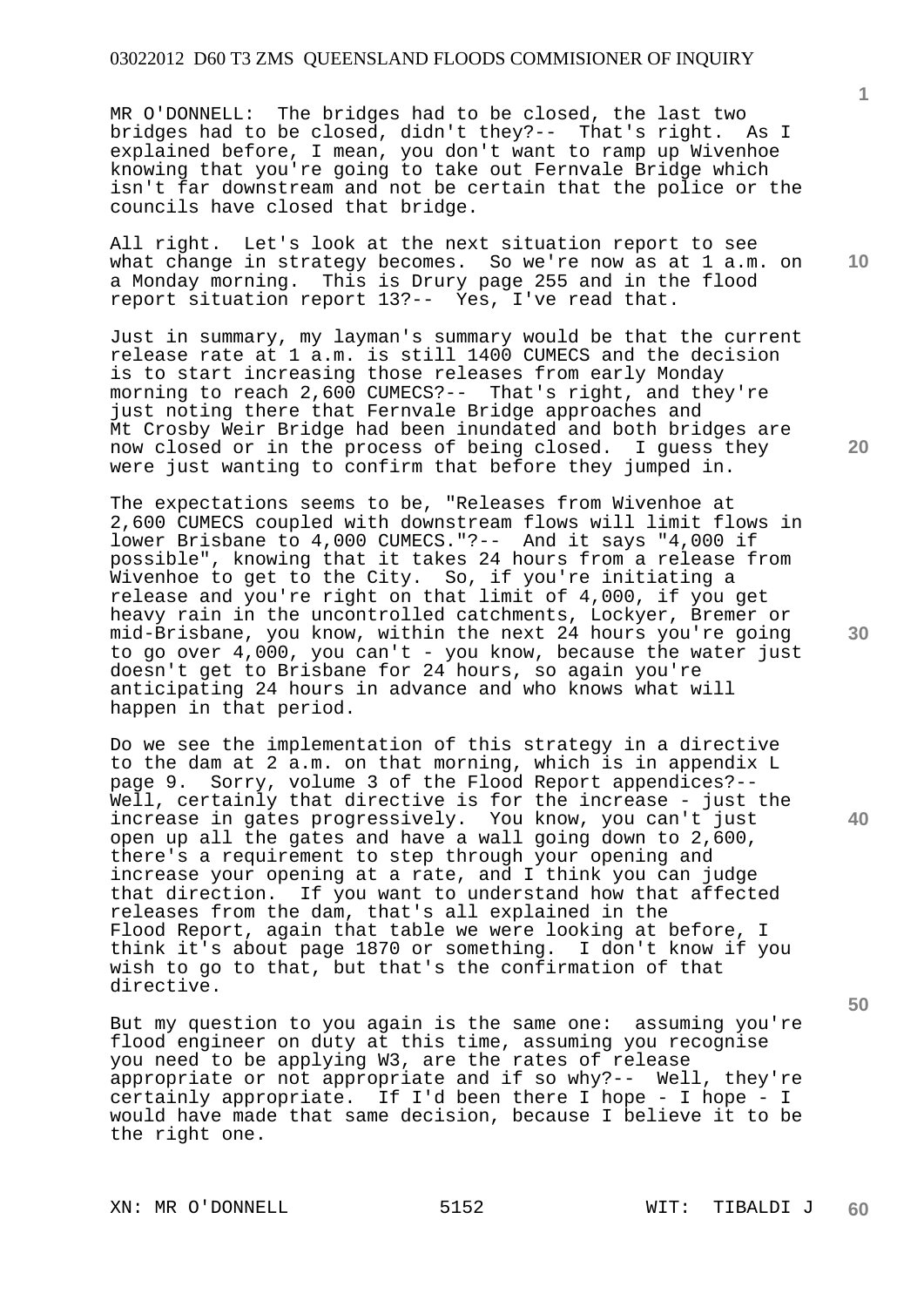Right. Now, what about the management of the dam during the Monday?-- Well, then, on the Monday, you know, urban damage was in the forefront of our minds. You know, a matter that's been discussed at the Commission in length was on that Monday we got a call from the council to see if there was any possibility of maintaining a flow to three, three and a half thousand because of the damage that would eventuate if we exceeded three and a half thousand in the river. We attempted to do that for a number of - you know, for several hours. However, we just realised it wasn't possibly to maintain it at that level and once we realised that we continued on the 4,000. It's been shown that that pause had no impact on the final or not - an insignificant impact, you know, minor we're talking.

No, no, I'm not asking about impacts, I'm asking about what's the appropriate rate of release during that Monday in the prevailing circumstance on the assumption you're operating under W3?-- Well, I was operating that day and I believe the flood rate was appropriate. I take full responsibility for the decisions that day. My consideration was only on urban areas that day. That's how I worked.

We can look through the situation reports-----?-- I think it's appropriate under W3. I think it's consistent with W3.

If you can look through the situation reports that was issued on the Monday, but in summary were they to keep the releases from Wivenhoe at around 2,600 CUMECS, 2,700 CUMECS. So it's reduced rates of flow lower in the Brisbane of around 4,000 CUMECS?-- Yes.

**20** 

**40** 

**50** 

**1**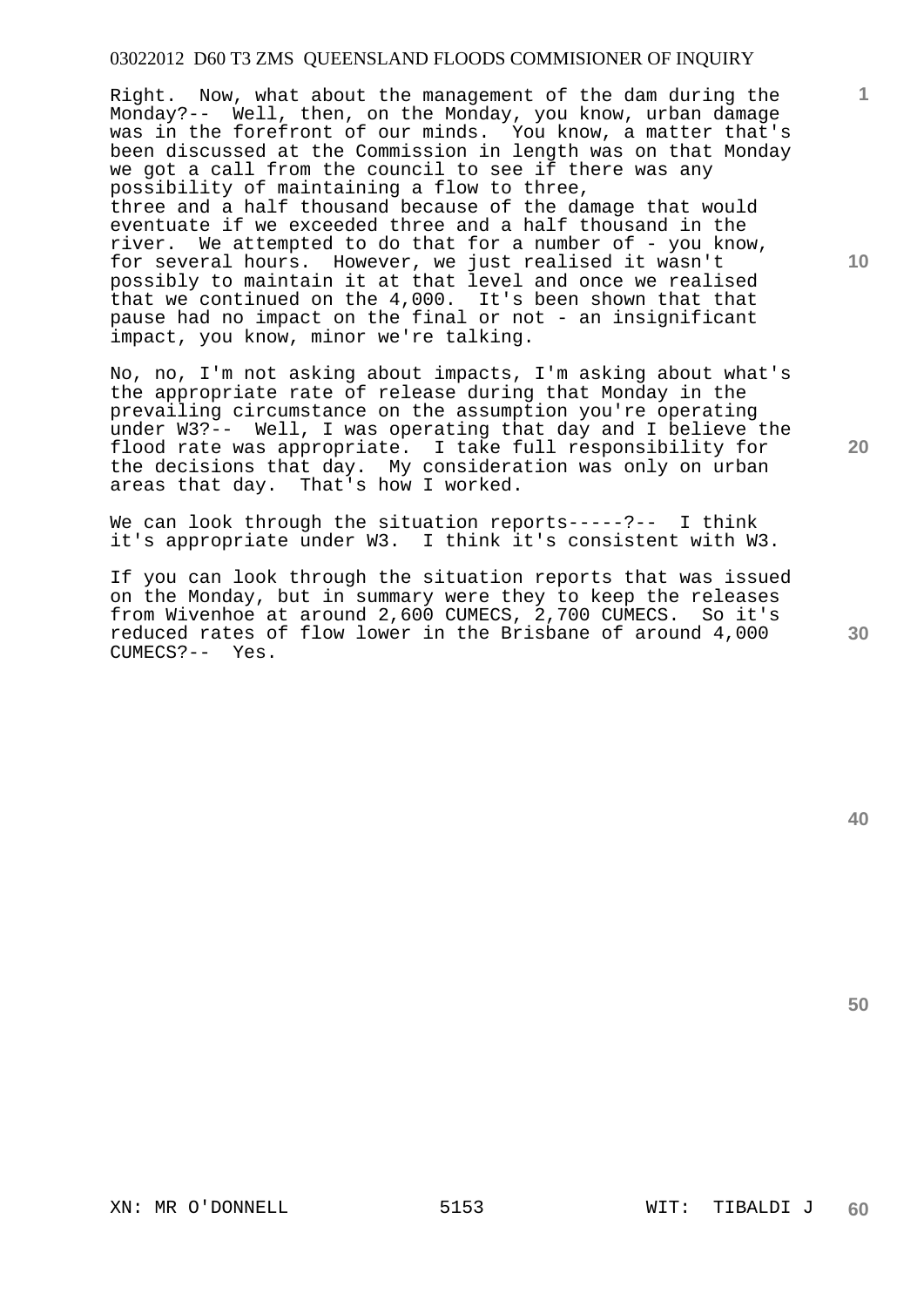Was that appropriate under a W3 scenario?-- Yes, I believe it was appropriate. I also believe it was the only possible course of action at that time

You can close up the Flood Report, thank you. Can I ask you a few things arising out of your evidence yesterday? Can we start by looking at the manual, please? Go to page 22, please. You were taken to this page and it was suggested to you that this page where it talks about choosing the flood strategy required an active decision to be made by the flood engineer on duty to change strategies was the thrust of the questions. I want to take you to page 26, the last sentence on the page in bold type?-- Yes, I see that.

"If the level reached 68.5 in the dam, switch to Strategy 2 or 3 as appropriate."?-- Yes.

Now, we have seen that on Saturday morning at 8 p.m. the level did reach 68.5?-- We did.

At that time was it appropriate to switch to W2?-- No. As I have stated in the flood report and in my most recent statement you could not switch to W2 at that time because the conditions of W2 that are contained on page 27 of the manual could not be met, there was already flow in the river in excess of the estimated natural peak flow at Lowood excluding releases and in excess of the natural peak flow at Moggill excluding releases.

Well, then-----?-- You just couldn't meet that condition.

-----if you as a flood engineer read the manual, was there any choice as to the appropriate strategy on Saturday morning at 8 a.m.?-- I think if you consider the intent of the manual there was no choice. I have stated that view in the flood report - well, that view's stated in the flood report. I believe it.

**40**  It was implicit in the question that was put to you that during Mr Ayre's shift on the Saturday it had not occurred to him that he needed to change to a W3 strategy; in other words, he was subjectively operating under W1 all that shift. Are you able to comment on that?-- My comment is that Mr Ayre all-----

COMMISSIONER: Sorry, Mr Tibaldi, I don't quite see how he can comment on what Mr Ayre was subjectively doing.

MR O'DONNELL: Well, that was implicit in the questions put to him. I will put it a different way.

COMMISSIONER: Surely he can comment from an objective point of view whether that's consistent with what Mr Ayre was doing, but that's about it, surely.

MR O'DONNELL: I will put it that way. From the objective criteria of what Mr - what information Mr Ayre had available to him and what we have seen was done during that shift, are

**20** 

**50** 

**10**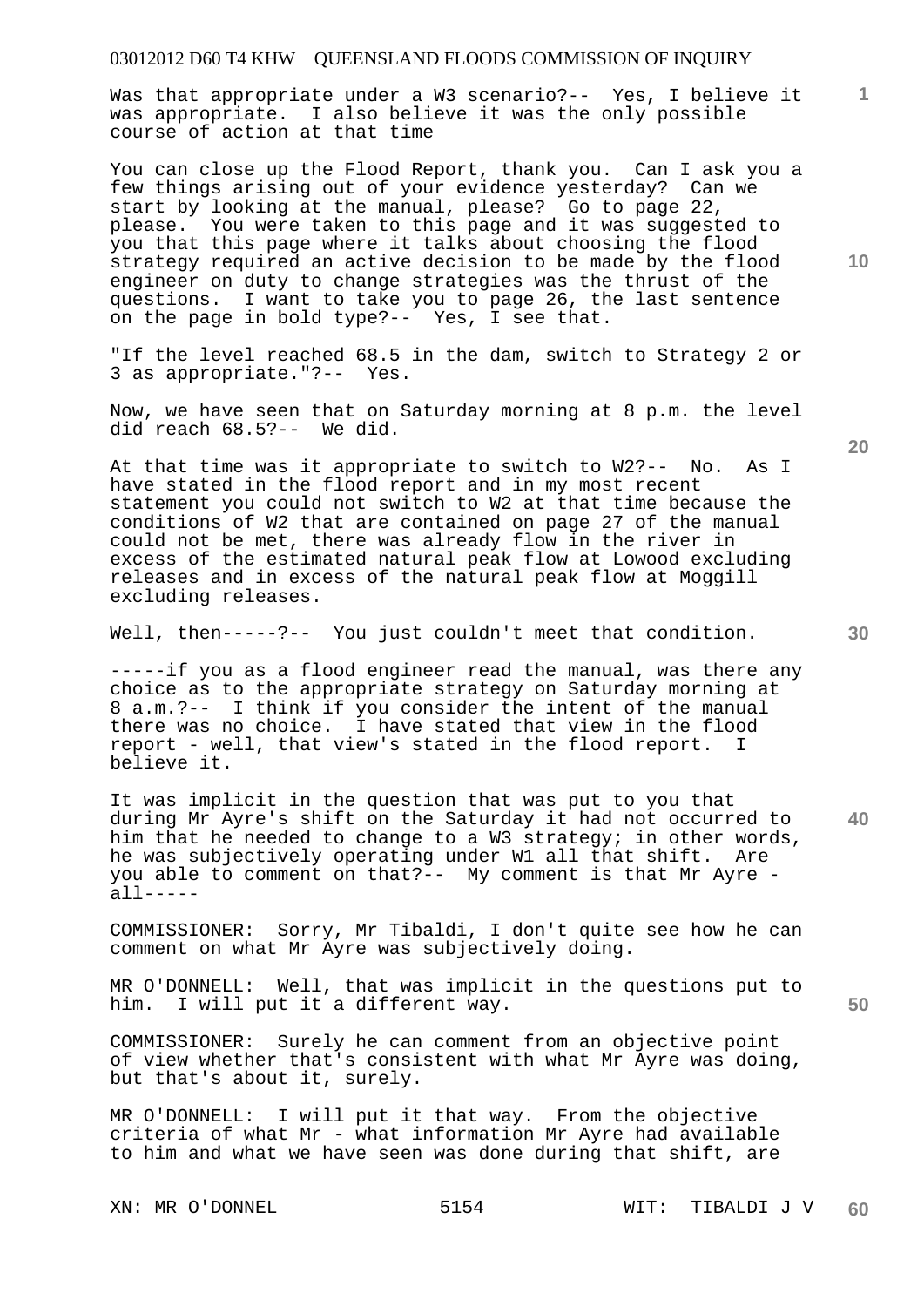there any indications that you can see as a flood engineer as to what strategy he was operating under?-- He was certainly operating under Strategy W3. The only additional comment I'd make is-----

No, no, that's drawing a conclusion. I am asking you to identify what are the things that indicate under what strategy he was operating under?-- Lake level in the dam, flow rate in the dam, also took into account the other - you know, the fact that he'd issued the directive at 8 o'clock, the fact that he had done an assessment at 9 o'clock, complete assessment, and, you know, the fact that he was sitting at a computer and manually typing in levels, he's obviously aware of the level, the level's mentioned in the Situation Report, certainly all the circumstantial evidence, I think - any - if I hadn't written the flood report and some neutral person had come in and gathered all the information and written in, I can't see how they would have come to a different conclusion, but that you know, as to what occurred at that time, I can't just imagine how you could come to a different conclusion.

What about your shift which started around 7 p.m. on Saturday night to 7 p.m. on the Sunday morning?-- Well, as I said yesterday, I cannot recall that shift or anything about that shift. I cannot recall whether the W3 was in the front of my mind or otherwise, but certainly if I put my mind to it, I could very, very quickly have seen that we were not operating under strategy W3, the lake level was too high and the release rate was too high.

COMMISSIONER: I thought you just said-----?-- Sorry.

-----you could have very clearly seen you were not operating under Strategy W3?-- Sorry, I meant to say we were - sorry, I'm just, you know, getting a bit confused, I've gone over this so many times. I could very-----

Okay. Take a deep breath?-- I correct that.

**40**  And start again?-- Yeah. I could very clearly see we were in W - that - sorry, very clearly see we weren't in W1, the lake level was too high, we weren't in W2, the flow rate was way too high. The only thing we could be in was W3, so it's very clear you're in W3. You have just got to sort of sanity check yourself and you can see it. Whether I did that consciously at the time, I have no recollection of that shift. My apologies for that. That was correct in what I just said.

MR O'DONNELL: It's implicit in questions put to you yesterday you missed the significance of the lake level, the flows downstream and so on, you missed it in terms of identifying the appropriate governing strategy. Can you respond to that?-- Well, I guess what - the significance is that you know then if you're in W3 as soon as that rate - as soon as that rain starts coming you need to really assess what you're doing, like immediately. Obviously if the rain doesn't come and the lake level falls, well, that type of assessment isn't needed, but if the rain does come you certainly need to think,

**10** 

**1**

**20**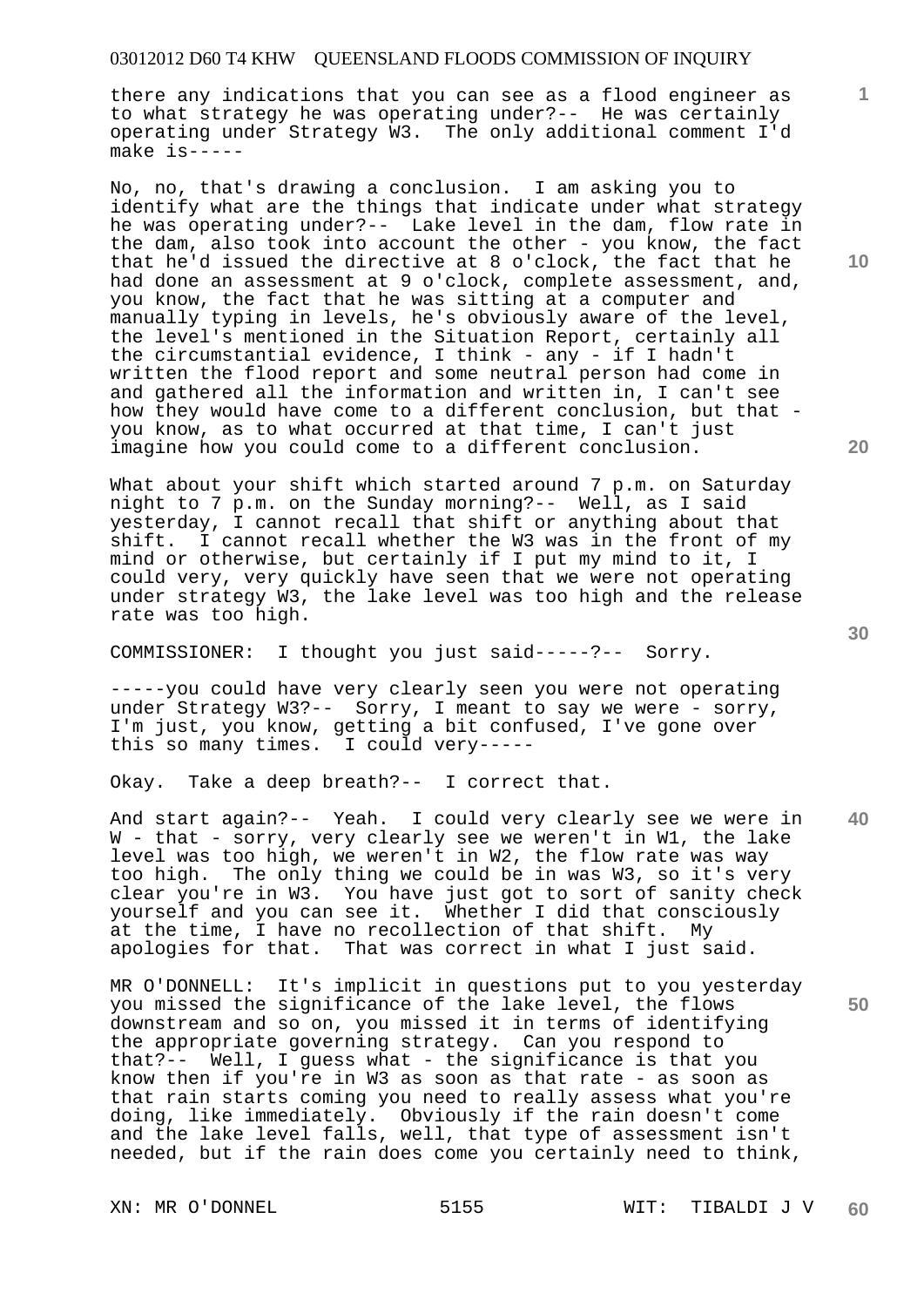well, do we need to transition into a situation where we're you know, increasing our outflows. Now, I think if you look at the shift on from mine, there was an assessment of that at about 9 a.m.. The heavy rain had started and we were really starting to think, well, are we going to go down that track, and it's that point at which you make that changeover decision and that point - you know, that I'd selected based on the data, the three who were present at that time agreed, was around that 7 p.m. time. It took some time but it's - as I said it's a big call because, you know, you're going to cause a fair old - a fair amount of disruption and damage as soon as you make that call. So, that's what I can say.

I suggest it was implicit also that the engineers who followed your shift on the Sunday had missed the significance of these things and were continuing to operate under W1. I want to take you to some of the things that occurred on the Sunday and ask you to comment on them. Can I ask you to lock at Mr Malone's e-mail on the Sunday at about 12.02? That's in Drury page 200?-- Which did you wish me to read, expected run-off, was it, or-----

More particularly under the heading, "Forecast Rainfall.", and then, "Expected Run-off."?-- Yeah, well - sorry, what time was this again? I just forget.

About midday on the Sunday. You received that?-- I can see that. Well, you know, by midday, you can see that there's been - you know, shift changeover was about 7, he's been there approaching five hours. I mean, he would have written this before midday if he sent it out at midday. The heavy rain started to come if and you can see from this that he's starting to get pretty concerned - starting to get concerned certainly because the rain's meaning that - you know, there's potentially a flair inflow coming and the consequences are that you are going to have to increase to the limit.

He's concerned about heavy rainfall in the next few days?-- Certainly, yeah.

Does this prompt the meeting you then have at 3.30, you by telephone?-- I can't recall what prompted that meeting, I didn't recall the meeting, I would have been asleep at this time on a break. I'm not sure, you know, which of the three actually called the meeting. You would have to ask them.

All right. If you look in the Flood Log for the entry of that meeting at 3.30?-- I can see that.

Do you see about halfway through that entry there's a discussion about the potential rainfall that's forecast to come?-- That's right. I mean, that was - yeah.

Let me finish?-- Sorry.

You see it mentions the potential to significantly increase flows in Lockyer Creek and Bremer which could close the last two bridges and increase the risk of flooding in the lower

**10** 

**1**

**20** 

**30**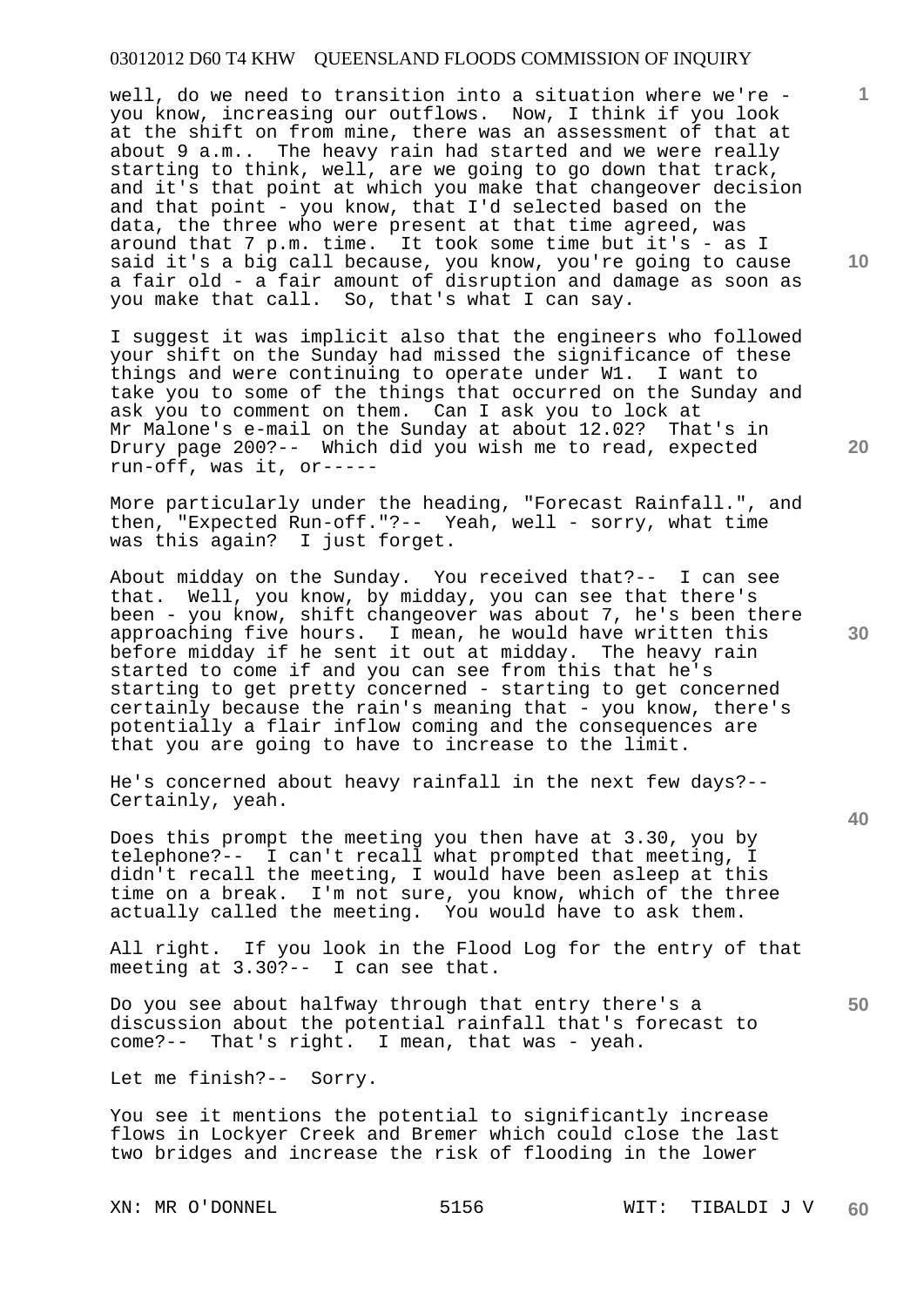Brisbane. It then goes on to contemplate there may be a need to increase releases to produce flows up to 3,000 CUMECS in lower Brisbane. From the flood engineer's point of view, is that consistent with the only strategy being applied at the time to minimise disruption to rural life?-- No. Well, they're certainly thinking about what's going on about below Wivenhoe. I mean, again - do you mind if I talk about this for a bit?

Sure?-- Okay. I think - I think this is significant when you read it because it was in people's - it was certainly in the flood engineers' minds for a fair period. The movement of the rainfall system was expected to travel south. Now, if it's expected to travel south that means that the bulk of the rain is going to fall below the dam. As he says there, that's got the potential then to increase flows in the Lockyer and Lockyer Creek and Bremer River which then could potentially close Fernvale Bridge. What he's saying is that natural flows can then mean that those bridges are going to close. And then he goes on to say, "Releases will be maintained" - "If required releases from Wivenhoe Dam will be reduced." didn't reduce them, we increased them, and that's not a mistake, why he's saying "reduced" there is he's thinking about if the system does move south and you do get all this rain in the Lockyer/Bremer maybe - maybe a strategy as things develop will be to hold back water in the dam, let that peak pass, and then start up again. So, again, all you can do at that point is anticipate. Like, if you decide at that time to increase releases, it does - the system does move south, you could potentially make, you know, a terrible flood by doing that. It just is not appropriate at that time. I mean, you know, you have just got to make a judgment at that time as to what to do and I thought - as I say, I think the judgment was appropriate under W3 and I believe that, you know, they were very aware of what strategy they were in and they were very aware of, you know, the absolute importance of minimising impacts to urban areas at that time, and it's clear.

If the engineers were thinking they're in W1, so their only consideration is minimising impact on downstream rural life, would there be any occasion for considering the risk of flooding in lower Brisbane, flows of up to 3,000 CUMECS in Brisbane?-- Look, the facts are - I mean, even if you're in W1, even if the flood event has just started, you are still giving some thought to how things might develop in the future, what the forecasts are, where you might head towards. So, it's not as if you - the flood event starts and all you do is think about - you know, bridges, the level change, the next bridge. It's not like that. You're always thinking ahead, you have to think ahead, and you have to, you know, think where things could go. So, even in W1 you're still thinking about urban impacts, that's just how it is. So, you know, I know it's not a consideration under the strategy in terms of determining all releases, but you are still thinking about it.

All right. Then we get to around 9 p.m. on the Sunday night, you would look to that Situation Report that issues around that time, it gives consideration to abandoning all the

**1**

**20** 



**40**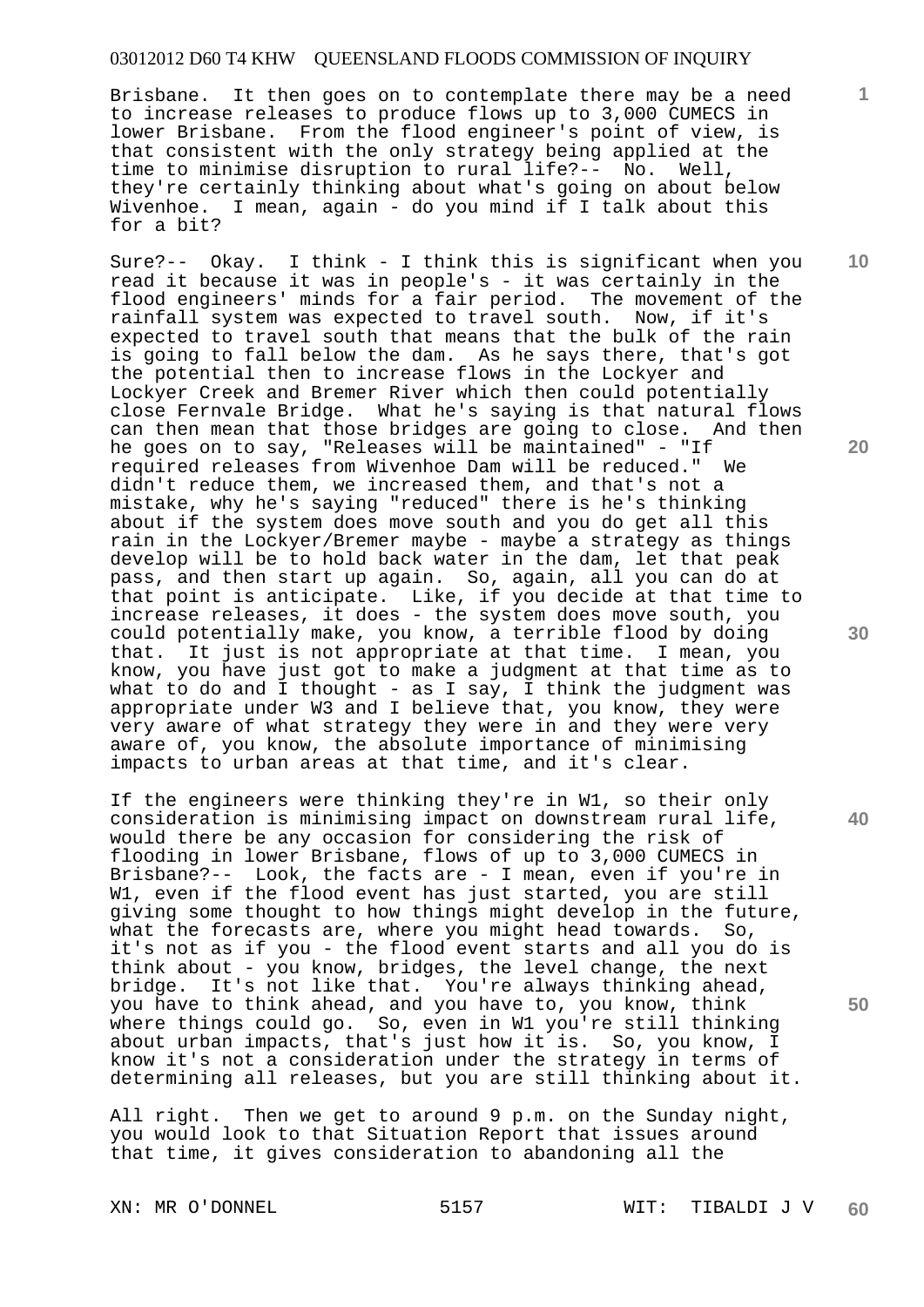remaining bridges and increasing the releases from Wivenhoe. Is that consistent with the only consideration being to minimise impact on rural life?-- Well, once the bridges are gone there's no more consideration on rural life, because the consideration of impact on rural life is just about the bridges, that's all it's about, in practical terms.

And deciding upon a release strategy that will increase the releases up to 2,600 CUMECS, is that consistent with an engineer thinking he's still under W1?-- No.

Because you can't do that under W1, can't you?-- You can't do it under W1 and every bridge must be closed with that level of release.

All right?-- Will be closed, regardless of whether you yeah.

Thank you. Would you go back to the Flood Report, please? Would you turn to page 194? On page 194 in the middle column headed, "Explanation of Strategies.", see the first dot point refers to a decision made to transition to W4?-- Yes.

It was put to you yesterday that this flood report is a fiction, it doesn't record any conscious decisions to change strategies at all?-- Well, obviously - well, that's not true. If you consider this case, because we were - you know, all we were thinking about at that stage was W - you know, the transition to W4, it was clearly in our minds at that time.

The decision made to transfer to W4, you told us before, was made on a forecast increase in lake level; that is, the anticipation that the lake level would go over 74?-- That's correct. I have given in evidence a number of times that my view was that there was no possible chance at 8 a.m. that the lake level would not exceed 74. Therefore, it was appropriate to transition to W4 at that time.

Is that a difference between the transition to W3 and the transition to W4? One is based upon a forecast movement of lake level, the other is based upon an actual movement?-- I guess either way you have got to be certain that - that - the manual allows you to go - I believe the manual allows you to go to W3 immediately if you're certain that the lake level's going to exceed 68.5. So, if you experience something like a probable or maximum flood event it may be - it might be very clear to you, even when the lake level's below full supply, that you are certainly going to - well, the level is going to exceed 68.5, but that's possible in a probable maximum flood event. If you were confronted with those circumstances, then I believe the manual would require you to go at least to W3 immediately. However, no circumstances like that have I ever experienced and those circumstances didn't occur in January 2011.

It was put to you yesterday there was no contemporaneous record of the application of W3. Was there any contemporaneous record made of the decision to move to W4?--

**30** 

**20** 

**40** 

**50** 

**10**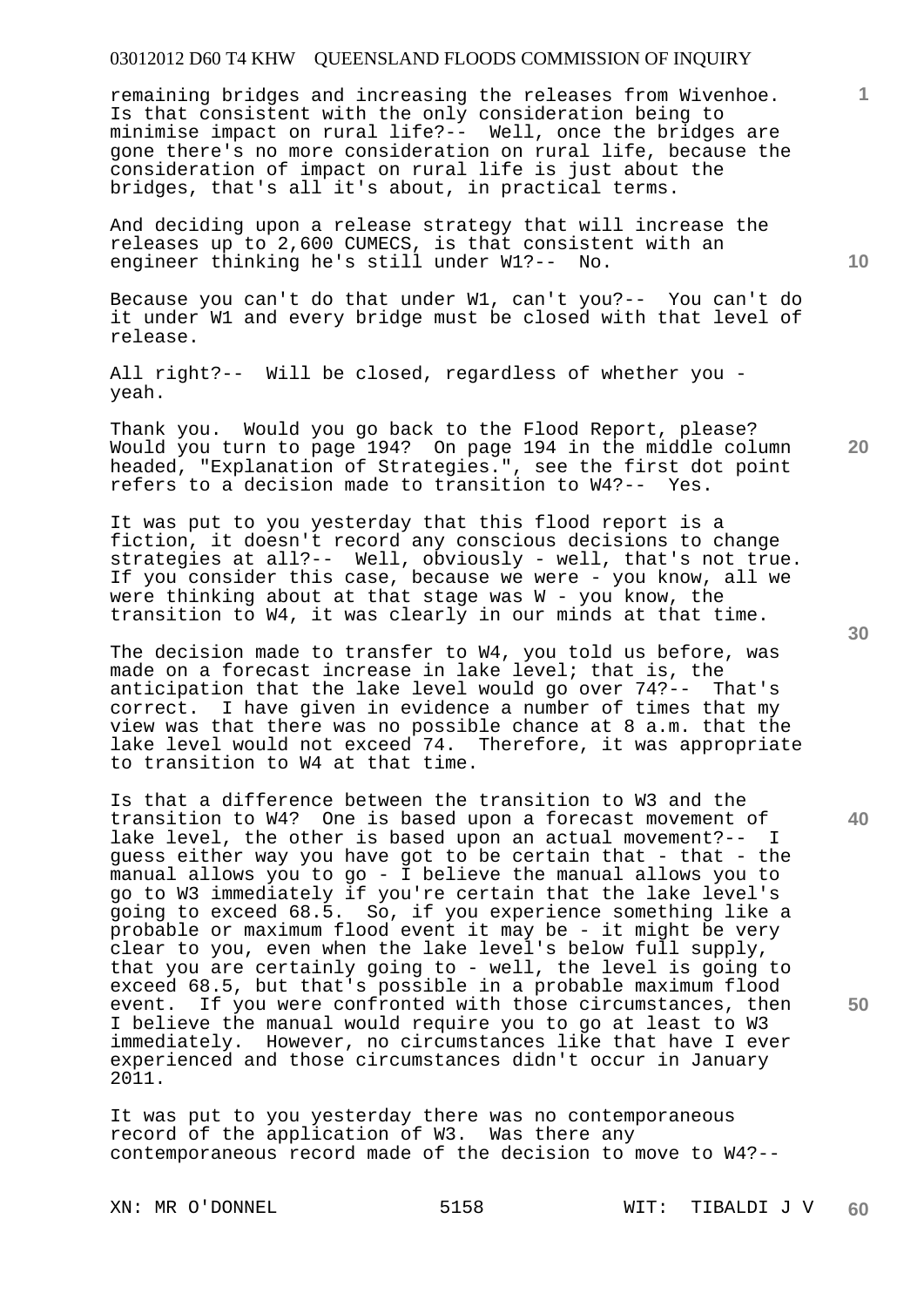In terms of written record, I don't believe there was. I could be wrong, I'd have to think about that, but I can't recall any.

Just a couple more questions. There was a question the Commissioner asked you yesterday, this is at page 5,037 of the transcript, I will just read out the question and answer you gave and then I want to ask you something. The Commissioner said, "Do you agree with the substance of the question that was put to you, never mind the dates, that the Flood Report was a reconstruction of what had occurred?", and you answered, "Certainly a reconstruction." Can you explain what you mean by the word "reconstruction"?-- Well, what my interpretation of my answer or what my answer was was that - what I did was gathered all the records together that I could find, be they you know, the data model results and, you know, basically everything that's in the appendices of the flood report. Based on that data, given that my recollection of events - I believe the others' recollection of events will - you know, wouldn't have been too good either, even soon after the event because it, I guess, was dominated by that Tuesday and the events following that, you know, you can't rely on memory in those situations, you have really got to go back and look at the facts. I gathered all the facts together that I could find that - associated with the flood and based on that - you know, I wrote down based on those facts what I believed to have occurred, distributed it to the other people that were involved and they made an assessment as to whether it was accurate or not. I understand - I believe at this stage their assessment was that it was accurate. Obviously, though, they did recall certain things which they would have drawn to my attention in writing the report and I would have made changes accordingly.

Can I assist you? I am still interested in the meaning of "reconstruction" as understood it when you gave the answer. Can I suggest there are two possible meanings for it? One is where you look at all the available data and you are a bit like Sherlock Holmes, you work out from the available data what actually occurred. The other is you look at the available data and from it you work out what should have occurred, whether or not it did. Both can be regarded in a sense as a reconstruction. One arrives at what the person believes actually occurred, the other arrives at what a person believes should have occurred, whether it did or not. In what sense were you using the term?-- Certainly what I was trying to write was what actually occurred. That's what I was trying to write. That was in my mind.

And did you honestly believe that as from Saturday morning at 8 a.m. the flood engineers had actually applied W3?-- That was my belief. Unless I was presented with evidence to the contrary, I was not - could never be - recall being presented with evidence to the contrary so that was my belief when I was writing it.

Did Mr Ayre come to you and say, "Well, from Saturday morning I was not actually applying W3."?-- I can never recall that

**10** 

**1**

**20** 

**30** 

**40**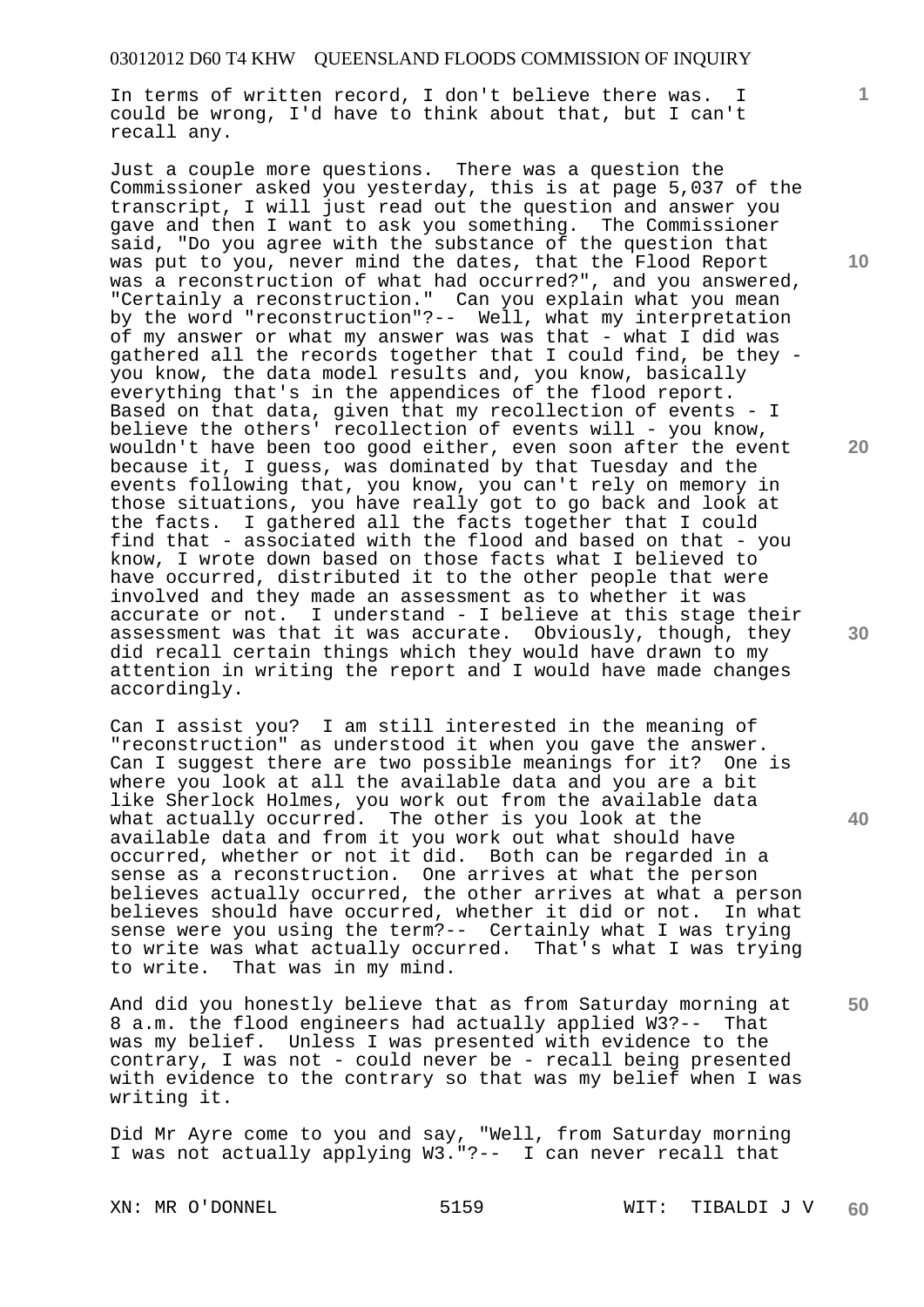occurring. I don't believe it occurred.

Or Mr Ruffini? He was on shift on the Sunday night. Did he come to you and say he wasn't actually applying W3?-- I don't believe that occurred. I have no recollection of anything.

Or Mr Malone, he did the shift all day Sunday from 7 a.m. to 7 p.m.. Did he come to you and he wasn't actually applying W3?-- Same answer, I don't believe that occurred.

Last thing: you were taken to a number of e-mails on the 15th of January about preparation of a briefing note to the Minister?-- Yes.

There's a whole series of e-mails from that afternoon into that evening?-- Yes.

And you said in one of your answers to Council Assisting, "Can I just explain the state I was in?" He said, "No, you can't." Would you mind explaining it to me?-- I hadn't really slept for a week, even up to that point. Like a lot of people affected by the - a lot of people would have been in that situation. In terms of - you know, operating at a level that I can write, you know, something of that nature realistically I wasn't at that level at that time. You know, I just can't remember those two days apart from the incident I recalled yesterday. That's all I can say.

You hadn't slept for a week because of the involvement in operating the Flood Centre or why?

COMMISSIONER: I think we might take the morning break. We can come back and finish this question after that. So, we will break until quarter past by that clock, which is about three or four minutes slow, it will probably be 20 past by everybody else's watches.

THE COMMISSION ADJOURNED AT 10.57 A.M.

**50** 

**10** 

**20** 

**1**

**40**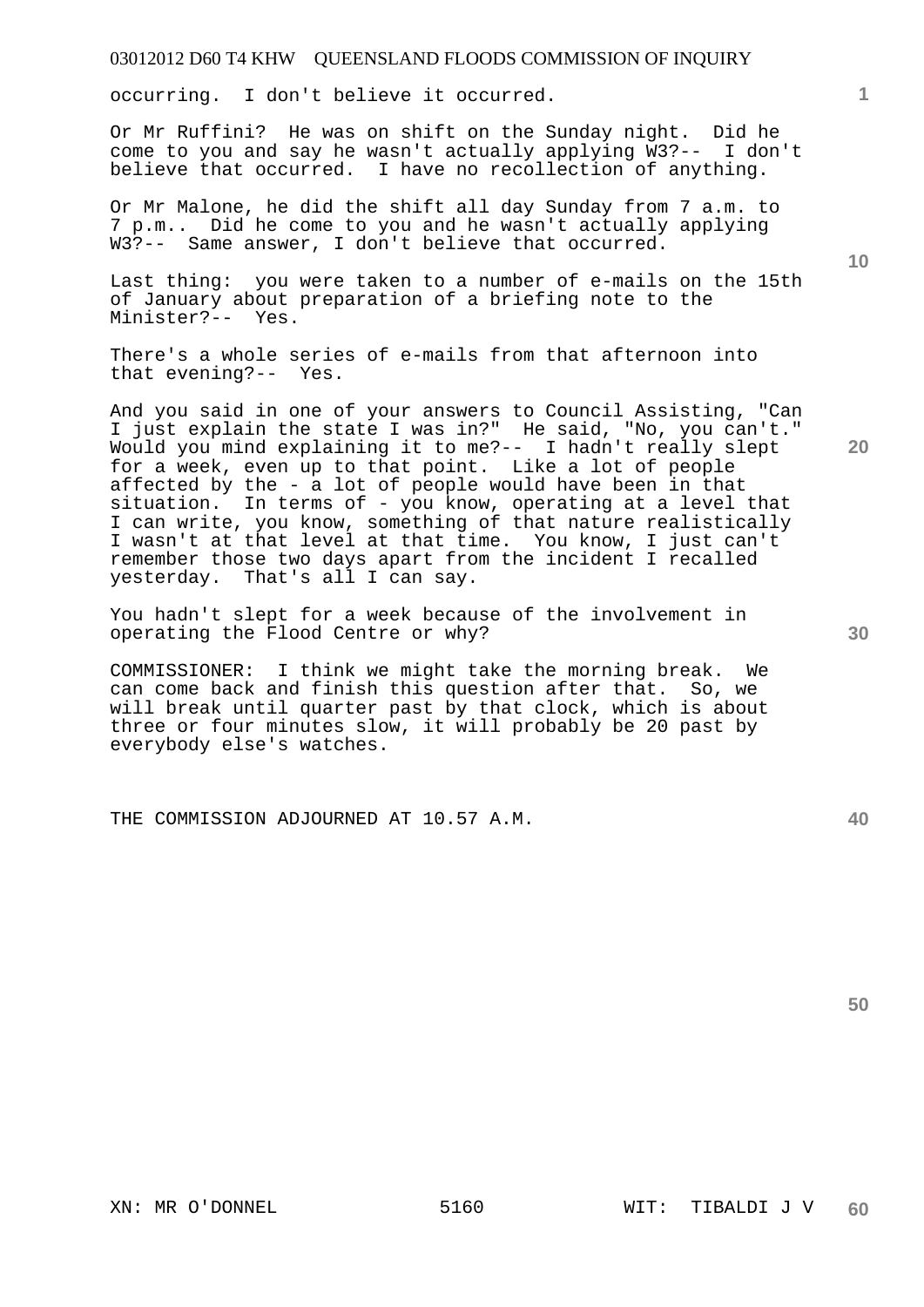THE COMMISSION RESUMED AT 11.16 A.M.

JOHN VICTOR TIBALDI, CONTINUING:

COMMISSIONER: Yes, Mr O'Donnell?

MR O'DONNELL: Thank you. I was asking you about the state you were in on Saturday the 15th of January last year when you were involved in preparing the draft of those briefing papers for the Minister?-- I will just make the point I hadn't slept for an extended period, probably since around the 11th. Obviously I had some sleep but I was engaged in flood duties, this further report, I was answering all sorts of queries, trying to get information together, press statements, et cetera, when I wasn't on shift, and, you know, there was things on my mind, which I referred to in paragraph 6 of my most recent statement. I won't go through those. But, yeah, as I said, I just - you know, we did what we had to do. I was asked to, you know, come in after a shift and assist with a briefing and I felt that was the right thing to do and I came in.

Thank you. One last thing. Can I show you a document called a Gate Operations Spreadsheet?-- Yes.

We have one for each of the members of the Commission as well. I think you mentioned this in your evidence yesterday. Could you tell us what this is?-- Well, this is the - it is a screen shot of the tool that is used to evaluate different gate operating options. As you move through an event - I think I might have said somewhere this morning, as you move through an event in real time, you sort of know that - for example, on the first page if you were at Monday the 3rd of January 2011 at 19:00, which is sort of some way down the page, it corresponds to a lake level of 99.14, you would know that everything above that point is history and is what's occurred. Everything below that point is just a projection as to what might occur, but certainly subject to change based on rainfall on the ground. You can see the gauge board under the - I think it is the third column, "gauge boards". It is a yellow highlighted column and in this case has three red numbers in it. Those numbers are entered manually from the records provided from the dam. This was on the 3rd or 4th of January. You can see, you know, the floods were not occurring at that time so there is not too many records, but when you progress down to the start of the event, if you turn over the page and look at Thursday the 6th of January-----

I would rather go to Saturday the 8th at 8 a.m., if you don't mind, on the third page?-- Okay. Sat the 8th at 8 a.m., so you can see that-----

**1**

**30** 

**20** 

**40**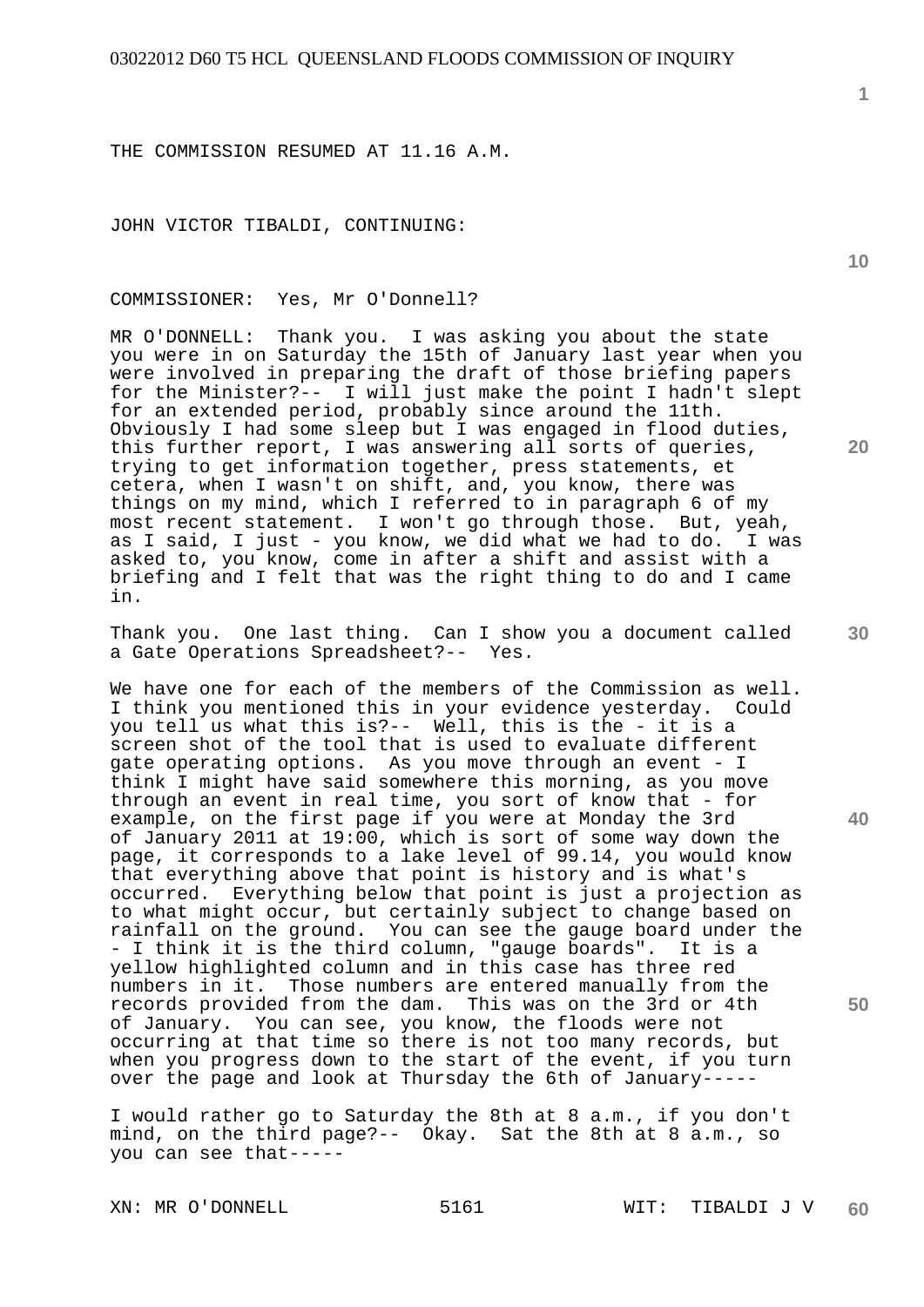Just before you get into that, let's just talk about the document for a moment. This is a tool that flood engineers use in real life in operation of flood?-- That's right. This spreadsheet will always be essentially up in front of you on the screen. I mean, you may switch to other screens if you're running different models, but, generally, this is the one you come back to most commonly because it allows you to evaluate different strategies for opening gates, you know, into the future. There is - I mean, the spreadsheet - the tool itself, the spreadsheet itself has maybe 20 tabs. This is just one of the 20 tabs. The other tabs allow you to look at graphical representations of how lake level and river levels will vary over time. Similar to - similar to but not the same as what's shown in appendix A of the flood event report.

And does the flood engineer do things such as testing different gate opening arrangements and what impact they will have using this software?-- Yes. Yes, he does. The software allows you to look at - not only, as shown on this page, the discharge from the dam, but also projected flows at Moggill and Lowood based on various tests of gate operations strategies or - as I said, once a point in time has passed and the release has occurred, well, then, you can see - because remember, that release will take around two hours to get to Lowood, maybe 18 hours, depending on the size of the flow, to get to Moggill. So you're looking at something that could then - happen then in 18 hours, but, of course, you don't know the rainfall that's going to occur in that 18 hours. So you're just looking at an estimate of what it might be.

All right. Let's assume I'm in the Flood Operations Centre at 8 a.m. on Saturday morning the 8th. Could you tell the Commission what would I see on the screen?-- Well, you probably - it is hard to say. It would depend on what the gate strategy was at that time. You can see in this particular one at 8 a.m. - just assuming this was the 8 a.m. one - they're projecting at that time an increase in the gate level releases. I mean, this is a reflection of what actually happened, I believe. This isn't necessarily what you would see at 8 a.m. In the blue where it says "Somerset", in those columns you might - we might have tested different arrangements for opening regulators or sluices. I mean, this particular shot shows an arrangement of two sluices open at that time, continuing through to have three open on Sunday at 10 a.m. - sorry, 9 a.m., but you might test other things, you know, just to see how that will affect your lake level in Wivenhoe and whether it is in accordance with the rules you need to operate under the Somerset. Similarly, with the - you can see where it says "Wivenhoe", which is the pale yellow and it has got 1, 2, 3, 4, 5, various numbers there, they indicate the amount each gate's open, gate 1, gate 2, gate 3, gate 4 gate 5, and just how that's going to project into the future. But, you know, what you've got there at 8 a.m., this didn't occur, but just say a lot of rain occurred between 8 a.m. and, say, 3 p.m., you would change based on - it is most likely you would have changed then by 3 p.m. what you had at 8 a.m., because you're taking account for rainfall as it occurs. You

**10** 

**1**

**20** 

**30** 

**40**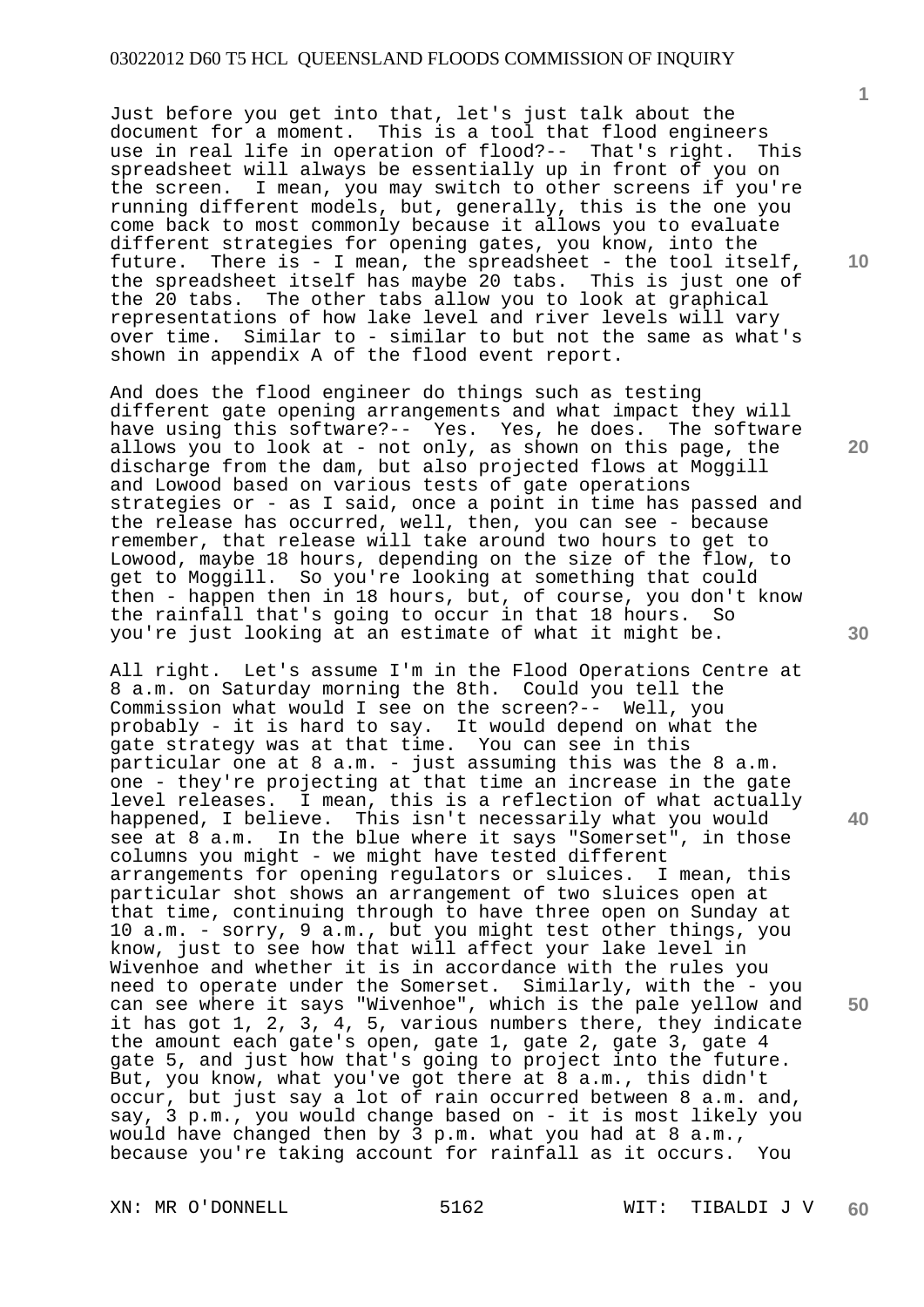know, as we talked about before, you are also cognisant of what the forecast is, and, you know, where things might head, and that sort of thing.

Let's look at the further columns. Under the "total column Wivenhoe", do you see the column headed in white "total Wivenhoe discharge"?-- Yes.

**10**  So is that column telling the engineer what the current discharge rates for Wivenhoe?-- That's right. It is the discharge - total discharge from the gates which is calculated by adding up the preceding five columns, which is the discharge from each individual gate.

The next column is called "CAL" - C-A-L - "lake level". Is that calculated lake level?-- Yes, that's the lake level that's calculated from this model based on the inflows in the dam and the natural inflows from - and the natural flows from the Lockyer and Bremer catchment that you've used another hydrologic model to estimate based on either the rainfall on the ground or rainfall on the ground plus forecasts. So it is just a theoretical number.

And then we've got REC. Is that recorded gauge boards?-- Yeah. Those numbers are - every time one of those is recorded, that means that the operator at the dam has gone and manually read the gauge board, written it down on a piece of paper and faxed it to the flood centre.

And then we've got-----?-- And then that's typed in manually into the spreadsheet.

That's what-----?-- Normally by the flood engineer but sometimes I've seen a flood officer type it in.

That's what I was going to ask. Which of these are typed in by the flood officer?-- The flood officer would rarely change - rarely touch this sheet at all.

**40**  Sorry, the flood engineer?-- The flood engineer, he - what does he type in? Well, he types in the column under "Somerset" in the blue, which is on the left.

I am particularly interested in the Wivenhoe columns?-- Oh, Wivenhoe. Under Wivenhoe, the pale yellow, the columns 1, 2, 3, 4, 5, he types in - always types in those numbers. They are only typed in by the flood engineer. And, again, you'd test various scenarios. He would type in the - where it says "regulator" and "hydro", that's the flow coming through the regulator valve in the hydro, which we still take into account. It would be typed in also by the engineer. And the gauge board readings would be the other one, which is one you referred to before, REC gauge boards in dark green.

All right. So if Mr Ayre is the flood engineer on duty at 8 a.m. Saturday morning, you think he would be typing in those figures?-- My view is he would certainly be typing in the pale columns, 1, 2, 3, 4, 5. I would expect he'd type the

**1**

**20**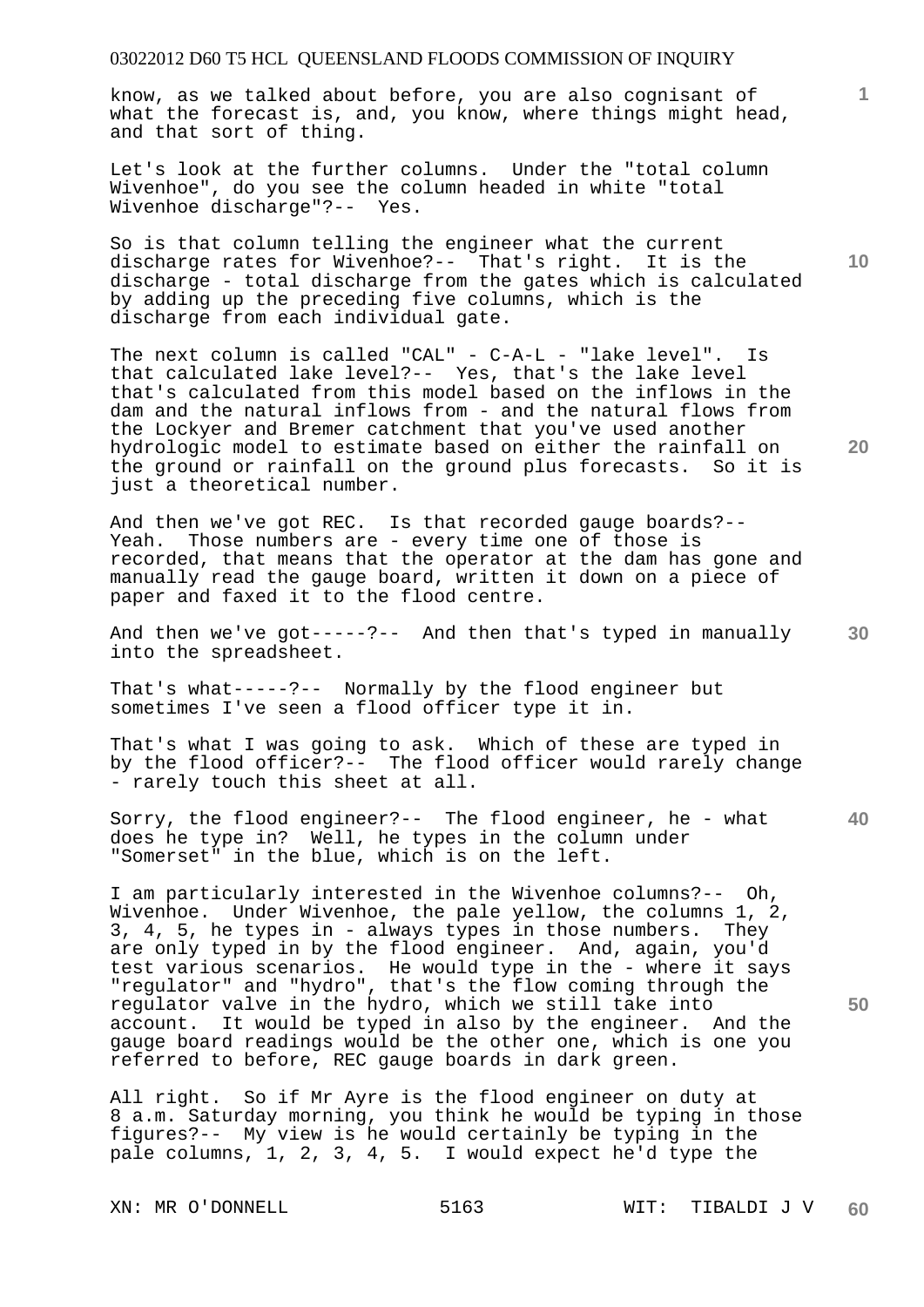vast majority of the REC gauge board readings, but there is a possibility - as I said, I have known it be for a flood officer to type that in, but generally not while I'm on shift. I normally do it. But I'm not certain of Mr Ayre's practice in that regard. You will have to ask him.

Okay. And below 8 a.m. on Saturday morning would be blank, I take it?-- No, no, there would still be numbers there. There would still be numbers because what you're seeing is what your projection is. You know, like, you've still got to - to work out, you know, what you think is going to happen that afternoon, you've still got to put the gate openings in but it is your best projection of gate openings at that time. For example, say no rain was forecast after 8 a.m. and we thought it was the end of the event, you would probably start projecting in a closedown of the event. You know, you would anticipate that the lake level would drop below - drop into W1, a peak would pass, and then you would enter closedown. So if that's what you're anticipating based on forecasts and information from the Bureau, then the numbers would look completely different to what they are there at that time, if that was your projection-----

COMMISSIONER: Can I just understand this? Do you then overwrite what's in the document, or do you preserve a copy of what's in that document at every given time? How does it work?-- Generally you overwrite, but there is some preservation. Why you overwrite is that within a period of like, I might spend a particular time, say half an hour, fiddling with - you know, just examining different scenarios and different operating scenarios. Now, if I was to retain every time I changed it-----

Don't worry about that, just tell me what you do retain?-- Well, I guess they are retained at sort of significant times. I think for the event there might be somewhere between a dozen and 20 of these spreadsheets retained.

Okay. So you have a dozen snapshots and then you also have the version that you're updating as you're going, presumably?-- Once you've retained one, there always has to be a live version. There always has to be a live version that reflects your current strategy.

Yes, all right. Thanks, I understand that.

MR O'DONNELL: Right. In the column called "recorded gauge boards", I take it if you're there at 8 a.m. on Saturday morning, there would be no entries below the figure of 68.52?-- That's right.

So that column would otherwise be blank?-- Yes.

For future. And this document, do we see, if we look in the bottom left-hand corner, there is some figures starting with STWD, then numbers?-- That's the file name of that - that's its file name.

XN: MR O'DONNELL 5164 WIT: TIBALDI J V

**10** 

**1**

**20** 

**30** 

**40**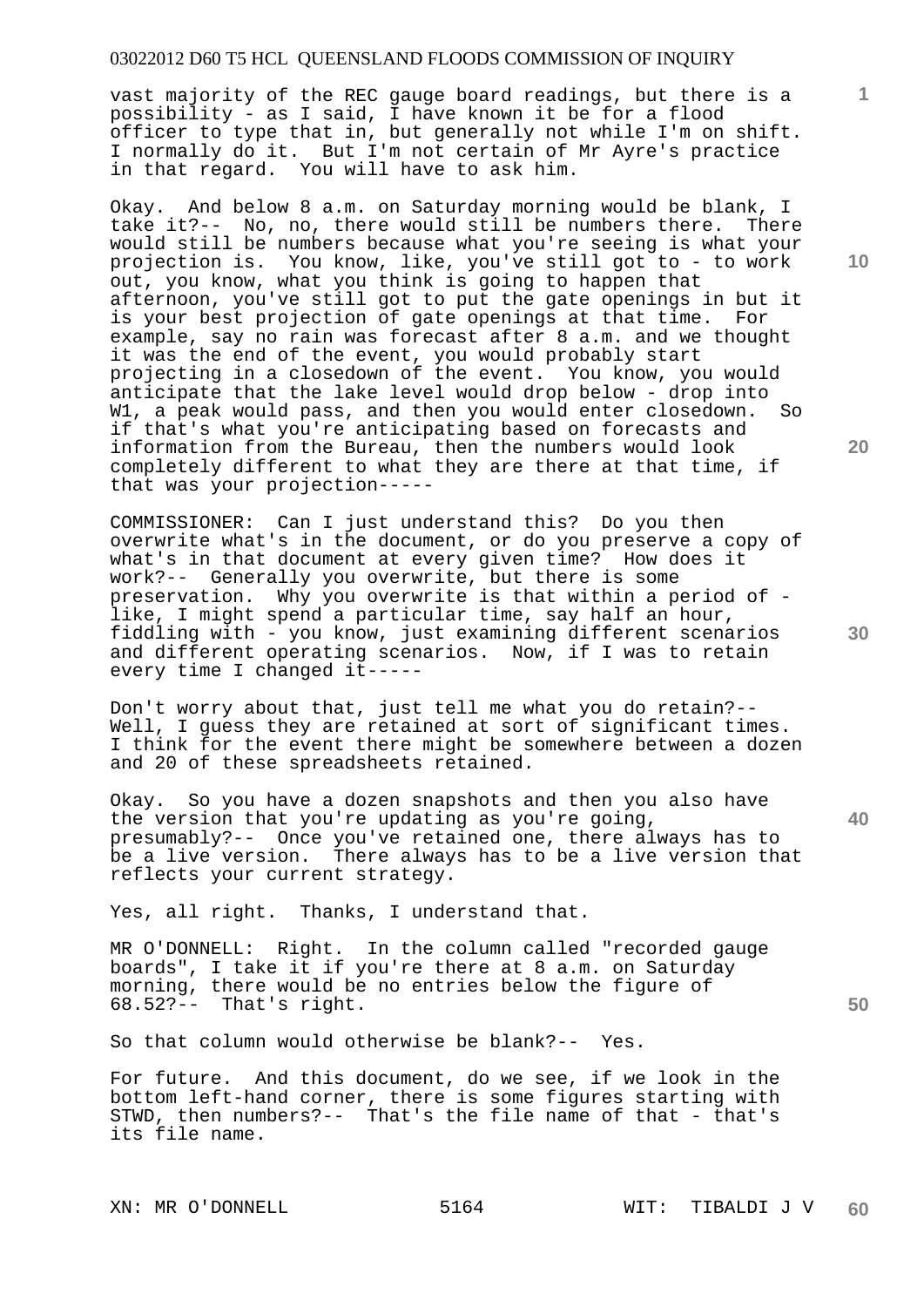Does this - I'm told you read it from right to left. So you start with a figure 900, or 0900 indicating-----?-- I see. Do you want me to explain that convention?

Yes?-- To me this would look like the snapshot that was taken at the 9th of January 2011 at 9 a.m.

So Sunday morning 9 a.m. - sorry, is that right? Sunday morning, 9 a.m. snapshot?-- The 9th - yes, that would have been Sunday morning at 9 a.m.

When you said before you couldn't tell what - I would see if I looked on the screen 8 a.m. Saturday morning, is that because the current figures are in play, as it were?-- Yeah, well, it would have had to have been the snapshot - sorry, I didn't notice that. Yeah, if you wanted to have a look at 8 a.m., you would have to see the snapshot at 8 a.m. if there was one taken.

Right?-- But yes, you can see this is the snapshot at 9 a.m. because there is no numbers under either the recorded gauge board readings at Somerset or Wivenhoe. The Somerset are the bold red ones in about the third column.

The Sunday morning snapshot must record what were the final figures as at 8 a.m. on Saturday morning?-- I beg your pardon? I just missed that question, sorry.

The snapshot on the Sunday morning must record what were the final figures arrived at-----?-- Oh, yes.

-----at 8 a.m. Saturday morning?-- Certainly, yeah. Yes. So that should all be history there then as to what actually occurred before 9 a.m. in the flood event, and my expectation that would match exactly what's in the event report. I can't recall checking this one specifically, but given what's occurred in the last few days I would be concerned, but it seems to match up pretty well.

So Mr Ayre, if he's looking at this document on Saturday morning, would see at a glance what was the current lake level, what was the current releases, what were the flows downstream, he'd have all of that information in front of him?-- You know, there is a clear awareness - you can't be sitting there not knowing what the lake level or the discharges from Wivenhoe. I mean, I can say with certainty that that's clear in every engineer's mind when he's on duty at all times because you're just sitting in front of this. That's my belief.

Right, thank you. I will tender the document, Commissioner. COMMISSIONER: It will be Exhibit 1,054.

ADMITTED AND MARKED "EXHIBIT 1,054"

**10** 

**1**

**30** 

**20** 

**40**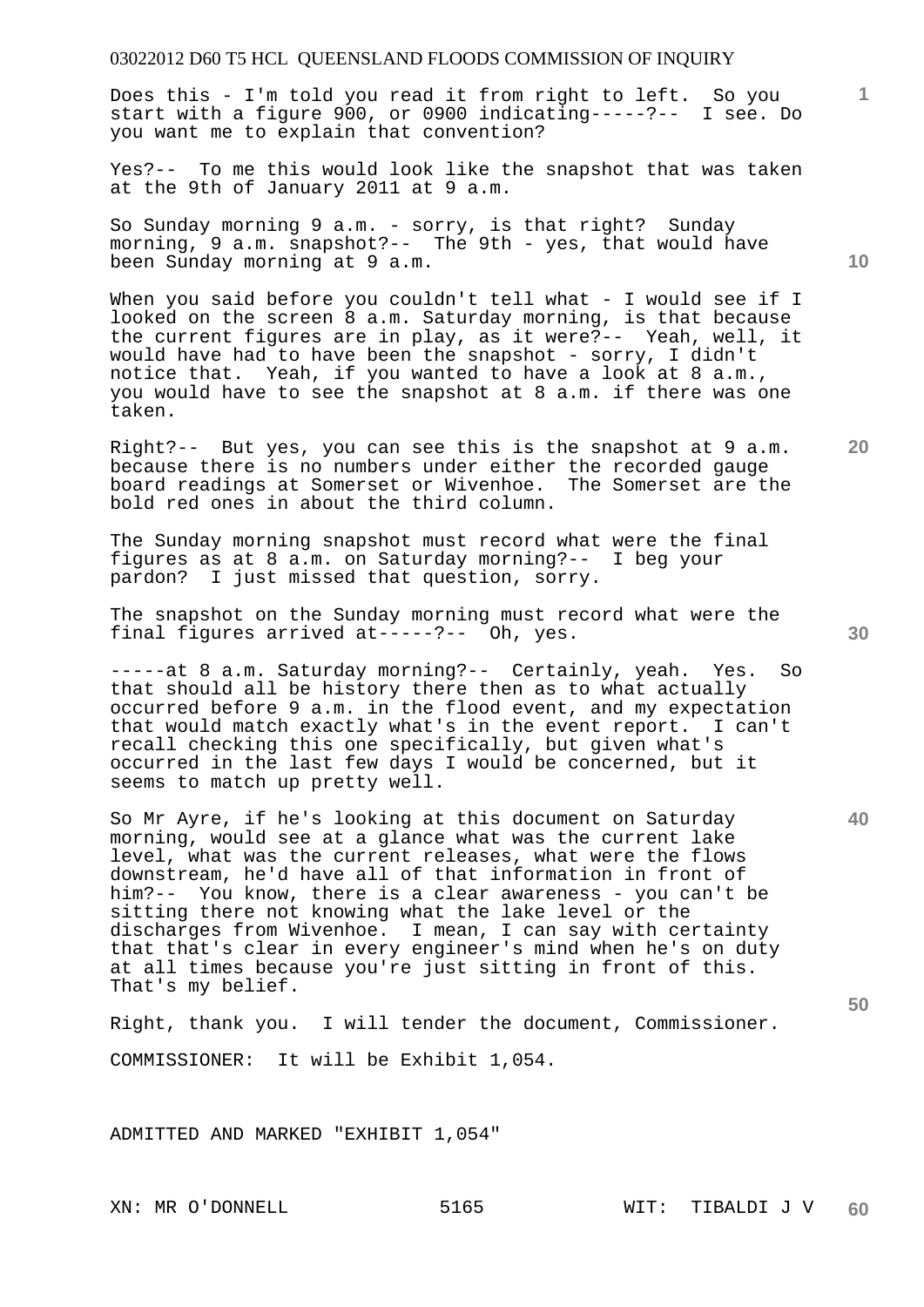COMMISSIONER: We might get the hardcopy from Mr Tibaldi if you've finished with it.

MR O'DONNELL: I am sorry, there was one question I forgot to ask. I will just hand you another copy of the exhibit. If you go back to Saturday morning at 8 a.m., in the middle of the page we've got columns for the Lowood flow and the Moggill flow?-- That's correct.

Can you work out from that what would be the naturally occurring flow at Lowood and Moggill without Wivenhoe?-- Not from this particular screen shot. Oh, well, you can. For Lowood - so you possibly could work backwards to find it but there is another - there is another tab in this that shows it more clearly. It just shows you what it is. You know, it what it is based on is the natural flow, how that's calculated, essentially the flow from Lockyer Creek, and that's at Lowood. For natural flow at Moggill, it is essentially the combination making allowances for the movement of water in time from - in addition of the flow in Lockyer Creek and the flow in Bremer River. So there is another tab associated with this that you would look at if you wanted that information.

And that has the information-----?-- Yeah.

-----for the engineer?-- Yes.

Thank you. That's all I had, thank you. Thank you, Commissioner.

COMMISSIONER: Thank you. I think Mr Burns, I will ask you?

MR BURNS: No questions, your Honour.

COMMISSIONER: Thanks, Mr Sullivan.

**40** 

MR SULLIVAN: Thank you, your Honour. Can I just, whilst we have the document, take Mr Tibaldi to this document? Mr Tibaldi, can I take you to page 3 of the document? And my friend directed your attention to Saturday 8th at 8 o'clock, about halfway down the page?-- Yes, I can see that.

**50**  And you came on that evening, didn't you, about 7 o'clock?-- That's correct.

Can you just go down to 7 o'clock, and come across to the "recorded gauge boards" column, the periods after 7 o'clock?-- Yeah, well, there is two blanks and then there is 68.65. The fact there is no numbers there would indicate to me we didn't get a reading at that time, or we got a reading and I didn't type it in. That would have been my responsibility to type it

**1**

**10** 

**20**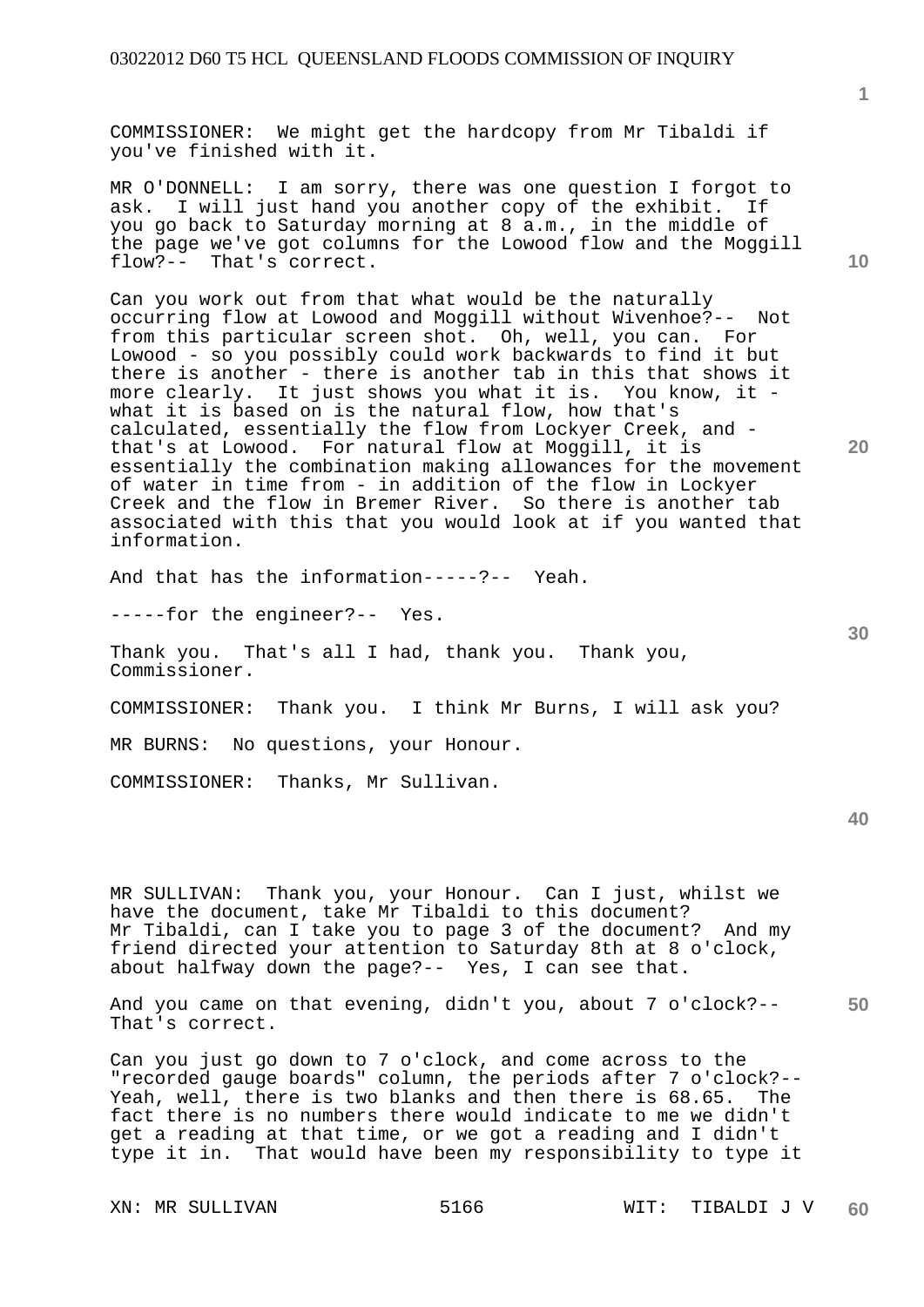in.

Certainly below that, the 68.65 and following, your practice when you were on shift was - who had the responsibility to type those in?-- Yeah, I'm confident that I would have typed in those numbers.

Can the witness be shown Exhibit 1,047, please? I am just going to show you the situation report, 6 o'clock that evening, 8 January 2011, and under the heading "Wivenhoe full supply level 67 metres AHD". Now, your evidence was that at some stage you would have expected you'd read this document?-- Sorry, is this the 6 a.m.?

Yes - the 6 p.m. when you came on?-- 6 p.m.

So it is situation report the hour before you came on?-- Yeah, as I said yesterday, I can't recall reading it but it is a reasonable expectation that I would have read that.

Given that evidence you identified other things that you would do and you gave some examples. One would be look at the lake level-----?-- Yes.  $level---?--$ 

-----or the dam level?-- Yes.

Look at the rainfalls?-- Yes.

In respect to the large spreadsheet that you have in front of you, would this have been used?-- Oh, yes, that would have as I said, at any one time there would have been a - there is always a live spreadsheet that reflects current operating practice open in front of me and it would have been up on the screen in front of me for most of the time, and - well, the majority of the time but I would have been switching to look at - use a different package to look at rainfall. You would use a different package to run the hydrologic models, so, yeah, I would have been switching between the three.

Could I now take you to Exhibit 24, please, the flood report at page 68? I think you were taken to this before by my learned friend, Mr O'Donnell. Was there a screen with this type of information available to you?-- Yes, there is one that looks like this. There is also another one - we have access to a real time program also managed by the weather bureau which shows a lot more - shows all the rain gauges across South-east Queensland, so there is about 350 of those. So it is similar to this but there is many more gauges shown.

If we just look at this one?-- Yes.

The snapshot, is this the type of document - one of the types of documents you use when you come on duty on a shift?-- Yes.

Now, I just wanted to clarify - and the Commissioner did seek to clarify this, I just want to make it clear, you gave some examples about what they would show at different times, and you said, for instance, at 9 o'clock it may show 9 mm and then

**10** 

**1**

**20** 

**30** 

**40**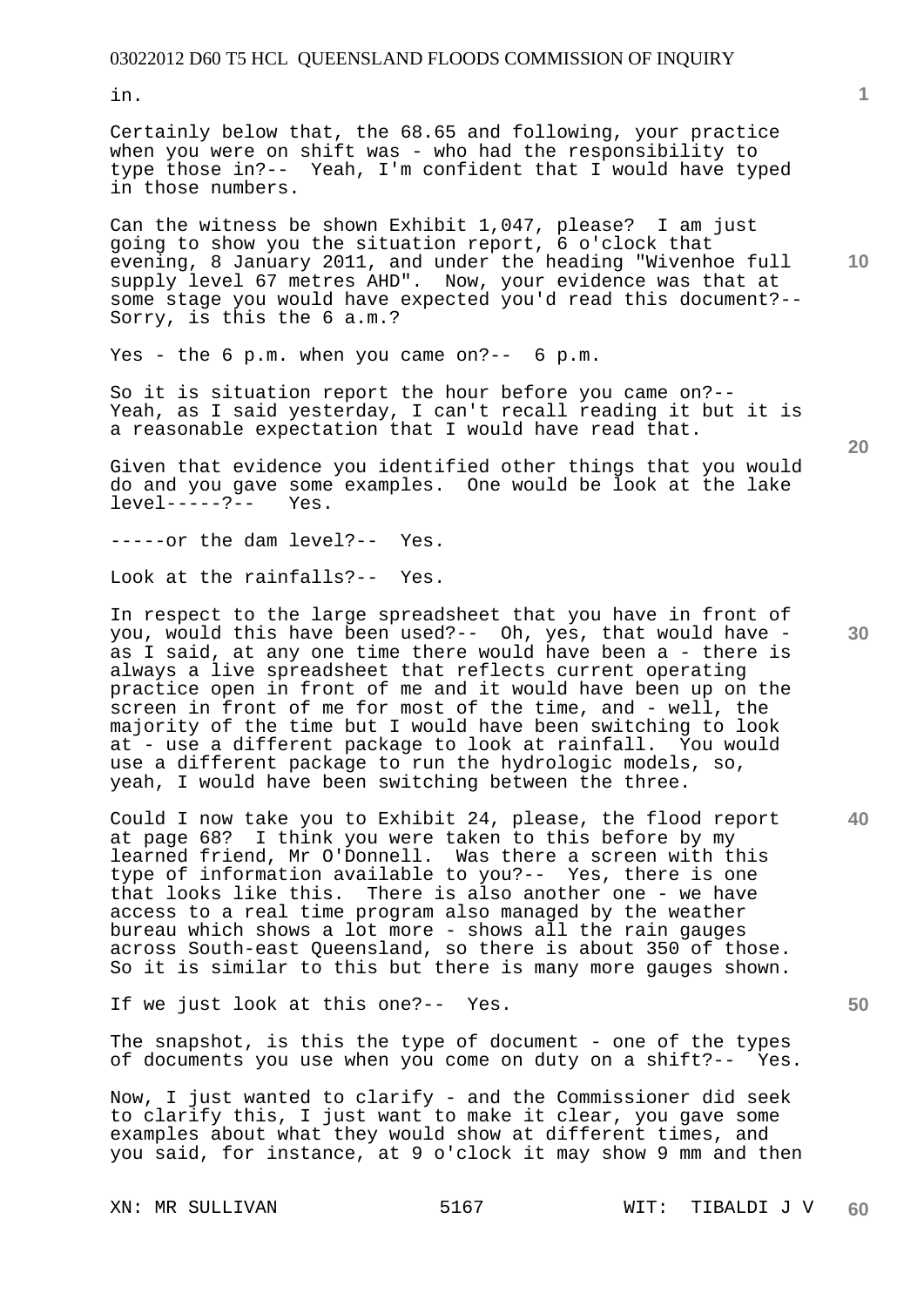later on show another level. Am I right to suggest that there is - there is a time when it starts at a zero level and then it moves up from that over a 24-hour period?-- No.

What period?-- Well, you set the period. So you're looking at it - it is a historical database. So you're looking at a time now and you can either look at rainfall over the last hour, last two hours, whatever period you choose. Typically you look at the last hour to see the intensity of rainfall that might be occurring and making estimations as to what will occur if that intensity continues for whatever number of hours. I like to look at the last three hours to get a bit of a feel for how that intensity has been maintained over a period. Then I look at the last six hours, 12 hours and 24. So I - generally that would be the periods I'd have a bit of a look at. I think they all tell you something as to what's going on and give you a picture as to how the rainfall system's working. As I said, it is a database, but it is a database that's updated in real time because there is rain gauges in the catchment that are automatic rain gauges and every time they report one millimetre of rain, they send an additional piece of data into the database that updates it, and changes the values. So you could be looking at it and it might go up by one millimetre because it just got a signal that a millimetre occurred.

Thank you. Can you look at page 75 of that same report, please? I'll bring it up on the screen. If we start with, for instance, the Stanley River and Somerset Dam. Is there a document such as this?-- You can derive a document like that without a lot of difficulty, but it would only show you to a point in real time. I generally - it is not something I generally use but the others use. But, yeah, it's available.

Now, could I take the witness to Exhibit 21, please? This should be the Manual of Operation Procedures. Could I take you first to page 23? You made reference to a flowchart in your evidence?-- That's correct.

In some of the answers you referred to a dilemma?-- Yes.

Can you just explain, by reference to that, what that dilemma was?-- Okay. If you look at that flowchart, it shows you that when the lake level exceeds 68.5. The next question you've got to ask yourself is is the lake level likely to exceed 74. If the answer to that question is yes, you're going to invoke W4. If the answer to that question is no, you're going to ask yourself another question about, you know, the maximum flows that you're expecting in the river at Lowood and Moggill, and you can see that - the dilemma is that when the lake level first reached 68.5, if we'd asked ourselves that question about the maximum flows at Lowood and Moggill, from this sheet here, the bigger spreadsheet, we can see at that time that our expectations weren't that the flow was likely to exceed three and a half thousand at Lowood and 4,000 at Moggill. So in those circumstances this flowchart, because it is in error, it directs you to use strategy W2. And I guess that's the dilemma; that using strategy W2 at that time

**10** 

**1**

**20** 

**40**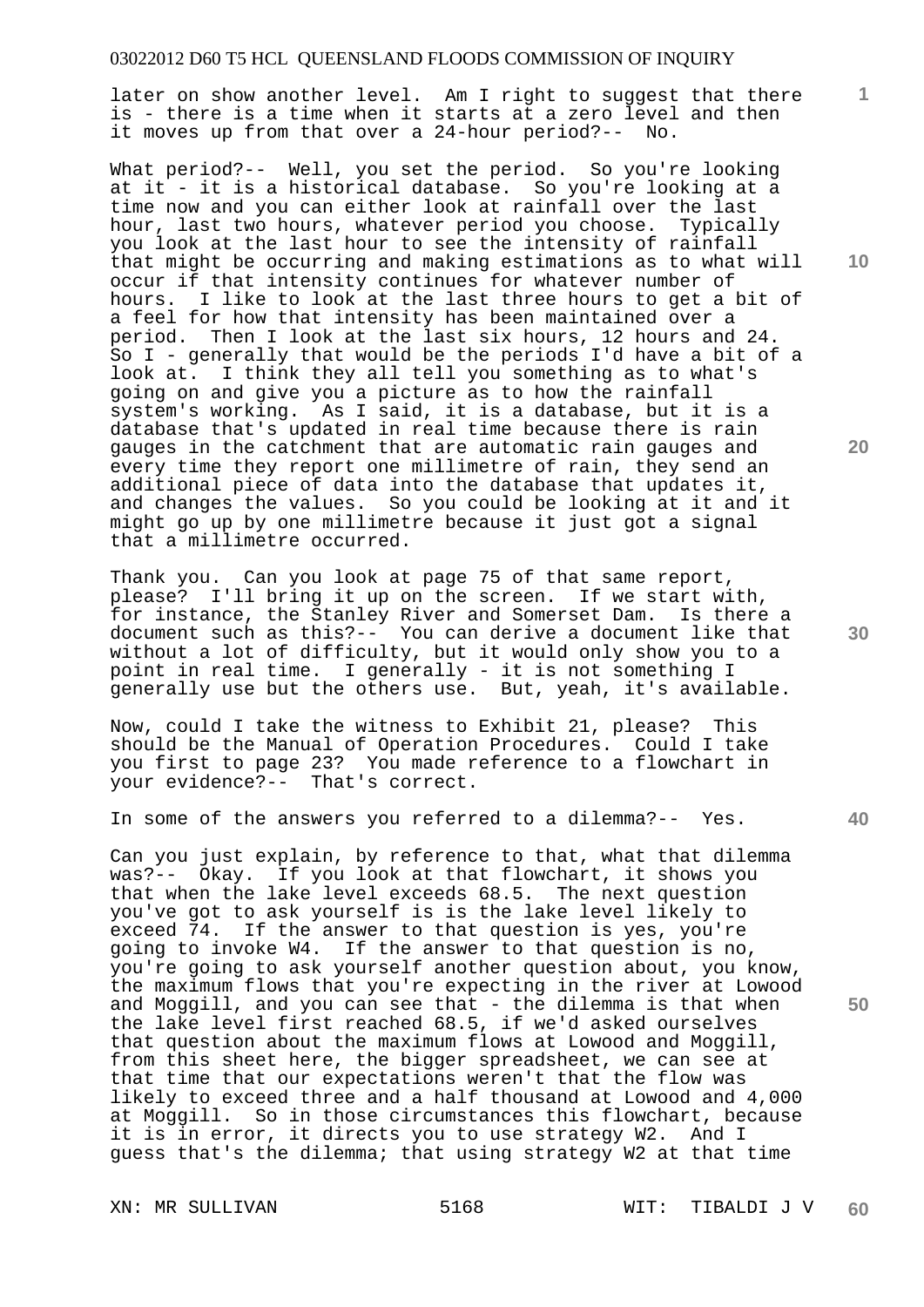was just, as we've discussed over the last two days, it was just not a sensible approach. It couldn't be applied, and if it had been attempted to be applied, it certainly would have made the flood peak worse.

**1**

**20**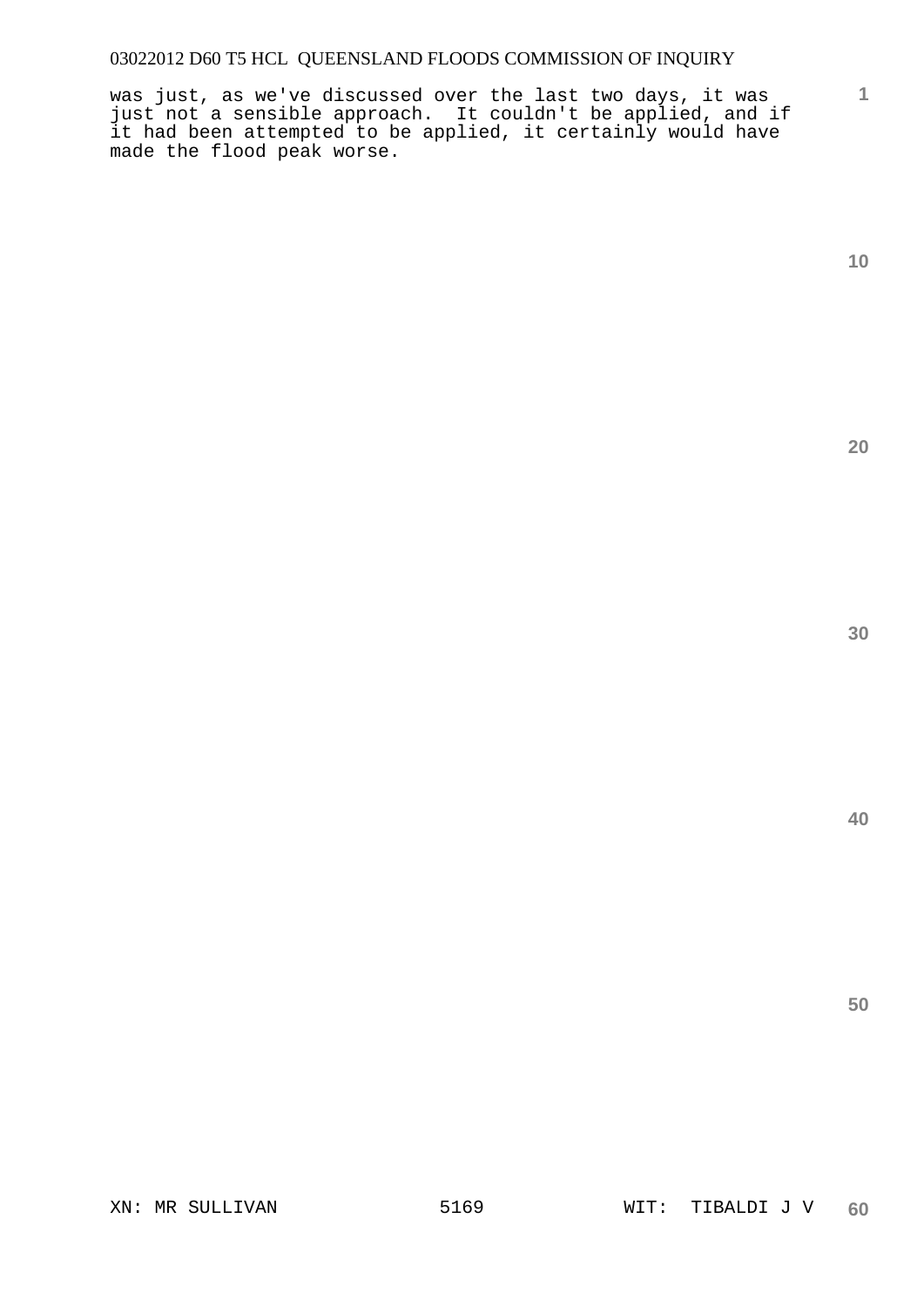Can I take you to your statement and to page 5. If he can have his statement, thank you. And in the schedule you set out a table. If we just look at 8 January at 8 o'clock in the morning to 2 o'clock in the afternoon, is that the first horizontal line under the headings?-- That's right.

And in the first column what do they show?-- Well, the - so the first column is the time period. The second column shows the releases that actually occurred during the flood event at that time. So we were releasing from the dam 927 cubic metres per second and that was increased to 1239 cubic metres per second over that period. If you calculate the peak flow at Lowood in that period which is again in the flood event report it was 530 cubic squares per metre, that's excluding Wivenhoe Dam releases. If you calculate the peak flow at Moggill in that period it was 660 metres cube per second, including releases. Those numbers are essentially - when you add together the flows with an allowance for travel time in the river from Lockyer Creek and the Bremer River, that's how you derive those flows. So there's some flow from those - so there is some flow in the river from Lockyer and Bremer during that time. So you've got to account for that if you want to apply strategy  $\overline{W}2$  and have your - have the conditions satisfied with W2 where you're having less than 530 cubic metres per second at Lowood and less than 660 cubic metres per second at Moggill. To do that the flow you would have had to have had in that period varied between 80 cubic metres per second and 153 cubic metres per second. In other words, instead of having a flow of 927 to 1239 cubic metres per second as what actually occurred, if W2 had been applied they would have had to cut back to between 80 and 153. So we would have had to reduce, I'd say, about 90 per cent. That would have caused water to increase in the dam and ultimately we can say it would have made the flood peak much worse. I've then gone through period by period and done a similar calculation for each period. The spreadsheet where the base calculations - it goes over on the second page, but you can see it's a similar story all the way through. The base calculations associated with that are in the spreadsheet which you can you know, is available to the Commission.

What, in your view - what is the situation that W2 was aimed at?-- W2 would aim at the situation where there's a large peak - there's a large flow of water coming from the Bremer River and Lockyer Creek into the Brisbane River and that's going to flow down and then come out at the mouth of the river. Now, under certain circumstances and I've mentioned this a few times this morning, some of those circumstances occurred in floods that impacted the dam between October 2010 and December 2010 which is just, you know, the end of that period, it's just two weeks before the January event where this situation occurred where there was a significant flow in the Lockyer and Bremer. Essentially the dam releases were reduced to allow that flow to pass down the river because we didn't want to combine our releases with that flow. Once that flow had passed releases were stepped up so that that natural peak wasn't exceeded.

**1**

**10** 

**20** 

**40**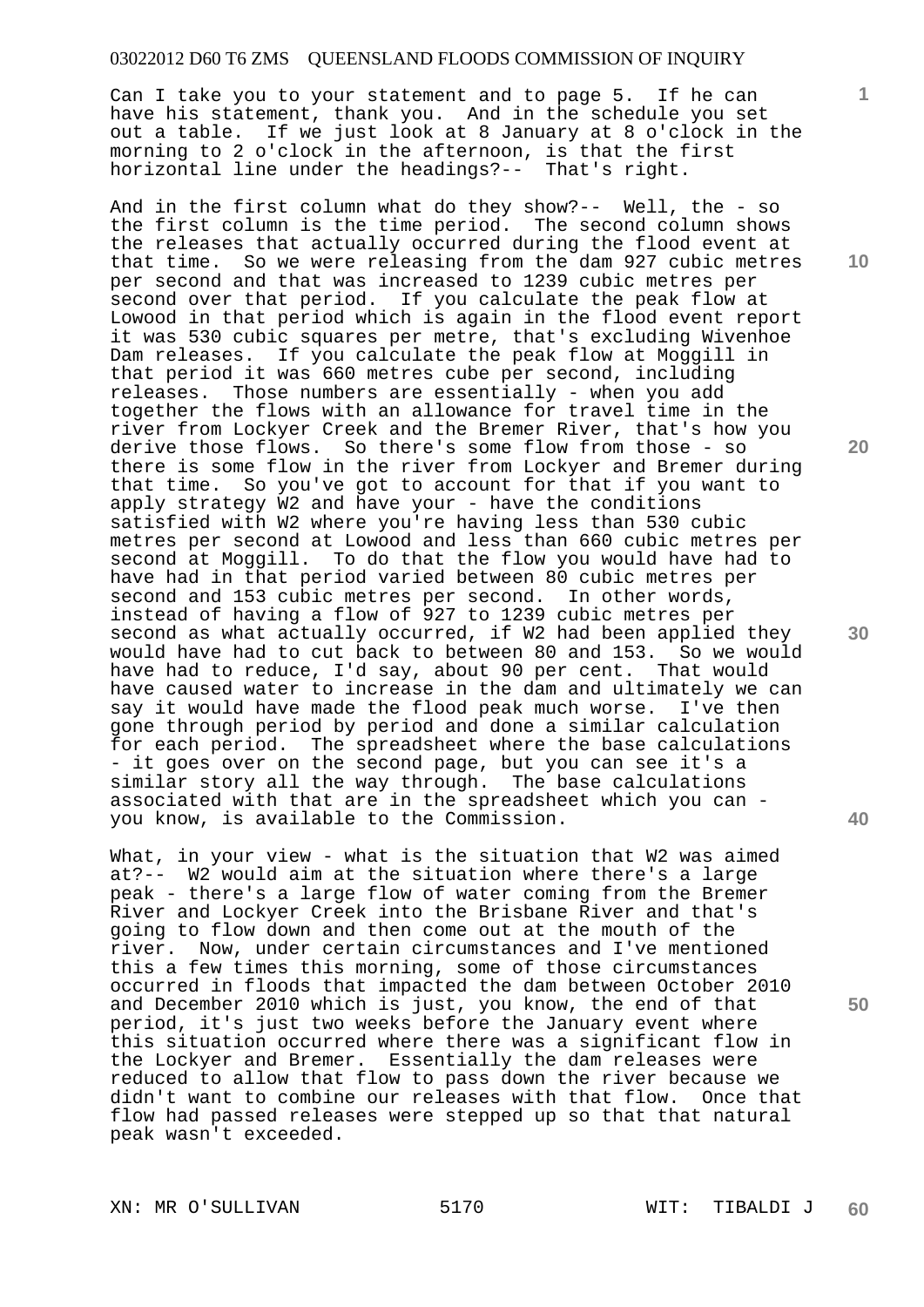Thank you. And could we now go back to the flood report at page 75, please. And if we go to 75 and then look at 76 and then 77, we've got the different rain charts?-- Yes.

What are the relevant ones in relation to the creek and river that one has to look at for the natural peak for a W2?-- The Lockyer and Bremer too, yeah, that's Lockyer, the Bremer's underneath it.

So the one at page 76 at the bottom and the one at page 77 at the top and, again, just identifying the description you've given about what W2 is aimed at?-- Yes.

Can you identify whether that type of situation is indicated in these rainfalls or if it's not indicated?-- To me it's not indicated because the rainfall that's occurred in the Stanley River and upper Brisbane catchments is certainly more than what's occurred in the Bremer and Lockyer catchments. If you just looked at - I mean, it depends on catchment conditions at the start of rainfall, it depends on a number of things, but if you are just looking at the charts you'd be thinking, well, there's certainly not - you think it's unlikely you'd be in a W2 situation, unlikely, because-----

Well, if we focus on the Saturday morning and the Saturday afternoon, looking at the Lockyer Creek rainfall and the Bremer River rainfall?-- There's certainly nothing over that period. I was looking right back to the Thursday. Yeah, no, there's no question, you know, immediately before. I mean, again, it just depends at what point in time you're at, you know, given that from when the rain falls you've got periods up to 24 hours from when it flows into the river so, yeah, certainly on the Saturday it's - it was just really nothing anywhere and it sort of comes in on the Sunday morning. So, yeah.

Can I take you now to page 33 of the report. And under the heading 3.4 and over the next three pages can you identify what that is?-- That's a record of which shifts the engineers attended. The shifts start times and finish times are the first two columns and the person on shift - because the names were redacted from this - or "redacted" is the wrong word probably, because the names weren't shown in this - in the report there's a code for, you know, engineer four is myself so engineer four is John Tibaldi, the other three had different codes.

That's what I was going to ask. You're engineer four in the document?-- That's right.

And if we just go through at page 33 you worked at least, not including obviously travel time, 12 hours on the 8th of January starting at 7 o'clock at night to 7 o'clock in the morning?-- Yes.

And then on page 34 you worked the Monday, 7 o'clock in the morning to 7 o'clock in the evening?-- Yes.

XN: MR O'SULLIVAN 5171 WIT: TIBALDI J

**20** 

**40** 

**50** 

**30** 

**10**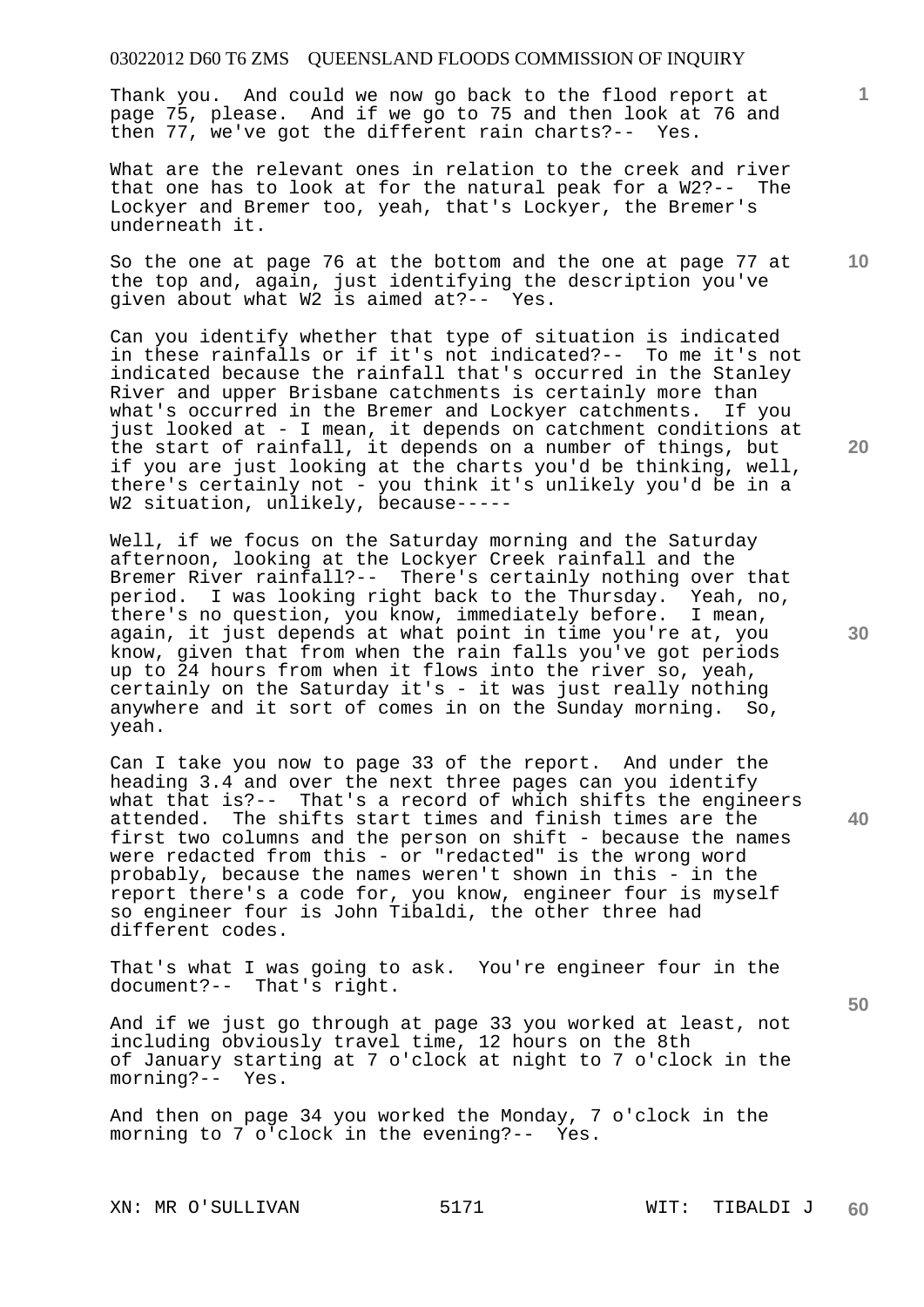And then on the Tuesday you did another 12 hour shift starting again at 7 o'clock in the morning, 7 o'clock in the evening?-- Yes.

And on Wednesday the same?-- That's right.

And Thursday?-- That's right.

And then, finally, Friday finishing the 15th of January at 7 o'clock in the morning?-- That's correct.

And at least from the e-mails you've said what your position is about having no recollection in relation to 15, but the timing of those e-mails suggest you were being asked to do something towards the end of the day at least on the 15th of January?-- Yes, that's right. I just also just point - I mean, just pointing out that this is the time we're on official duty, we're in the flood centre for much longer periods than shown here plus we were on duty doing other things at various times in between. I'm just making that comment.

Mr Tibaldi, I was going to come to that. That's the official time on duty. Were you become asked to do other things throughout that period?-- I chose to assist in the flood centre outside those times myself and I was also on occasion asked to assist with other matters relating to the flood for Seqwater.

Can I ask a difficult question: you stated in your statement that the two things you recall specifically were what you observed on television in relation to - such as the Grantham incident and also the decision in relation to the W4; do you recall that evidence?-- Yes.

How did that affect you?-- Possibly, you know, it caused me to lose some sleep. Even though I get emotional about it now it's not something I dwell on now, but, yeah, it's still the thought of it's, you know, yeah. It's not something I would like to recall on a regular basis.

Are you able to say whether you were getting regular sleep during that period we examined or whether it was intermittent?-- It was intermittent over that period.

Do you have a general view or do you have any recollection as to what your emotional and physical state was at or about the time of 15 January?-- I just can't remember the 15th of January.

No further questions. Thank you, Commissioner.

COMMISSIONER: Thank you. Mr Callaghan?

MR CALLAGHAN: Mr Tibaldi, you tried to give some evidence yesterday in response to questions from Mr Rangiah and this is at page 5,086 of the transcript. You were at the end of a

XN: MR O'CALLAGHAN 5172 WIT: TIBALDI J

**10** 

**1**

**20** 

**30** 

**40**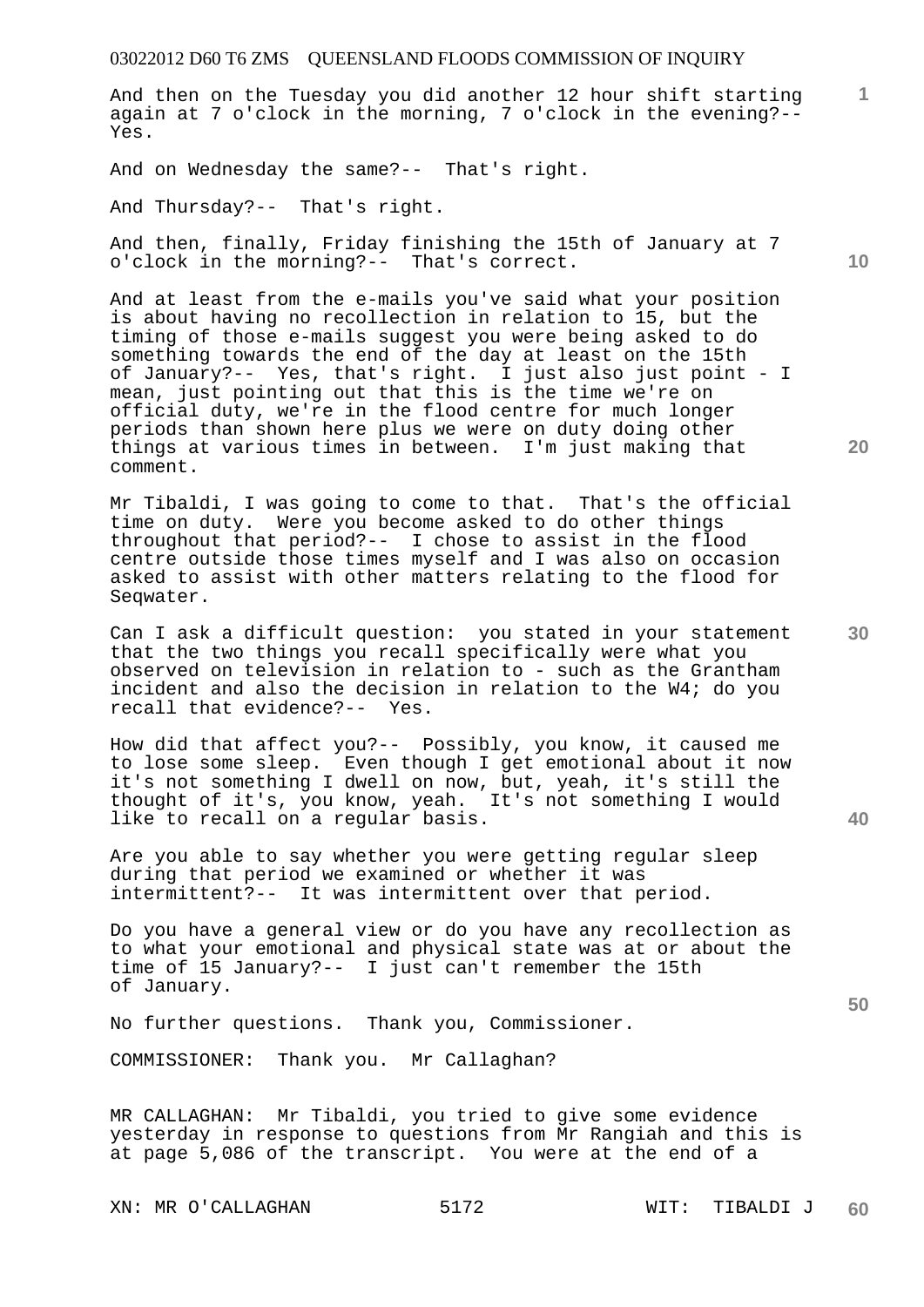fairly long answer to a question and you said, "If we had decided to ramp up earlier for this event, for the January event, I have no question it would have reduced flood damage. There's no question about that, but-----" and you were interrupted-----?-- Yes.

-----at that point. In a similar vein you, in answer to a question from Mr MacSporran said this, at page 5116, "Yeah, if we had known at the time what was coming three days later the right decision would have been to ramp up to 4,000 then exactly at that time. If you knew what was coming three or four days later or three days later, whenever it was, yeah, definitely that would have", and then you just drifted off, didn't finish that sentence?-- Yes, I agree with both those things. There's no question.

All right?-- Yeah.

You've been carefully taken through release rates and so on today and I think - would I be right in suggesting that your qualification on those propositions would be that if you'd done that urban inundation would have occurred if you ramped up earlier?-- Well, if you - if you ramp up to the 4,000 in the river there's some over urban inundation.

Right. Of course, what happened in Brisbane and Ipswich on the 12th and 13th was urban inundation also, wasn't it?-- Yes.

Either way you have to take something of a chance whichever course you take?-- Well, we don't have the benefit of full hindsight. We don't know what's going to happen in the future.

What you do is make a judgment call?-- That's right.

And you can understand that's why people are interested in your thought processes at the time?-- Yes.

As I understand the effect of your evidence yesterday and today the election to hold back or one thing at least which informed your decision was your reliance on the four day rainfall forecasts. You said today, I think, the forecasts were not particularly alarming?-- I didn't say the four day forecast today. I said the single day forecast.

All right?-- Even though I believe I was talking about the QPF, I believe, today. Even though the three and five day forecasts are - it's explained clearly in the flood event report as are the QPFs in the section. It's all there. All that information was available to us at the time.

You're right, I'm sorry, it was yesterday you mentioned the four day forecast, at least that's the way I made a note of it, but anyway you've answered the question?-- I'd like to see the transcript, but you could be right.

No, I can't actually-----?-- Well, the information was there.

XN: MR O'CALLAGHAN 5173 WIT: TIBALDI J

**10** 

**1**

**30** 

**20** 

**40**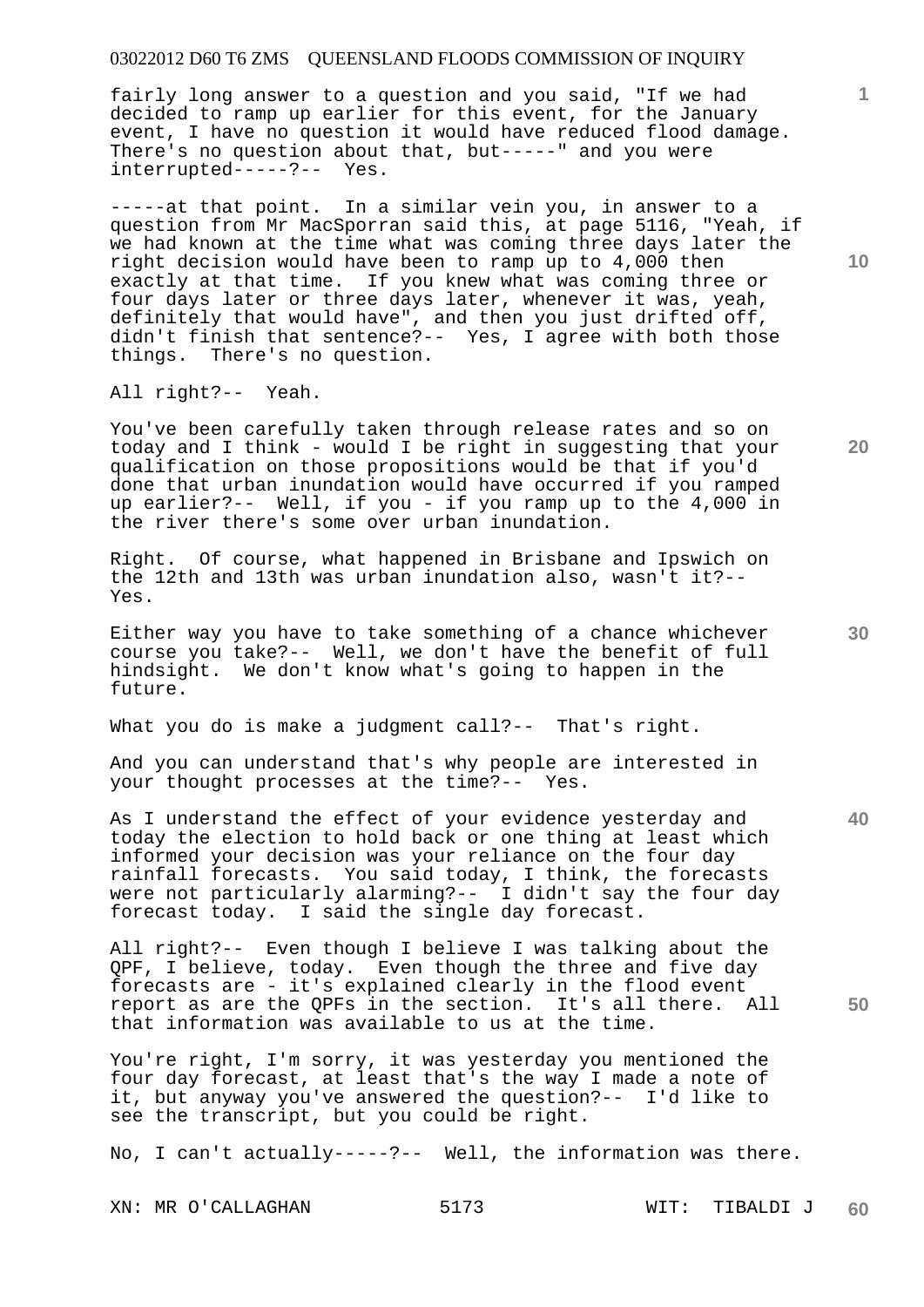I agree with that, yes.

Okay. One thing we did work out earlier last year though was that the forecast rainfalls are not used as the basis for a change as between strategy; is that correct?-- It was talked about at length, yes, about weight on forecasts.

All right. And, of course, the strategies as depicted in the March report which you have worked out when they must have been engaged, that decision wasn't informed by forecast either, was it?-- Well, there was forecast model runs being done at that time.

Which model runs did you use to decide when strategies were adopted?-- Well, you would look at your model runs.

Which ones?-- Every one - every one that's there because, like, if you are getting-----

**20**  Sorry, just identify them for us. Which ones? Which model runs did you use for the purposes of deciding which strategies were engaged when you wrote them after the report?

MR SULLIVAN: Could I just object for a moment. Is this really in reply, Commissioner?

COMMISSIONER: Is this really what?

MR SULLIVAN: In reply. Was this just having-----

COMMISSIONER: This is a commission of inquiry.

MR SULLIVAN: I understand that.

COMMISSIONER: So I'm not going to limit Mr Callaghan on this cross-examination at all. If you need to ask something after it, you can.

MR SULLIVAN: Thank you.

WITNESS: I'm happy with the question. I'll explain it to you the best I can.

MR O'CALLAGHAN: I just want you to identify which models?-- Well, I'm doing that and just let me explain it, please, okay. Because you are all jumping into something where I'm trying to explain - you know, I suppose that's the problem here, there's a lot of technical, you know, questions and answers and what you have got a tendency to do is to jump in without fulling understanding everything and saying, well, what about this little bit. There's more to it than that.

Well, there might be, but I'm not going to let you give examples or deviate from the question?-- Well, I will answer the question.

Identify the models?-- Look, I'll ask the question to your satisfaction, but I need to explain something first.

**1**

**10** 

**30** 

**40**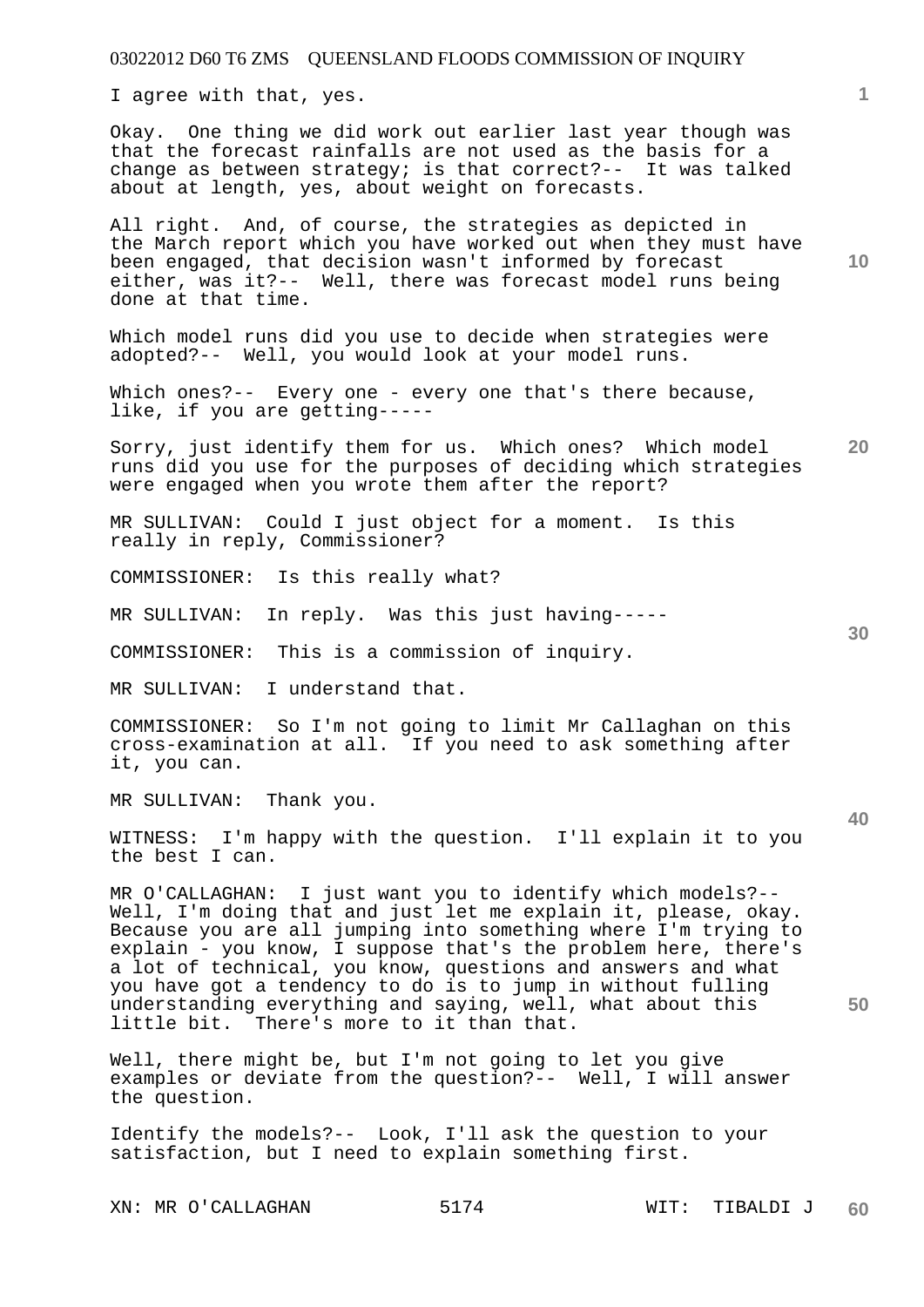No, you don't actually. You just need to answer the question. Which models?-- Okay. Well, every time there was a forecast model run done the engineer that was there would have looked at that because he physically has done the model run.

The forecast model run of what?-- Well-----

Lake level?-- No, when you run the model, right, there's a model that you run which is about rainfall.

Right?-- And what it gives you is stream flow. So it gives you estimates of inflow into Wivenhoe Dam, estimates into the Somerset Dam, Lockyer Creek and Bremer River flows. Okay. You can run that with the actual rainfall on the ground.

That's right?-- Or you can run it with forecasts rainfall.

Yes?-- So every time you run it with forecast rainfall you're getting those - those four that I mentioned. They then go into the spreadsheet model and you get an estimate of what that's going to do to your dam levels.

Yes?-- Now, in a situation where you got - you know, as I said, where there was some - where there was some certainty with forecasts you would run that and you would see that your level is going to increase dramatically.

Just stop for a moment?-- Yeah.

I'm asking about the writing of the March report?-- Yes.

And when you decided which strategies were engaged?-- When I decided which - sorry, I beg your pardon. I didn't quite appreciate that. No, I did not look at those. I agree with that.

All right. Thank you?-- Apologies.

**40**  Can I take you to Exhibit 1,047 which is the situation report of 5.53 p.m. on the 8th of January. You're familiar with the document by now. The situation reports were - or situation reports were included in the March report; that's correct, yes?-- There was-----

Appendix E?-- Yes, there was an appendix with situation reports, but one as we, I think, discussed yesterday was missing or.

**50**  This one is missing, isn't it?-- I don't know which of the exact one was missing, but if you tell me it was this one, I'd believe it.

Well, it's in appendix - we can all look at Appendix E for ourselves. Can we be quite clear as to why it's missing? It's the responsibility - whose responsibility was it to compile the reports for the purposes of inclusion in the March report?-- I take full responsibility for everything that's in

XN: MR O'CALLAGHAN 5175 WIT: TIBALDI J

**10** 

**1**

**30**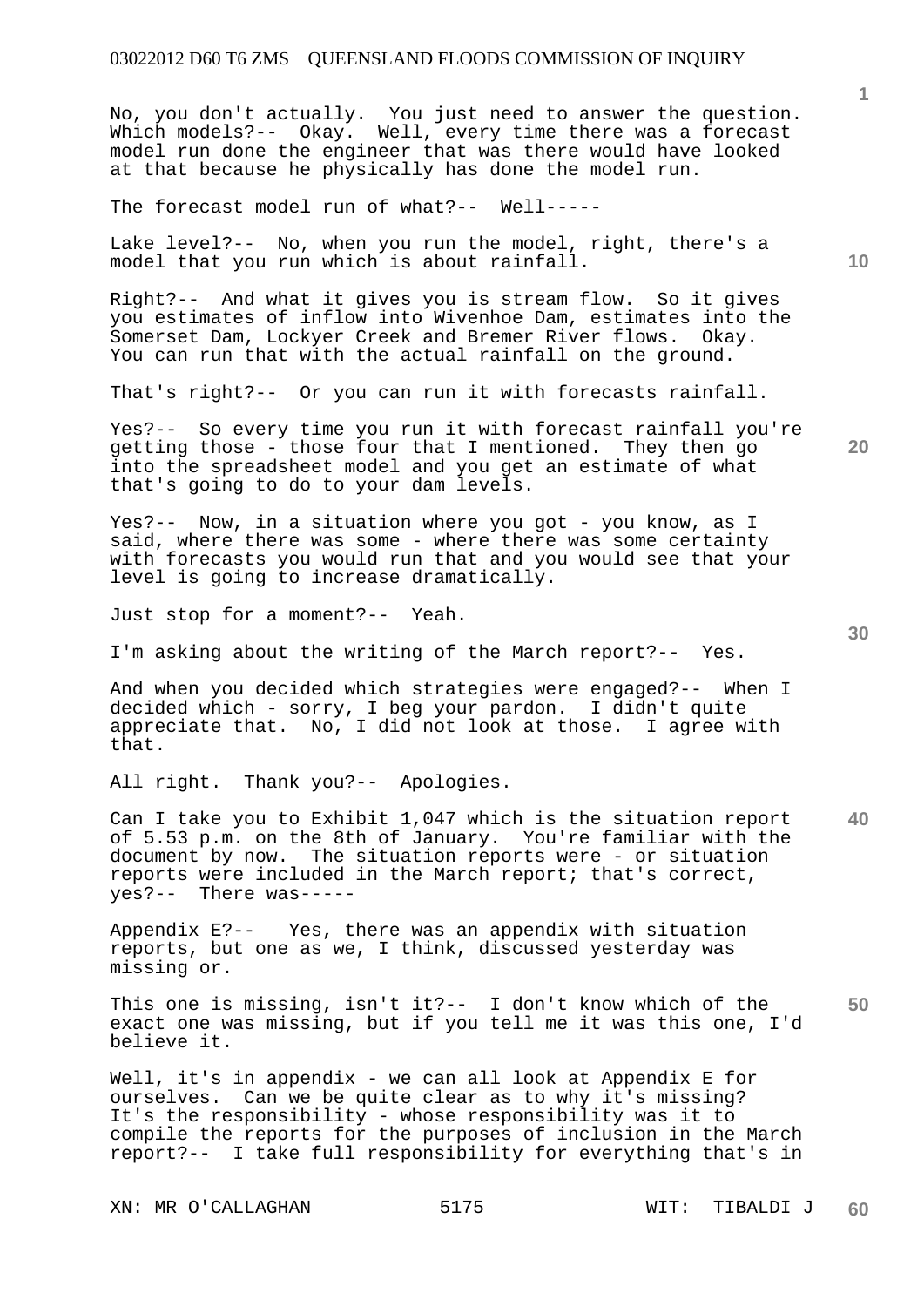the report and if something is missing out of there I'm not going to blame someone else.

Well-----?-- I gave evidence yesterday as to who compiled the appendices. It's on record there, but in terms of taking responsibility for it, well, at the end of the day, you know, it was my report, so if something was missed out.

What was the actual process by which the reports were compiled or collated for inclusion in the March report? Did you give instructions to this other person to do it? Did you do it yourself?-- I gave instructions to another person to gather everything available, every situation report available and put it in an appendix.

COMMISSIONER: Who was the other person?-- It's Ms Chloe De Marchi I think that was on record yesterday. That was asked of me yesterday.

**20**  MR CALLAGHAN: In a similar vein, can I ask you to look at the flood event log and compare the versions Appendix M of Exhibit 24 at page 105?-- Didn't we exactly do this yesterday?

COMMISSIONER: Well, don't jump ahead, Mr Tibaldi?-- I don't mind doing it-----

Just let Mr Callaghan ask the question?-- But the previous question was exactly of yesterday. Exactly of yesterday. How many times?

MR CALLAGHAN: Just answer the questions. You see the entry at page 105 there?-- Which one, sorry?

Can we scroll down a bit, please, sorry, up. Just further down. 11.28 a.m. on the 17th is the one that I want. The entry there, "Seqwater CEO called saying he will e-mail revised copy of response document." Now, I suggest to you that in Exhibit 23 which we've called the unredacted version, that entry readings, "Peter Borrows called saying he will e-mail a revised copy of Michael O'Brien's document."?-- Yes.

Can you explain the process by which that entry got changed?-- All names were redacted from - that was the instruction given to the person that wrote that. Obviously Michael O'Brien is a name. It's been redacted.

**50**  How does the - how did the term "response document" come into existence?-- I certainly had no awareness of that. Again, the person that has redacted the names you will have to, unfortunately, speak to that person.

And was that the same person again?-- Yes.

All right. And, finally, for the moment, I take you to another answer you gave to the Commissioner yesterday at page 5119, line 25, you can see the whole block of text there at the top of that page on the screen to put it in context. Just

XN: MR O'CALLAGHAN 5176 WIT: TIBALDI J

**1**

**10** 

**30**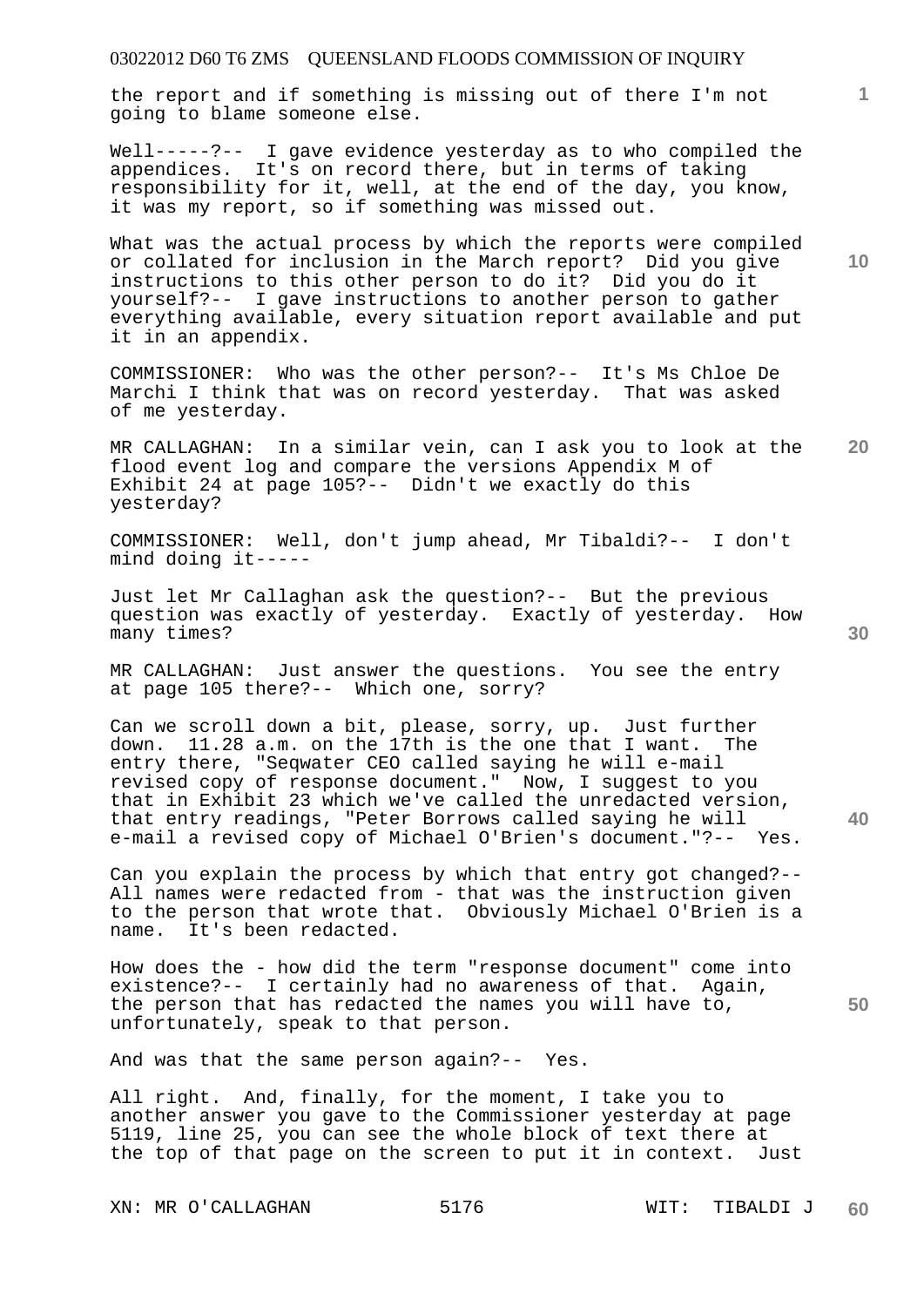read down to, "Wasn't there."?-- Yes, I've read that.

I'm interested in the part of your evidence where you said, "Certainly when the guys were read my draft changes were made, you know, associated with things that I couldn't know because I just wasn't there."?-- Right.

Tell us about that, please. Tell us what changes were made on the basis of things that-----?-- Well, for example-----

-----the other guys told you about?-- Well, again, you can make this assessment by comparing my final draft with - which I've e-mailed you to with the actual report. I haven't done that myself but, you know, I think that would be the easier thing to do. The main one I recall was about - again we discussed this, Commissioner, in the early hearings was about - I recall there was some controversy about a phone call involving the dam safety regulator on the Sunday night. Again, I wasn't party to that call. I can recall the wording I used, you know, it was wrong or something and I just didn't-----

I beg your pardon, the wording you used what?-- Beg your pardon?

You said, "The wording I used", something?-- Well, I wasn't party to that phone call, but I could see in the log a phone call had occurred so I had assume in my first draft used the wording out of the log. However, I can recall that when the people who were in the room at the time saw the wording I'd used they didn't agree with that wording because, you know, as we've discussed with the log it's made by a third party that can't hear both sides of the telephone conversation. So I can recall there was some adjustment to those words. I can recall there was a few things of that nature, you know, associated with just matters that ended up in the report that I wasn't in the room at the time. So my assumption or premise as to what had occurred, you know, was incorrect and they were corrected by people that were there at the time. If you want to make an assessment of all of those things I'd suggest that you look at the latest draft I sent you, you know, there was draft 21 and compare that with the final report and I think you would have an assessment of things that changed. I haven't-----

Perhaps, but not of the reasons the changes were made or by whom the changes were suggested. That's what I'm asking you about now?-- Well, there was - my expectation - well, the changes - what I recall is that changes would have been suggested by the relevant person in the room or the relevant person associated with that event. You know - you know, from draft one to final report, a five volume report of 1400 pages obviously there's a lot of changes. There's no way I can remember them all.

**10** 

**1**

**20** 

**40**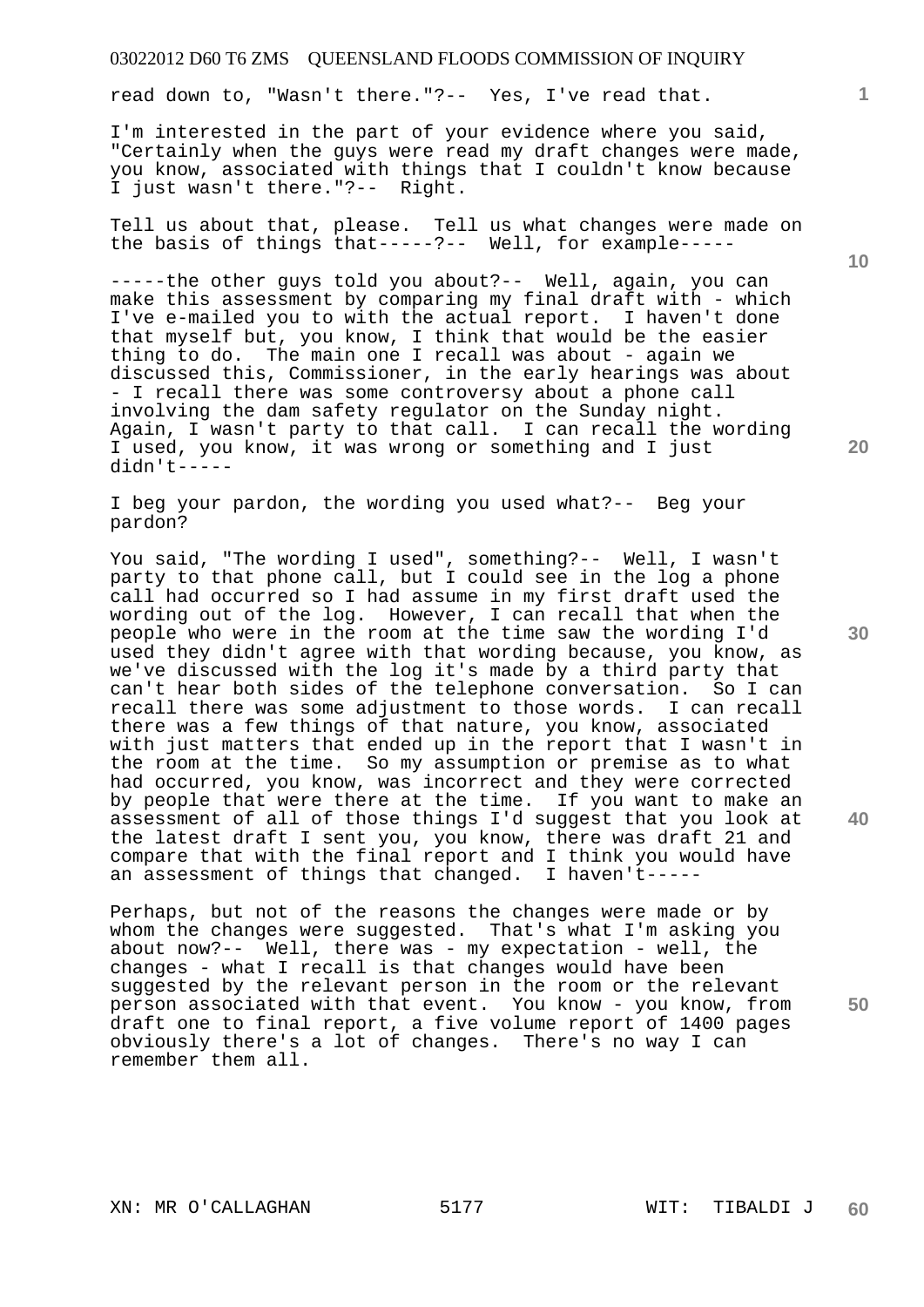All right.

COMMISSIONER: Can I just ask you this? You said a minute ago that you looked at draft 21 and the final report you'd get an understanding of what changes were made, but are you saying that the changes may have been made from drafts 1 to 21 also or-----?-- No, what I'm saying is drafts 1 to 21 was prior to me circulating a formal draft to the engineers.

Okay. So, it's got to be between draft 21 and the final report?-- Mmm.

Thank you?-- Up to that point, it should all be my words.

MR CALLAGHAN: Finally, the person you identify as being responsible for the compilation of the Situation Reports, is that the name that she's always gone under?-- No, she recently changed her name.

Was it Chloe Cross?-- Yes.

Formerly her name. Yes, could Mr Tibaldi be stood down, please?

COMMISSIONER: I was going to give Mr Sullivan - Mr Sullivan, do you want the opportunity to ask anything about the use of forecast-----

MR SULLIVAN: No. Thank you, Commissioner.

COMMISSIONER: Thank you. Mr Tibaldi, I am going to stand you down rather than excuse you. That's nothing special for you, I will do the same for all the witnesses in this session in case we need to have anybody back to ask them anything else?-- That's fine.

So, you are stood down for the rest of the hearing. Thank you.

WITNESS STOOD DOWN

MR CALLAGHAN: I call Robert Ayre.

**50**  MR SULLIVAN: Commissioner, can I just inquire, what's the practice, are we allowed now to speak to our client about the matter or would your Honour prefer us not to?

COMMISSIONER: Look, I will just trust your ethics, Mr Sullivan.

MR SULLIVAN: Thank you.

COMMISSIONER: I don't have any view about it.

**1**

**20** 

**10**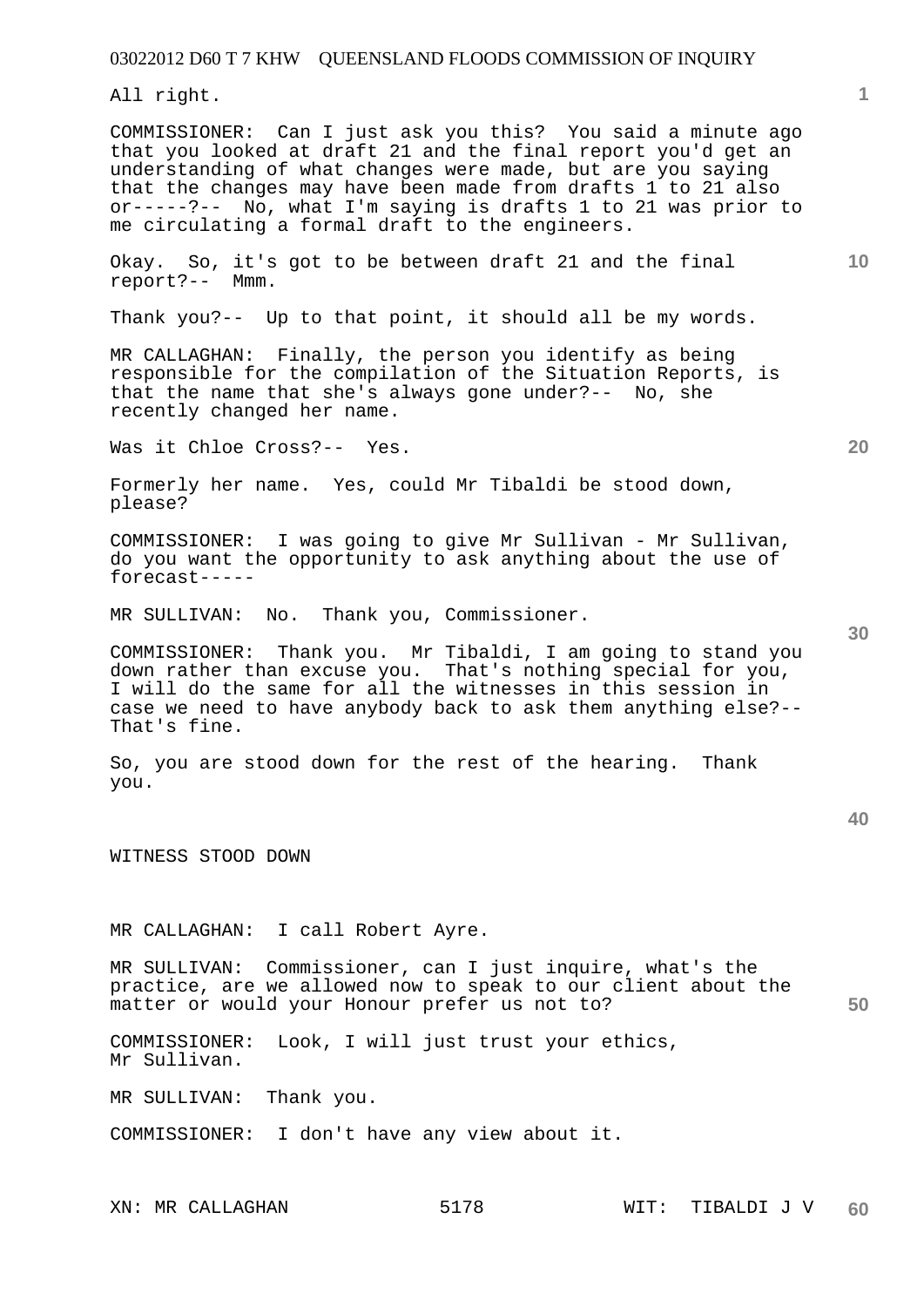MR SULLIVAN: Thank you.

ROBERT ARNOLD AYRE, RECALLED:

FURTHER EXAMINATION-IN-CHIEF:

MR CALLAGHAN: Could you tell the Commission your full name, please?-- Robert Arnold Ayre.

Occupation?-- I am a civil engineer.

Mr Ayre, to get straight into it, during the January event the Flood Operations engineers worked 12 hour shifts; is that correct?-- Yes, that's true.

When you changed shift the engineer who'd been on duty would give a briefing to the one coming on to the shift?-- Yes, at handover discussion occurred.

All right. We have seen the Flood Event Report which sets out who's involved in each handover. We don't need to go to that. But is it the case that flood officers, the technical officers, would also sit in on the handover procedure?-- Yes, they'd arrive at the same time and exchange.

And the flood report says in some - the March report says in some places that the handover occurred in accordance with the Flood Procedure Manual. Would that be the internal flood procedure manual?-- That's the Seqwater document, yes.

Now Exhibit 1,035. On page 7 of that document - and we can take it to you - take you to it if you like, but there's a list of information that should be provided in the shift handover?-- Yes.

One of those things is flood release procedures that are being applied and the reason for their selection?-- Yes.

That's on the screen there now, I think. Is it the case that that requirement is not interpreted to include a requirement to check which strategy under the manual was being implemented?-- Yes, as far as I'm aware, we don't reference the strategies in those meetings. The release procedure generally is a discussion about the gate sequences that have been proposed or enacted in that shift.

Nothing in those procedures appears to actually require a review of the Situation Reports; is that correct?-- That's true, yes.

Were Situation Reports reviewed by you as a matter of course during shift handovers?-- Yes, generally speaking, so I'd

XN: MR CALLAGHAN 5179 WIT: AYRE R A

**20** 

**10** 

**1**

**30** 

**40**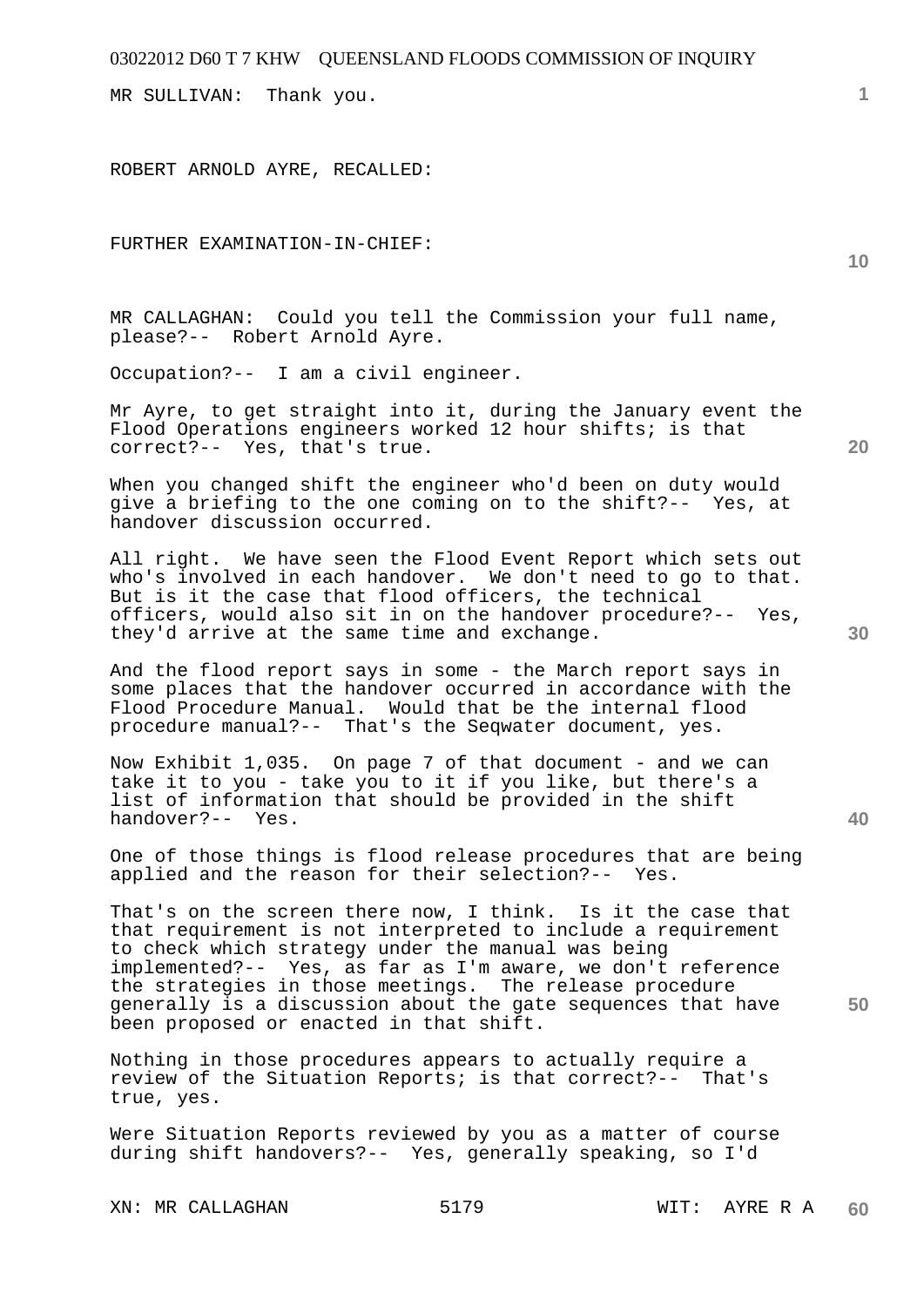just make myself aware of various bits of information contained on them.

To your observation, was that the practice of other Flood Operations engineers when you handed over to them?-- I believe so. We generally had the latest Situation Reports up either on the computer screen or the faxed copy available.

That was really the basis of the content for the handover, was it not?-- Yes, generally speaking, that and also reference to the realtime Flood Operations Model.

What about the Flood Event Log, was that part of the handover process?-- Not generally speaking, to my recollection, no.

Now, you've no doubt been made aware of the focus of the Commission's examination in these hearings?-- Yes.

And so I am wondering if we can't condense a few propositions without taking you through many documents, although if you wish to see any or check anything of course you're free to do  $so? --$  Mmm-hmm.

But I will suggest to you that between 8 a.m. on the 8th of January and 9 p.m. on the 9th of January there are relevantly a number of Situation Reports, Technical Situation Reports, and Flood Event Log entries that were created?-- Yes, that's true.

And the proposition which you've advanced in the past is that you were operating in W3 during this period?-- Yes.

You agree that those documents, which I just mentioned, are places in which there might be recorded the fact that the dam was being operated pursuant to W3?-- Yes.

But you'd also accept that there is no such record?-- I believe there would not necessarily be specific reference to W3, yes.

But you also know that there - not just that there would not be, that there is not?-- I think there is reference to the primary considerations of Strategy W3 in those documents.

All right. I'll ask you to take a look at Exhibit 23, which has been referred to as the unredacted Flood Event Log. I will just ask you some questions about that. The Flood Event Log generally, we have had different - we have had evidence on this at different times, but I don't know that we have one single coherent statement which covers everything that might need to be known about the Flood Event Log. We understand, for example, that it's compiled contemporaneously, but also updated sometimes after the event?-- Well, not after the events. Generally speaking it's during the event, and in this situation what was put back in the - put in that wasn't necessarily done at the time was things like the Situation Reports.

XN: MR CALLAGHAN 5180 WIT: AYRE R A

**40** 

**50** 

**30** 

**10** 

**1**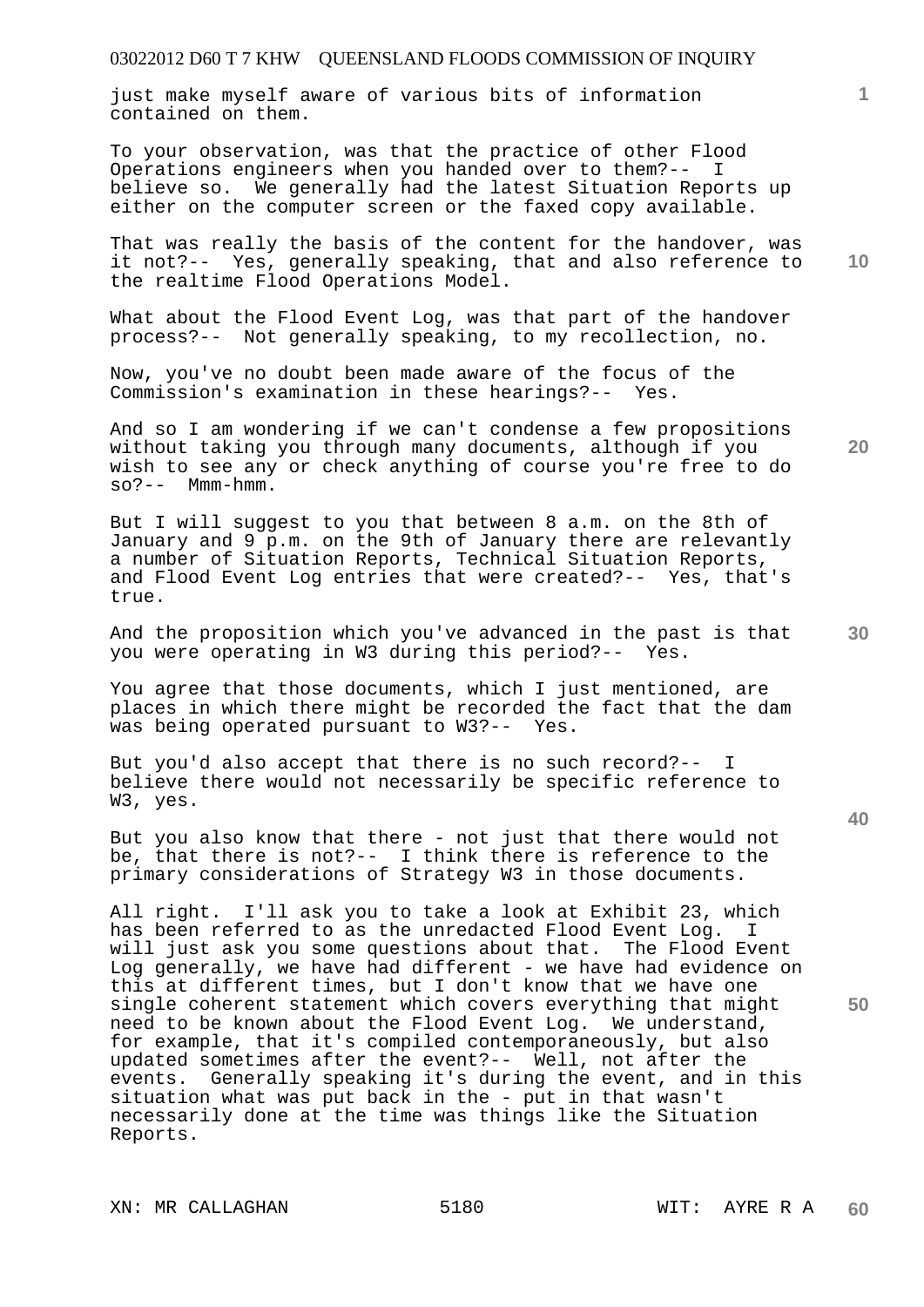Okay. I might have given you a misleading impression. Sometimes an event might occur and it may not make it into the log for a short period of time?-- Yes.

What's the outer limit of that timeframe, between when something might happen and when the entry might be made?-- The end of the event, so when - demobilisation.

**10**  I am not making myself clear. It is for the most part a fairly contemporaneous record of what happened?-- It is, yes.

A record of the conversation might expect to be made more or less as the conversation's happening?-- Certainly within the next 15, 20 minutes, yes.

That's the figure I am looking for?-- Yeah.

For how long after an event like that might an entry be made? What's the outer limit for an entry for something to do with a conversation or-----?-- Well, I wouldn't expect it to be any more than half an hour.

All right. And then the Situation Reports that have been put into it, they are a contemporaneous record or they're a record-----?-- That's right.

We know the times when they're compiled. When were they placed into the Flood Event Log?-- I think a number of them early on were put in as they were sent and they were copied and pasted in. As things got busier, that - an action perhaps didn't necessarily occur at that point in time, so during after the peak and during the drawdown phase when the event was settling down some additional information, like the Sit Reports that may have been missed, were added in that timeframe.

Would there be anything else that would have been added in a similar way?-- I think potentially the reference to some of the modelling runs.

Yes?-- And any directives that didn't necessarily get in there at the same time.

All right. So, I think I understand. Is there one master copy, if you like, of the log? I mean, we have heard it could be updated by three people at once or something like that?-- Yes. Generally speaking we reserved a particular computer with the master log on it. During - I think the Sunday night to Monday morning a second log was established because people couldn't all access that particular file at the one time and there was action at all three dams, so people were capturing different bits of information relating to the different dams. So, a second version of the event log, if you like, was created on a separate computer.

But does - the one master copy, if you like?-- Well, there's the main document, but there was a second actual document.

**30** 

**20** 

**40**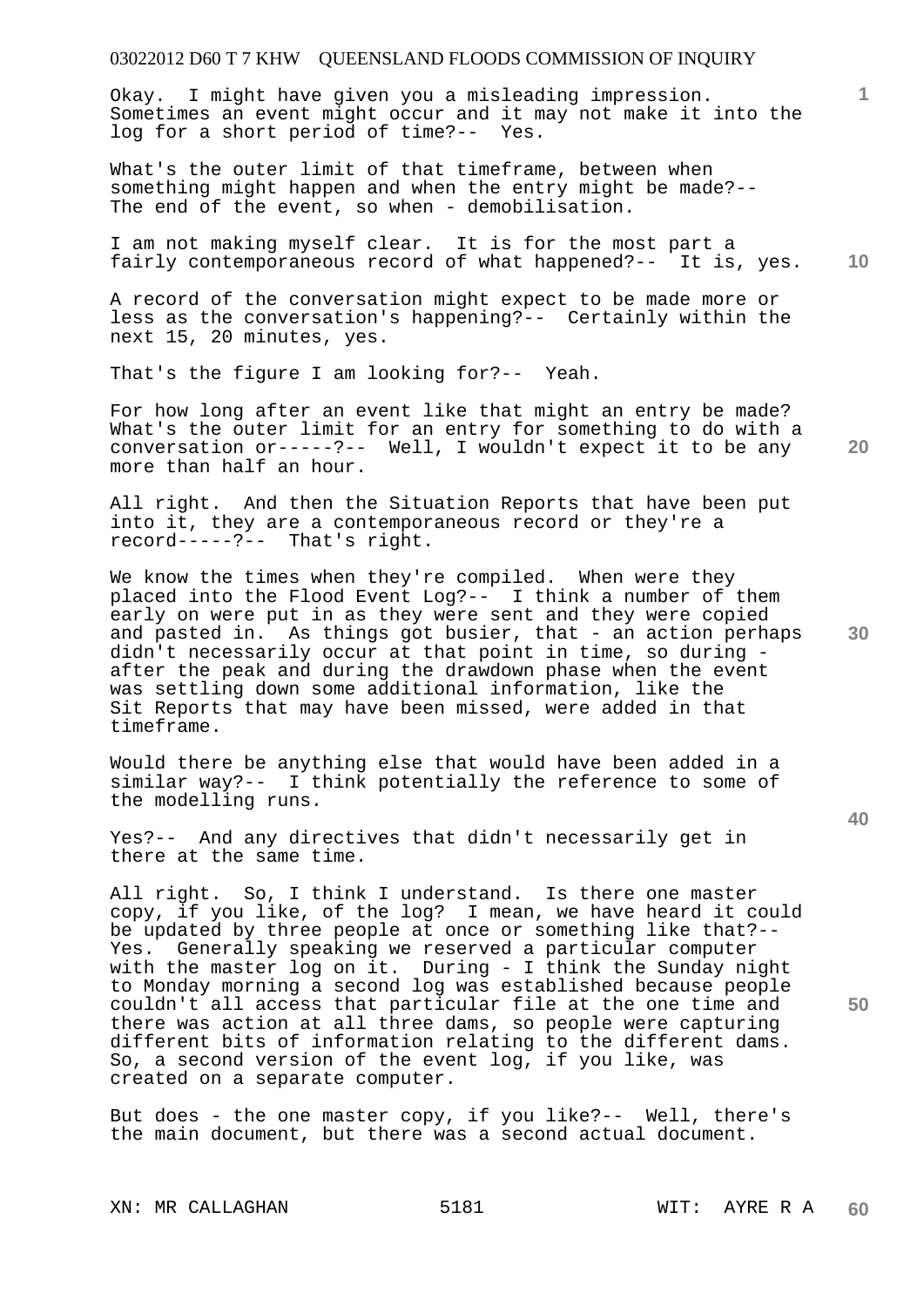Right?-- So, they're both Excel template spreadsheets, so - a new document for the extra information, if you like, was established on the second machine.

And then how did that get integrated into the first document, the master document?-- I wasn't involved in that process directly, but some of the flood officers did that merge of information.

I see. Okay. Which flood officers would they have been?-- From my recollection, they were John West and Mark Tan.

All right. And once all of that was done and once the Situation Reports and so on had been integrated, was there then just the one copy-----?-- Yes.

-----maintained at the Flood Operations Centre?-- Yes. So, once things had settled down and it was at the drawdown phase, obviously a bit more time, we consolidated all that information into the one document and just maintained that master document from thereon.

So, by what date would we be talking about then that there was just the one document? The drawdown phase, when do you say that started?-- Oh, well, the drawdown phase commenced on the Tuesday evening but I suppose we didn't establish the three and a half thousand CUMECS till probably the Thursday, so I would be - I would be - it's a guess, I suppose, but I think it was around about Thursday to Friday of that week.

Can we get an outer limit then for the time at which there was one copy of that document which ought to have contained all the relevant information?-- Well, I think Saturday the 17th was probably that day, but-----

Okay?-- I don't know for sure. I can't-----

So, around about that time anyway?-- That's from my recollection.

From that time on there should be no cause for that document to have had anything added to it or taken from it?-- No. It would have been just the actual log, master log, as it was continuing.

And that would have been the point of reference for everyone, such as yourself, who wanted - who might have wanted to check something for the purposes of writing a report?-- Yes.

The purposes of writing any report?-- Yes.

Thank you. Now, there is one document in the period to which I have referred you, a document with which you're associated, which does, of course, mention a manual - a strategy under the manual and I am sure you are aware that's the Situation Report prepared by you timed 5.53 p.m. on the 8th of January?-- Yes.

Can we just put that in context before we address it

XN: MR CALLAGHAN 5182 WIT: AYRE R A

**30** 

**20** 

**40** 

**50** 

**10**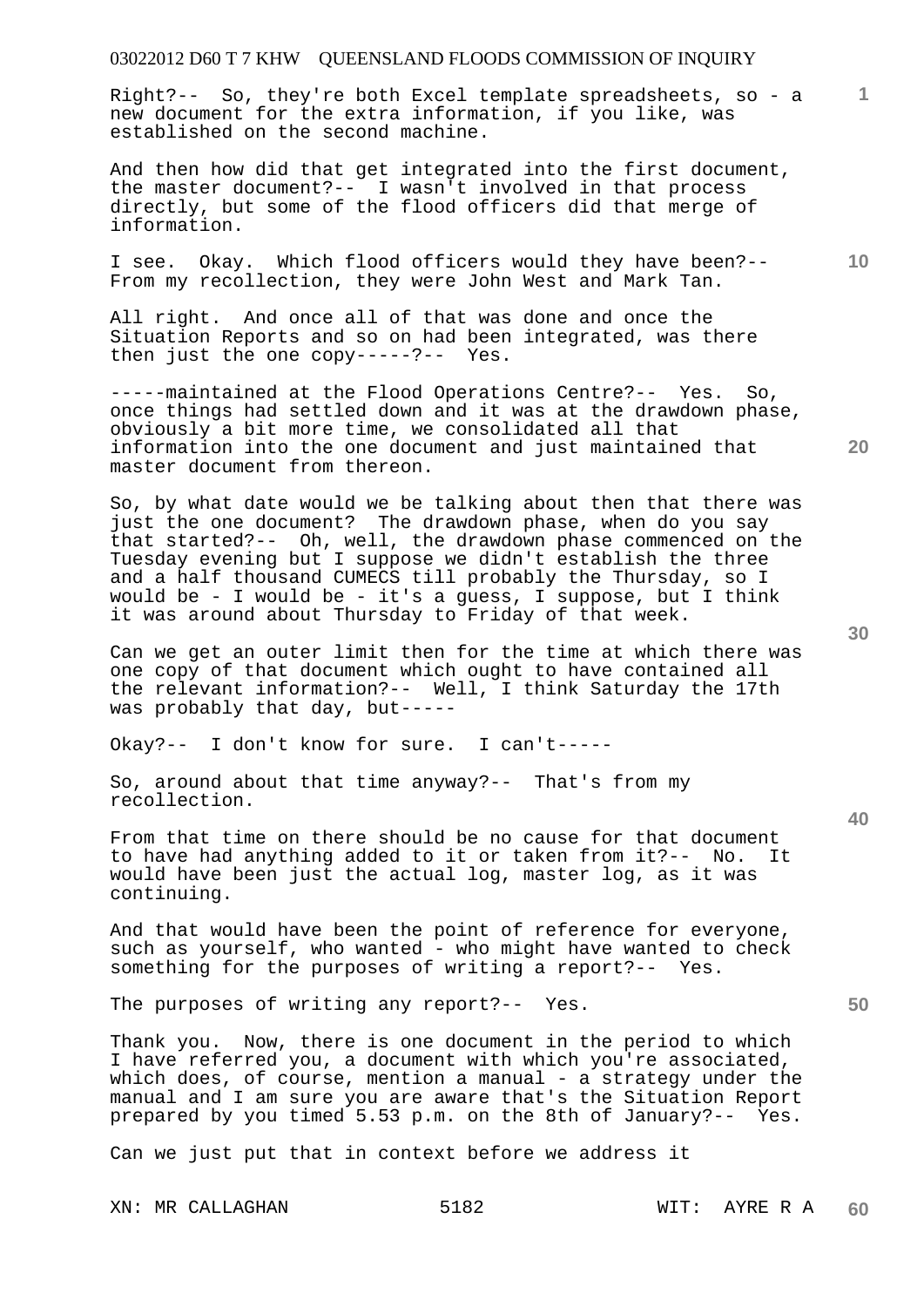specifically? You were scheduled to start your shift at 7 a.m. on the 8th?-- I was, yes.

Mr Ruffini was the engineer on shift before you?-- Yes, John handed over to me.

Was the usual handover procedure that we have just discussed followed?-- Yes. We discussed the volume of storage - volume of flood waters stored at that point of time, the release rates that John was executing, and we discussed the proposed strategy for the course of Saturday.

When you say you discussed the proposed strategy, do you mean the strategy under the manual  $or---?--$  No, the - sorry, the gate sequence that John had proposed.

It was shortly thereafter that you say, do you, that the transition to Strategy W3 was made?-- Yes, I was aware at the handover that whilst we were still in W1 the lake level was approaching the threshold level of 68.5 and, therefore, we would be transitioning from W1 to W2 or 3.

There is no contemporaneous record of your thought process at that time?-- No, I don't believe so.

It was not indicated to any of the flood officers?-- I can't recall.

Not indicated to any of the dam operators?-- No, I don't believe so.

All right. Well, let's turn to the Situation Report, Exhibit 1,047. As we have pointed out to Mr Tibaldi, that's not contained in the March report. Do you have any idea how that happened?-- No, I don't. There were a number of Situation Reports, I think, overlooked when compiling the document. I just-----I just-----

There weren't a number of from this period missing, though, were there?-- Sorry?

There weren't a number from this period missing?

MR AMBROSE: What period is my learned friend referring to?

MR CALLAGHAN: Between 7 a.m. on the Saturday and, say, 7 p.m. on the Sunday?-- No, I believe the two - the Situation Report that John Ruffini produced and the Situation Report - or the status report I produced at midday both were in the report.

All right. Well, you are familiar with the document. I am sure you have had the opportunity to consider this proposition. Can we deal first with the prospect raised by Mr Tibaldi that it's possible to go from W3 to W2? You don't suggest, do you, that the way this document is to be interpreted, if we can just scroll - it's the second last paragraph on the screen at the moment?-- Yes.

XN: MR CALLAGHAN 5183 WIT: AYRE R A

**30** 

**20** 

**50** 

**10**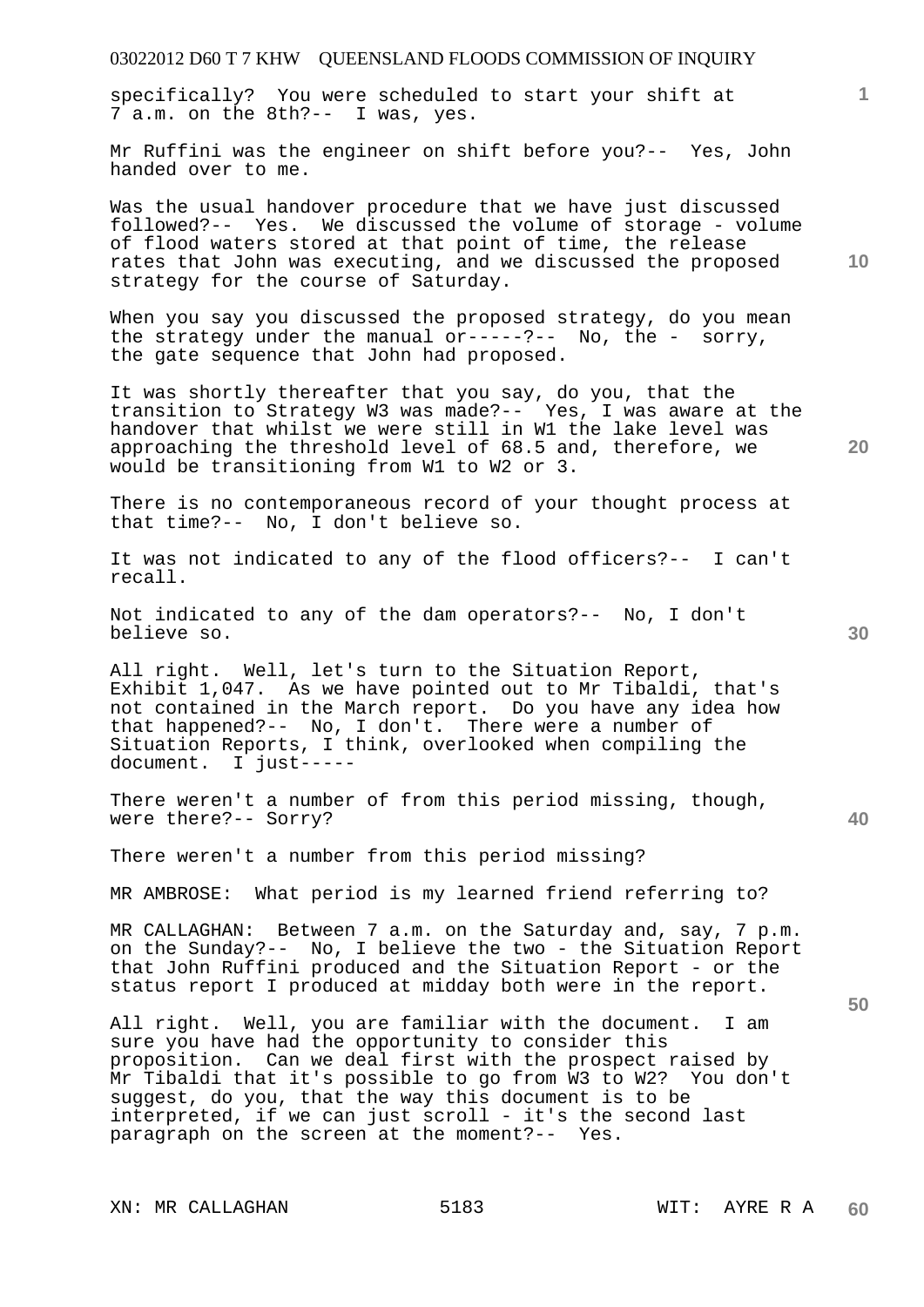And you are familiar with the sentence which includes the words "will require the application of Wivenhoe Dam Flood Operations Strategy W2"-----?-- Yes.

-----"(transition strategy"), et cetera. Well, do you advance the proposition advanced by - raised by Mr Tibaldi that that might mean that you were going to transition from W3 to W2?-- The forecast model on which that was based - so this particular discussion is under the heading of, "Forecast Scenario.", so we are looking here at the three day rain forecasts. I knew where we were in terms of the lake level and at that point in time we were at 68.65, so we were above the threshold level from W1 to W2 and 3, so what I was examining was the prospect of a forecast situation developing and where they may lead us in an operational sense.

Can we just take it one step at a time? Do you say that what's being foreshadowed there is the possibility of a transfer directly from W3 to W2?-- No, it's not-----

No?-- -----a direct transfer.

That would be silly, wouldn't it, because - sorry, I will suggest two reasons. One is you are talking about an increase of releases?-- Yes.

And you wouldn't be doing that if you were transferring from directly from 3 to 2?-- That's correct, yeah.

**30**  And the other is that 2 is a specific transition strategy from minimising impact on rural life to protecting urban areas?-- Yes. But-----

Anyway, I think you have agreed with me. We will move on to your explanation, which I understand you want to give?-- When you said that it would - it wouldn't necessarily mean an increase in flows, that would be dependent on the size or the magnitude of the downstream tributaries associated with that particular forecast run. So, transitioning to Strategy W2 may indeed mean that you would actually have a higher release rate because the downstream tributary flows would, in fact, be higher than what you're currently releasing.

Yes. I understand what you say there.

COMMISSIONER: I am not sure I do. You are talking about  $W2?--Yes.$ 

**50**  And that's the situation where you have got water coming down the Bremer and the Warrill and-----?-- And the Lockyer, yes.

And so you try to keep below the natural flow rate at Lowood and Moggill?-- Yes.

So, why are you going to be increasing flows from the dam?-- Well, this is forecast scenario so it's predicting rainfall in advance, and the magnitude of that rainfall is such that it's higher than what you have previously experienced. So,

XN: MR CALLAGHAN 5184 WIT: AYRE R A

**10** 

**1**

**20**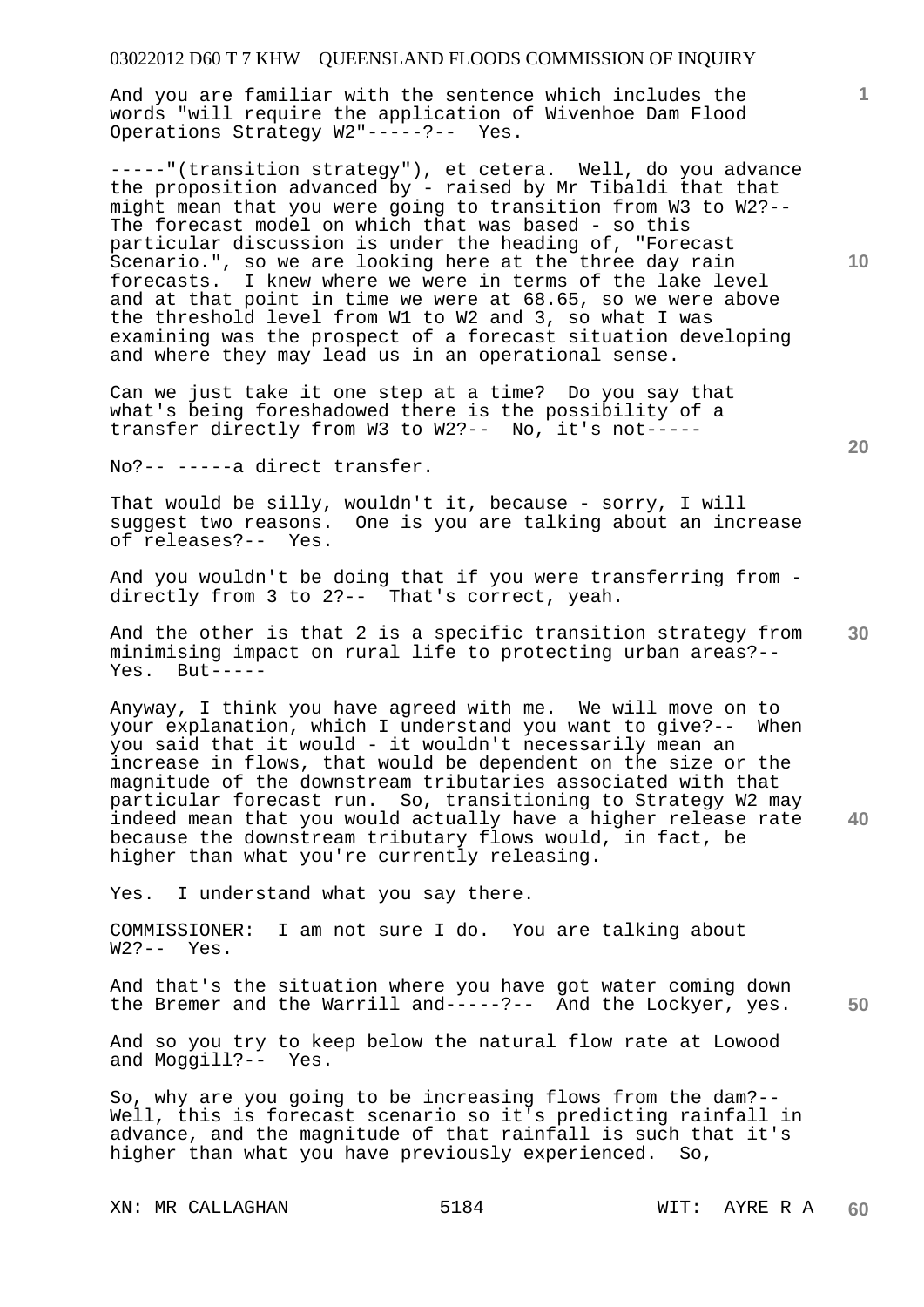effectively we are going to get a second peak coming out of those downstream tributary streams and that-----

What do you call a down-----?-- Sorry?

What do you call a downstream tributary stream? What are you talking about that?-- Lockyer Creek or the Bremer system.

All right. Those?-- Yes.

All right. So?-- So, we get - so the hydrograph will actually be - we have just had the Lockyer peak go through at 530 and a couple of days time we will experience another hydrograph but this hydrograph is going to be much larger than what we previously experienced, so that would be in the order of 1200 or a thousand CUMECS, something of that nature. So, we're currently releasing at 1250.

You are talking about in the interval?-- In the interval, yes, and basically what would be happening is we would be still continuing to release at 1250, that would drive the lake level down below the threshold level, and then when the rain comes and the flows hit you will be forced up again above the line.

Thank you.

MR CALLAGHAN: But, in any event, it doesn't make any sense, does it, to transition directly from 3, where you're already protecting urban areas as your primary consideration, to 2, which is a transition to the situation where you're protecting urban areas as your primary consideration?-- That's true, and - but I suppose what I was trying to explain in those words, and obviously fairly clumsily, was that this prospect that if indeed this forecast rainfall occurs, it's possible for us to experience a situation where we're now limiting the flows to below the tributary peak, so the naturally occurring flows, and, in essence, it will be a W2 type of release.

All right. Well, I think you have agreed with me that it doesn't make sense to go straight from 3 to 2?-- No, no.

What you seem to be advancing, correct me if I'm wrong, is the prospect that you might have been foreshadowing a drop from 3 to 1, then back to 2?-- Yes, that's true.

Right. And is that what you are advancing to this Commission as the way that Situation Report should be interpreted?-- Yes, based on the forecast model that was run at that time, indeed-----

Which forecast model are we talking about?-- This is the three day forecast. That model run was included in appendix K of the report.

Appendix K. Let's go to that. Which model run are we talking about?-- So, it's, I think, the second one in that series.

XN: MR CALLAGHAN 5185 WIT: AYRE R A

**10** 

**1**

**20** 

**30**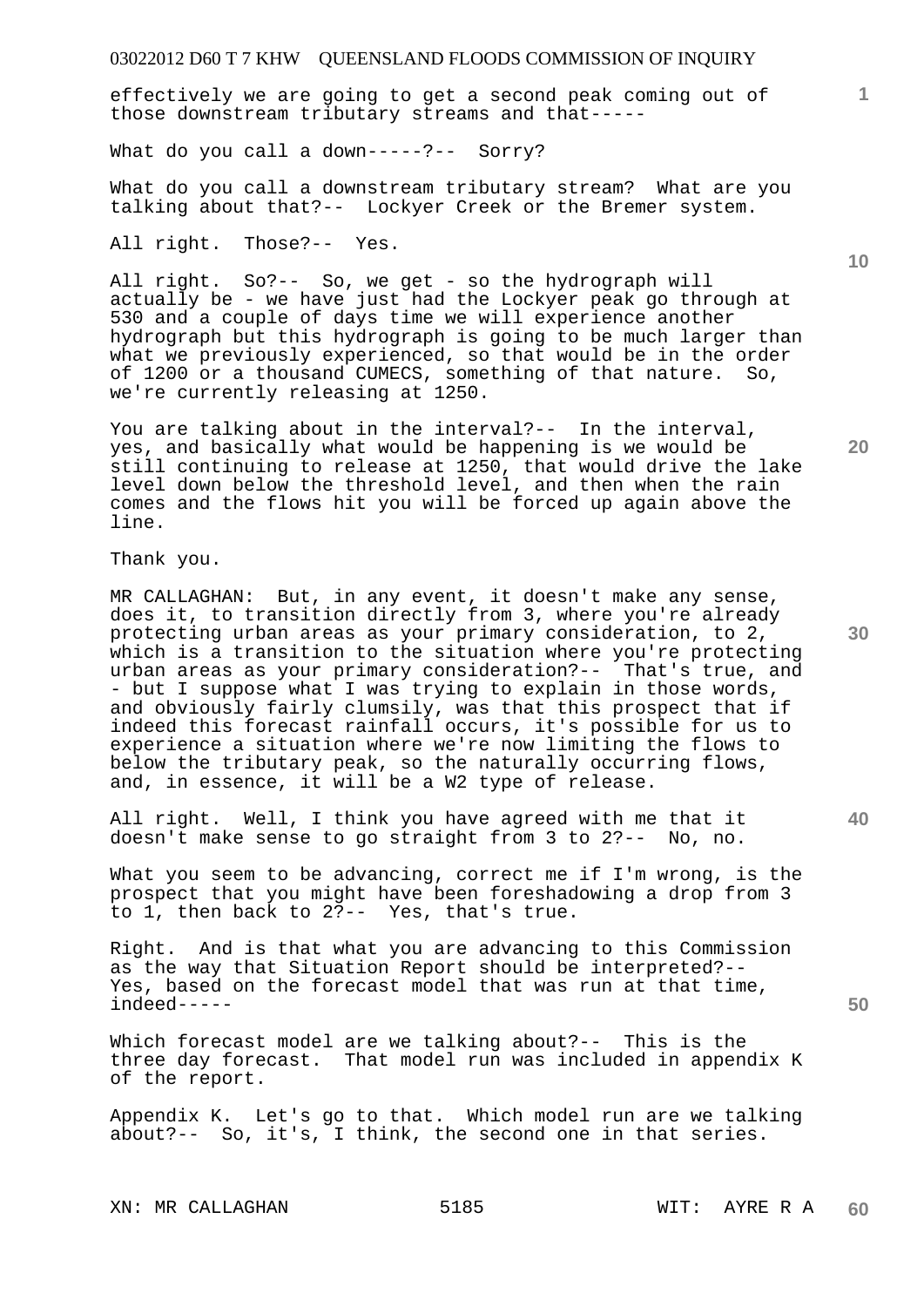Can you give us a page number if you have got-----?-- I haven't got the report in front of me.

Or date and time?-- So, it's Saturday, the 8th of January and it's 1500 hours, I think, or something like that.

Thank you. That's the three day assessment and model result of flow; is that right?-- Yes.

**10**  Inflow?-- Well, it's inflows and assessment of the downstream flows in the Lockyer and the Bremer and Warrill.

Okay. And it's on the basis of this information that you say you foreshadowed a change of strategy from 3 to 1, then back to  $2? --$  Yes.

Using - well, the best forecast rainfall information available?-- Well, that's using the SILO three day outlook.

Right?-- I also did a 24 hour QPF run at the same time. I suppose these runs were done on the basis of recognising the potential threat that was contained in the Bureau's three day outlook - four day outlook.

Yes?-- That there was significant rainfall on the horizon, specifically for Sunday - building Sunday, heavy Monday, and then clearing Tuesday.

So, you're forecasting a chain - you're predicting a change in strategy based on forecast rainfall?-- Well, really the purpose of the - of what I was doing there was to see if the release rate that I currently had would need to be adjusted so it's a case of the forecast scenario informing the selection of the release rate and hence the strategy.

But the thing which was going to affect the change in strategy between 3 and 1 and then back to 2 was surely the lake level?-- It is, yes.

**40**  I mean, that was one thing that we did establish last year, was that that is the thing which determines the strategy?-- Yes, it is.

And another thing I thought we'd established very clearly last year was that forecast rainfall was not used to inform the lake level prediction.

MR AMBROSE: No, I beg your pardon, that wasn't the evidence, it was it didn't influence release rates.

MR CALLAGHAN: I am talking about the evidence last year about-----

MR AMBROSE: That's right.

MR CALLAGHAN: -----how strategies were chosen. Strategies are chosen by reference to lake level.

XN: MR CALLAGHAN 5186 WIT: AYRE R A

**1**

**20** 

**30**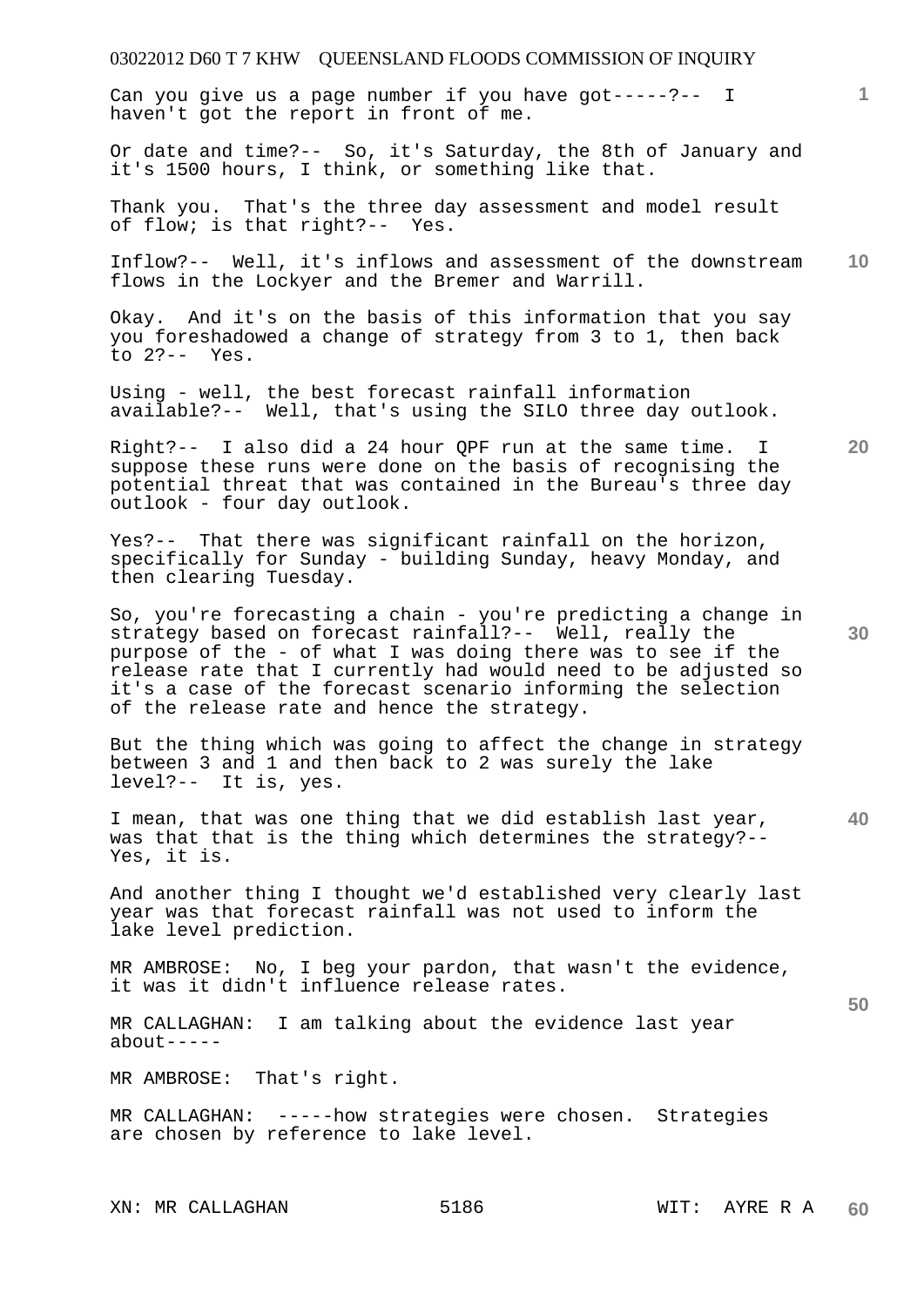COMMISSIONER: It's certainly my understanding of how it all panned out, Mr Ambrose, but if you have got something specific you want to refer to stress the contrary you're welcome.

MR AMBROSE: My recollection of the evidence was that forecast rainfall wasn't used to influence and inform releases from the dam, not the lake levels.

MR CALLAGHAN: I am not talking about releases. Assume that for the purposes of this current line of questioning I am talking about manual selection pursuant to the strategy?--  $The  $--$$ 

The strategy selection pursuant to the manual. Okay? W1, 2, 3 or 4, that's all I'm interested in?-- Sure.

You agree with me, or you did last year, that it was the lake level which determines that selection?-- Yeah, the lake level will determine what strategy is currently applicable, yes.

That's right. And forecast rainfall was no part of lake level prediction?-- Not - well, the way we use forecast-----

No, no, we can stick with this because otherwise I've wasted a year of my life in terms of understanding these model results. We had a blue line and a red line?-- Yes.

And one thing we were absolutely clear about was that the with forecast model for predicting the lake level was disregarded. Am I right about that much?-- Yes.

For predicting the lake level?-- Yes.

The lake level was only ever predicted using the without forecast model?-- Yes.

Sorry, that was the only prediction which was ever used, you did both predictions, but ignored one?-- Well, it's been described as ignoring it, but I-----

Zero weight?-- Zero weight, yes.

Okay?-- Yep.

So, if that's so and the forecasts were not used for depicting - for determining the lake level, and the lake level was used for determining the strategy, how is it that you say that you used this forecast to predict what the strategies were going to be over the next few days?-- I was using this forecast to assess the potential threat of the rainfall that was expected. I was using this particular model run to provide me some comfort that the release rate that we currently had was going to be able to accommodate this future rainfall without an escalation within the bounds that we could achieve. So, it was a model run done to at least give me some heads-up on the likely changes to the release rates if the forecast rainfall arrived.

**40** 

**50** 

**30** 

**10**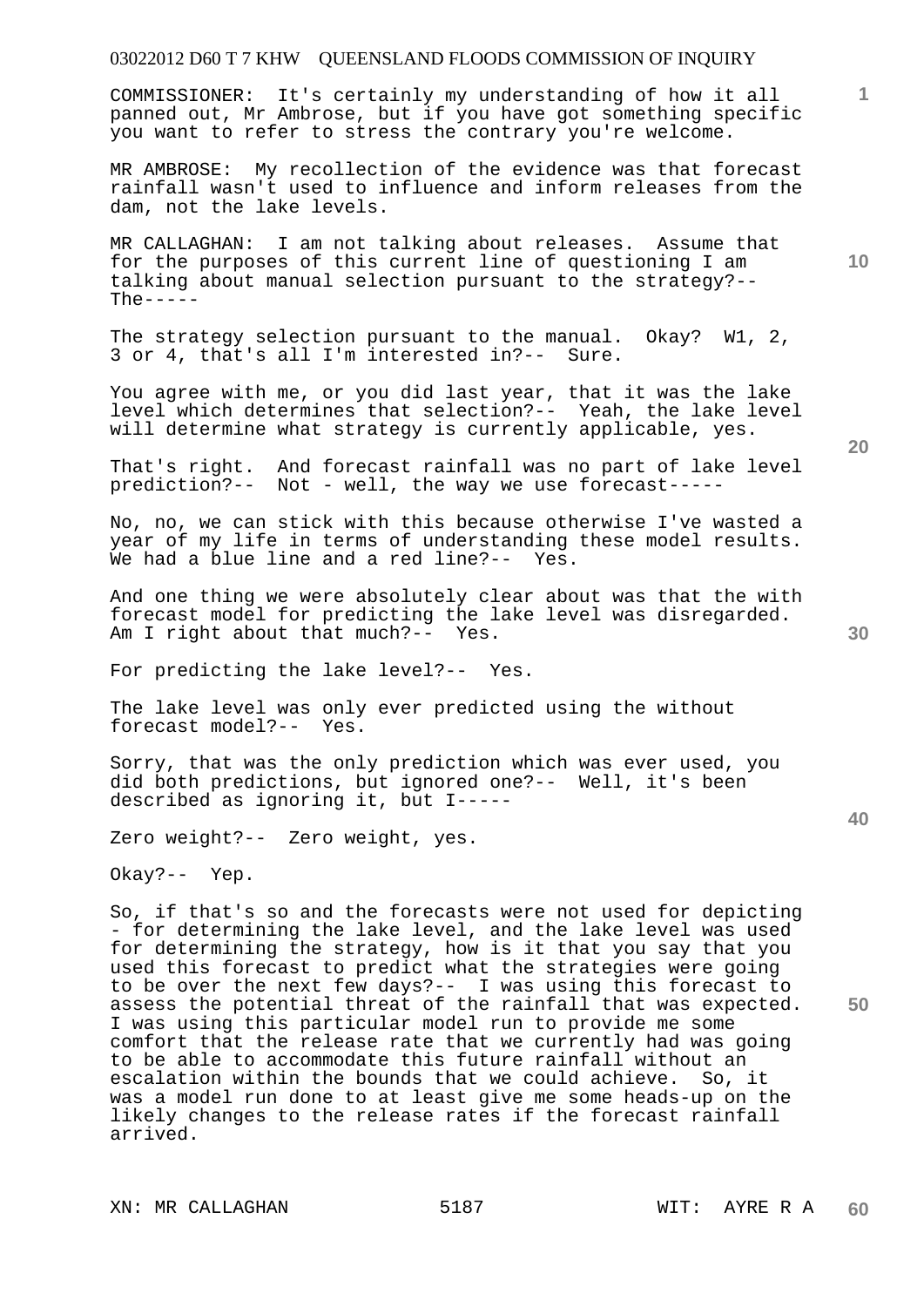Sure. To the release rates but nothing to do with strategy selection pursuant to the manual?-- No, not - nothing to do with the strategy, no. That's true.

That's because at this stage the manual strategies were really something which were not on your mind?-- At that particular point in time, I cannot say that I consciously recall knowing whether I was in strategy W2 or 3, necessarily, but I was aware of the facts in terms of the lake level, in terms of the fact that the naturally occurring peak had been exceeded. I was aware of the fact that the objective that we were actually achieving was the optimisation of protection to urban areas.

Well, that is an objective that you might have been achieving, but you'd appreciate the difference between that and saying it was the primary consideration?-- I believe it was the primary<br>consideration of the operation as at that point in time. We consideration of the operation as at that point in time. were using the flood compartment to limit the release rates such that we were achieving a flow of 1,600 CUMECS in the mid-Brisbane, which we knew was the maximum rate, if you like, that causes damage down in the tidal reaches of the Brisbane River.

Do you persist in saying that that entry in the situation report is meant to indicate a prognostication that you might have gone from 3, to 1, back to 2, or is it just an indication that you were heading towards W2 type releases because of the situation you were in at the time?-- It was put in there to demonstrate the heads-up if that rainfall - that rainfall fell, with the current release rates or maybe a slight adjustment upwards, we could actually accommodate the future rainfall-----

Yeah?-- -----and still meet the drainage requirements within seven days, but, indeed, we'd be at the extent of that seven days, so if we got any more rainfall than what was forecast, we'd have to consider raising the release rates.

All your answers are about release rates and I understand that. I understand that would have been very much what you were concerned with. Do you persist, though, in advancing the proposition that that entry in that situation report should be interpreted to mean that you were going to go from 3, to 1 and back to 2?-- That was what I put into the forecast model. I don't necessarily believe that that was necessary - we were going to execute it in that way. You have to - it all depends on when the rainfall falls as if to actually if you go below W1.

Right. Were you just speculating, in effect, that that might be something which might happen?-- I was. It was speculation just to give me a heads-up as to how we could accommodate that forecast rainfall.

And how far ahead are we looking here, by the time you get back to W2?-- This would be Sunday night, Monday.

**1**

**10** 

**20** 

**30** 

**40**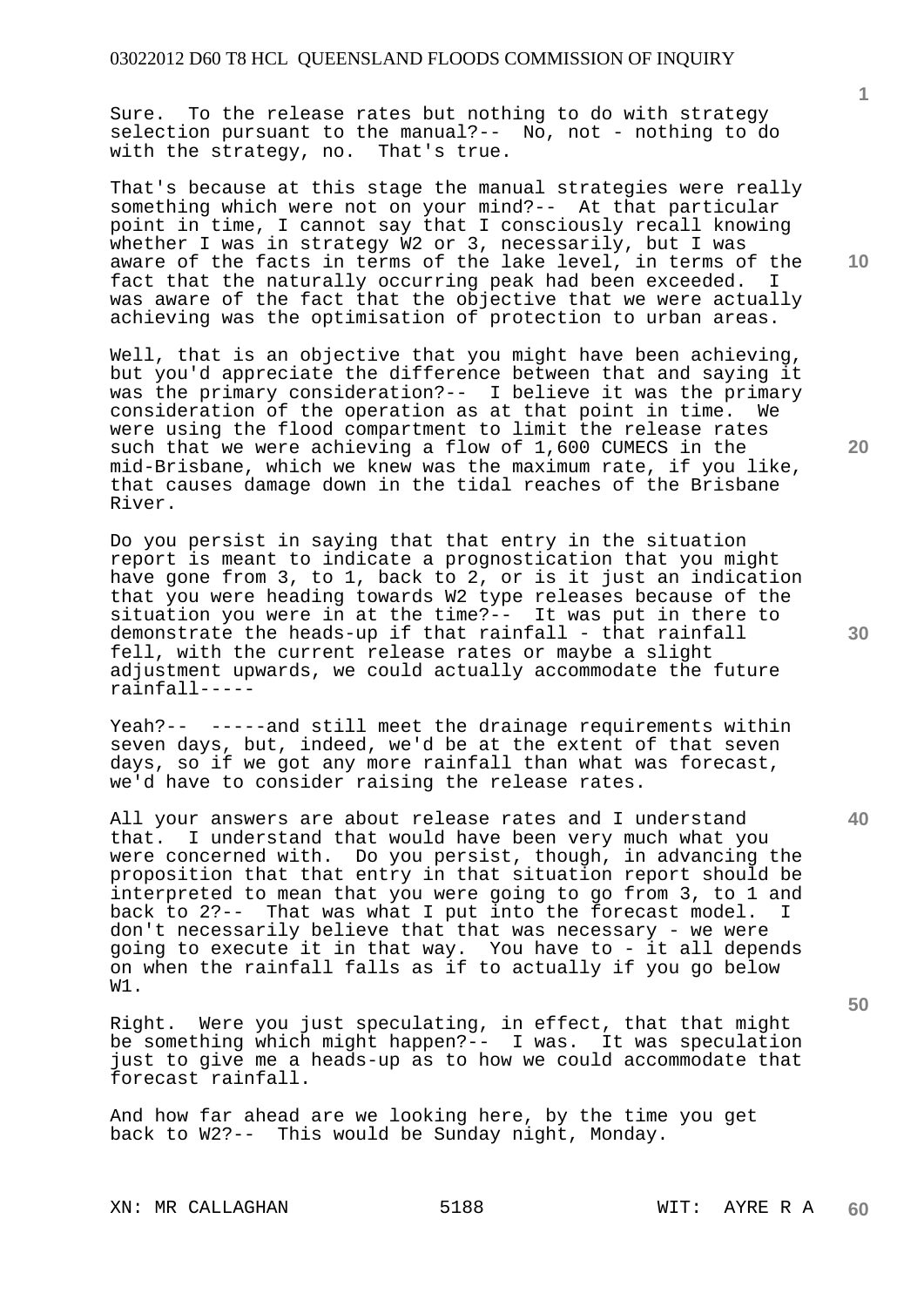Right. So, what, a good 36 or - sorry, 24, 36 hours in advance?-- In advance, yes.

And so in this situation report you don't make a record of the fact that you are in W3, is that right?-- No, we don't.

In fact, you don't make records of being in strategies as described by the manual really at all?-- No, the common practice, primarily because we knew the people receiving these situation reports aren't necessarily familiar with what W3 or Res 2 may mean.

But on this occasion you were prepared to include in this document - which a lot of people who don't know what it means are going to receive - a speculative scenario which involved quite a number of variables which might or might not eventuate over the next 36 hours, is that right?-- That's true, and I think the reason I put it in there was for the benefit of John Tibaldi coming on, because I was just trying to give him a heads-up of how the situation may develop.

I see. All right. We'd better go back and look at what you've said about this previously. If we go to page 172 of the transcript. Is that in front of you?-- Yes, it is.

First of all, I suppose, at line 35 you say you inadvertently recorded strategy 2. How does recording it inadvertently square with the proposition that you were actually involved in this convoluted prognostication of something that was going to happen some time in the future?-- I - well, consciously I am not sure I was fully aware at the time I was in strategy W3. I cannot recall now whether I was thinking that. That line of questioning - I think I may have been confused by that line of questioning, and I think it was a confusion between what the current situation was or what we were talking about in that forecast scenario.

Well, you were confused by this line of questioning. It was a pretty clear question which followed, though, wasn't it; "This situation report is a record of what you were actually thinking at the time that you wrote it?" "That's correct, yes." There is nothing confusing about that question, is there?

MR AMBROSE: With the greatest respect, the situation report is quite a substantial document. We're talking about a small part of it, where this witness has made it very clear that that's dealing with a future event.

COMMISSIONER: Well, I think what he's being taken to is what he said last time, which is not quite the same, Mr Ambrose, and it is a legitimate line of questioning. And the question was was the question asked of Mr Ayre back then confusing.

MR CALLAGHAN: Are you saying you were confused by the question that I asked you whether the situation report was a record of what you were actually thinking at the time you wrote it?-- No, no, I agree that the situation report was a

XN: MR CALLAGHAN 5189 WIT: AYRE R A

**20** 

**10** 

**30** 

**50** 

**40**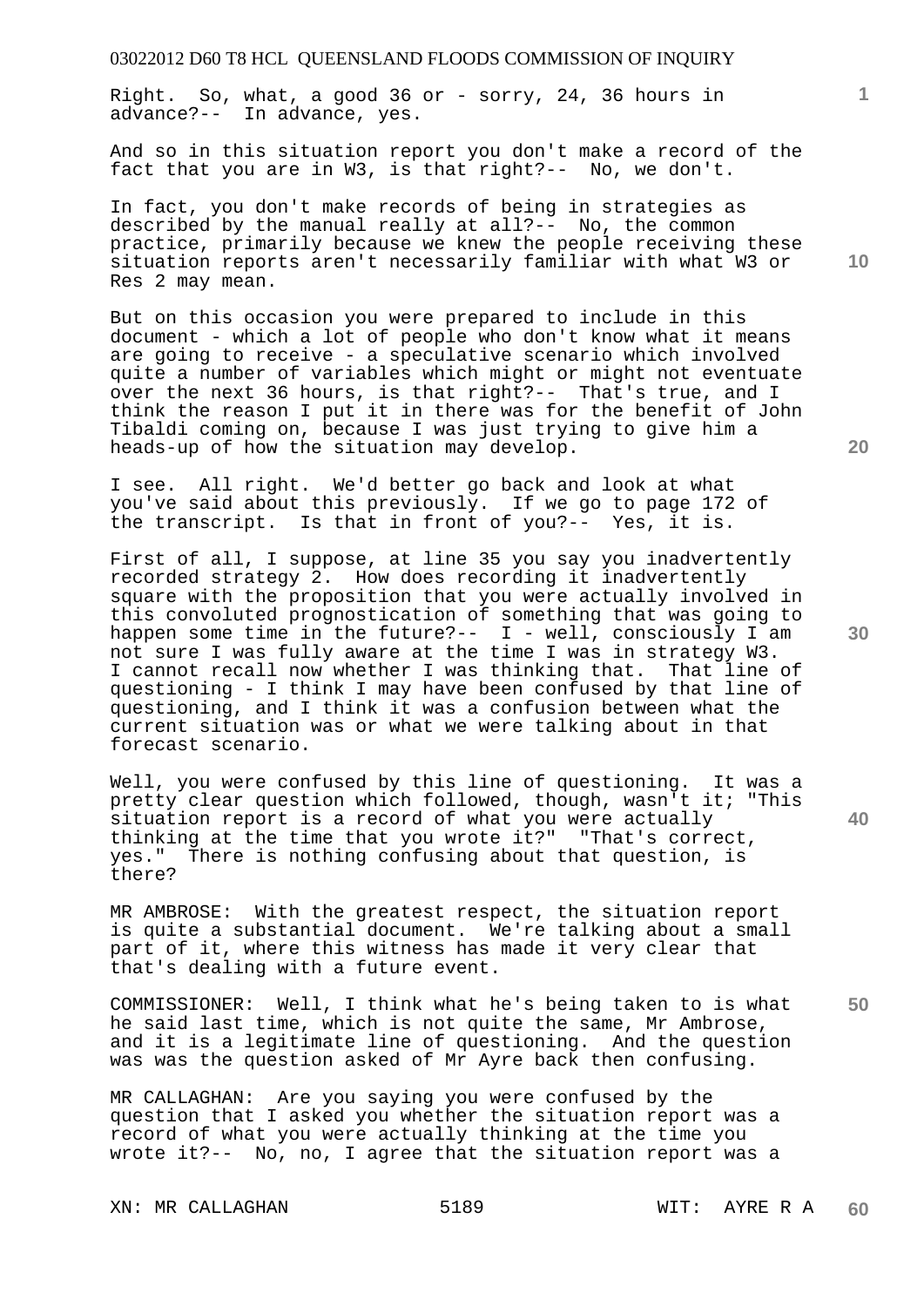record, yes.

Okay. And you can read for yourself - and take all the time you need - the question and answer - questions and answers which follow, the next two. Specifically the question, "Did you think you were applying strategy W2?" "At the time I would have, otherwise I wouldn't have put it in the situation report." Was that answer correct?-- Again, it was the context of were we talking about the future operation or the point - or what we were actually implementing at the time.

Well, I'm sorry, but the question is did you think that you were applying strategy W2?-- Well, I was applying strategy W2 in the forecast scenario, yes.

All right.

COMMISSIONER: How does that sit with the answer at line 22? "And according to this you thought you were still in W2?" "I was certainly contemplating at the time I wrote that that we were in transition between strategy W1 and W3."?-- Well, I'm saying that I don't have a conscious recollection now of whether I thought we were in W2 or W3.  $I$  - there was nothing that, I suppose, occurred on that day which would have prompted me to make a decision as to are we in 2 or 3. We're meeting the objectives or the primary objectives of both scenarios. I wasn't actually responsible for making the conscious decision to move to 3. That was done by John Ruffini at the 5 o'clock directive. We were operating in a range which didn't bring the limits into play. So I guess I wasn't really contemplating anything other than we weren't in W1.

Which is the 5 o'clock directive? Which day?-- Oh, 5 o'clock in the morning on the Saturday morning. That's the directive that took the releases above the naturally occurring flows at Lockyer.

MR CALLAGHAN: And, Mr Ayre, is all this a bit frustrating for you because, to use the words you've used recently, "strategy labels are generally only attributed after the event as part of the reporting process."?-- Yes, we - as a matter of course or practice, we haven't necessarily recorded those strategy labels as the event progresses.

Recorded them or even really turned your minds to them?-- We turn our minds to them because we're looking at the objectives and also we're obviously cognisant of the lake levels.

**50**  Well, you are meant to be. You've - I don't know - I know you were sitting outside this morning. Were you able to hear-----?-- Not particularly, no. There were other people with me at the time.

Counsel for Mr - counsel took Mr Tibaldi to a number of situation reports during this period from the 8 a.m. on the Saturday through to the Sunday evening, which record the notification of councils about what was happening, record

XN: MR CALLAGHAN 5190 WIT: AYRE R A

**10** 

**1**

**20**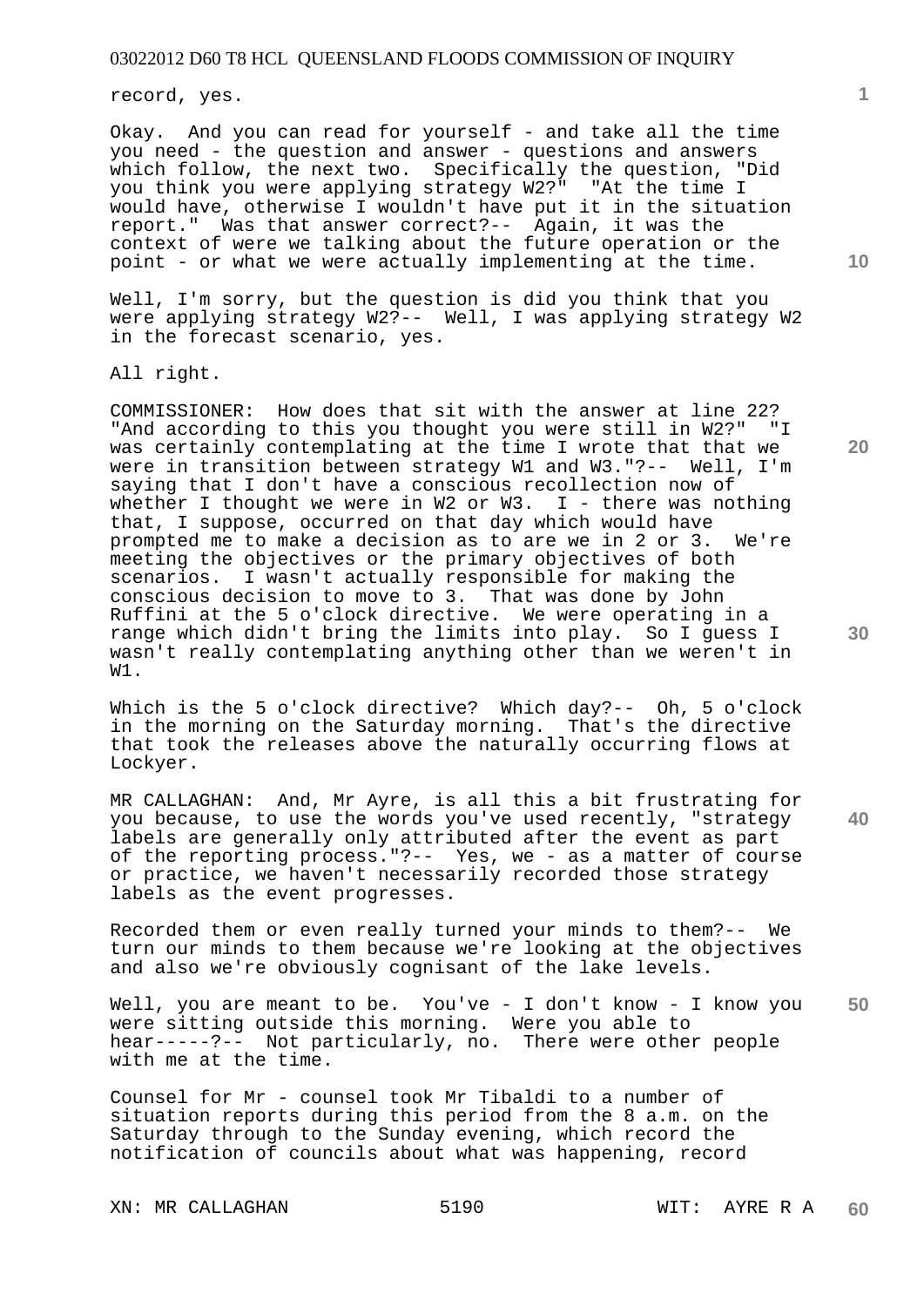reference to the effects of tides and so on. This evidence is pointed to as evidence that urban inundation was being considered by the flood operations engineers?-- Yes.

You would agree that it is consistent with - those sorts of things are consistent with consideration of urban inundation?-- Yes. Certainly references to the impacts of flows of 1,600 CUMECS on the tides, yes, I would suggest demonstrates that.

But, of course, urban inundation does have to be considered even as part of W1, does it not?-- It does. All objectives need to be considered, yes.

Yes. And, indeed, not to do so would be a breach of the manual?-- Yes.

Moving on then to the end of the shift that you performed on Saturday the 8th, it concluded at 7 p.m.?-- It did, yes.

You did the usual handover?-- Yes. John came in. This was his first day back from holidays, effectively, so he was, I suppose, not as aware of the situation as the rest of us.

Do you say there was any discussion with him as regards strategy under the manual?-- In terms of strategy, it was the existing release rates of what we were trying to establish in the mid-Brisbane. From recollection, I told him about the forecast and especially the three-day outlook. I told him about the results out of that forecast scenario run, and indicated potentially he wouldn't necessarily be in a - have a busy night. It really would depend whether this rainfall turns up or not. So all he would probably have to do during the night is click a few gates during the night to make sure we keep the 1,600 going.

**40**  Do you perhaps have a recollection of being that encouraging, if I can use that phrase, because he'd just come back from holidays?-- Well, I was just trying to fill him in in terms of what had happened previously to where we get to. Generally we don't necessarily concern ourselves about what had happened in the past, but-----

No, all right. To get back to my question, though, you haven't purported to say that there was any specific discussion about strategy under the manual?-- No, no naming of the strategy labels, no.

**50**  No, all right. Well, moving then to the teleconference at 3.30 p.m. on the 9th of January 2011 - I'm sure you've been referred to this in recent times. That was a meeting organised I think by you?-- Yes, I called the meeting based on the rainfall in the Upper Stanley that I saw develop during the Sunday morning and into Sunday afternoon.

COMMISSIONER: Before you launch into this, I think it might be as well to take the lunch break.

XN: MR CALLAGHAN 5191 SERIE R A

**10** 

**20** 

**1**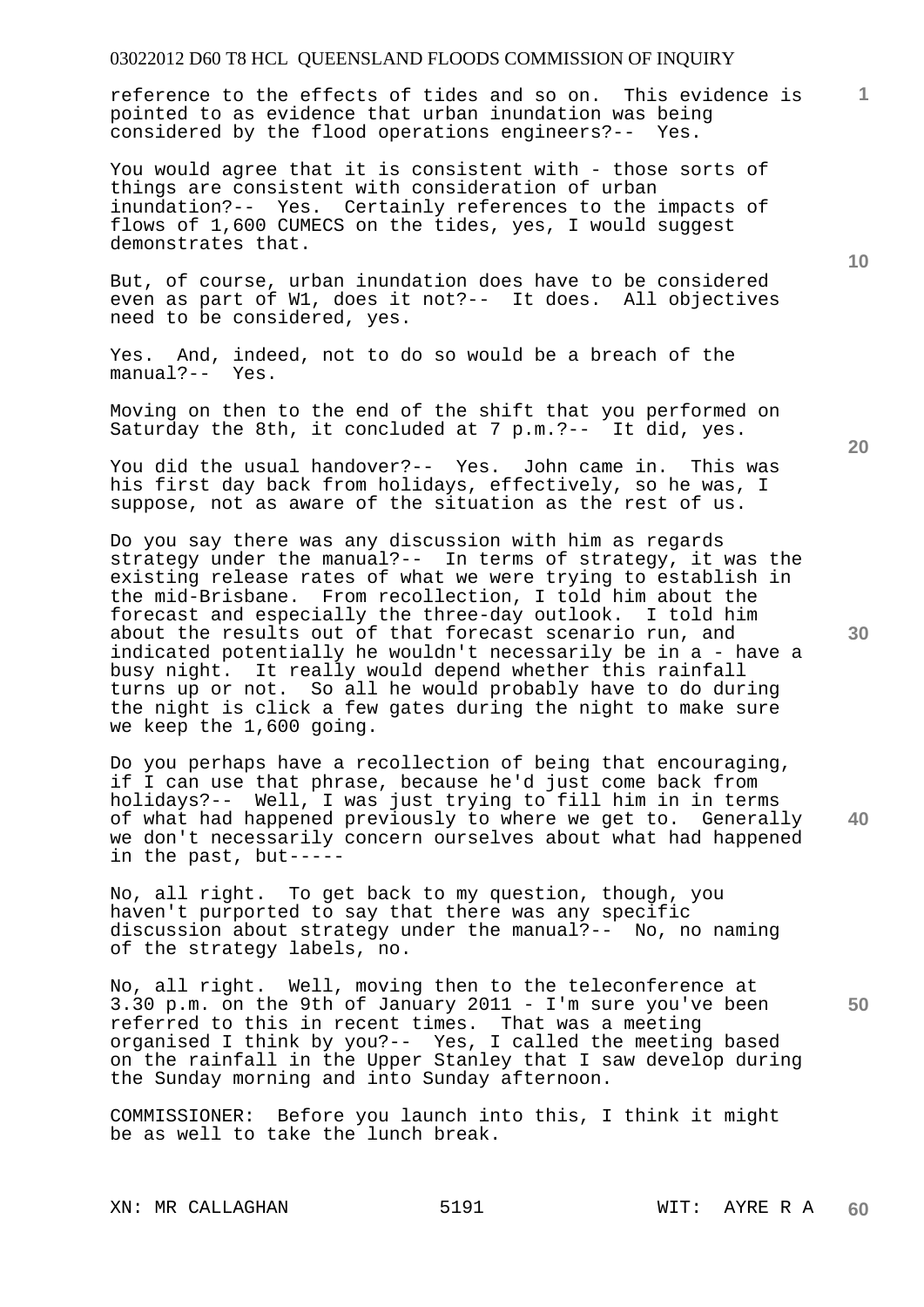MR CALLAGHAN: I had lost track of the time, I am sorry. COMMISSIONER: We will adjourn till 2.30.

THE COMMISSION ADJOURNED AT 12.58 P.M. TILL 2.30 P.M.

**10** 

**1**

**20** 

**40**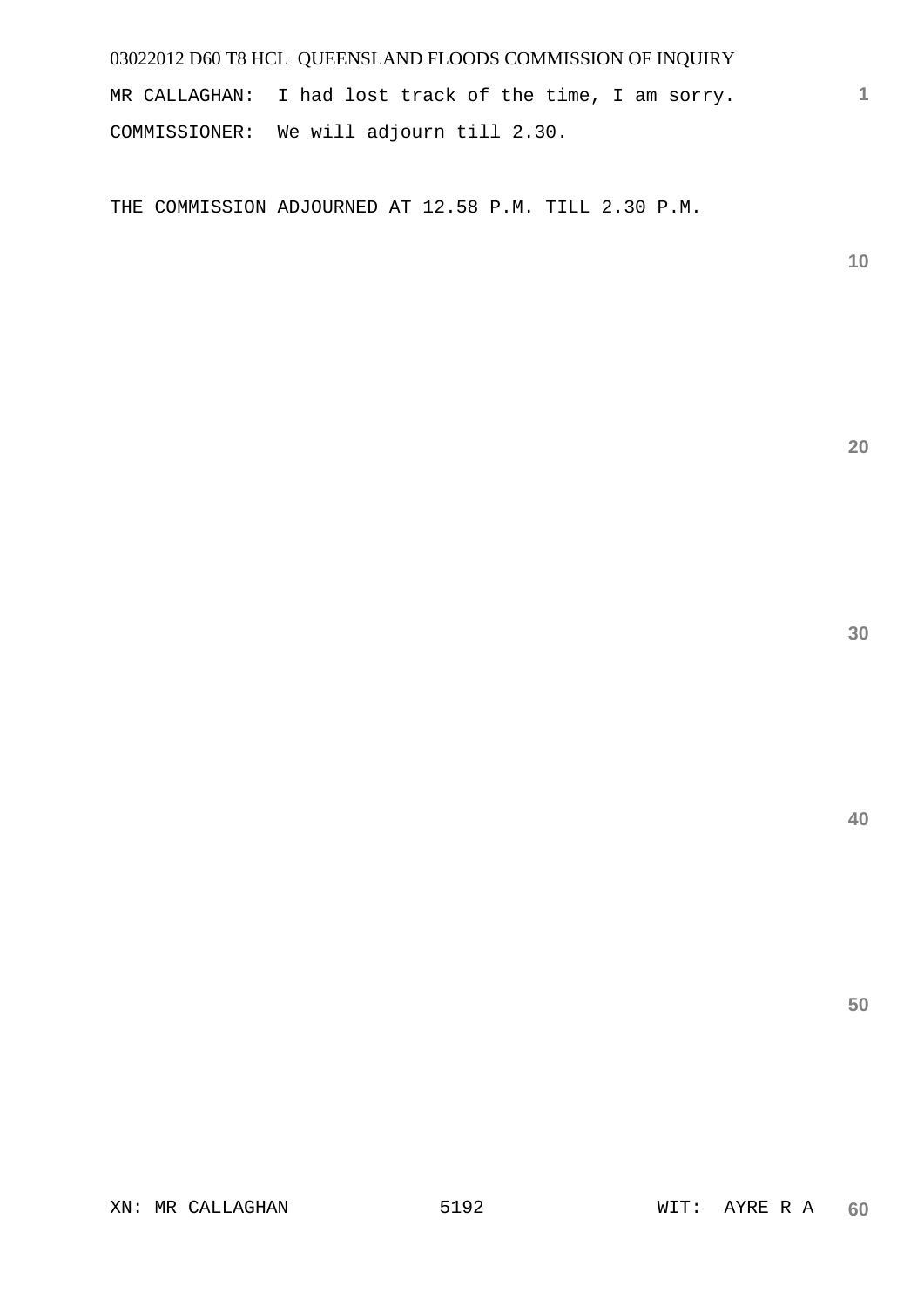THE COMMISSION RESUMED AT 2.28 P.M.

ROBERT ARNOLD AYRE, CONTINUING:

COMMISSIONER: Yes, Mr Callaghan?

MR CALLAGHAN: Mr Ayre, we were up, I think, to 3.30 p.m. on Sunday the 9th and to the teleconference-----?-- Yes.

-----of which you are aware, which you convened. We'll go to the flood event log entry, Exhibit 23, Appendix M, which shows the record of this conversation so far as it appears in that<br>log. Now, you were in the Flood Operations Centre at the tip Now, you were in the Flood Operations Centre at the time of this conference?-- Yes, the - well, Terry Malone, I believe, was the duty engineer for the day but John Ruffini and myself attended the Flood Operations Centre and John Tibaldi, he attended the conference via telephone.

Right. And I'm sure you're familiar with the entry which reads "at this stage operating at the top end of W1 and bottom end of W2"?-- I do recall it, yes.

You recall that being spoken about during that conference?-- I believe that was an expression that John Ruffini used, although I can't be exactly sure it was him. It sounds like a Ruffini-ism, and I suppose what I took that to mean was we were achieving the top objective of strategy W1, that is to keep the high-level bridges open, and I took the bottom end of W2 to be meaning exactly the same thing, in reality; it is minimising disruption to downstream rural life.

What do you mean "it sounds like a Ruffini-ism"?-- Well, John just comes up with some interesting terms of phrase every now and then.

What's particularly interesting about that one?-- Oh, I well, as I say, I think all he was trying to describe was the phase that we'd been operating up to and that we were able to store water in the dam at that point and make releases in a manner that optimised the protection, but also had the benefit of keeping the high-level bridges open. And it is at this point, I think consciously I knew we were in W3 and there was a change of circumstance. Terry's model had indicated that we now had over a million megalitres of water in system upstream of Wivenhoe Dam as opposed to the previous 30-odd hours where we were managing around 400,000 megalitres.

So consciously you knew you were in W3. Did you make any comment - if it was John Ruffini - did you say something like, "Well, that might be so but we're actually in W3"?-- No, I don't recall making comments to that effect, necessarily. I think it was just recording that, well, that was what we were doing but we recognise there is going to be a change of focus

**10** 

**20** 

**30** 

**40**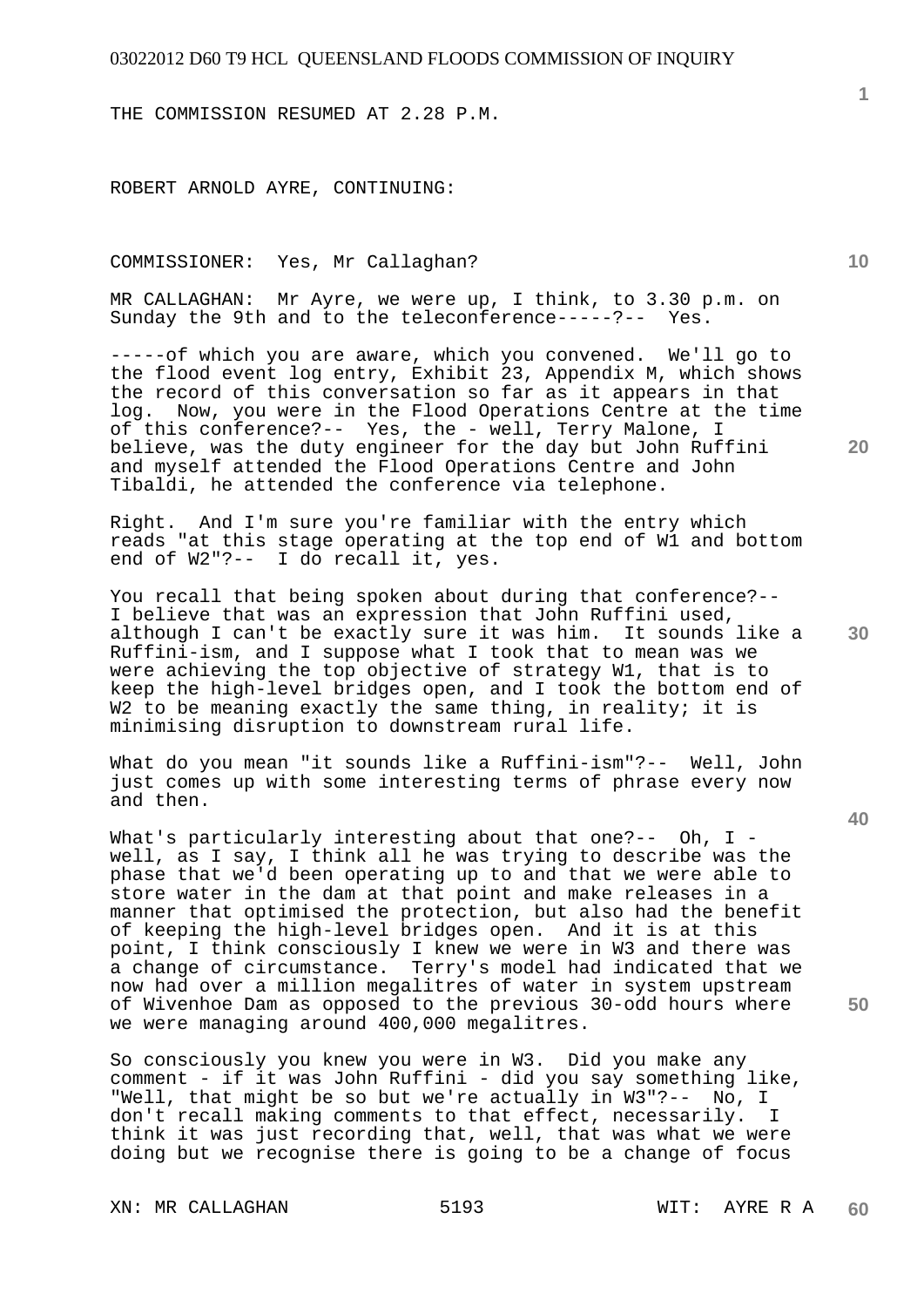now, the releases we're going to have to make downstream are not necessarily optimal to protect the urban areas but we're going to be resulting in urban damage.

Did you even balk slightly at the use of the term W2?-- No, I can't recall at the time, no.

Because, of course, there would be no reason for W2 to be mentioned at all at this stage in terms of the way the dam was actually operating, would there?-- No, but I think there's a trap for beginners in the manual, in that W2 is described as the transitional strategy.

Mmm?-- I think most people think that - and including, I suppose, old dogs like Ruffini and I - occasionally think that transition is you'll go 1, 2, 3, but, of course, the manual doesn't necessarily mean that you've got to do that. So I think it was perhaps meant in that context.

**20**  Well, what's interesting, though, is it should be mentioned at all because it had been completely bypassed, hadn't it?-- Yes, that's correct.

It was of no relevance to any state of mind that you had at the time?-- No. Now that the circumstances had changed and I was, I suppose, aware that we were above the level, I knew we were in W3.

In W3 with no signs of going to W2 any time soon, were there?-- No, no. The - as I said, my expectation at that stage was that, given the volume of water that we're now dealing with, we will have to make releases that were going to be perhaps the largest that have been ever made out of Wivenhoe in its history.

Was that the shared understanding of the meeting, so far as you could ascertain it?-- Well, that was the intention of my calling that particular meeting, was to make sure we had a common understanding of the position in the event and where it could develop to.

Which just makes it all the more remarkable, doesn't it, that W2 could even be mentioned?-- Well, yeah, I know. Just a turn of phrase that John adopted. I don't know whether there was anything to-----

I will put it this way: in terms of the strategy which was actually applying, and the direction in which the event was clearly heading, there was absolutely no cause for the phrase W2 to be used?-- No, no. Certainly not.

You agree with that?-- Yes.

You stayed at the Flood Operations Centre to complete your shift that evening?-- No, I left around about 4.30, I think, something like that. After the QPFs had come in, we got a feel of where the forecast rainfall was, and it was certainly on the up. It was agreed Terry, who was duty engineer, would

**10** 

**1**

**30** 

**40**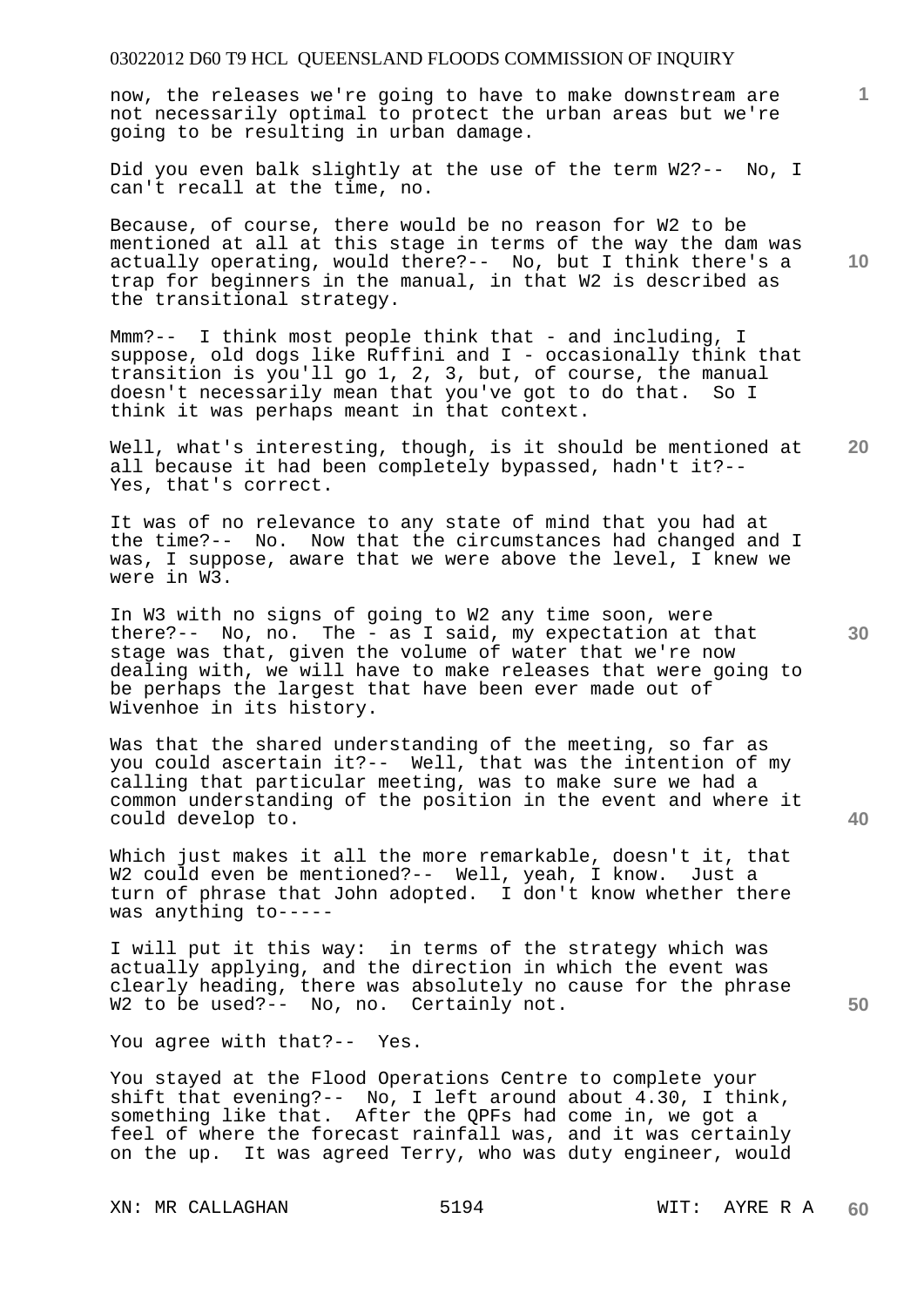do some modelling to determine to what extent the releases may need to be increased.

I take it because you'd had this meeting at 3.30 p.m. there was no need for a handover, as such?--  $I - I$  can't - I don't actually know what John Ruffini did. I don't know whether he left the flood room and then came back.

Can I ask you this - and this is a question pertaining to the whole flood event, really - did you have discussions specifically on the topic of Wivenhoe manual strategies, W1, 2, 3 or 4, at any stage with Mr Peter Allen?-- Not up until that point, I don't believe, no.

Or at later points?-- Yes, we did discuss aspects of the manual with Peter - John, I know, called Peter on the Sunday night, and I spoke with John as well on the Monday evening.

You spoke with-----?-- Sorry, John and I spoke with Peter Allen on the Monday evening.

On the Monday evening. And specifically what - and I'm specifically interested in manual strategies - what conversations did you and Mr Ruffini, or you by yourself, have with Mr Allen about those?-- Well, I can't speak for the phone call that John had-----

No?-- -----I wasn't in the flood room at that stage, but on the Monday evening the discussion was around about the possibility of using discretion in regard to strategy W4.

Is that the only conversation that you had with Mr Allen about manual strategies?-- Yes, I believe so.

What about with Mr Borrows; do you recall discussing manual strategies with him at any stage?-- No, I didn't speak - I don't know whether I spoke directly with Peter necessarily. I was predominantly doing the night shifts during - well, from that Sunday night onwards, and I believe Peter was talking with, principally, John Tibaldi and Terry Malone during the days.

Right. Well, moving forward then to the 15th of January after the shift to W4 and all that followed, on the 15th there arose the need for a report to be made for Mr Borrows' purposes. Do you recall that?-- Yes. I was contacted, I think initially by Terry Malone, indicating I was needed to come back to the flood room for a 2 o'clock meeting, I think it was, and then Rob Drury also phoned me to discuss the fact that the Minister wanted a briefing note prepared and we'll have this teleconference to discuss what sort of things are required.

That's so, there was certainly the need for a report to the Minister, but can we take a look at the flood event log, Exhibit 23, entry 11.30 a.m. Saturday 15 January? "Rob Drury rang to request a summary of the operations manual for Wivenhoe. Terry to provide after checking with all duty engineers." This is separate and apart from the requirement

XN: MR CALLAGHAN 5195 WIT: AYRE R A

**20** 

**10** 

**1**

**30** 

**40**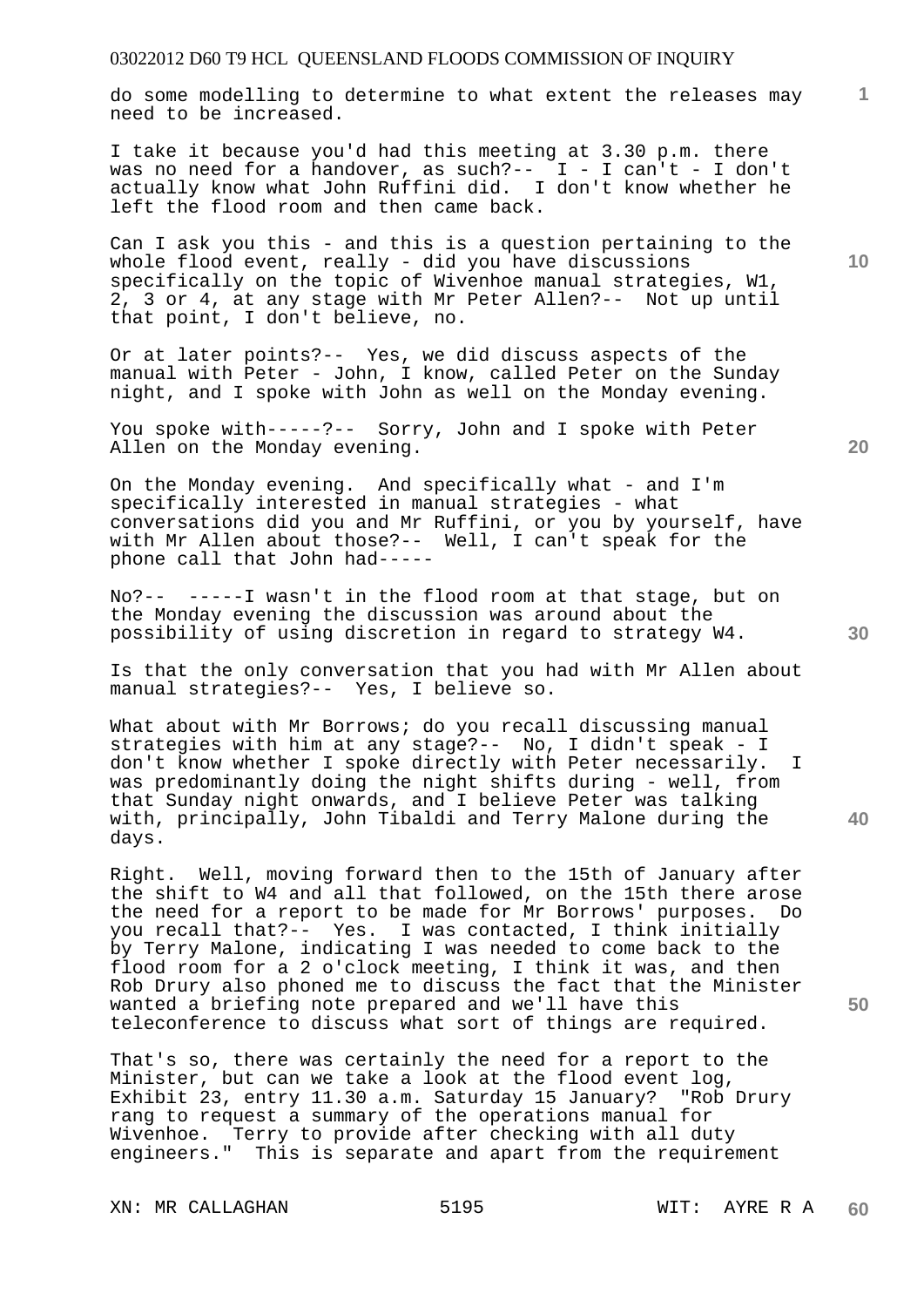for a report to the Minister. Are you with me now?-- Yes.

You recall that request?-- Well, I wasn't in the flood room. I was - that Saturday was the first day off in ten for me.

Right?-- So I was supposed to be resting. So, no, I have no knowledge of that particular conversation.

All right. Were you aware of the fact at least that Mr Malone was preparing such a document?-- I think when I got to the flood room, Terry mentioned something along those lines.

Did you not see the document at some stage?-- I can't recall. I think that got overtaken by the request that came through that teleconference.

So can we just show you the document in question, which is Exhibit 1,050? It was sent by email at 1.02 p.m. from Mr Malone to each of you and CC'd to Mr Drury. The bright red "JT bring out the red pen". Does that jog your memory?-- I do recall receiving the email, but I don't - I can't recall the summary of manual document necessarily.

Well, why don't you take a look at it. Can we open it up? Just scroll through it. Are you saying you have never seen that document?-- It doesn't - it doesn't stand out but I'm - I certainly may have during that meeting for the teleconference.

We're talking about the teleconference at 2 p.m. on the 15th?-- Yes.

Well, can we just scroll back up, perhaps? Sorry, further down. A little further. Further still. Yes, just there. See W1, the first entry there, "Exceeded W1 at 8 a.m. Saturday, 6 January 2011"?-- Yes.

Let's allow - as carefully as we're looking at these things, let's allow that Saturday 6 January must be a mistake. Saturday was the 8th?-- It was, yes.

"W1 exceeded at 8 a.m. Saturday, 6 January 2011". Did you provide that information to Mr Malone?-- I can't recall. Perhaps. I don't know.

All right. And you have no other recollection of ever having seen this document which was emailed to you at 1.02 p.m. on the 15th?-- Oh, well, I would have been commuting from home to the Flood Operations Centre by that time, I imagine. So I only would have opened it up when I actually got to the flood room.

And you would have seen at that stage, or at least been made aware of the fact that it was a report for Mr Borrows?-- Yes.

Is that - do you recall that there was a report-----?-- I knew that a report was being prepared. I can't recall, necessarily, who it was for at that point in time.

XN: MR CALLAGHAN 5196 WIT: AYRE R A

**10** 

**1**

**20** 

**50**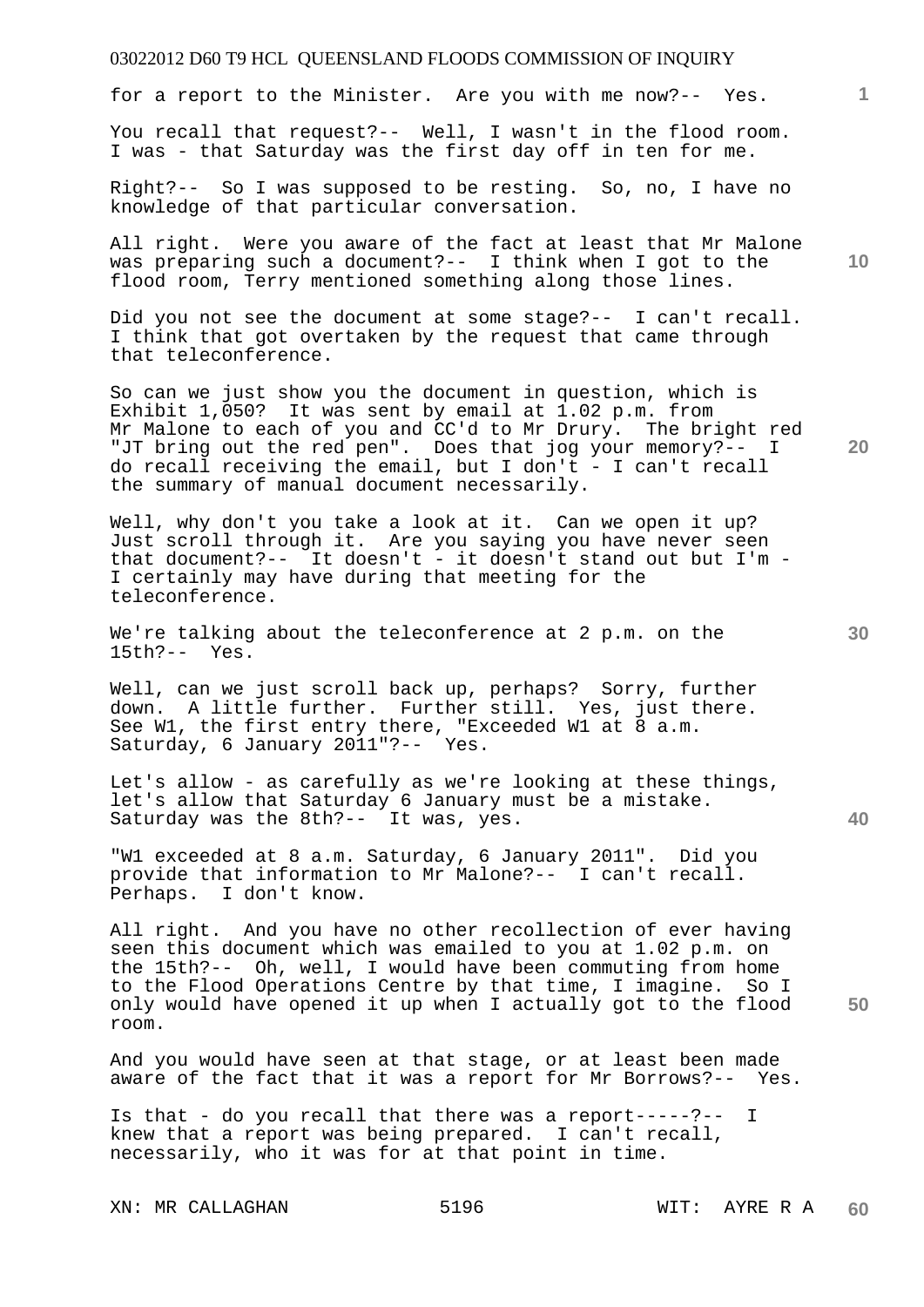There was another one being prepared for the Minister. It stands to reason that this one was for Mr Borrows, doesn't it?-- Yes.

We will put that one aside. Now, at - after you arrived, there was the telephone hook-up at 2 p.m.?-- Yes.

The entry suggests that this conference involved yourself, Mr Malone, Mr Tibaldi, Mr Drury, Mr Allen, Mr Borrows, Mr Bradley, and Mr Bob Reilly, is that correct?-- Yes, but I also recall I think Barry Dennien was there as well.

I was going to ask you whether you recalled anyone else being there?-- Yeah, well, I remember Barry making some comments during the meeting, yes.

All right. What about Mr Spiller, was he there?-- Possibly. I don't recall.

Mr Pruss?-- Again, I can't recall.

Anyone from the Minister's staff or the Minister himself?-- I don't believe so.

No, all right. What about Mr Ruffini?-- No, John wasn't there. John was coming on to do the nightshift, so, again, John and I had done all the night shifts up until the Friday night, so we were just trying to give John a bit of time to recover so he could get kicked in again.

**20** 

**50** 

**40** 

**1**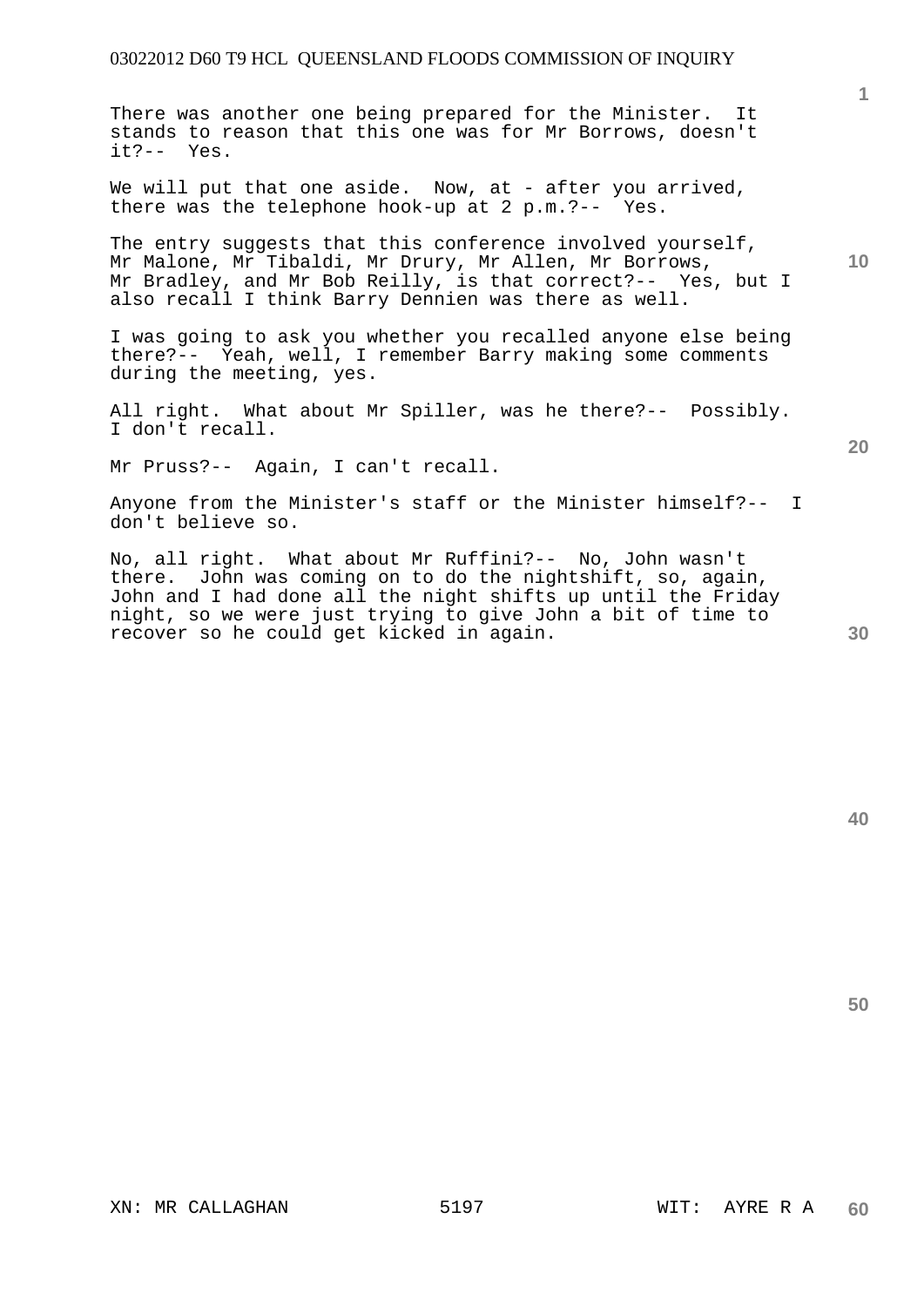Well, do you recall discussion of the manual strategies and their implementation at this meeting?-- I do recall there was a tasking of the reports with a range of content in it and one of those - part of that content was a summary of the actions taken to date.

There was a what, sorry, with a summary of content?-- There was a table of contents basically with what they wanted in this report.

Right?-- One of those sections was a list of the - I think the strategies that had been implemented to date.

The manual strategies, not gate operating strategies?-- No, the manual strategies.

So that was a specific requirement that this report address manual operating strategies?-- Yes, I believe so, but with a specific focus on the Tuesday the 11th releases.

I see. Have you seen that document, the document which specified the contents that were to be in that report? Have you seen that recently?-- I have seen it recently, yes.

Right. Do you know if you possess a copy of it?-- No, I don't believe I do.

You or your lawyers?-- My lawyers would, yes.

Okay. Was there discussion about who was going to write the report?-- There was. And I can recall there was going to be input from Peter Allen of DERM I think he was covering the regulatory side of things.

What do you mean by that "requlatory side of things"?-- Just the - under what instruments the dam is operated, the Act and the gazetted manuals and that sort of thing. There was some background documents and there was a list of questions that they wanted addressed.

Yes. I think I was asking you whether it was discussed who was actually going to write the report?-- It was discussed and the duty engineers were volunteered to write parts of it.

And which of you were volunteered?-- All of the duty engineers who were off duty.

So what happened then? How was it decided who was actually going to write what?-- Well, we had to wait for a copy of that to be provided to us.

The table of contents?-- The table of contents.

Yes?-- I think Rob Drury was also nominated to help pull this together. I had indicated at the meeting that I thought it was a fairly tall order considering we'd just gone through a fairly hectic week, the four of us were very fatigued. It was a very short timeframe so we got less than 24 hours to pull

XN: MR CALLAGHAN 5198 WIT: AYRE R A

**20** 

**10** 

**40** 

**30** 

**50**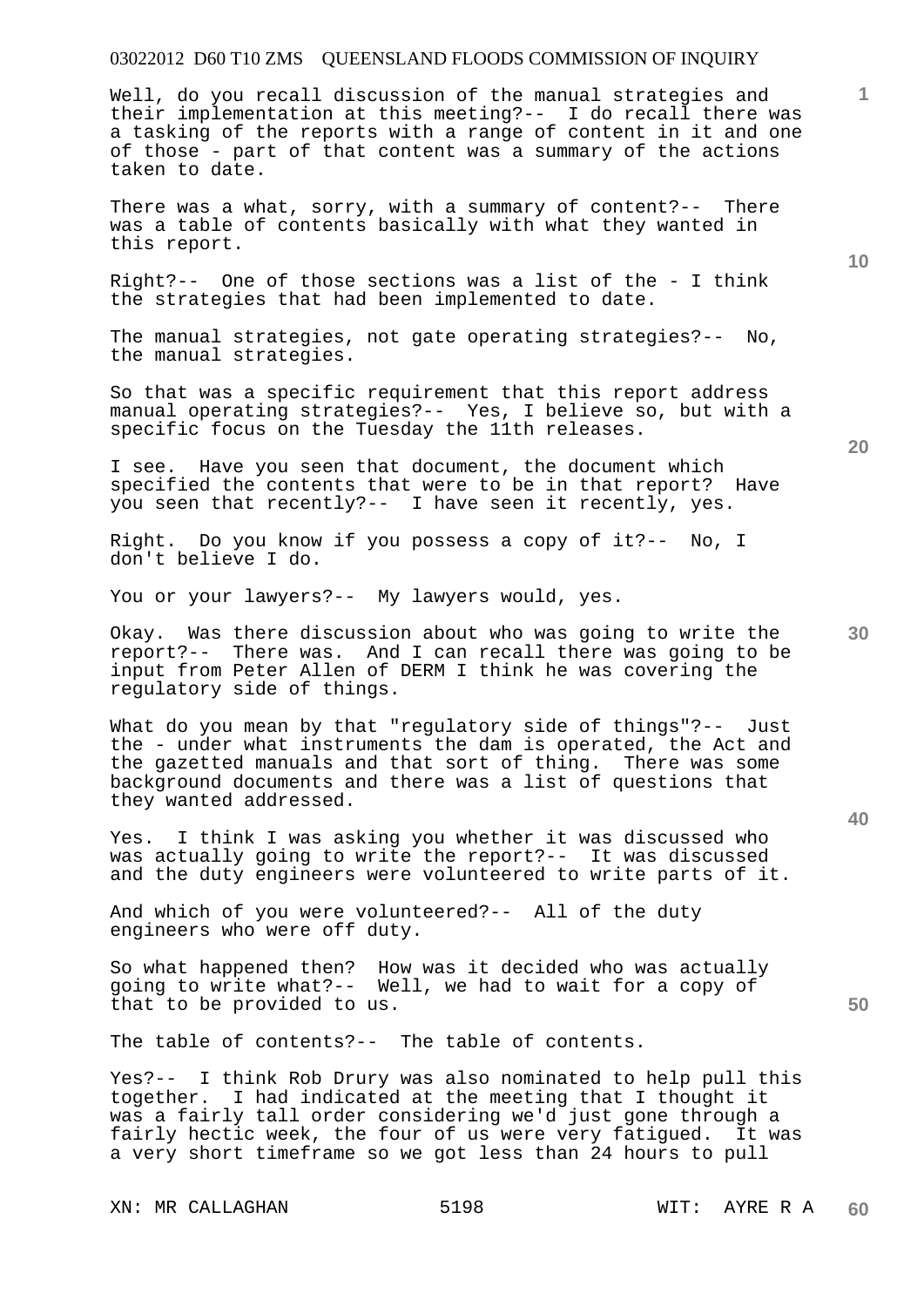this thing together. However, it was agreed that the Minister needed that report.

Right. So who was actually - how was it decided who was actually going to write what?-- Well, when Rob Drury arrived at the flood centre, I think it was about half five, we just had a look at - what we had to do. I know that John Tibaldi and I identified a number of documents where we could just cut and paste information into some of the background stuff. The other parts were delegated, but it was the attribution of the strategies to the actions that I think it was agreed we needed to focus on the Tuesday. So I'd have a first cut at that and then we were concerned that we also had to cover the entire event. Just in recognition of the amount of effort that would be required to do that.

Right. So when you say there was - sorry, who was a party to this conversation?-- Well, I believe it was Terry Malone, John Tibaldi, myself and Rob Drury.

Right. So was there a division of responsibilities agreed as between the four of you?-- Yes, but I can't recall whatever everybody was else - whatever he was doing. I know Terry was looking at the downstream effects. Like I said, John Tibaldi and I gathered some of the background - or at least identified the documents for the background data. We said we'd all have - well, the difficulty you face with the action or the identifying the strategies is that obviously none of us had a complete picture of the event because we were only doing specific shifts. So we recognised that all of us would have to have a look at that so that you can actually complete the picture, as it were.

Well, all of you might have had to have a look at it, but it was a pretty simple exercise to nominate which strategy was applicable at which time, wasn't it?-- Well, because we don't specifically record the labels of the strategies as a reply, no, you don't. You have to go back and attribute the strategies placed on the decisions made at the time and that's a practice, I suppose, that as far as I've been aware and associated with the flood operations we've been doing that since - we have the operations. So that's a practice that the dam safety regulator was aware of.

You've discussed this practice with Mr Allen in the past?-- Well, he was certainly party to doing that approach in some of the earlier events when he was actually duty engineer. And in submitting any of the recent reports there'd been no suggestion that it should be done otherwise.

Sorry, when you say, "earlier events" and back when he was, that goes back quite some time?-- That's '96 to early 2000, something like that.

All right. And the more recent events?-- The recent events 2009, February - March 2010 type of events.

Yes. The reports prepared for those events had been prepared

XN: MR CALLAGHAN 5199 WIT: AYRE R A

**10** 

**1**

**20** 

**30** 

**40**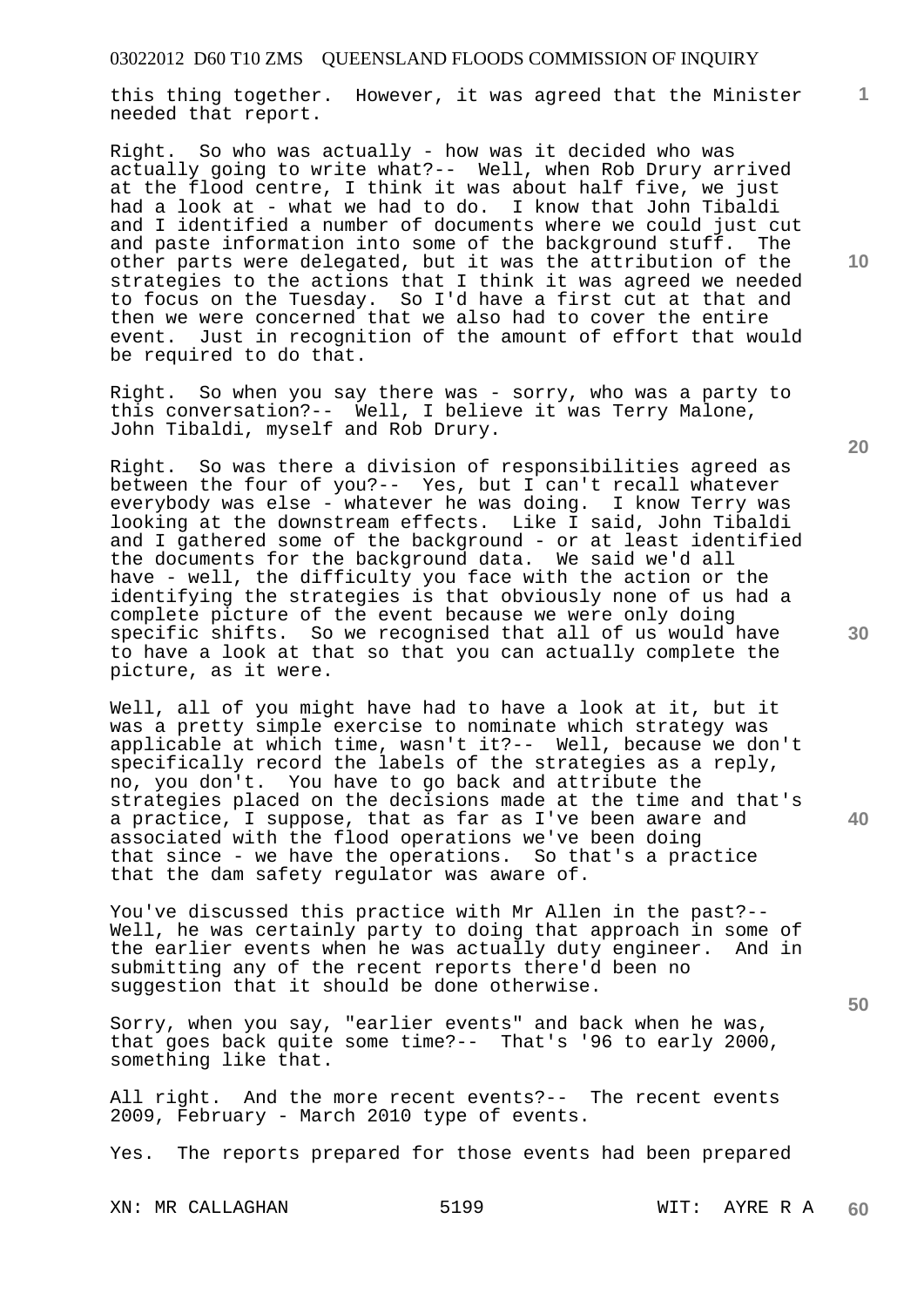following a similar sort of a procedure?-- Yes.

In other words, not prepared by reference to contemporaneous notes made as to the strategy, but rather-----?-- Yeah, it was reference to the operating spreadsheets, the directives, the SIT reports and any comments captured in the flood event log at the time.

Working out what it must have been?-- Yes.

I see. It must have been so far as you could tell by that stage anyway?-- Yes. Well, that's why each of the duty engineers would have a look at the shifts they were on and work through the decisions that were made on that day.

And to get back to the report being prepared for the Minister, as I say, certainly in respect of  $\overline{W3}$  that ought to have been a simple exercise, would it not? It was simply a matter of asking you either when did you go to W3 or what strategy were you in at 8 a.m. on the 8th?-- Yes. Well, because the minister's brief said focus on the releases on the Tuesday.

Hmm?-- I started preparing a gate operations spreadsheet with annotations of the directives that were made on that Tuesday, considering the very short timeframe and the fact that we had very - well, limited resources. We concentrated on the well, the main game we thought at that stage. So that's why I started doing that. John Tibaldi was going to collate all this stuff, so I - at some stage John left the flood room and went back to Seqwater. I think that was because he could access some of the documents we'd identified as the background material.

All right. What about Mr Drury, what was he doing?-- I can't specifically recall. It was something to do with answering some of the questions, but I don't really recall.

Well, can I show you the document which is the e-mail to annexure 10 of your sixth statement of 30 January 2011. Exhibit 105. Now, Mr Ayre, can we accept that you are familiar with this document because you've addressed it twice in statements. First in the statement that was required by the Commission, you identified this as a document which you sent?-- Yes.

But you've retracted that in a subsequent statement?-- Yes. Well, when I was shown this on Monday and noted it was from the duty engineer e-mail address and it was signed Rob, my initial assumption was, well, it could only be one person and that was me.

There probably a few people that shared that assumption?-- Yes.

It's, in fact, not you?-- Well, I'm unsure. My initial assumption it was me, but - 'cause usually I'm the only Rob in the Flood Operation Centre, but on that Monday night Rob Drury was also there at that time. So it may well have been Rob. I

XN: MR CALLAGHAN 5200 WIT: AYRE R A

**10** 

**20** 

**1**

**30**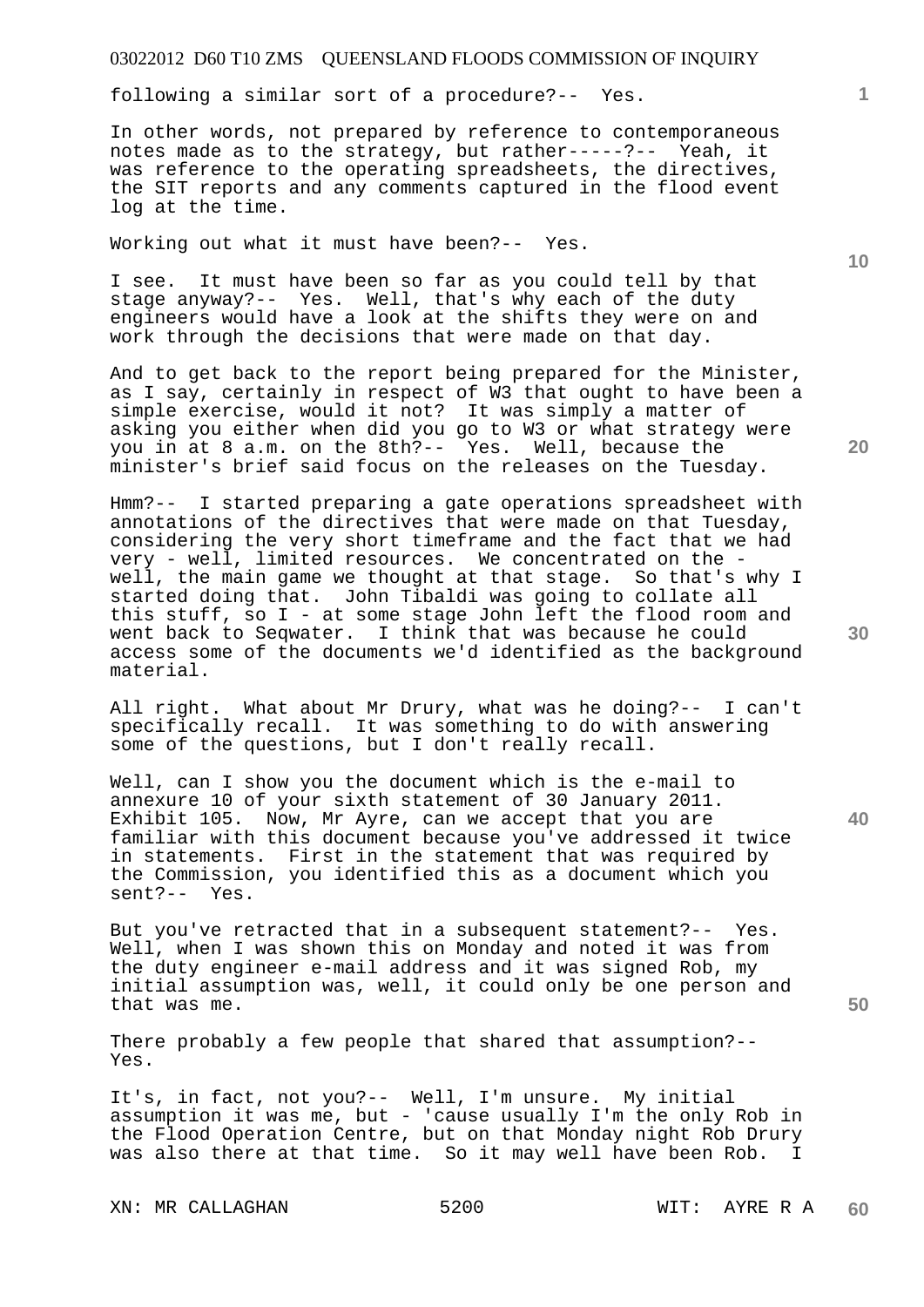just honestly can't recall.

Well, what can you tell us about the document?-- When I was shown on Monday I didn't first recognise it as something that I'd necessarily created. I didn't recognise it as being a version of the flood event log with information stripped from it.

Could you have created it?-- It's a possibility I created it, but when I first saw it I had no recollection.

And it was obviously in existence as at the 15th of January, 6.57 p.m.?-- I presume so, yes.

You've seen it's been forwarded to various people by e-mails. You've had the chance, obviously, to go through it?-- Yes.

There were two particular features of it which I'd suggest are quite striking. One is the inclusion of some bright yellow lines which appear to delineate the point at which various strategies have been adopted?-- Yes.

You agree with that?-- Yes.

And the other is the sheer amount of detail that has gone into the entries in the category column where not only are directive strategies referenced, but Wivenhoe manual strategies W1, 2, 3 and 4?-- Yes.

All annotated carefully in that column; do you agree with that?-- Yes.

You don't know how this came into existence?-- During the discussion about how we're going to prepare the list, we said well, we've got to focus on the Tuesday because that's what was directed, but to cover the rest of the events and knowing the amount of work it would take to do the entire event which would include looking at each and every gate operation spreadsheet for the entire duration of the event, 40 odd models, extracting all the relevant information and then working through the decision process on each and every one, we decided that we just needed a very high level cut of the interpretation of the application of the strategies and the starting point was just to go through the flood event log, identify any reference that may actually pertain to a strategy and see if somebody could actually determine what strategy that was.

Okay. So that was the methodology employed for the preparation of this document?-- I believe so, yes.

And you believe that on the basis of a conversation between whom?-- No, this was - it was forensic work, but I do recall when I was focusing on the gate operations log, we decided that somebody else needed to have a look at the other bits.

Right. So are you saying in so far as the Wivenhoe strategies, the manual strategies are concerned, someone else

XN: MR CALLAGHAN 5201 WIT: AYRE R A

**10** 

**1**

**30** 

**20** 

**40**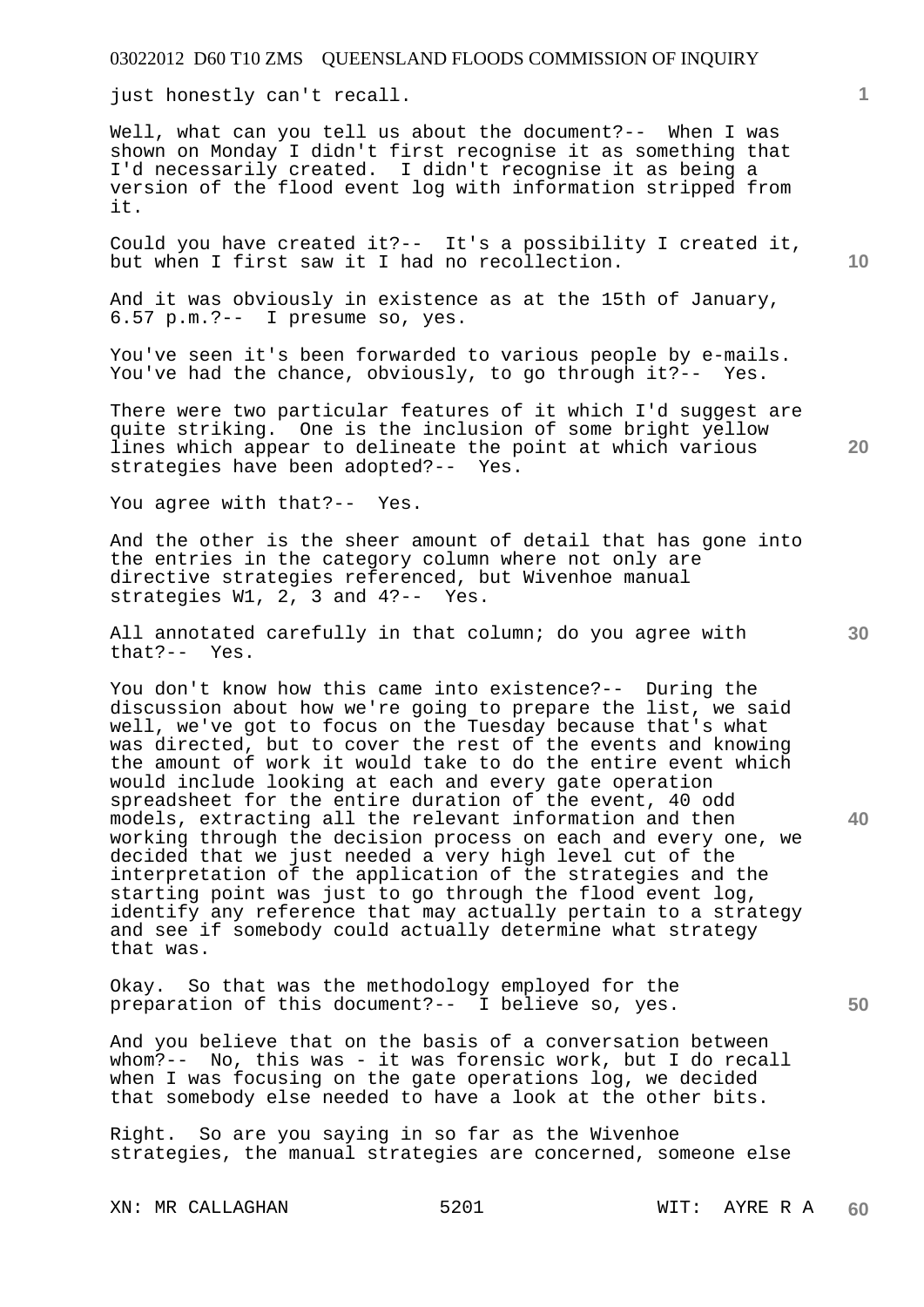has made all of those entries on this document?-- Yes, yeah.

COMMISSIONER: Why would Rob Drury be making entries on a document like this?-- Rob was a flood officer a while ago.

So would you leave it to him to work out what strategies were used?-- Well, we delegated the work because I was focusing on the Tuesday and just to lighten the load, I suppose. I don't know whether it was Rob. I don't recall who actually did it.

It's just that the other possibility for the Rob on the e-mail is Rob Drury?-- It is. Like I say, I don't have a recollection of who actually did it. It may have been one of the flood officers. I just don't recall.

All right.

MR CALLAGHAN: Is it your recollection, though, that this was part of the process of preparing the report for the Minister?-- Yes, I think this was the first high level filter, if you like, and it was - John Tibaldi was going to go through it the following day. The problem we had was Terry had just done the day shift so he was - so he finishes day shift, but he continued to do the work in terms of assessing the downstream impacts. John Ruffini was just coming on for the night shift so he had to actually focus on operating the dams. And, I suppose, that was a point in the meeting was we were still operational. It's not as if we didn't have things to do and those things had to be a priority. JT, myself did what we could, but we were both fairly fatigued at that stage. So I guess the decision was we'll do the first cut that night and then John Tibaldi and Rob Drury would look at it again tomorrow and finalise it.

You do say in your sixth statement at paragraph 53 that you saw a similar spreadsheet and remember discussing it in a meeting with all four flood engineers present; is that correct?-- Yes.

**40**  Is that the document we're talking about?-- I believe it to be so, yes.

All right. Well, tell us about that meeting? Tell us what was discussed?-- That was after the event, I think.

I beg your pardon?-- That was after the event when we were putting the flood event report together.

I see. That was after the report had already gone to the Minister?-- I believe so, yes.

I see. You'd agree that the document is somebody's best effort at working out when strategies were actually applied?-- I agree, yes. Based on the limited information in what's contained in that spreadsheet.

Well, it's not limited as far as the Wivenhoe strategies are concerned, is it? It's more comprehensive than anything

XN: MR CALLAGHAN 5202 WIT: AYRE R A

**10** 

**20** 

**30**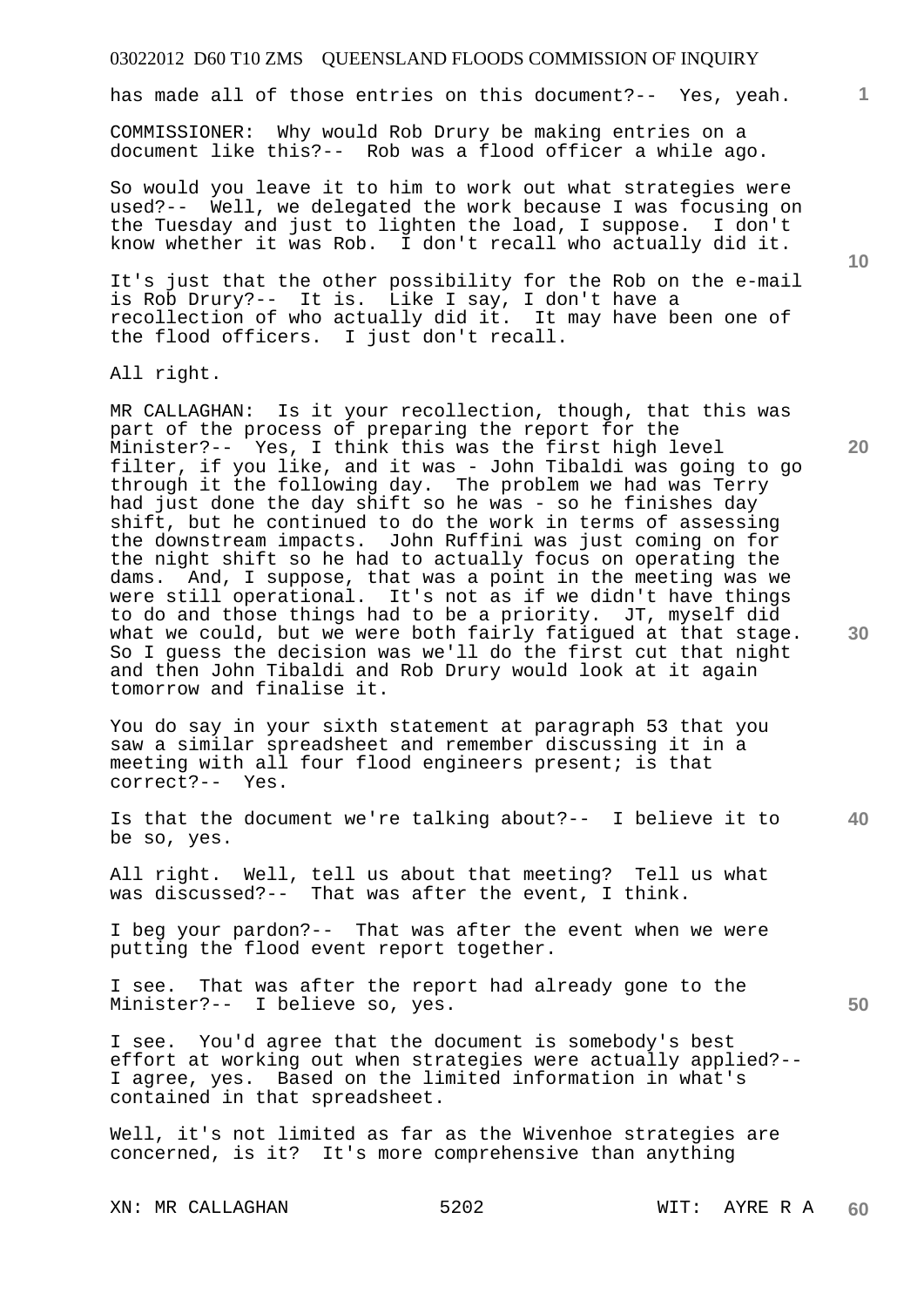you've got?-- It's not comprehensive in that it doesn't necessarily have associated lake levels. It doesn't necessarily have any reference to downstream flows. It doesn't necessarily have all of the elements you need to be able to make an accurate assessment of what strategy it is.

All right. Well, let's go back to the report to the Minister itself. Was it - we'll get Exhibit 1053 up, please. Mr Tibaldi sent this by e-mail at 9.10 p.m. on the 15th accompanied by the note that suggests, "See you at 7 o'clock tomorrow for another dose of the same." It suggests that there was - that you were all going to see each other the next day; is that right?-- No. I was the nominated duty engineer for the day shift so I was going to be in the Flood Operation Centre. As I understand it it was going to be Terry, Rob Drury and perhaps John Ruffini, but John had just pulled the night shift so he needed to sleep at some stage.

All right. Do you recall reading this document at some stage?-- No, I don't. It was sent to the duty engineer e-mail address, but I wasn't in the flood room at that time and I don't recall looking at it the following day.

Mr Tibaldi obviously prepared that part of the document which was forwarded by this e-mail; is that correct?-- I'd imagine so, yes.

You were all aware that this report was going to the Minister?-- Yes.

It's not a particularly lengthy report. You've read it since, I take it?-- Yes.

You were surely concerned to ensure that it was accurate as accurate as possible in the circumstances?-- Yes.

You're aware now of the contents of the report?-- Yes.

You're aware, for example - can we open it up? There we have the flood event milestones?-- Yes.

And if we just go down a little further you'll see 3 p.m. on the 7th of January, you'd agree that the first line indicates that strategy W1 is in use at that stage?-- Yes, gates operations commenced to 3 o'clock in the afternoon and started when the lake level was in W1, yeah.

And there's really no entry of significance - there's no entry referable to the 8th at all; is that correct?-- That's correct, yes.

Do you not find that odd if there had, in fact, been a transition to W3 at 8 a.m. on the 8th of January?-- I didn't actually receive that document at the time and it was actually superseded by another draft, I think, that John sent early on Sunday morning.

Well, did you see that one?-- It was sent to my - sent to

**10** 

**1**

**20** 

**40**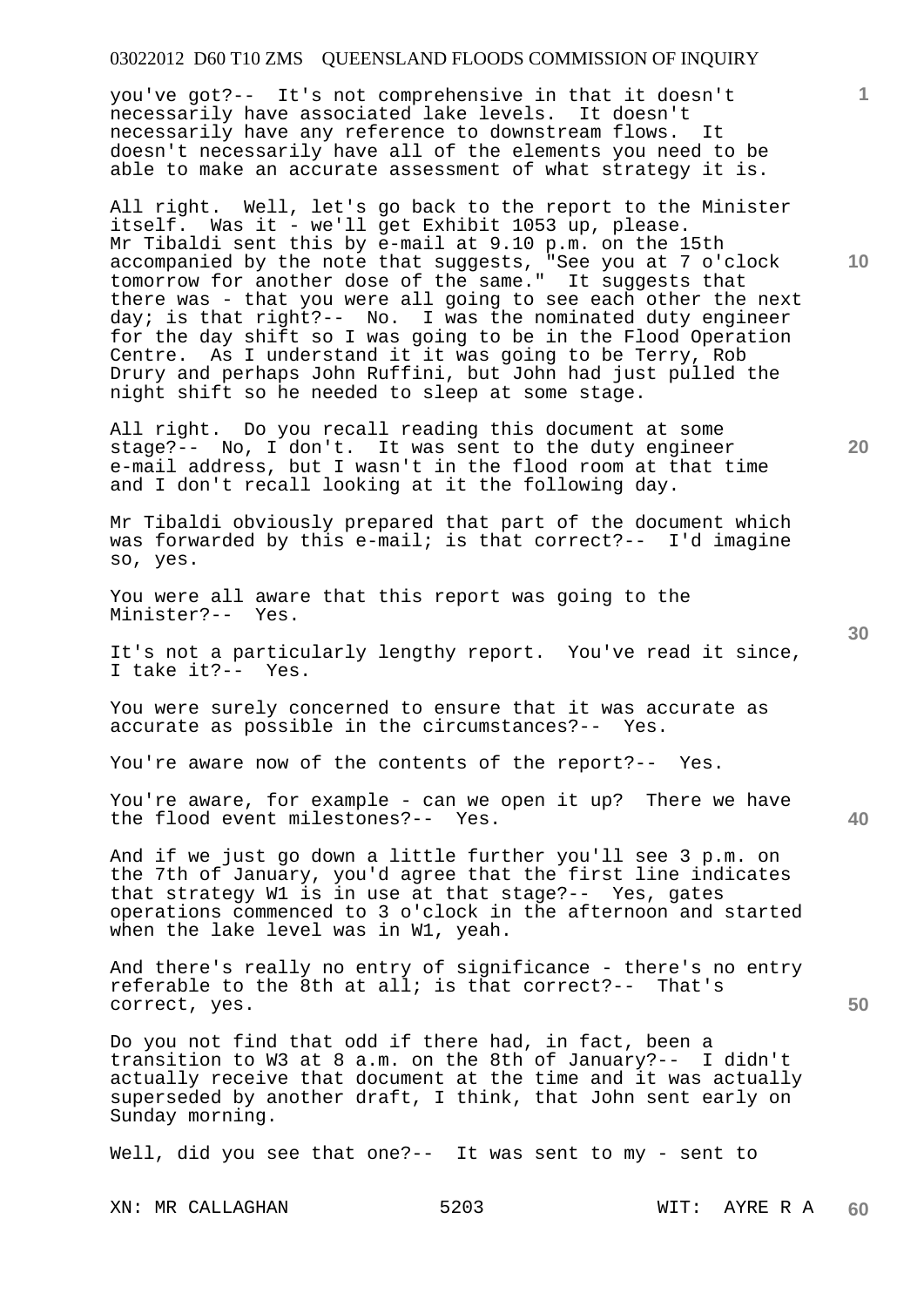SunWater e-mail address and I think it was also copied to the duty engineer address, but I was the duty engineer that morning. I was doing a hand over with Ruffini around about the time that was sent. I do recall noting it had been sent, but the circumstances in the flood room that morning meant that I didn't attend to it immediately.

Well, did you attend to it ever?-- I don't recall.

You don't recall?-- No.

This is a report that was going to the Minister being sent by your colleague-----?-- Yes.

-----to you, presumably for you to at least sight before it went further?-- Yes.

You must have read that, Mr Ayre, at some stage?-- At some stage.

Around this time?-- I would have, yes, but early on that Sunday there were a number of issues associated with communication with Somerset Dam. We also had an issue with the backup modelling machine and the Flood Operation Centre at Mineral House. So I was a little bit preoccupied actually operating the dams.

Well, I'm sure you were, but I'm sure you also understood that this was an important document?-- I did and the focus of the report was the Tuesday releases.

And you would have only had to glance at it, wouldn't you, to realise that it was inaccurate?-- Agreed, but I think the focus was the Tuesday. So that's what I focused on.

You didn't read the rest of it?-- Unlikely, no.

Unlikely to have read the rest of it?-- 'Cause the bit I was working on the night before was the Tuesday.

You weren't concerned to ensure that your colleague had not made any mistake?-- I was concerned, but I was checking the bits of the report that I was most familiar with.

Well, you weren't so concerned to actually even proofread the rest of it for him to make sure it was right?-- Well, I had other duties on at that stage. I was actually the duty engineer.

I think you've agreed it's not a lengthy document?-- Yes.

All right. You're aware that on the 17th of January Mr Borrows sent through to the engineer's account a document prepared by Mr Michael O'Brien?-- Yes.

And do you recall in general terms at least what that was about?-- Well, I believe it to be a work of fiction describing the fact that the flood could have been avoided.

XN: MR CALLAGHAN 5204 WIT: AYRE R A

**1**

**10** 

**40**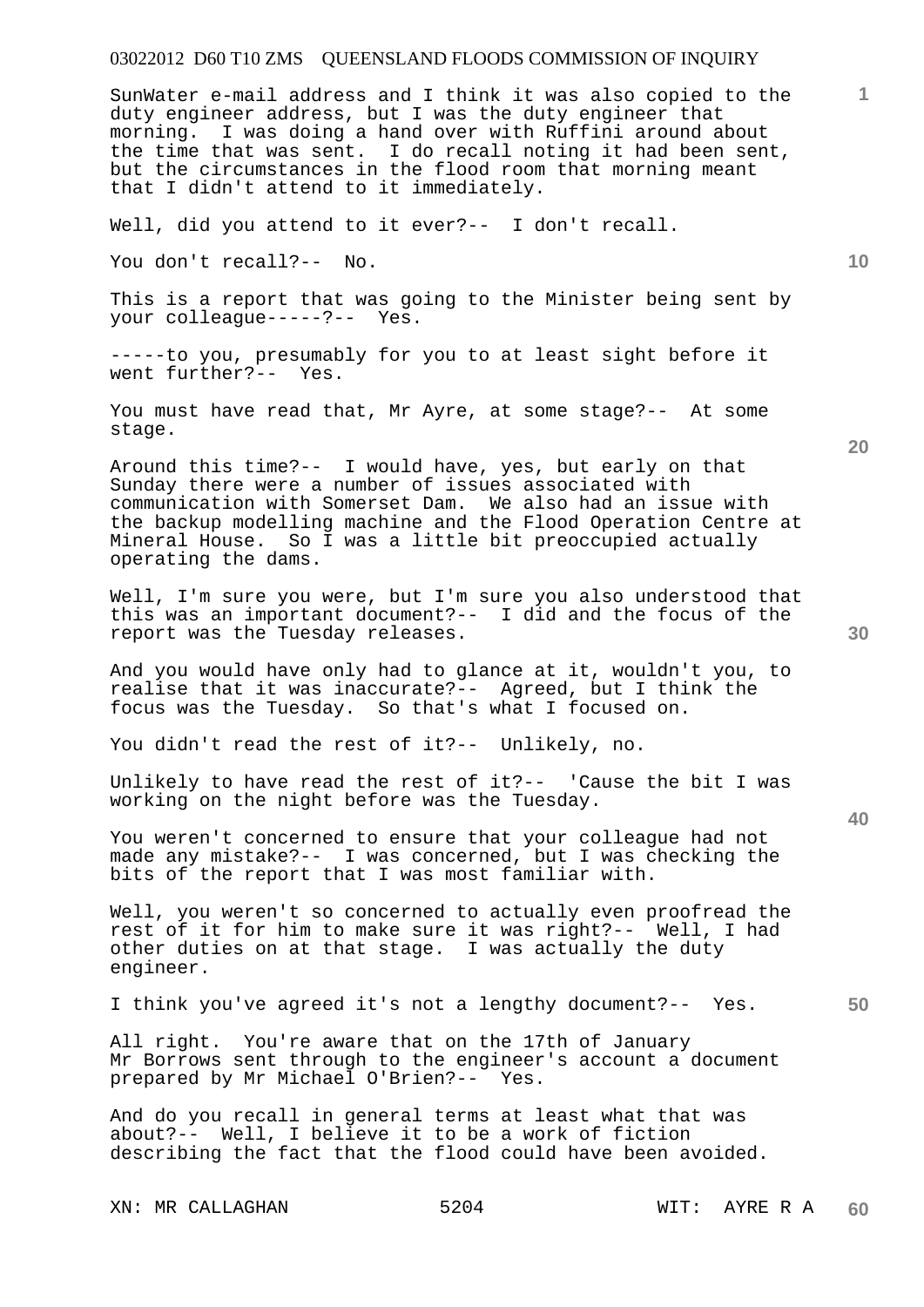Did it raise in your mind any concern about the way in which your management of the dam was going to be examined?-- Well, we were fully expecting a full and proper review by the dam safety regulator as is always the case after an event.

Perhaps, though, expecting a few more people to be interested in this one than had been in the ones that you've told us about that he had reviewed?-- Naturally because of the fact of the significance of the impact, yes.

Well, between the 17th of January and the 2nd of March, work was done on the official Flood Event Report; is that correct?-- Yes.

Mr Tibaldi was the principal author of that report; is that correct?-- Yes, John took the lead.

Beg your pardon?-- John took the lead, yes.

And we've seen drafts that he prepared between the 24th of January and the 1st of February. Did you see drafts that he'd prepared during that period?-- Yes.

And do you recall now how many drafts you did see?-- No, I can't recall, no.

I'm sure you were all affected by what had happened earlier in January, but tell me, to your observation was Mr Tibaldi functional during this time?-- He was functional as the rest of us, yes.

Were you coherent?-- I believe we were.

Able to manage data?-- Yes.

**40**  What was the process by which you would give feedback to Mr Tibaldi on those parts of the report that he was writing?-- Well, it took a number of forms. John would hand out a hard copy draft. On occasions we'd markup some of those drafts and hand it back to him. On other occasions we'd have a meeting. It could be just John himself or it could involve all four duty engineers and we'd basically do a page turn through the draft report or the draft section.

Were you able to tell us now how many - on how many occasions this occurred?-- It was continuous through that period. The report was prepared within the Flood Operation Centre. Effectively Terry, myself and John Tibaldi were working there full time. John Ruffini was, I suppose, intermittent in that he had responsibilities with respect to DERM, the hydrographic area and some of the flood recovery stuff so John spent far less time than the rest of us in the flood room.

I just need to ask you about the involvement of a couple of other people. Mr Allen, are you aware of any involvement he had during the period of the preparation of the Flood Event Report?-- I know during the events, Peter Allen and Brian

XN: MR CALLAGHAN 5205 WIT: AYRE R A

**1**

**20**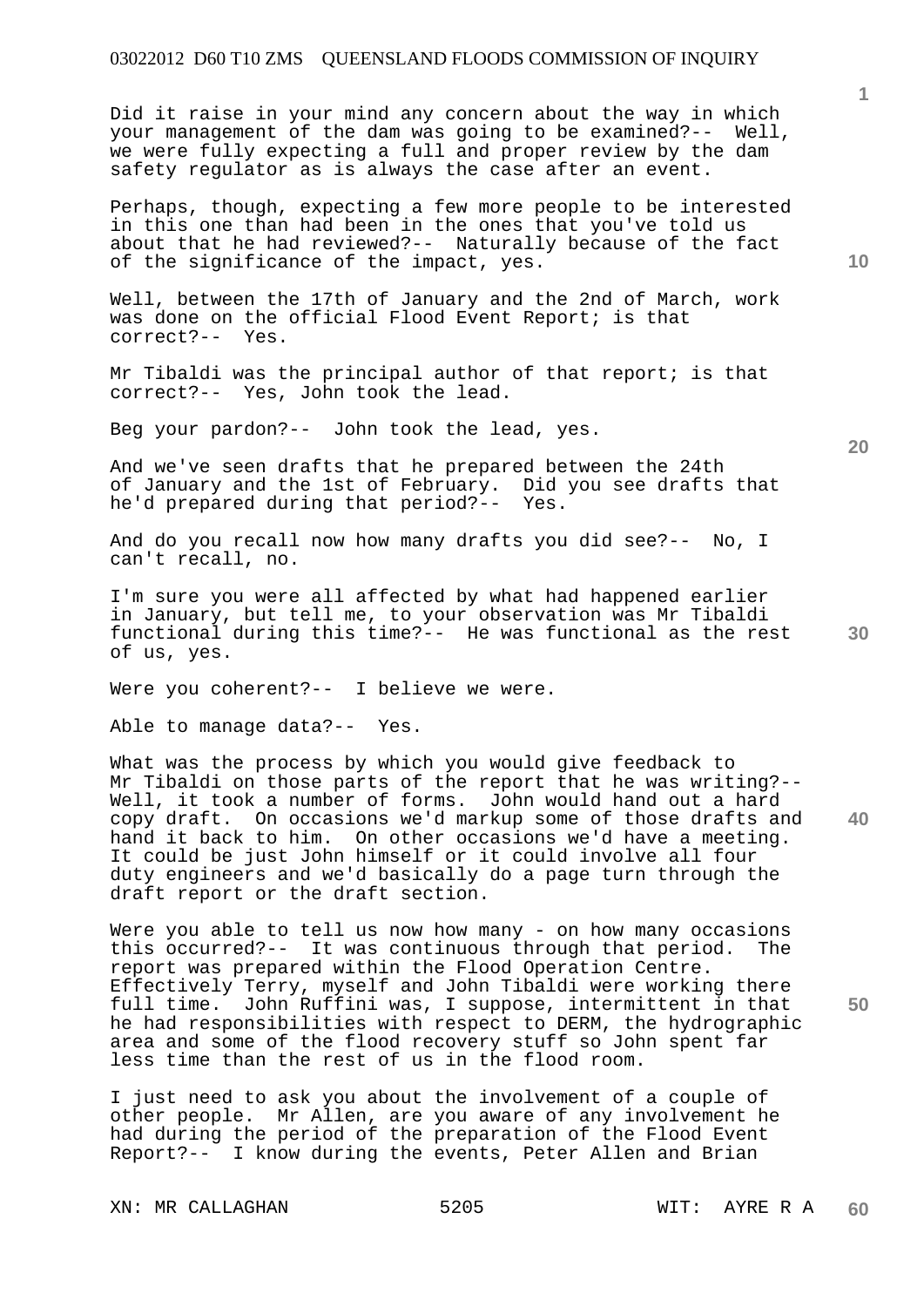Cooper came into the Flood Operation Centre and reviewed some of the operational gate strategies. I recall that Peter was probably contacted by John in respect of the different elements of the manual - not manual, the report.

How were you aware of that?-- Just feedback from John saying I've spoken to Peter Allen.

**10** 

**1**

**20**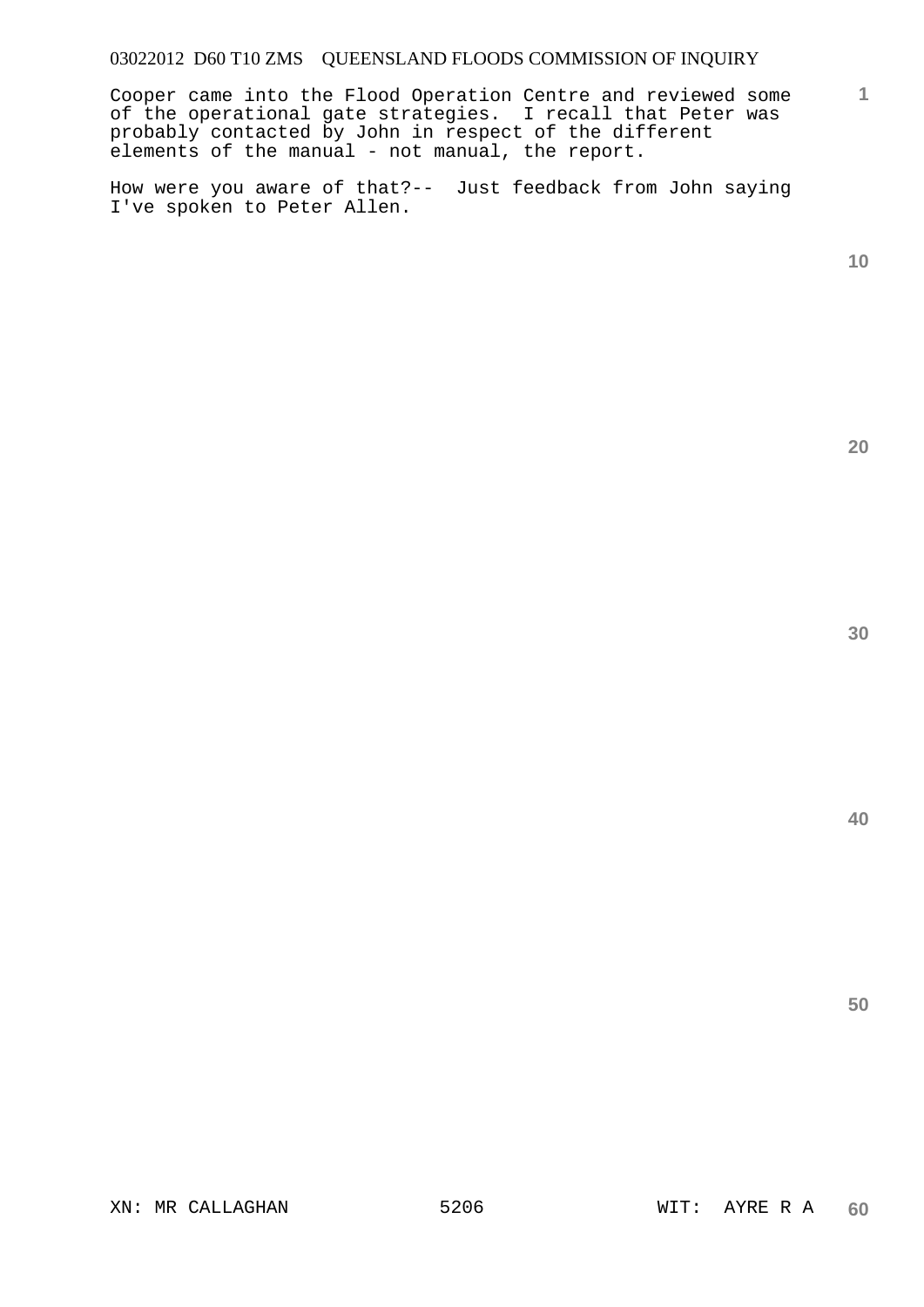03022012 D60 T11 KHW QUEENSLAND FLOODS COMMISSION OF INQUIRY **1 10 20 30 40 50**  And on how many occasions do you think he did that?-- Oh, handful of occasions, I - yeah. Handful, what's that, four or five?-- Four or five or something, yeah. Okay. What about Mr Borrows, did you have any communications with him in the course of the preparation of the report?-- There were a number of, I suppose, review meetings held with the senior management of Seqwater where we'd update them on progress on different - on the progress of the reports as such. Who is senior management for the purposes of those review meetings?-- It was Peter Borrows and the general managers, Jim Pruss and the like. Sorry, you say "and the like". Can I ask you for names? If you don't know you don't know?-- I can't recall them, no, not all of them. Mr Borrows and Mr Pruss at least?-- Yes, and several others. And, again, are you able to tell us how many of these review meetings there were?-- I think there were possibly up to four during the course of the six weeks. This would be between, say, the 24th of January and when do you think the report was effectively finished?-- It was probably the end of February. Yeah, it was the end of February, so. Okay. In your more recent statement, or one of them, you identified the fact that at an early stage in the preparation of the report, still in the Flood Operations Centre, you had a conversation with Mr Tibaldi about W2?-- Yes. Do you recall putting that in your statement?-- Yes. Just tell us what the nature of that conversation was?-- Well, John and Terry were - sorry, Terry and myself were still working through the modelling and compiling that side of things. I believe John had started working on the section 10 flood management stuff and he - he was looking at something on his screen and he made a comment to the effect we didn't implement Strategy W2. And what did you say?-- I said I agreed, yes. You said yes?-- Yes. You told him straight away, "No, we didn't."?-- Well, I think I looked at what he was looking at on the screen and said yes. You worked it out from the flow rates?-- It would have been a - yeah, well, it was recognising that the release at that point in time was in excess of the naturally occurring flow at Lowood.

XN: MR CALLAGHAN 5207 WIT: AYRE R A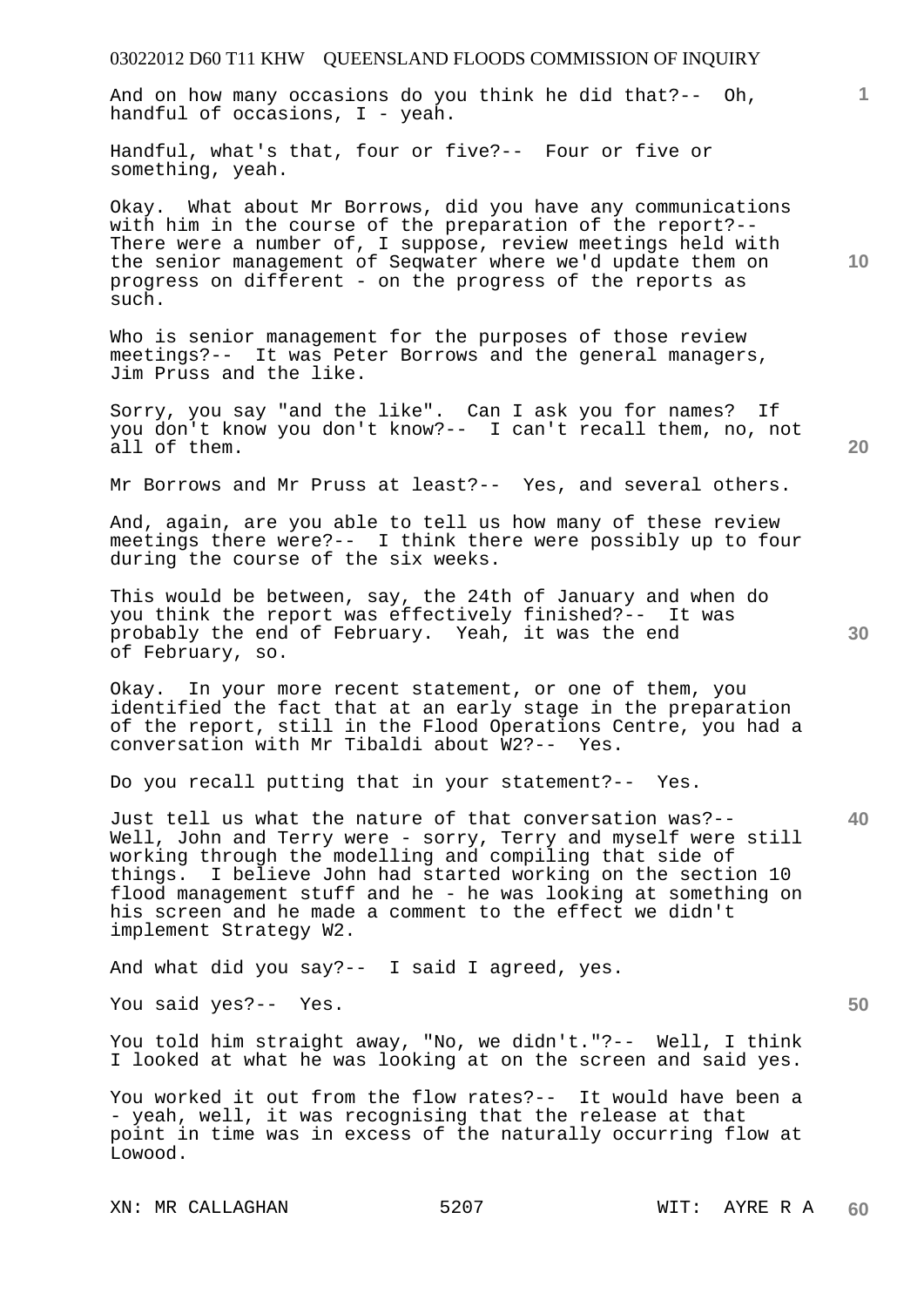Yes. But you didn't need to look at that to know that surely?-- Again, I - this is a couple of weeks after the event, so I - I didn't necessarily recall with clarity that - I knew we transitioned at that time and John said, "Oh, we didn't use Strategy W2."

How many times have you been to W3 when you have been operating the dam?-- Not many.

Can you give us a number?-- I suspect the February '99 flood but I wasn't directly involved in it.

No. So, this would have been the first time that you at least-----?-- Me personally, yes.

-----had been involved in a transition to W3 and-----?-- Yes.

-----possibly the first time in over a decade?-- Yes.

A fairly significant moment, is it not?-- Yes, it is.

Why would you need to hesitate when Mr Tibaldi raised concerns about W2? Why would you not have-----?-- I don't think he was making - raising concerns, he was just making a statement, I think - he just realised at that stage, "Well, we didn't use W2."

You don't recall him being concerned about it?-- Oh, to the point he'd said, "Well, we just have to look at that, make sure that's the case."

Make sure what's the case?-- That the transition was actually from W1 to W3.

You'd have to make sure that was the case?-- Just, again, it's - I think the trap for players in the manual is your natural expectation is you go W1, W2, W3.

No, the natural expectation is that the strategies would be chosen at the time of operating the dam and not at some time after that. I'd suggest to you that's the expectation that's relevant?-- This was a situation where we were revising reviewing the decision-making process, so we are just working through it.

And making it fit how it ought to have been?-- Well, not making-----

That's what you were doing?-- No, I disagree.

But if you were the one who went to W3 and you knew that you'd bypassed W2, there's just nothing to talk about, you could just tell him, "That happened."?-- And that's why I said, "Yes."

All right. There was nothing for him to work out then, was there?-- Well, I think he was just - John - that was the

XN: MR CALLAGHAN 5208 WIT: AYRE R A

**20** 

**40** 

**10** 

**1**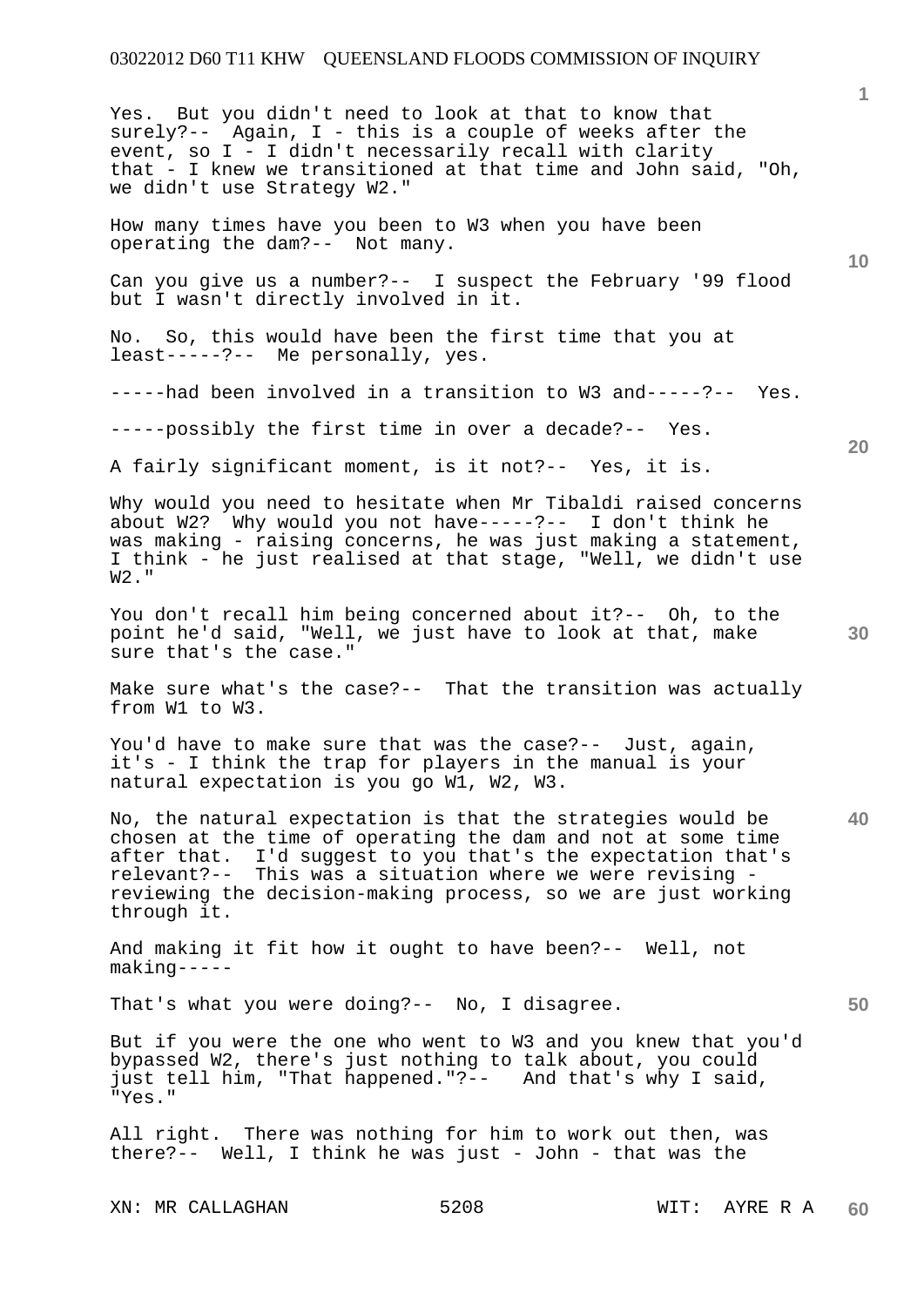first time John realised it. He wasn't on shift at that time.

Once the report was finished, you, I think, have said that you and all the other flood engineers had agreed with everything in it; is that right?-- Yes.

You knew precisely the methodology that Mr Tibaldi was adopting in preparing the record of the manual strategies which were adopted?-- We - I certainly did my own forensics on the parts of the event that I was familiar with and they were consistent with John's findings.

You didn't answer my question. You were familiar with the methodology he was adopting to describe the time at which strategies were applicable; is that correct?-- Yes, that's correct.

And you've seen the log, and we might just get it up, Exhibit 24 - sorry, the report, I'm sorry, the March report. I put this proposition to you, Mr Ayre, that - I won't take you through the seven or eight entries which I suggest could be relevant, but the proposition is this, that everything in this report is expressed in such a way as to convey the impression that the report is a record of things which were actually happening at the time of the operation of the dam; do you agree with that?-- Yes.

And so at page 190 where it is recorded that Strategy W3 was adopted for use at 0800 on Saturday, the 8th of January, there can be no ambiguity that that is meant to record that that is, in fact, what happened at that time?-- Yes.

There's no suggestion, is there, that this is a reconstruction of events?-- No, I don't believe so, no.

It purports to be a record?-- Yes.

And is that actually what happened?-- The - well, we did transition from W1 at this time, yes.

Strategy W3 was adopted for use by you at 0800 on Saturday the 8th of January 2011; is that the case?-- Well, the conscious decision to move to Strategy 3 was taken at 5 p.m. when John issued the directive to increase the flows above the naturally occurring ones.

To be fair to you do you mean 5 a.m.?-- Sorry, 5 a.m., yes.

**50**  That's what I thought you said earlier and I wasn't quite sure that I could have heard that, but you are saying the conscious decision to move to 3 was actually made at 5 a.m.?-- Yes

So, was that when Strategy 3 was adopted?-- No, because the level condition wasn't met, so when the level conditions met, the level exceeds the EL 68.5, that's when Strategy 3 is implemented. What was the basis for Mr Ruffini's decision at 5 a.m.?-- He was following the sequence of operations that we'd had - that - basically had the genesis on Thursday, where

**10** 

**20** 

**1**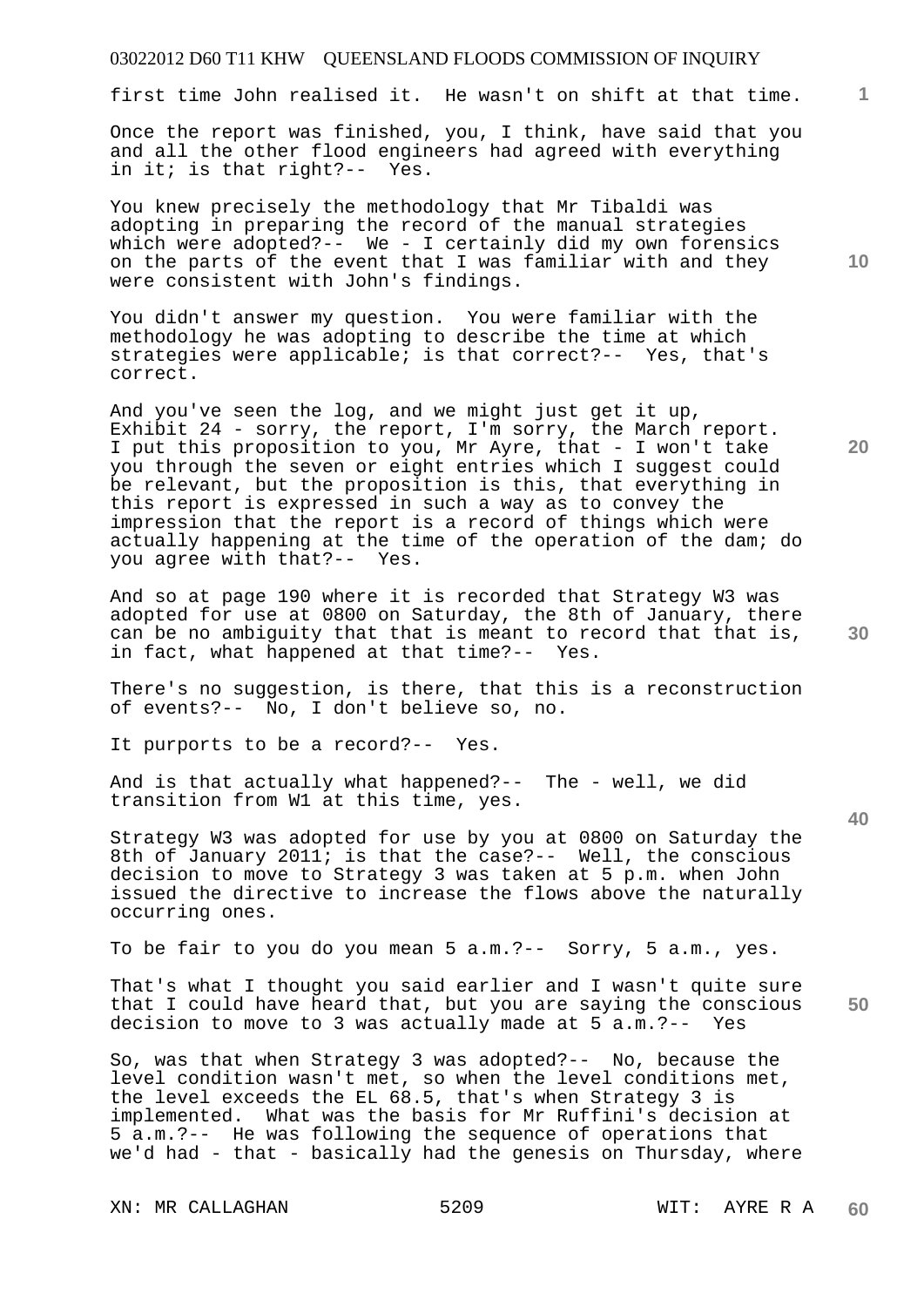we'd determined or Terry had determined based on the volume of the event we will need to release a flow out of the dam that meets the objective of optimising downstream detection.

Sorry, Mr - that was the basis at 5 a.m. on which you say Mr Ruffini decided that there would be a move to W3?-- Yes.

A move which I thought, and I keep running into this, I thought that move was made on the basis of the lake level. Am I wrong about that?-- No. The selection of the release rate is what will determine whether you're in Strategy W2 or W3. If you pick a release rate which is less than the naturally occurring flow at Lowood, then you're adopting a W2 strategy. If you pick a release rate that is higher than that, then you are choosing W3.

COMMISSIONER: Are you saying he choose a W3 strategy, adopted a W3 strategy, or what are you saying?-- Well, the W3 strategy doesn't come into play until the lake level actually exceeds the EL 68.5, it's still classified as a W1 strategy at that point in time.

MR CALLAGHAN: That's right, so how can you choose to adopt a W3 if the lake level is not 68.5?-- So, we're in transition effectively from W1 to W3.

Maybe we should go back to the flowchart in the manual. Is that at least a clue as to how we select a strategy or can we just forget the manual?-- No.

Okay. Page 23, "Start.", can we start there?-- Yes, yep.

Right. First question, "Is Wivenhoe likely to exceed EL 68.5?" That's the first question, before we start-----?-- Yes.

-----talking about release rates or gate strategies or anything else, that's the question, isn't it?-- Yes.

**40**  Okay. So, Mr Ruffini has made the decision that you are going to go to W3?-- He has got his predicted model.

He's got his what?-- His lake level prediction from his model.

Well, take us to that. Which lake level prediction was that?-- So that's in the model results.

**50**  Yes. Just tell us which prediction Mr Ruffini was relying on at 5 a.m. to tell us that he was going to W3. That might sort things out very quickly. Is appendix A1?-- So, Friday, the 8th - sorry, Friday, the 7th-----

Yes?-- -----model run 8 is showing a predicted lake level of EL 68.4.

Yep. On my maths, that's less than 68.5?-- It is, yes.

**20** 

**30** 

**10**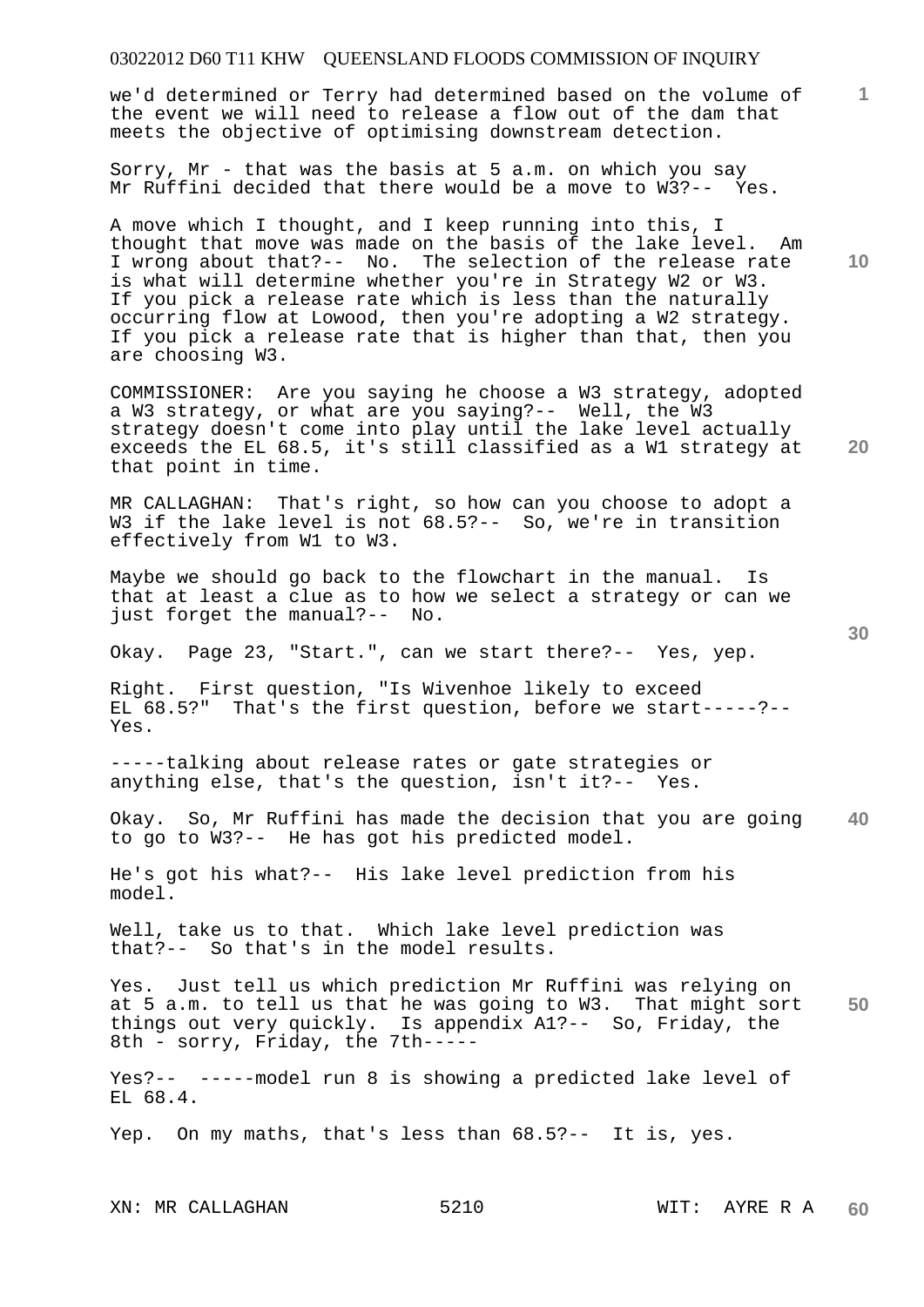So, that's no basis to go to W3.

MR O'DONNELL: Sorry, Commissioner, I think there's a - the witness and Mr Callaghan are at cross-purposes. Mr Callaghan seems to think the witness gave evidence that Mr Ruffini made the decision at 5 a.m. to move to W3.

COMMISSIONER: That's what we're trying to get to the bottom of rather, Mr O'Donnell, I think.

MR O'DONNELL: I think my learned friend has misheard the witness.

MR CALLAGHAN: I have got the transcript here. "I wasn't actually responsible for making the conscious decision to move to 3. That was done by John Ruffini at the 5 o'clock directive."

MR O'DONNELL: As I heard the witness, he was saying there was a combination of Ruffini decides on the release rates at 5 a.m., but at 8 a.m. the water level rises to 68.5.

COMMISSIONER: Well, actually I think we have got a couple of versions and I thought what Mr Ayre was now saying was that Mr Ruffini had both the release rates and a predicted lake level, which is all you need, just that it's likely, on one view of the manual, just that it's likely, not actual, so is it possible.

**30**  MR O'DONNELL: Yes, but I don't think he said Ruffini made the decision.

COMMISSIONER: Well, the little bit that was quoted from the transcript seems to indicate that, and it does accord with my note, I must say, of the earlier transcript, although now Mr Ayre seems to be saying it's a conscious decision to move to 3. I am not sure if it's the same thing. Anyway, I think the questioning is legitimate, we will pursue it and see if we can get to the bottom of just what did happen at 5 o'clock.

MR CALLAGHAN: I am asking you what possible basis was there for Mr Ruffini to make a conscious decision to move to 3 at 5 a.m.?-- He would have been looking ing at the Flood Operations gate sheet - gate operations-----

MR AMBROSE: I'm sorry, I'm sorry.

COMMISSIONER: Yes, Mr Ambrose?

**50**  MR AMBROSE: Again, I don't think that was the evidence. It wasn't the conscious decision of John Ruffini to move to W3 at 5 a.m., it was the conscious decision at 5 a.m. to move to W3 at some time in the future, and there is an important distinction.

COMMISSIONER: Well, we will find out what the distinctions are. It seems to me we actually have a couple of versions of quite what happened at 5 o'clock. I am keen to find out the

XN: MR CALLAGHAN 5211 WIT: AYRE R A

**10** 

**1**

**20**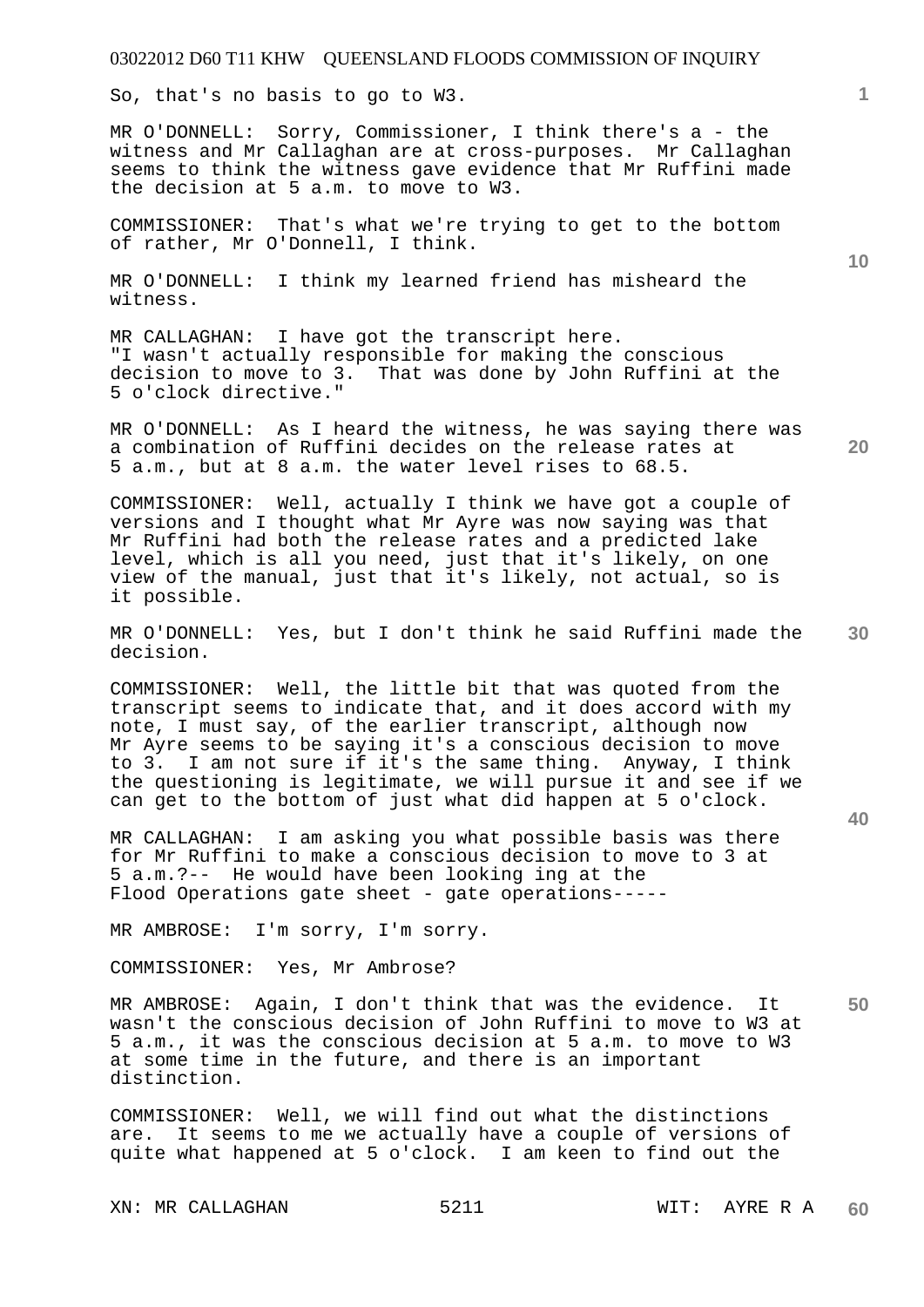answer, so I propose to allow the question.

Thanks, Mr Callaghan.

MR CALLAGHAN: Mr Ayre, let me read to you what you said before lunch and what I understood you to repeat not long ago, "I wasn't actually responsible for making the conscious decision to move to 3. That was done by John Ruffini at the 5 o'clock directive." Let's take it step by step?-- Yes, and I - okay. What I meant was that John Ruffini made the conscious decision to make releases in excess of the naturally occurring flow at Lowood.

Right. What's that got to do with the move to 3?-- Well, as part of the overall strategy that I sought to-----

Can we come back to the manual, which is how you select the strategies-----

MR O'DONNELL: Well, he hasn't answered the question, the question was, "What's that got to do with selecting W3?"

COMMISSIONER: That's fair enough. What has it got to do with the move to 3? Finish answering that and then we will go to the manual?-- Well, the - at the start of the event, we - Terry made an assessment of the magnitude of the flood and determined that in all likelihood we will need releases of up to about 1200 CUMECS based on the volume of event of inflow in - upstream of the dam. So, John was simply progressing the along the lines of that broad strategy and implementing the releases - increases in releases accordingly.

MR CALLAGHAN: Okay?-- And the - so, the primary objective of doing that was to optimise damage to downstream areas.

I understand that John made some decisions about the release strategy. What decisions did he make about going to W3 pursuant to the manual and how did anything that he did-----?-- Well, as soon as he made a decision to increase the release rates above the naturally occurring flow at  $Lowood---$ 

Yep?-- -----there is no way we could actually go to a W2 strategy.

Okay. Can we talk about moving out of 1 rather than into 2 or  $3? --$  Mmm.

Why was he out of 1?-- Well, the volume of the flood upstream of the dam forces you out of 1.

Where do I find that in the flowchart, because as I read the flowchart, the only thing that forces you out of 1 is the level of the lake. Am I wrong about that?-- No. The level of the lake is - depends on the releases and the volume of water you're managing.

And the projection as to the lake level as at 5 a.m. was?--

**10** 

**1**

**30** 

**50**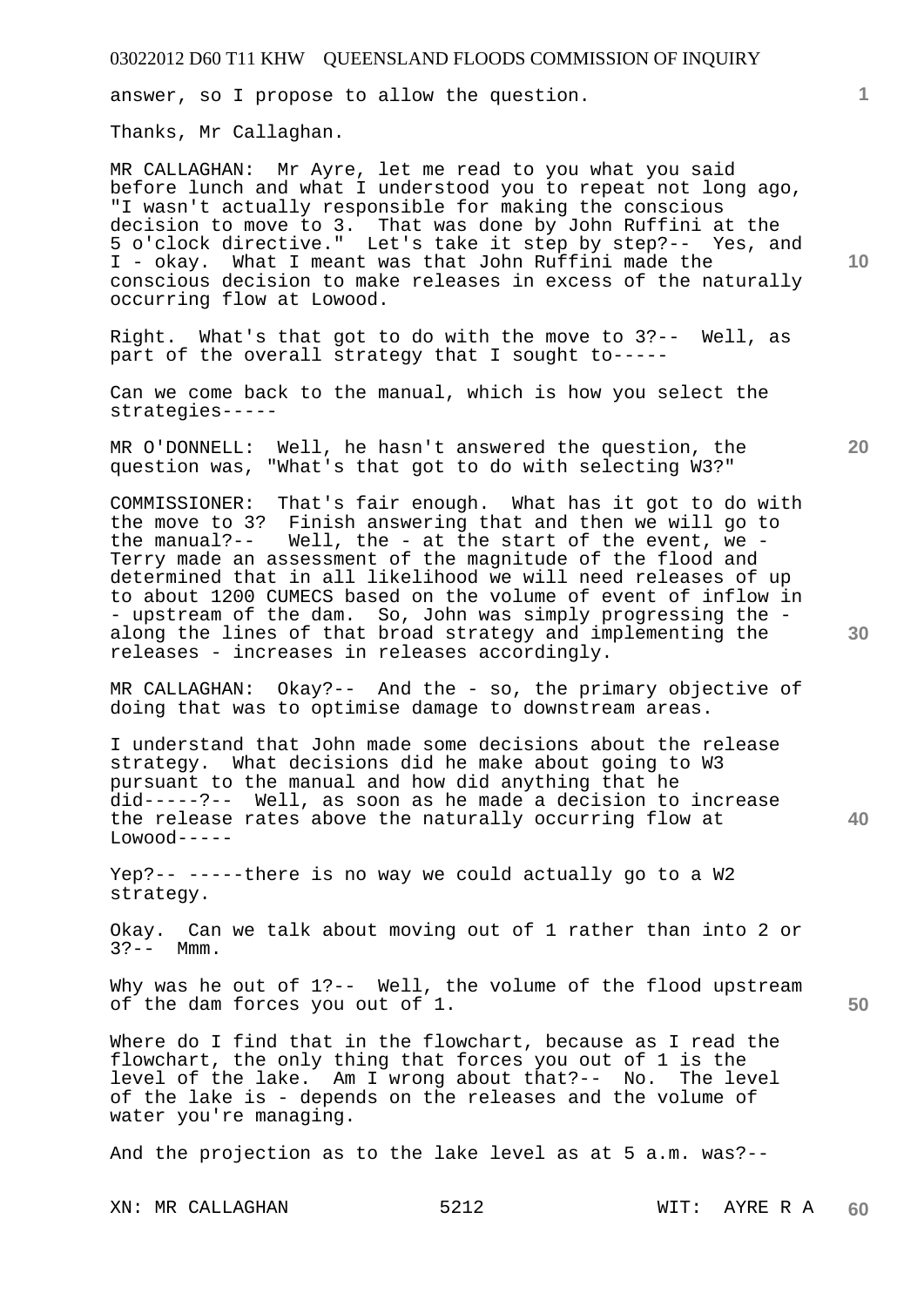Would have been still in keeping with 68.4.

Which is W1?-- Yes.

Okay?-- But there was more rain that occurred during the evening - during the morning so when he did his model run at 7 he was quite confident that the volume had increased.

At 7, but you have told us that he made the conscious decision at 5?-- He made the conscious decision at 5, yeah.

All right. Do you accept, Mr Ayre, the manual requires the application of a strategy, the conscious choice of a strategy as at the time the dam is being operated?-- Yes.

To comply with the manual, choices have to be made during the flood event, don't they?-- They do, yes.

**20**  Compliance cannot be achieved by retrospectively constructing a version of events as to the way the manual was - the way the dam was managed, can it?-- No.

You have given two statements this week, one was - the first was in response to the requirement from the Commission but the second was produced by you voluntarily in consultation with your own lawyers; is that correct?-- Yes, that's correct.

And that's Exhibit 1,049 and I will take you to paragraph 28 of that statement, and if context matters, please let me know, but I suggest what's written there is a freestanding proposition which is consistent with all the evidence that we have seen?-- Yes, that's correct.

I suggest to you that the March report was, in effect, a labelling exercise, it was not a reflection of anyone's state of mind at the time?-- Oh, I would have to disagree with that.

**40**  But your own memory, I'd suggest to you, for example, as to whether you were in W2 or 3 as at or when you were on shift on the 8th of January is confused?-- It's - well, I know the facts demonstrate we were in W3.

That's right, but your own memory of it is confused?-- I can't record with clarity - there was nothing at that point in time that I needed to distinguish between Strategy W2 or W3.

You made no notes as to the strategy that was being adopted?-- No - in terms of the label, no.

The only note made during the relevant period would, I suggest to you, indicate that you were in W1, being the 5.53 Situation Report?-- 5.53 Situation Report? No, I disagree. I knew I was in W1 at the start of the shift, but as soon as the lake level exceeded 68.5 I knew we were transitioned out of that.

And you knew apparently that was going to happen because of

**10** 

**1**

**30**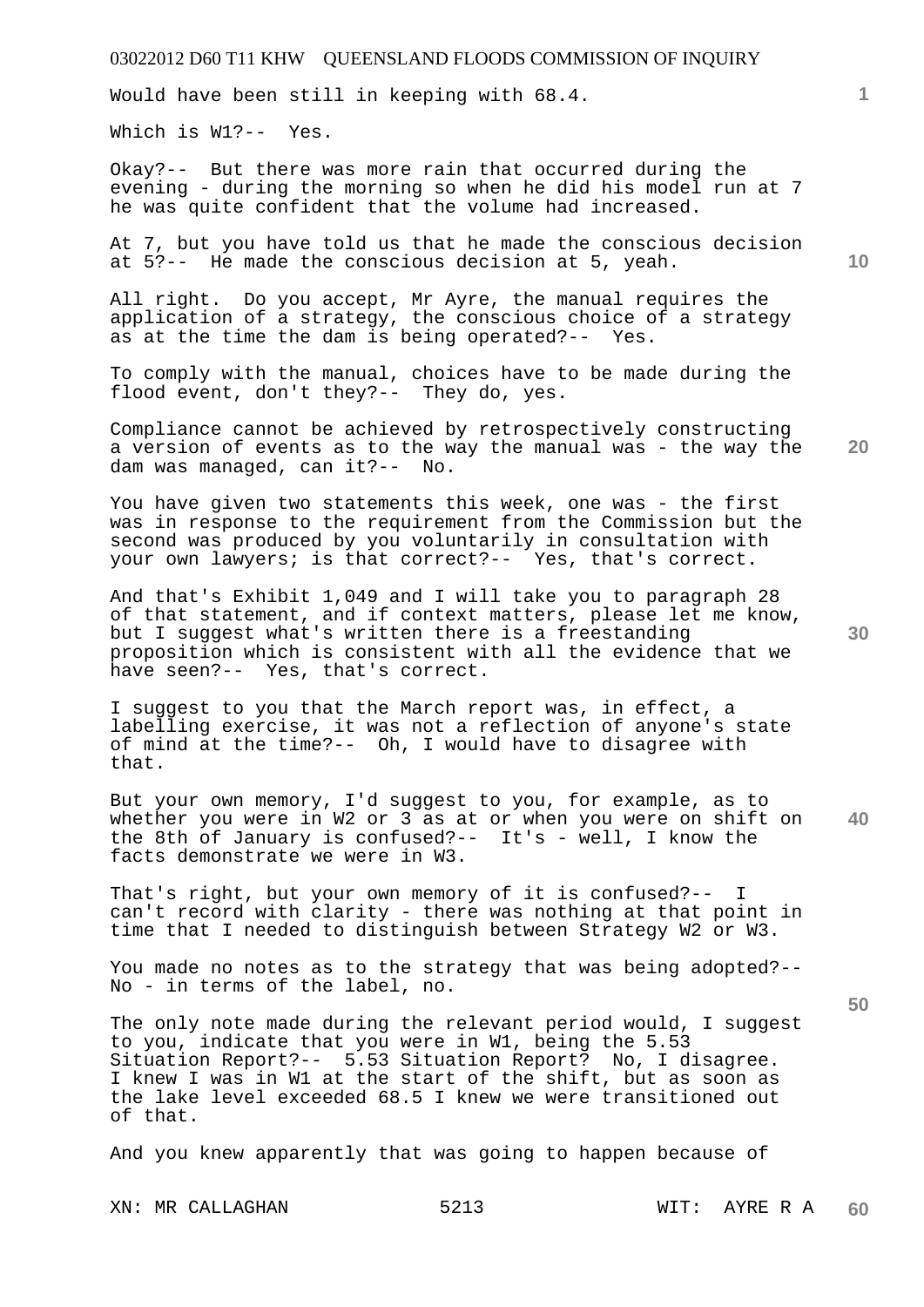something that Mr Ruffini had decided at 5; is that right?-- Well, I knew it - I now know - now recognise that John had actually increased the releases above the naturally occurring flow, so W2 couldn't have been applied at that stage, it has to be W3.

Can I take you to paragraph 29 which is on the screen there? You are talking there about the Wivenhoe manual strategy?-- I am talking about how practically it is done using the gate operations spreadsheet.

Are you talking there about the selection of the Wivenhoe manual strategy?-- I am talking about how the duty engineers use the release rates to inform the choice of strategy, yes.

When you use the word "Strategy" in the sentence beginning, "The flood engineer selects the strategy", are you talking about the Wivenhoe strategies 1, 2, 3 or 4?-- No, I'm talking about the gate sequencing strategy.

Thank you.

COMMISSIONER: Is that the same in the second sentence where the word "strategy" is used?-- No. I think in that sentence - in that context I'm talking about the manual strategies.

MR CALLAGHAN: All right. Mr Tibaldi has suggested or allowed that as a general proposition had releases been increased at an earlier stage during the January event flood damage overall might have been reduced but, of course, by doing that, by ramping up releases earlier, urban inundation would certainly have occurred?-- Yes.

Do you agree with that?-- Yes.

You agree that what happened in Brisbane on the 12th and 13th<br>is, of course, also urban inundation?-- Yes. is, of course, also urban inundation?--

**40**  Either way, either decision that you take or whether you release more earlier or try to hold it up involves a judgment call?-- It does.

The manual is there to govern the exercise of the discretion involved in that judgment call; you agree with that?-- Yes.

And that's why people are interested in what was going on with the manual at the time of the flood event; do you accept that?-- Yes.

**50**  You accept that people have a right to know exactly what was happening at that time?-- Yes.

You accept the people have a right to know what was in the minds of those who were operating the dam at that time?-- Yes.

You know that as the manual reads it requires the adoption of a strategy at the time of the event?-- At the time of the

**10** 

**1**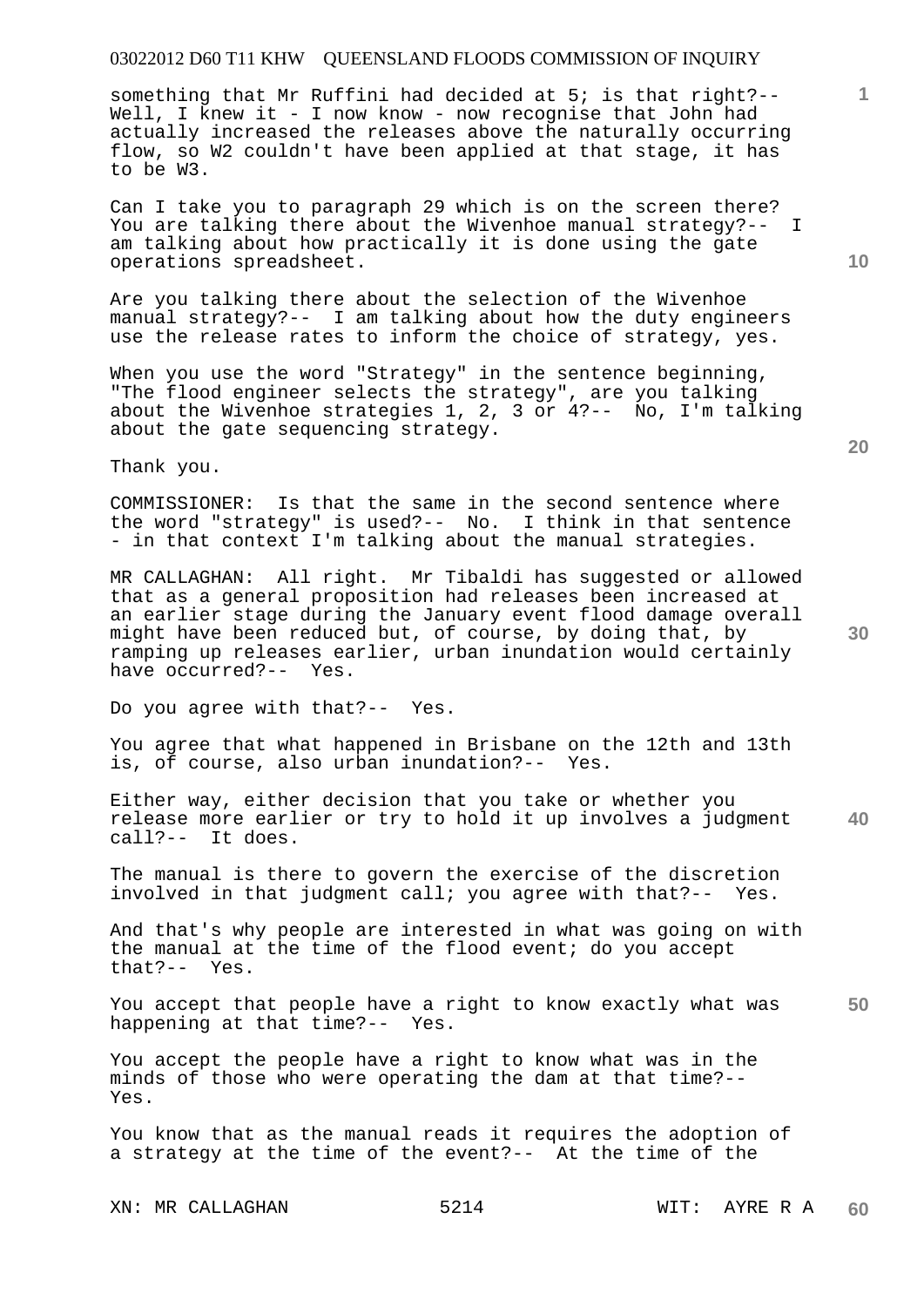event, yes.

So there can be no mistake if that is done as to what the primary consideration was, can there-----?-- That's correct, yes.

-----at any given time. I'd suggest to you that you and the other three have worked out now that the manual requires that but you have worked that out because you you knew how closely this event was going to be command?-- No, I disagree. That's the process we have used since I have been at least involved in the operations.

The process you have been used in writing reports about it has been to do it as a retrospective exercise, though, hasn't it?-- It has, yes.

And I'd suggest to you that that was not the way - that the manual was not used contemporaneously with the flood event as it ought to have been?-- I disagree.

If it was, there wouldn't be indications in the Situation Reports and the Flood Event Log and e-mails to the contrary?-- I don't - I don't necessarily agree that there's contrary information per se, there's certainly different aspects to it, but-----

Do you agree that there's contrary information in the report prepared by Mr Malone in the strategy summary document and the report to the Minister?-- Yes.

All documents prepared around 15th, 16th, 17th of January?-- I'd point out, though, the reports produced on the 15th and 16th were produced in a very short period of time without, I would suggest, the rigour that's required to fully assess it.

I'd suggest to you that you knew that if the lack of information about how the dam was actually operated became widespread knowledge that it would be regarded as absolutely unacceptable?-- We attempted to report the event as it happened.

You knew that report was a careful reconstruction contrived to give the impression that everything was done by the book?-- I reject that.

And up until this week I'd suggest to you every statement you have made, every piece of evidence you have given has been calculated to give that impression?-- No, I disagree.

And I say "calculated" because what is being suggested is nothing less than a deliberate manipulation of the truth?-- No, I reject that.

It's a manipulation, I'd suggest to you, which could not have been achieved without close cooperation between all four of you?-- We work together, but - yes.

**1**

**20** 

**40**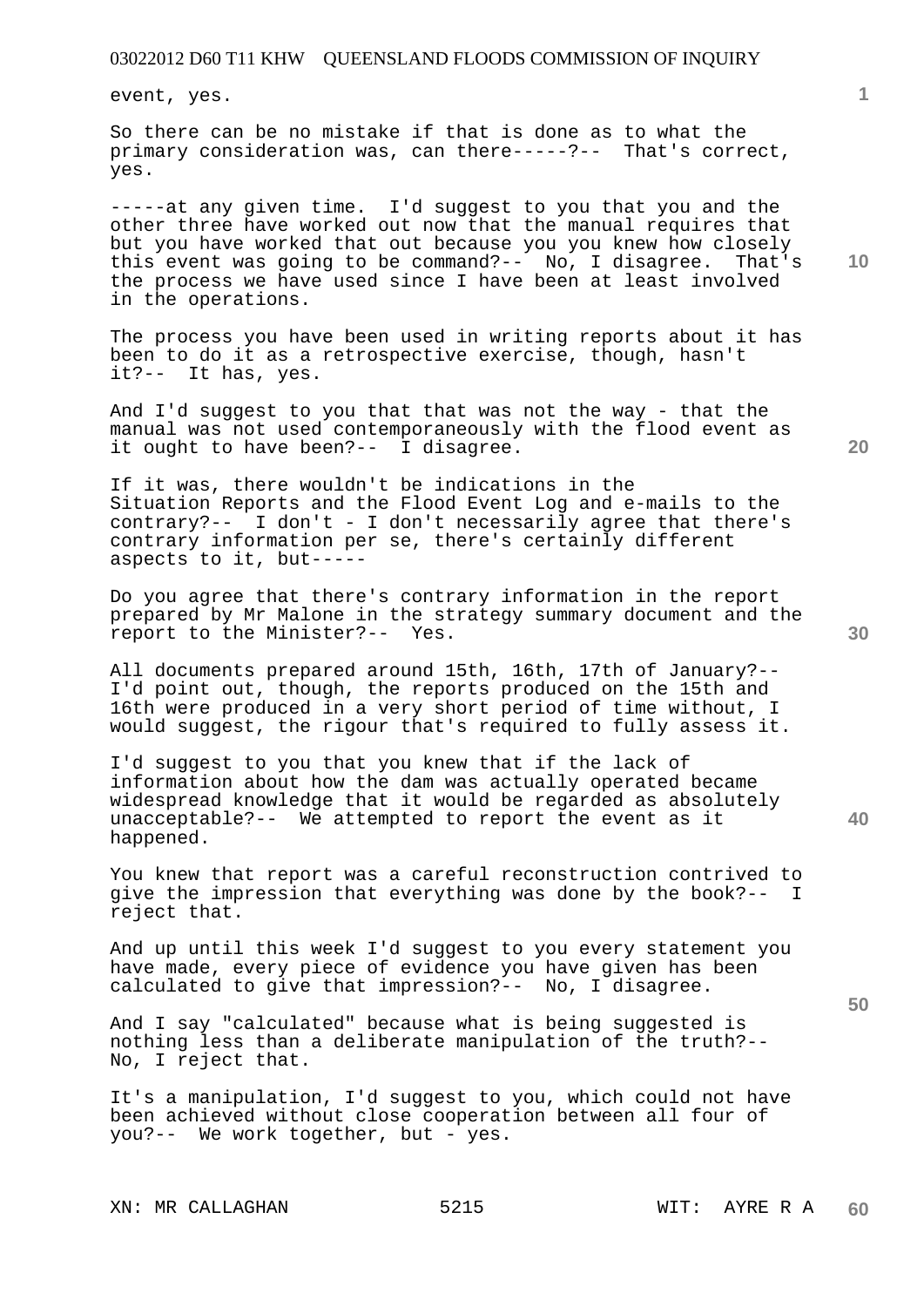I suggest you worked together to conceal the truth?-- I reject that.

COMMISSIONER: You have still got your second statement in front of you. Just in relation to the answer you gave me about the second sentence in paragraph 29, it doesn't really seem to make sense because the gate release rate can't inform your choice of strategy surely, it's the other way around?-- Well, the gate release rate determines the lake level.

All right. It seems a pretty tenuous connection, I must say, but, anyway, that's the way you say it should be read. Thank you.

Mr Rangiah?

MR RANGIAH: Mr Ayre, can I start with paragraph 29 of your statement, that is your seventh statement, and the sentence that the Commissioner just took you to, where you say that the action that informs the choice of strategy is, in fact, the gate release and how that manages lake levels and downstream flows. Now, you have indicated that when you refer to "strategy" in that sentence you are referring to strategies W1, 2, 3 or 4 under the manual?-- Yes.

So, is the effect of what you say there that the gate release rate informs the choice of strategy rather than the strategy informing the choice of gate release rates?-- Well, the release rate - you will determine what the resultant lake level is and the release rate in relation to - the relativity of the release rate to the downstream tributaries will also determine the selection of which strategy you are going to adopt.

**40**  Well, if you could have a look at Exhibit 21, the manual,<br>page 23? This is the flowchart entitled, "Wivenhoe Flood This is the flowchart entitled, "Wivenhoe Flood Strategy Flowchart", and the starting point is that Wivenhoe reaches a level of 67.25 metres, isn't it?-- That's the gate trigger level, yes.

**50** 

**60** 

**10** 

**20** 

**1**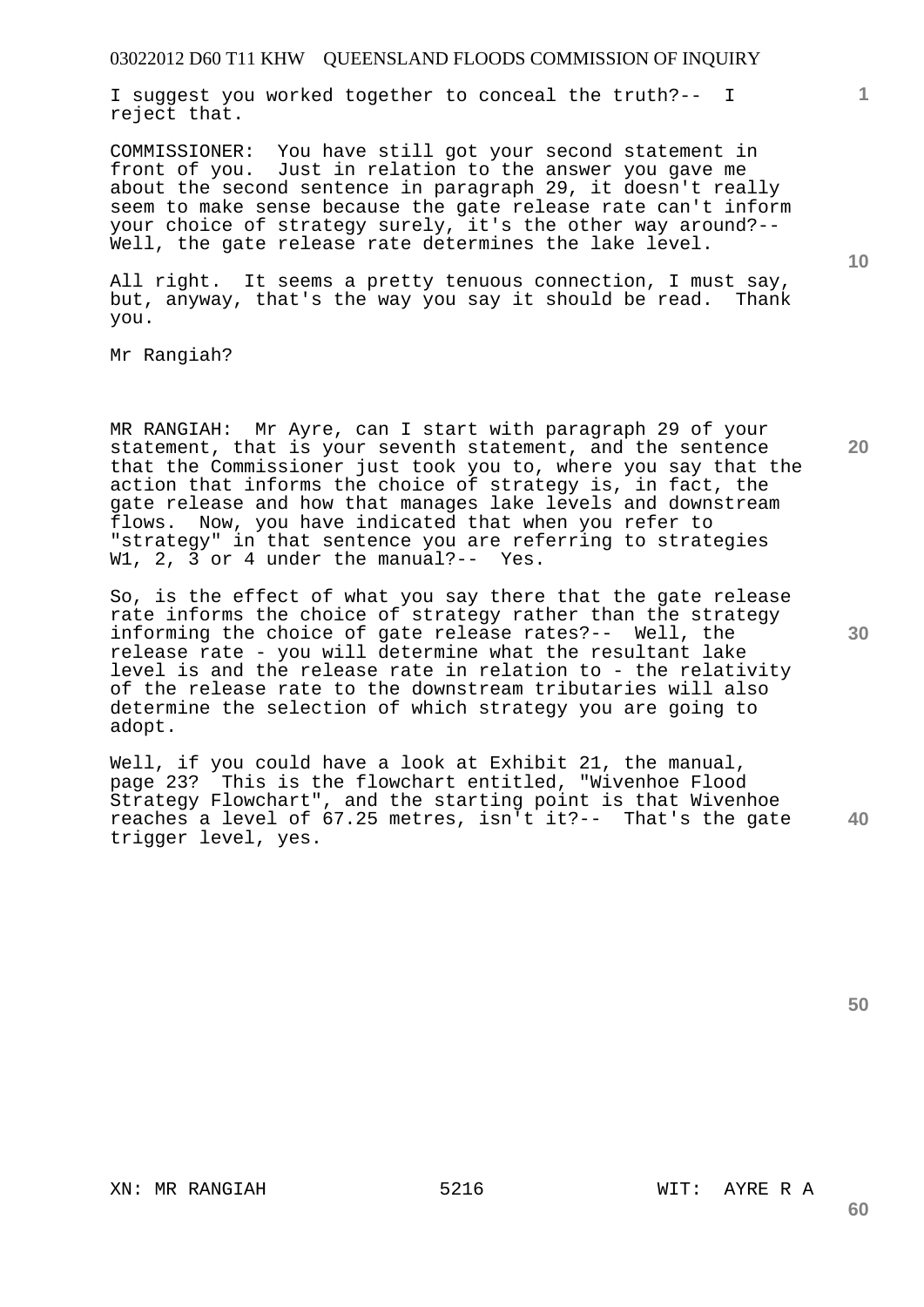That's the point at which strategy W1A can apply?-- Yes, that's the point where gates can be operated.

And the question that you then asked is is Wivenhoe level likely to exceed EL 68.5 metres?-- Yes.

So the choice as to whether you use strategy W1 or not is informed solely by the actual or predicted lake level?-- Yes, which is in turn determined by the release rate that's adopted.

But you don't even get to the point where you're applying any release rate until you've reached 67.25 metres?-- Yes, but so you don't actually start operations until the lake level exceeds EL 67.25. This question is asking you is it likely to exceed 68.5. Was that - was that the right interpretation of your question?

**20**  You - there is no question of deciding any release rate until<br>the lake level reaches 67.25 metres, is there?-- No. the lake level reaches  $67.25$  metres, is there?--

And once it reaches 67.25 metres, the question you were asked to answer is is Wivenhoe level likely to exceed 68.5 metres?-- Yes.

And if it is not, then you have to apply strategy W1?-- If it is not, yes, that's correct.

So the question of whether you use strategy W1 is determined solely, according to the flowchart, by whether Wivenhoe level is likely to exceed 68.5 metres?-- Yes.

And, in fact, as I understood your evidence last year, that's not quite how it is operated in practice because of the notation that appears at the end of page 26. So that says if the level reaches 68.5 metres - I am sorry, I should preface that by saying that the question "is Wivenhoe level likely to exceed EL 68.5 metres", in practice is applied only when Wivenhoe actually reaches 68.5 metres?-- I am not sure I can follow that question. The - whether you'll reach 68.5 depends on two things: the volume of the flood that you're managing and the release rate that you adopt.

Okay. Let's assume then that you've chosen strategy W1?-- I don't choose strategy; it is imposed upon you.

All right?-- There are conditions in the system that don't that you have no control over. So the volume of the flood and the magnitude of the downstream tributaries you have got no control over. You have to react to take them into account.

But doesn't - aren't you required, though, to ask the question is Wivenhoe level likely to exceed 68.5 metres, and if it doesn't then the choice you have to make is to use strategy W1?-- It is, but that is - that in itself is implicitly dependent on the release rate you adopt.

XN: MR RANGIAH 5217 6217 WIT: AYRE R A

**1**

**10** 

**30** 

**40**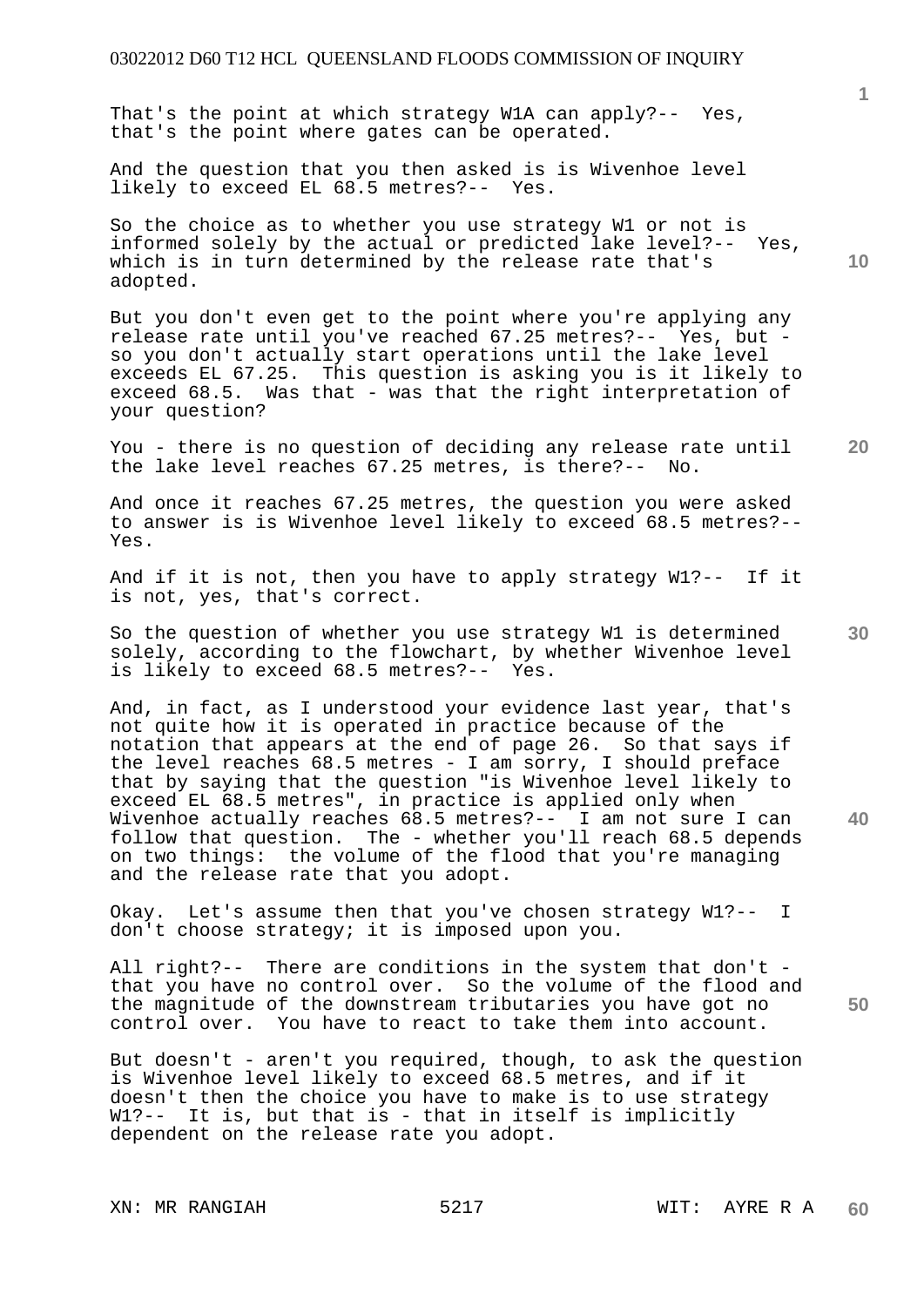Well, perhaps I can put it as the decision you make, rather than choice?-- I am not sure how I can explain this clearly enough, but the volume of the flood upstream, the release rate that you adopt once you've hit gate trigger will determine the resultant lake level. So there is a dependence between the magnitude of the event you're managing and the release rate you adopt-----

All right?-- -----and that will itself determine whether you stay the W1 range or transition to another strategy.

Perhaps I can just move on and try a different tack. Let's assume that you are now operating within the W1 strategy?-- Yes.

Then when the lake level reaches 68.5 metres, you are compelled to change out of the W1 strategy?-- Yes, that's correct, yes.

**20**  And the decision to move out of the W1 strategy is determined solely by the lake level?-- Yes. At that point in time, yes.

So the gate release strategy - I am sorry, the gate release rates then don't influence the choice of strategy?-- Well, I don't see how you can separate the two. The lake level is actually dependent on the release rate you're adopting.

All right. Now, when you reach - when you're in W1, is it the case that the decision to move out of W1 in practice is dictated by the lake level actually reaching 68.5 metres?-- No, the concept behind W1 is that there is a volume upstream of the dam. So we've got 910,000 megalitres of storage to play with. The EL 68.5 is this lower 20 per cent of that that compartment. The volume of the flood if it exceeds the 20 per cent, so that is the flood is no longer a small flood, it becomes a larger flood, my interpretation of the manual says, "This is a flag, you should start now looking at your primary objective as being protection of urban areas." And obviously that threshold between W1 and W2 and 3 is a flag to indicate that there is a change of focus. This event is now getting bigger, and so you will need to start making releases with other objectives in mind.

Well, could you have a look at the bottom of page 26 of the manual?-- Yes.

And that says, "If the level reaches EL 68.5 metres AHD in Wivenhoe Dam, switch to strategy W2 or W3 as appropriate "?-- Yes.

That's unambiguous, isn't it?-- It is, yes.

Is that the way it is operated in practice?-- Effectively, once that condition is satisfied, then, yes, you move out of strategy W1 and into either W2 or W3.

Yes. And that decision is dependent purely upon whether the level has reached 68.5 metres?-- Well, that decision - making

**10** 

**1**

**30** 

**40**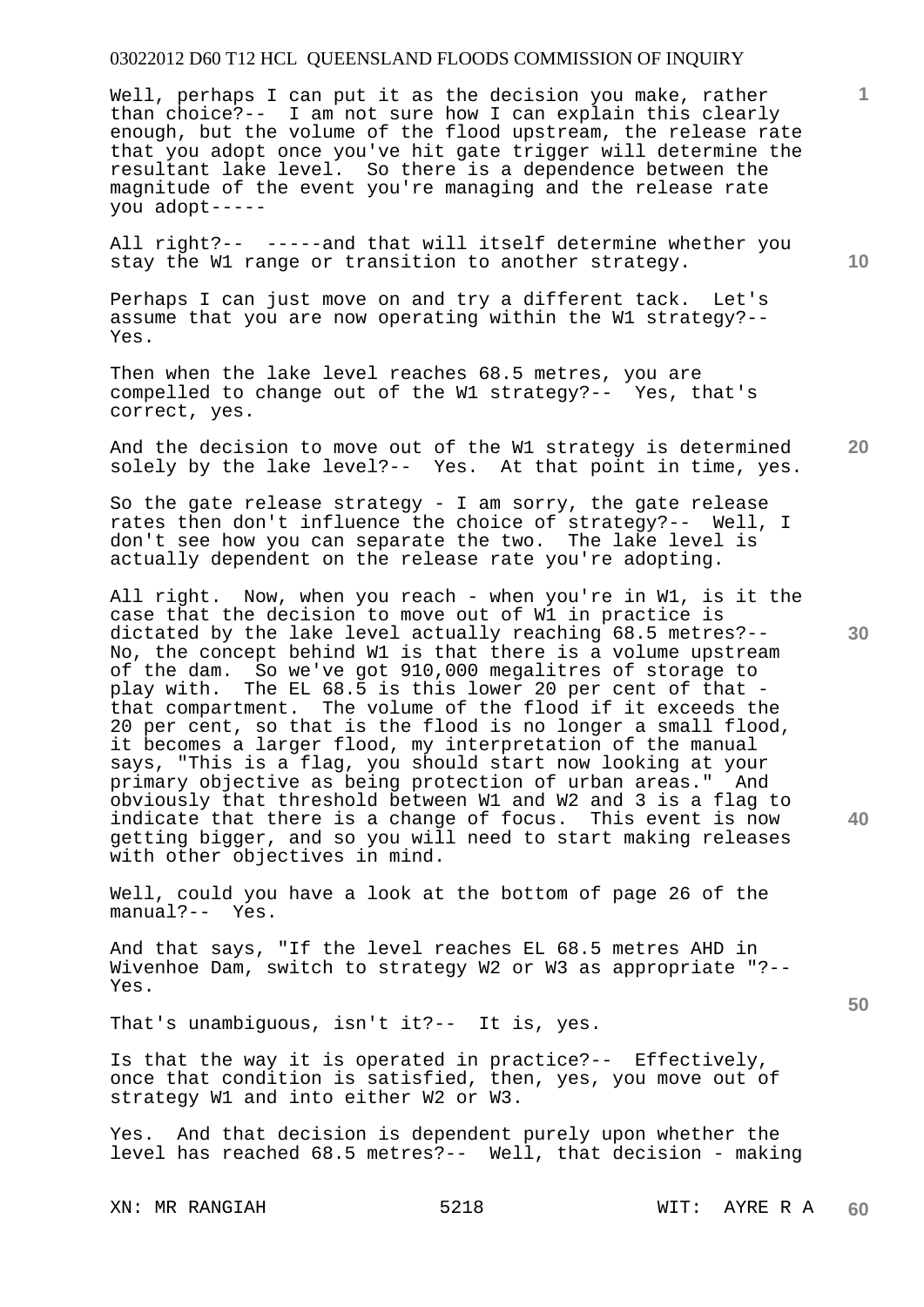that decision, yes.

Thank you. Now, in paragraph 53 of your statement, you say that you "noted that the lake level had exceeded 68.5 metres AHD at 8 a.m. on January 8, 2011 so therefore the strategy had transitioned out of W1 and progressed into W3."?-- Yes.

And you've confirmed, I think, that you didn't make any conscious decision to change from W1 to W3?-- No, that's when the condition was met, that indeed you completed transition.

Now, could you look at Wivenhoe directive number 4, which is in Exhibit 24, Appendix 3, page 5? That was a directive that you issued at 8.15 on the 8th of January 2011?-- Yes.

And that directed an increase in the gate openings?-- Yes.

And there is no reference in that document to which strategy was engaged at that time?-- No.

And the purpose of these gate openings was to produce releases that went up to 1,250 CUMECS?-- Yes, effectively, yeah.

And 1,250 CUMECS is within the W1 range, isn't it?-- It is within the range of all strategies.

The previous directive was number 3?-- Yes.

Which was issued at 4.55 a.m., and number 4 required greater releases than number 3, didn't it?-- Yes.

So that number 3 still directed releases within the W1 range?-- Yes.

And there is nothing in directive number 3 to indicate that W1 is no longer being engaged?-- No.

**40**  So would you agree that the only documents that were produced during the flood event that set out what strategies were in place at particular times during the flood event are, firstly, the report to the Minister that you've been taken to by Mr Callaghan?-- Yes.

And, secondly, the spreadsheet that was the subject of emails that you've also been taken to by Mr Callaghan?-- Yes.

And the first document that indicates that there was a change from W1 to W3 on the morning of Saturday the 1st of January is the report on the operation of Somerset Dam and Wivenhoe Dam?-- Yes.

And that was published on the 2nd of March 2011?-- Yes.

Now, the way that report was produced was that Mr Tibaldi produced a draft indicating that W3 was engaged at 8 a.m. on the 8th of January?-- Well, it was prepared in sections, but, yes, there was numerous drafts. I can't recall all the versions. I don't know.

XN: MR RANGIAH 5219 WIT: AYRE R A

**10** 

**1**

**20** 

**30**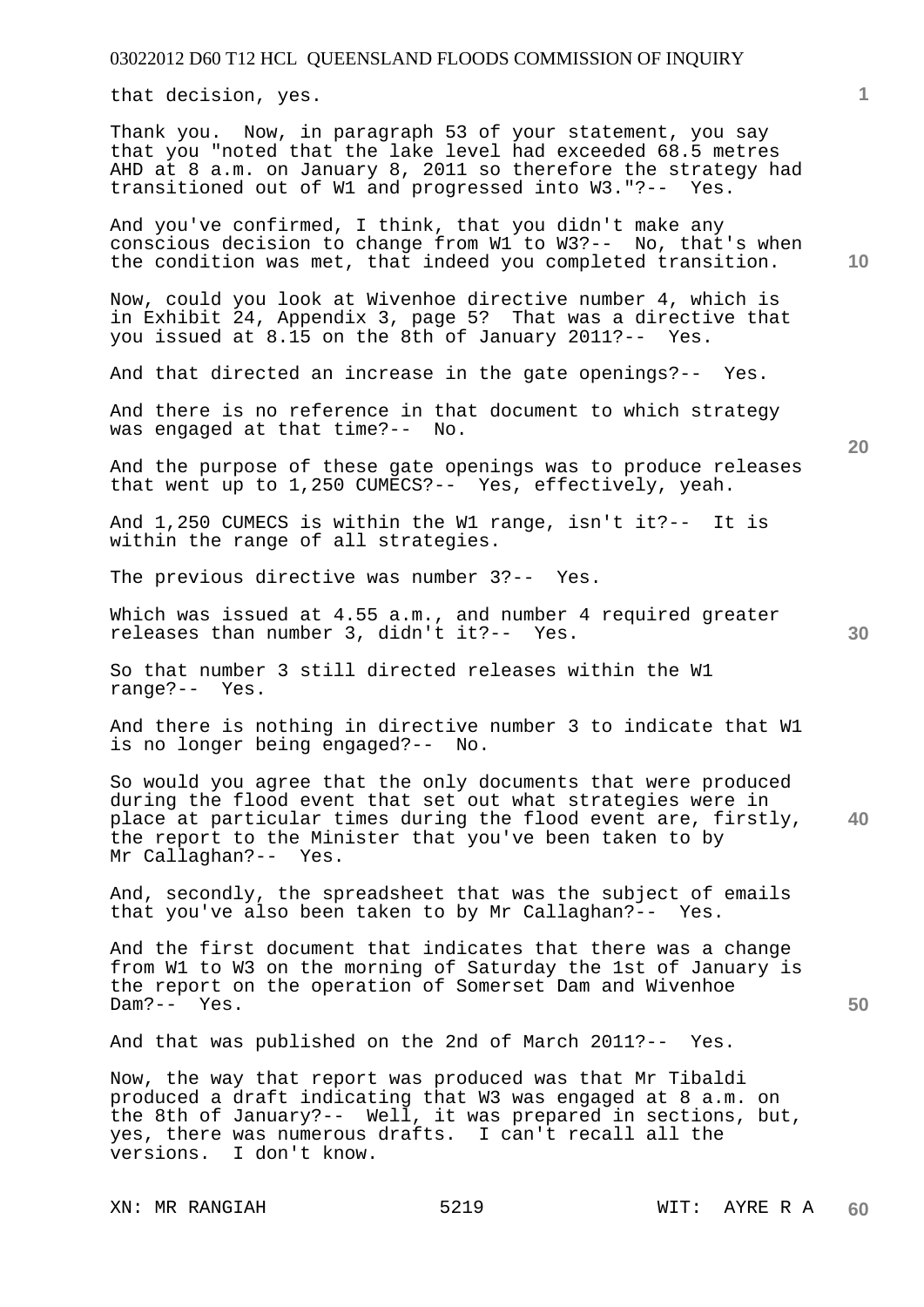Well-----?-- In the end that's what's gone into the report but there were a number of drafts. I can't recall if all those drafts said everything the same. I don't know. I can't recall.

Well, did he give you a draft that said that W3 was engaged at 8 a.m. on the 8th of January?-- Yes, I would have seen a draft, yes.

And you didn't dissent from that proposition, that W3 was engaged at that time?-- No, because I knew the transition out of W1 had occurred at that time.  $I - in$  terms of the process, I would have been reviewing the sections which I knew, had most knowledge of and, according to my own forensic examination, that's what we came up with, yeah.

But you certainly made no conscious decision to move from the W1 strategy to the W3 strategy on the 8th of January?-- I didn't, no. That was effectively implemented through when the lake level had crossed 68.5.

You said in paragraph 28 that strategy labels are generally only attributed after the event as part of the reporting process?-- Yes.

And is it the case that during the times when you were on duty during the 2011 flood event, you focussed on what you thought were the appropriate release rates rather than which strategy you were in?-- We were cognisant of the objectives we were trying to achieve, the relative magnitude of the flood and determining it via the release rate, yeah.

Well, you were focussing, weren't you, on release rates rather than the label of the strategy?-- We were using the release rates to make that choice of strategy, yes.

Now, you've agreed that the 8.15 directive on the 8th of January was designed to produce release rates of 1,250 CUMECS?-- Yes, that's correct.

And for your purposes it didn't matter whether that - those releases were within W1 or W3?-- Not particularly, no, except that they were being made with the intention of providing optimum protection to downstream urban areas.

**50**  You indicated earlier that you didn't - can't remember now whether you were consciously operating within W1 or W3?-- No, I was conscious that we weren't in W1. I knew we had transitioned. I wasn't necessarily - I can't recall right now whether at 8 o'clock on Saturday the 8th of January I was consciously aware that we were in W3. I know we'd transitioned out, but there was nothing happening at that time that meant that I needed to differentiate between strategy W2 or W3. The situation was we were achieving the objective that we were trying to establish. That strategy was put in place, the gate release strategy as such, to ensure we could get as much water out of the dam at a rate that was not going to

**10** 

**20** 

**30**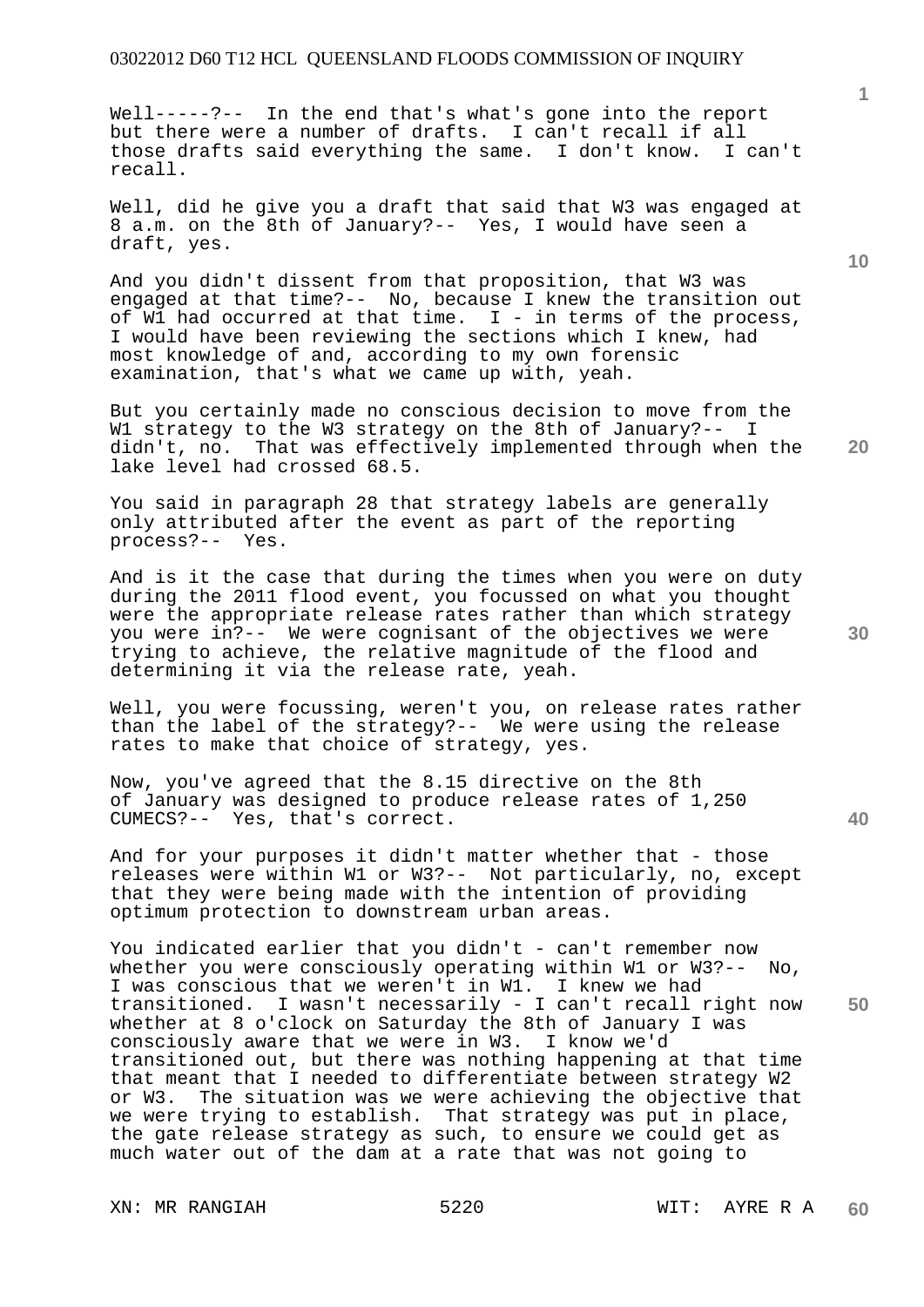cause damage down in Brisbane.

But the importance of being conscious of whether you were operating within W1 or W3 is that under W3 the primary consideration of W3 had to be at the forefront of your mind?-- It is, and that's what it was.

Even though you are not sure under which - whether you were consciously thinking of which strategy you were operating under?-- I didn't put a label on it, no.

Now, can I take you to the situation report for 12 o'clock on the 8th of January? That's in Mr Drury's documents, page 152. Sorry, it is a status report rather than a situation report.

COMMISSIONER: Is it what's on the screen?

**20**  MR RANGIAH: No, it is to be found in Mr Drury's documents at page 152. This is a status report that you produced, is that right?-- Sorry - so this is 12 o'clock on the 8th of January? Yes.

And under the heading "Wivenhoe full supply level", at that point Wivenhoe Dam was 68.6 metres?-- Yes. point Wivenhoe Dam was 68.6 metres?--

And under the heading "impacts downstream of Wivenhoe", in the first paragraph there is a reference to the possible inundation of bridges and crossings?-- Yes.

**30**  And then in the second paragraph there is a reference to flows in the lower Brisbane River?-- Yes.

And can I then take you to a situation report number 6, which is in Exhibit 24. This is a situation report prepared on Friday the 7th of January?-- Yes.

Do you see that? And it was definitely the case that strategy W1 was engaged at that time, wasn't it?-- Well, I know it was but you can't see it from what's on the screen, but, yes, the lake level would have been below 68.5.

Over the page under the heading "impacts downstream of Wivenhoe", there is a reference again to the effects on downstream bridges and crossings?-- Yes.

And in the paragraph under that, there is also a reference to flows in the lower Brisbane River?-- Yes, the impacts on levels of the tides, yes.

**50**  So this is a situation report prepared while the strategy was W1?-- It was. It was Terry Malone's, yes.

And the status report that was prepared for 12 o'clock on the 8th of January by you contains similar wording in relation to flows in the lower Brisbane River?-- It was, yes.

So the fact that you've referred to flows in the lower Brisbane River at about 12 o'clock on Saturday the 8th

**10** 

**1**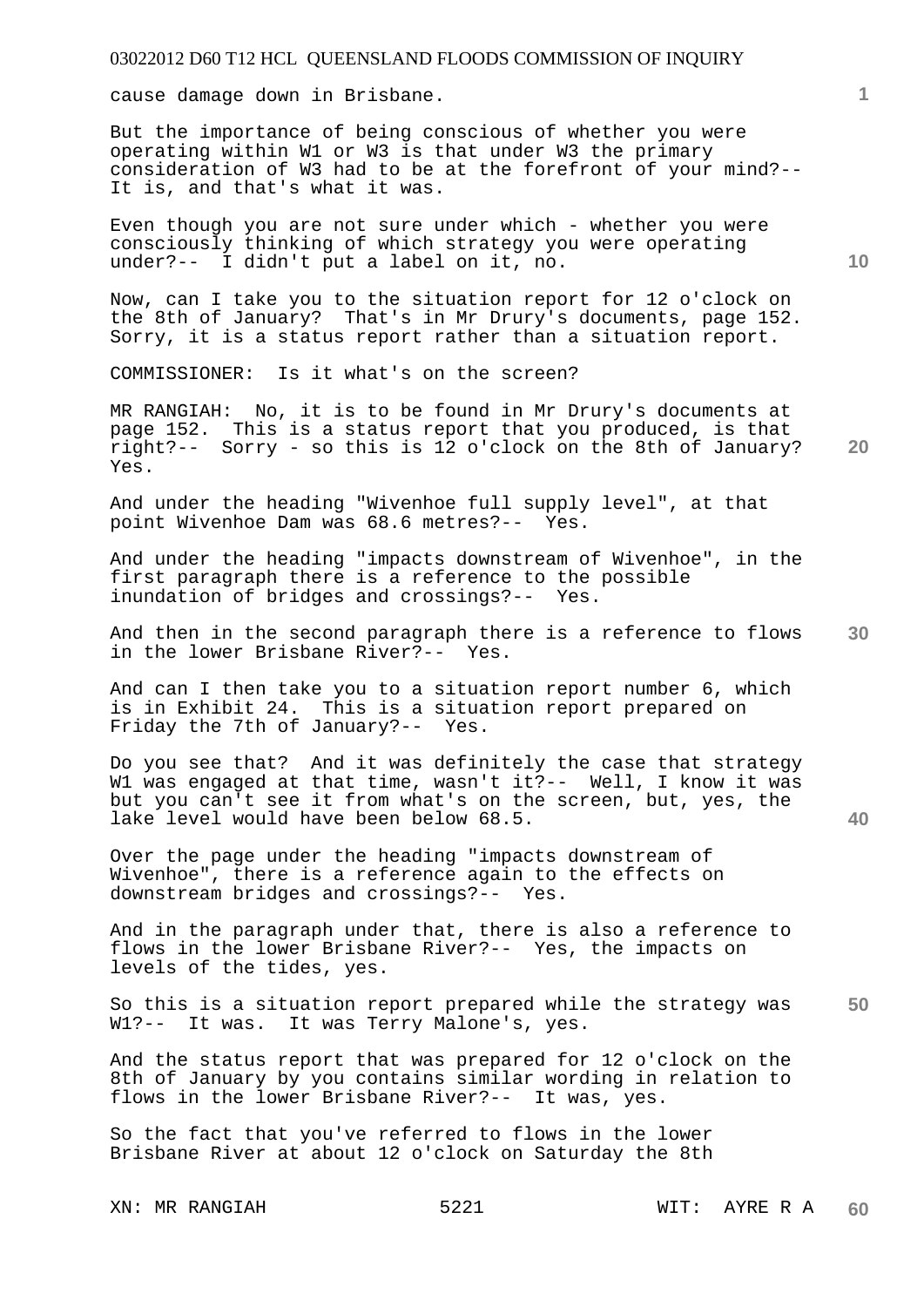of January, doesn't itself signal any change in strategy, does it?-- That discussion about the impacts on tides was made in terms of the 12,000 CUMECS, or thereabouts, that Terry was indicating was going to be released. So effectively the release sequences we were going to use, we were going to build up over a period of a day and a half to establish that 1,600 CUMECS in the mid-Brisbane River by Saturday afternoon.

But my question was that-----?-- It doesn't relate - it doesn't specifically give any reference to strategy W1 or W2 or W3, no.

Thank you. Now, could the witness see Exhibit 1,047? So to put it in context, this is a document you've already been taken to and it is a situation report for 6 p.m. on Saturday, 8th of January 2011?-- Yes.

And it was written by you, is that right?-- Yes, I believe so.

And on the second page under the heading "forecast scenario based on mid-range rainfall forecasts", the second sentence of the first paragraph says, "The interaction with run-off from the Bremer River and Warra Creek catchment is an important consideration as the event magnitude will require the application of Wivenhoe Dam flood operations strategy W2."?-- Yes.

You have been taken to that already but to put that statement in context, can I ask you to look at the material under the heading "Wivenhoe full supply 67 metres AHD"? And that indicates that at 6 o'clock on Saturday, Wivenhoe Dam was 68.5 metres AHD?-- Yes, that was above 68.5, yeah.

And it was rising slowly?-- It was rising, yes.

And releasing about 1,250 CUMECS?-- Yes.

Then it goes on to indicate that river levels upstream of Wivenhoe Dam have peaked and are now receding?-- Yes.

But then it goes on to say, "However, further inflows may result from any additional rainfall", and it says, "The current gate operation strategy will maintain flows of up to 1,600 CUMECS in the mid-Brisbane River throughout the evening."?-- Yes.

Now, those flows of 1,600 CUMECS were only 300 CUMECS below the upper limit of W1, weren't they?-- They are, yes, but the - that flow rate is nothing to do with the upper limit, necessarily.

Yes, but you agreed with me, didn't you, that it is only 300 CUMECS below the upper limit of W1?-- 600 - yeah, 1,600 less - yeah, 300, yes.

And the dam level was above 68.65 metres?-- Yes.

**20** 

**40** 

**50** 

**10**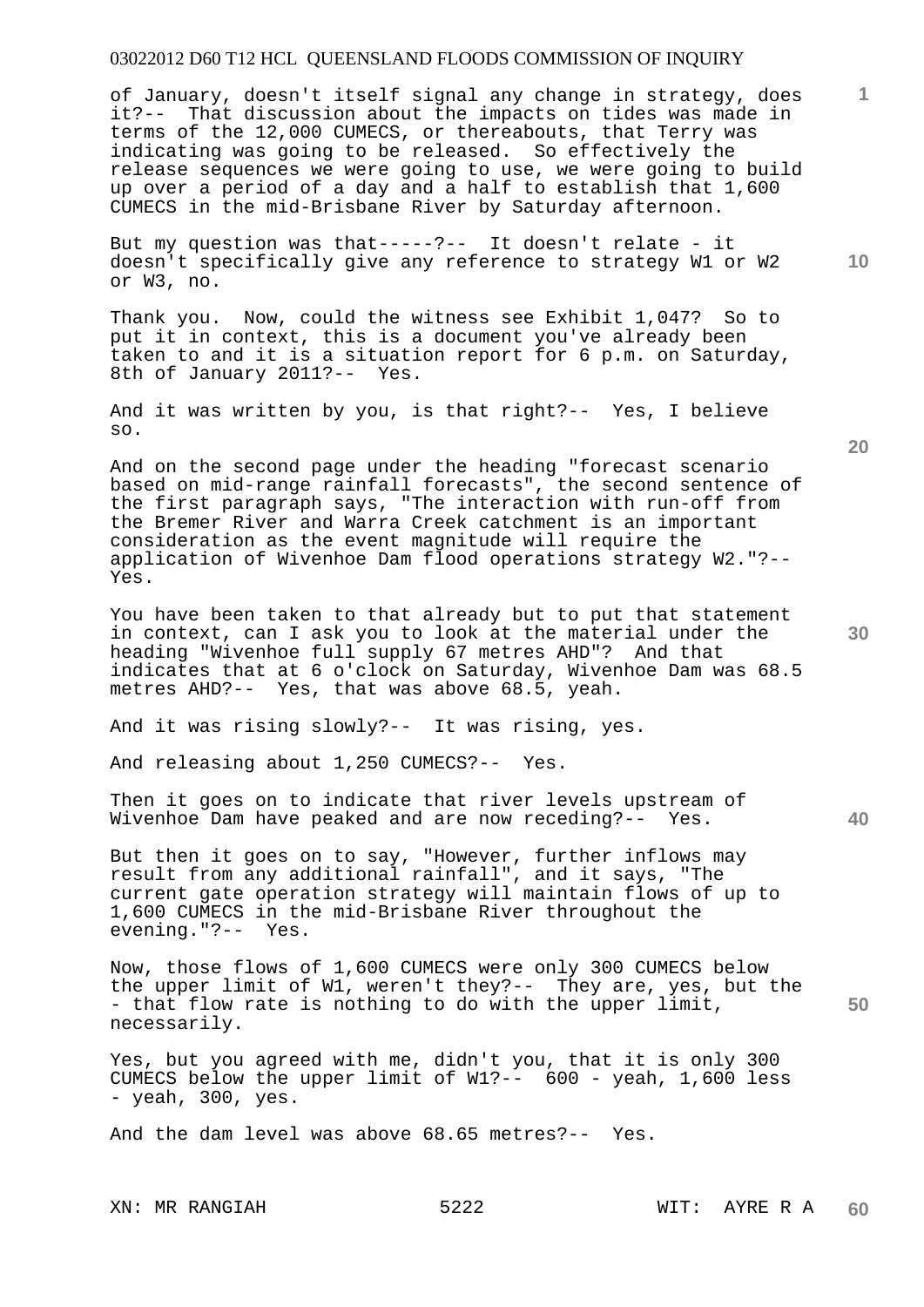And in order to move into W strategy - into strategy W1, the dam level would have to recede below 68.5 metres, wouldn't it?-- Yes.

Now, on the first page of that document, you set out the outlook for the following days?-- Uh-huh.

And for the Sunday it was widespread rain with totals between 50 to 100 millimetres?-- Yes.

For the Monday it was widespread rain again with totals between 50 to 150 millimetres?-- Yes, heavy.

Then again Tuesday rain easing but still with totals between 25 to 50 millimetres?-- Yes.

And your conclusion at the end of that was that "given the saturated conditions of catchments, significant inflows to Seqwater dams will be generated especially following forecast rainfall on Sunday/Monday"?-- Yes.

Now, you - if we go back then to the sentence that I have previously taken you to under heading "forecast scenario based on mid-range rainfall forecasts", correct me if I'm wrong but I understood your evidence about what that sentence meant to be that you were indicating that there could be a change from strategy W3 to strategy W1 and back again to strategy W2 on Tuesday the 11th of January?-- It is possible that based on the forecast rainfall and the temporal distribution of that forecast rainfall, current release rates will drive the lake level down below the threshold limit, back into W1, and then with the rainfall that was coming through on the Sunday and the Monday, you would be back up into the range again. However, this time the forecasted peaks in the Lockyer and the Bremer will be much higher than what they were previously.

And that sentence was intended to indicate all that?-- It was, yes. And, like I said, that was predominantly a heads-up, I suppose, more internally for John Tibaldi, but it was basically to give people an idea that there was certainly more rain coming, but the current strategy could - adopted sorry, adapt to it relatively straightforward. The W2 reference is pretty meaningless, I suppose, for most people in that context.

All right. But you're saying that there was a possibility that you might get into W2 the following Tuesday?-- Possibility.

**50**  That's what it was intended to indicate?-- Predicated on the fact those forecast rainfalls fell as assumed, and given the condition that the lake level was below 68.5.

But you didn't refer to moving into strategy W2 as merely a possibility, did you? You said that "the event magnitude will require the application of Wivenhoe Dam flood operation strategy W2"?-- Yeah, poor choice of words, yeah.

**10** 

**1**

**20**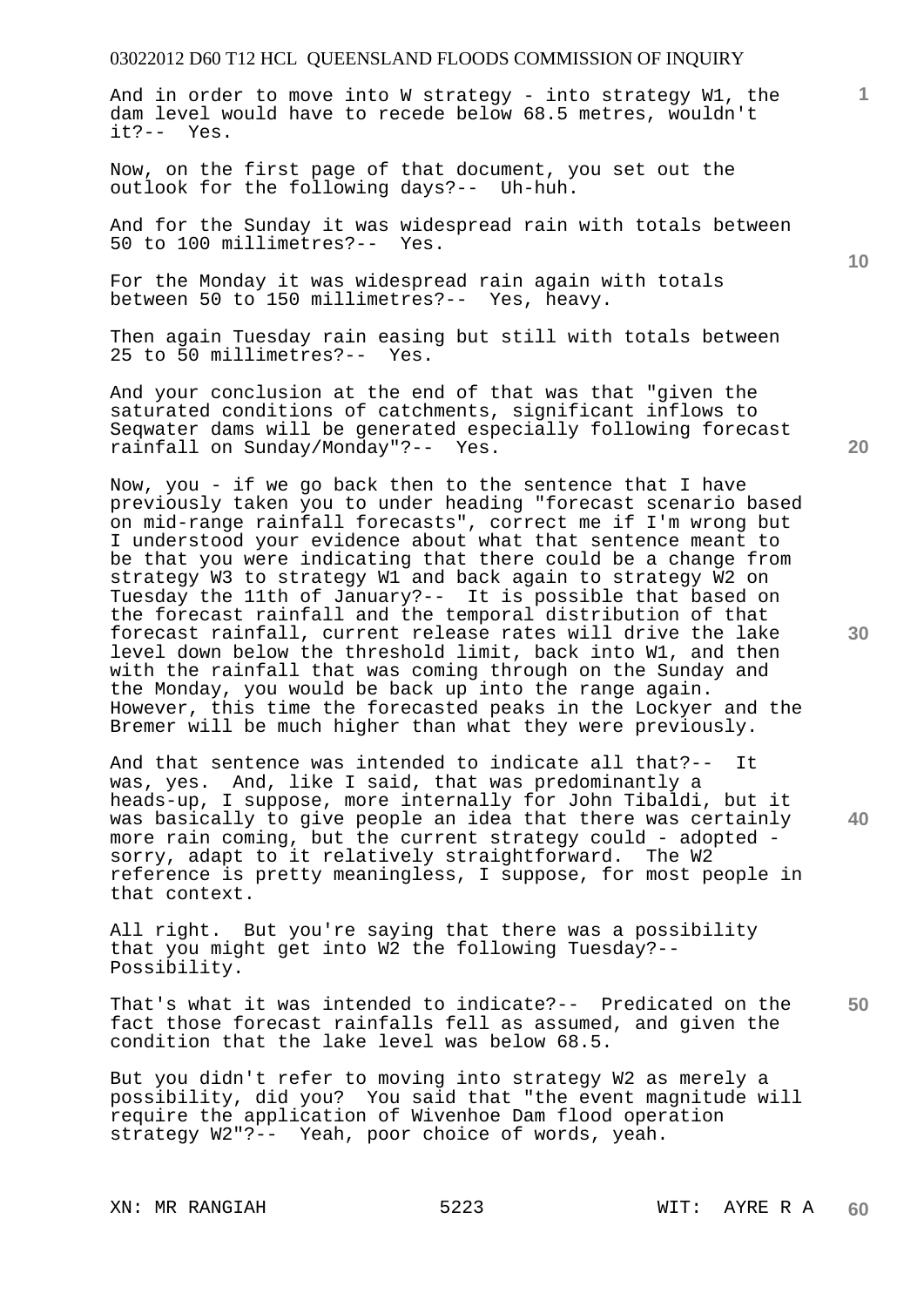Well, could it have been that you actually meant those words?-- This was predicated on the forecast scenario. It<br>was not something we were necessarily implementing. The was not something we were necessarily implementing. current strategy was stated further up in the report saying that the 1,600 CUMECS would continue to be released down into the mid-Brisbane.

Is there any reference there to the following Tuesday, the fact this possibility might occur?-- No.

And in the previous sentence you said that "assessments have been taken to determine possible increases to releases"-----?-- Yes.

-----hadn't you?-- Possible.

Yes. And - but that was based upon the high likelihood of significant inflows?-- Well, the outlook was for some heavy rain in the next couple of days, so it is likely we were going to have to make increases - possible we were going to have to make increases.

But there was a high likelihood of significant inflows, wasn't there?-- Yes, given the prevailing conditions.

So if there was a high likelihood of significant inflows, you've got a situation where the lake level is increasing, not decreasing at that point?-- The model scenario has rain building through Sunday. This is Saturday afternoon. So there is still a period of time before the rainfall actually hits the ground. During that period of time, and as in fact evidenced by the lake levels in Somerset and Wivenhoe which did fall from Saturday night into Sunday morning, there was a possibility it would get down below W1.

I see. But here you're not talking about any possibility of getting below W1; what you're talking about is the high likelihood of significant inflows, possible increases to releases as a result, and further down you're talking about "projections based upon forecast rainfall suggest flows of up to 1,200 cubic metres will emanate from the Bremer River"?-- Yes.

If the Bremer River was at 1,200 cubic metres, you couldn't go into strategy W2, could you?-- Well, you do. You can reduce the flow rates while the natural peak occurs and then you piggyback on the flow that occurs out of the natural - out of the naturally occurring catchments.

**50** 

**10** 

**1**

**30** 

**40**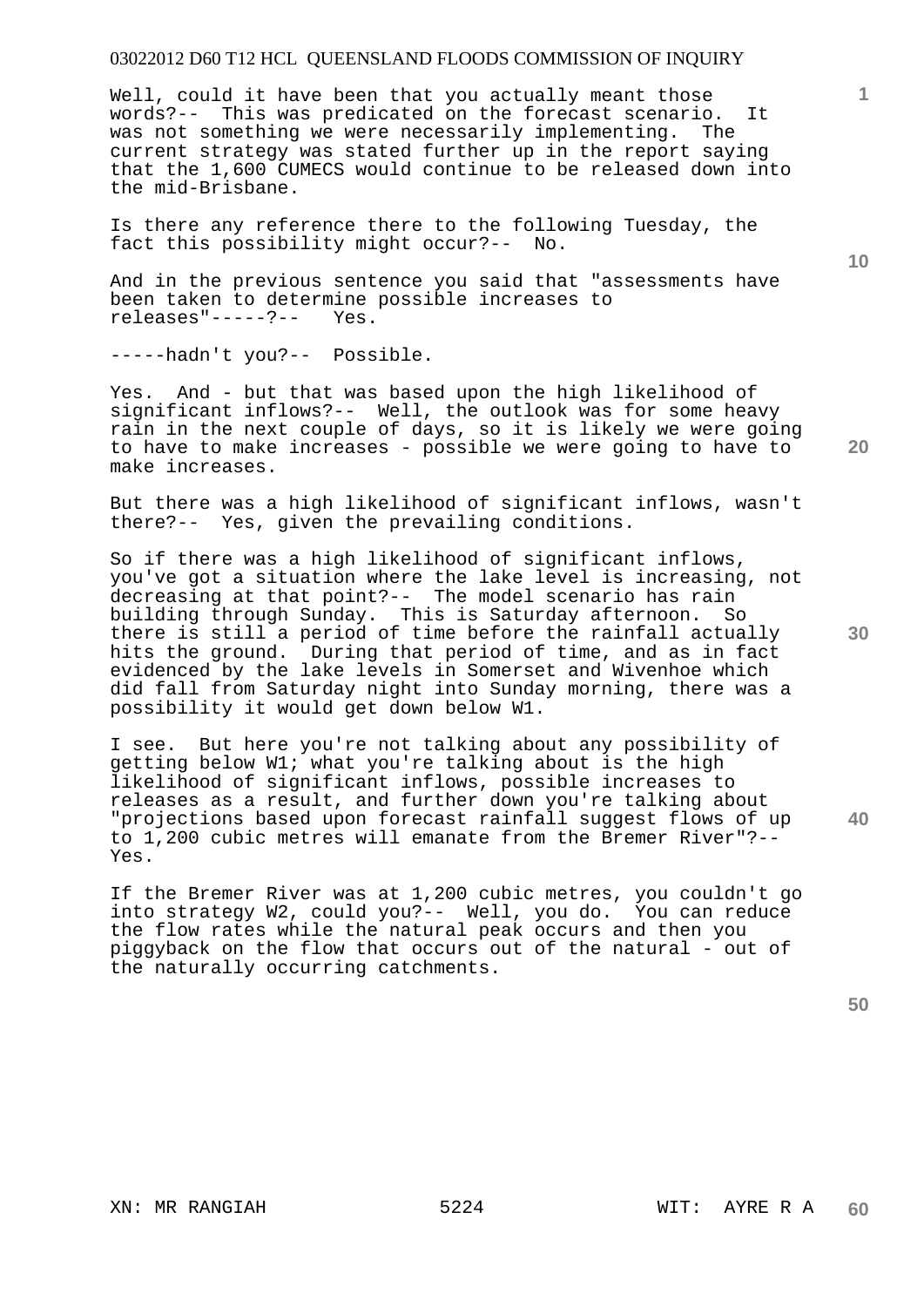Right. So that requires the reduction of releases from Wivenhoe?-- It will temporarily reduce the flows and then ramp up on the back of the natural flood.

But just above that you're talking about determining possible increases to releases?-- Yes. I'm not - I'm not suggesting that the 1250 is necessarily going to be contained all the way through. Depending on the magnitude of the downstream tributaries, if that magnitude is 1200 or even higher, then you can follow it up. So it may, in fact, be higher than what you are currently on.

But I'm suggesting to you the natural meaning of the second sentence you've written under the heading "Forecast scenario based upon the midrange rainfall forecasts", is that the event magnitude would require the application of - sorry, the transition from strategy W1 into strategy W2?-- From where we were being above 68.5, I'm only describing the model run that's contained in the model - in Appendix K there, there is a period where there is no rainfall over Saturday night. On that basis the lake levels at the current rate were going to drop as is evidenced by what actually happened and as a consequence, yeah, you could go back from W1 up to W2 or W3. It really depends on the magnitudes of the rainfalls that fell and the distribution of those rainfalls. I wasn't setting this in stone. This was just a heads up. It was really in an effort to provide - well, in reaction to assessing the potential threat that was shown on the outlook provided by the Bureau of Meteorology. I'm just trying to give the boys - as in the other duty engineers - a bit of an idea of what we can expect over the next couple of days. It was never a definitive operational strategy that was going to be used.

Well, if you wanted to give them a heads up why didn't you just write it's possible that we will move on Tuesday from strategy W3 back to strategy W1 and then into W2?-- I could have, but they also have access to the gate operations models. So they can just go and have a look and they - a pictorial is a lot easier to see.

It's a bit cryptic, isn't it?-- Yeah, it's a bit cryptic, yeah.

Very cryptic?-- It was an attempt to provide an indication of how this event might develop and the take home message for me out of that were the releases could ensure that the dam is drained within seven days, but were at that extent of the drainage period. If we got any more rainfall than that then we're going to have to actually increase the releases.

Well, I suggest to you that the natural inference from reading that paragraph is that you were not conscious of a transition from W1 to W3 and what you were talking about was the transition that would be required from W1 to W2?-- No, I know the gate operations spreadsheet I was looking at. I was - I knew the concept of it was going down and up. So that's what I was writing about. Maybe I was too focused on the model to necessarily describe appropriately what's - I really wanted or

**10** 

**1**

**20** 

**30**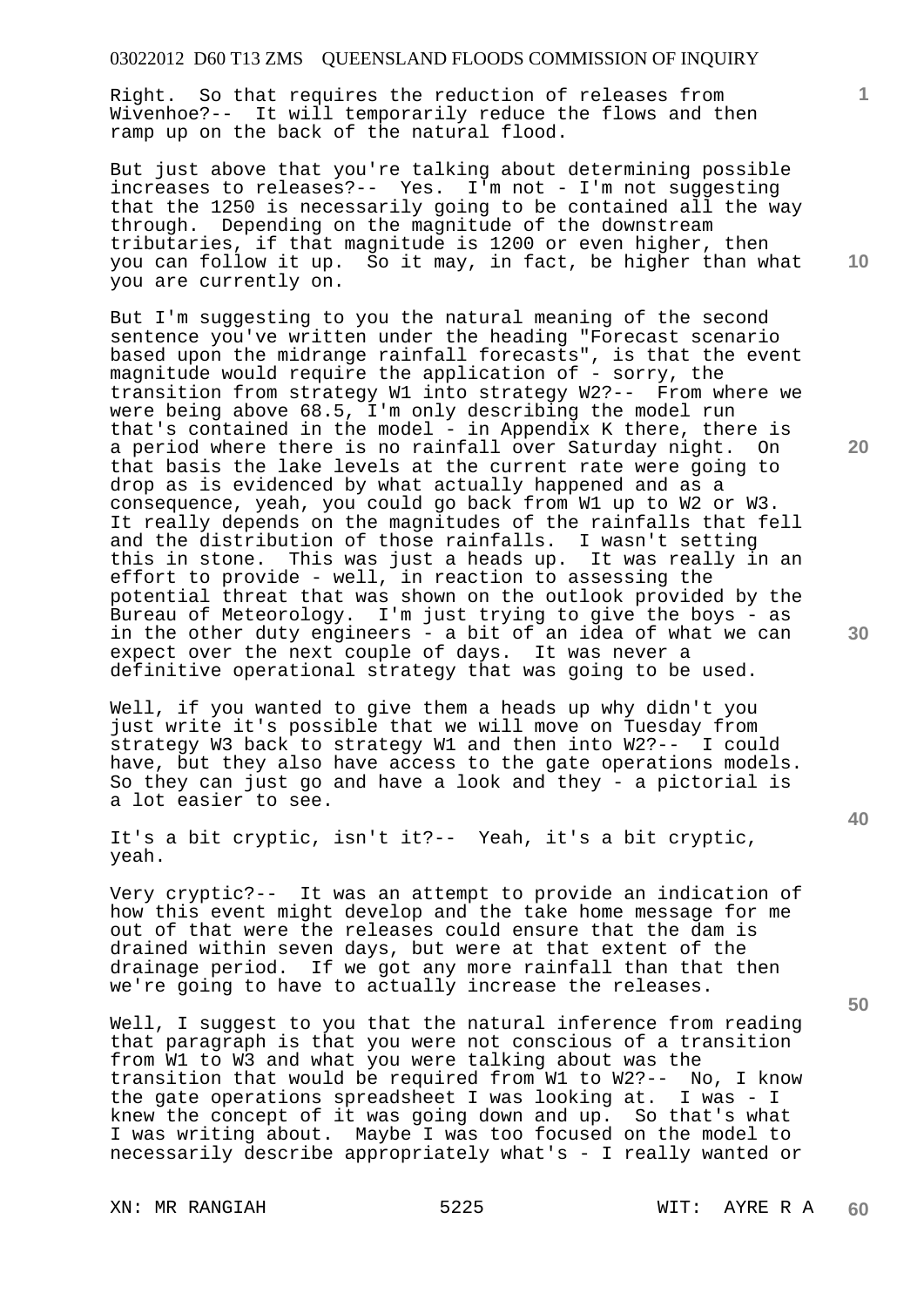the intended message I wanted to give at that stage. I don't know. It's the end of the shift. I'm getting tired. I've been looking at this model. I just wanted to get some concept to the boys. I wanted to basically give them an idea that downstream tributaries could actually increase in size. The moment based on those outlooks, the volume was something that we could actually manage within the seven day drain, but if we get more we're going to have to increase the rate from 1250 upwards.

And I suggest it's quite fanciful to suggest that what those paragraphs indicate is that you may have to move from W3 to W1 and back to W2 the following Tuesday?-- I was just trying to capture what the model run I'd just done was telling me. In hindsight, if you have a look at that and go, well, what was the real message I wanted to say then I wouldn't mentioned half the stuff in there.

Now, could the witness see Exhibit 23? Could it be turned to Sunday, the 9th of January at 9.10 p.m. Now, do you see the entry there, "Rob Drury called and spoke with R A"?-- Yes.

And obviously "R A" are your initials?-- That's me, yes.

And then it says, "Rob confirmed" - when it talks it says, "Rob confirmed" that's a reference to you?-- That's me, yes.

So you've confirmed that the releases will need to be ramped up from the current 1,400 CUMECS to 2500 CUMECS which will cause flooding in the low lying areas of Brisbane?-- Yes.

Now, the reference there is to releases will need to be ramped up?-- Yes.

And it recognised that it was necessary now to start increasing the rates of release from the existing rates?-- We recognised that at the 3.30 conference. Terry was going to do some additional modelling to determine what those appropriate rates would be. It came up with the number of two and a-half thousand. It was at that time in the Sunday afternoon where the forecasts were grossly underestimated so the actual event was getting larger than we had anticipated at that point and was moving faster than we'd necessarily recognised it on the Sunday afternoon, but, yes, at that point in time we were suggesting we'd have to go and go pretty quickly to start getting those releases made.

But it is the case, isn't it, that you didn't reach the upper limit of the W1 strategy, that is, 1,900 CUMECS until 8 o'clock on Monday, the 10th of January?-- Well, at that point in time that limit is not relevant. We were working in strategy W3.

Did you tell Rob Drury that you were applying W3?-- No. Because we don't speak in terms of those strategy labels.

Well, wasn't it important for him to know that the primary consideration that you were operating under was preventing the

**10** 

**1**

**20** 

**30** 

**40**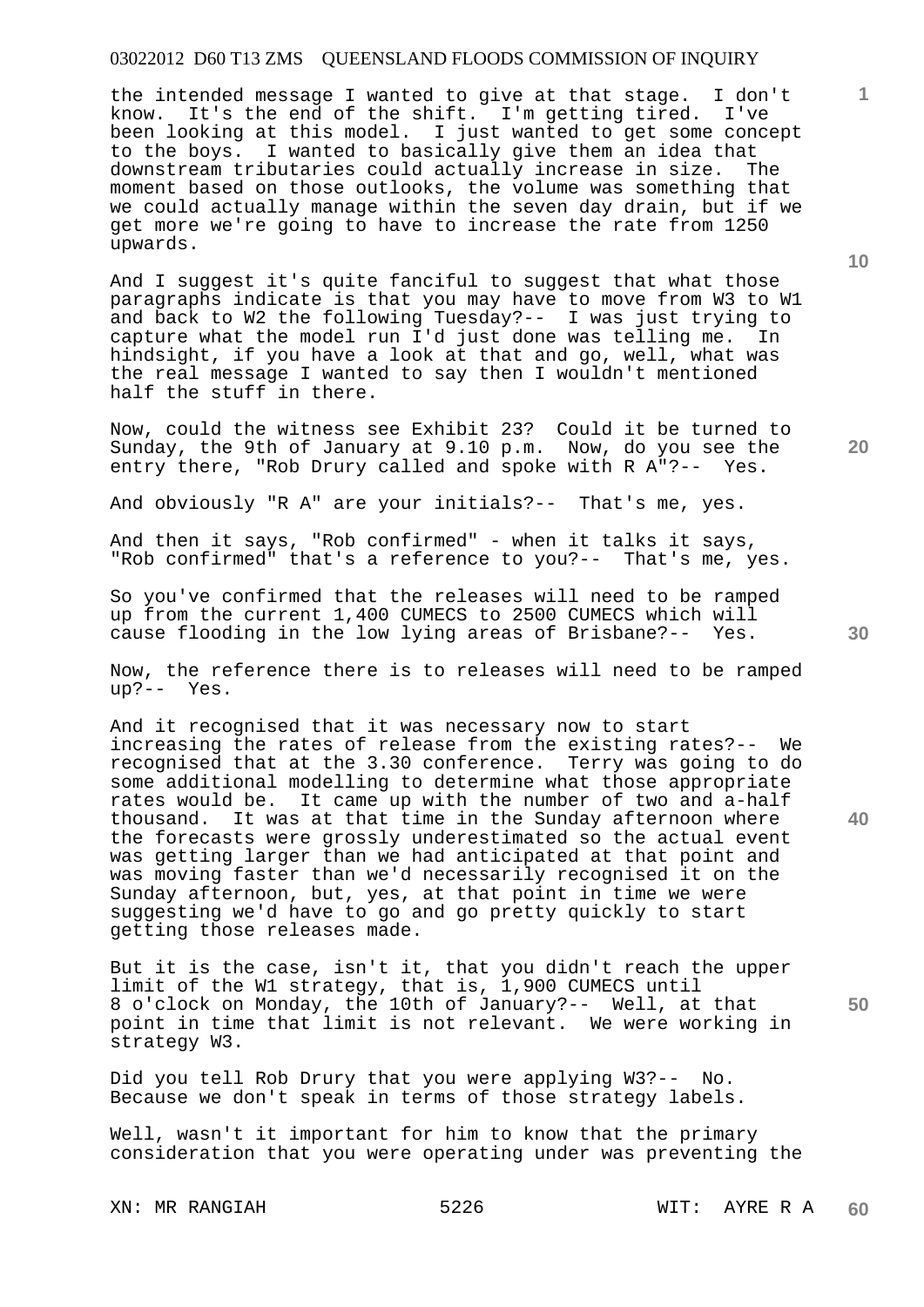urban inundation of Brisbane?-- I would have taken that will cause flooding in low lying areas of Brisbane as being one and the same.

But wasn't it important for him to know that what was explicitly the primary consideration now?-- Well, I could have said we're now trying to minimise damages in Brisbane, not managed - sorry, trying to minimise the inundation of Brisbane, but I think well - my reading of that sentence I would have thought he would have got the general message.

I see. Then at 10.20 here you see there's an entry that says, "Rob Drury called and spoke with R A"?-- Yes.

And then it says a teleconference with Water Grid Manager and DERM was completed and then explained 9 p.m. situation report. Do you agree that's an accurate reflection of what happened?-- Yes. Rob told me there was a teleconference between the Water Grid Manager and DERM and SEQ. I can't recall exactly what he mentioned, but in terms of the overall content, but the main piece of information that I took from it was that Water Grid Manager will be making a media release.

Did you tell Mr Drury or the Water Grid Manager that you were in W3?-- I wasn't speaking to the Water Grid Manager.

I see?-- It was Rob Drury who participated in the teleconference. I was speaking directly to Rob. I had no direct contact with Water Grid Manager.

I see. So that entry refers solely to a telephone conversation between Rob Drury and you?-- Yeah, it was - Rob said, "I've just come off a teleconference with Water Grid Manager and he's going to make a media release."

Did you tell Mr Drury at that stage that you were in W3?-- No, I did not.

**40**  But you explained the 9 p.m. situation report?-- Yes. It would have been along the lines of we're now estimating a very significant volume of water being managed with the dams and I think it was - I can't recall the number, but it was in excess of a million mega litres. But effectively we were going to have to make theses releases and they were going to be quite high.

Could the witness see the 9 p.m. situation report which is in Exhibit 24, page 21, of Appendix E. Now, this is a document that has the name Terry Malone at the end of it?-- Yes. Whilst Terry had finished the day shift, he was obviously aware of the developing situation. This was where we started to actually double team. So I came back to the Flood Operation Centre at about 7.30 and I was working with John Ruffini, but Terry was still going. He - basically he just wanted to see this through and he was going to go home.

So you were on duty at that time?-- I was on duty with John Ruffini, yes.

XN: MR RANGIAH 5227 WIT: AYRE R A

**10** 

**1**

**30** 

**50**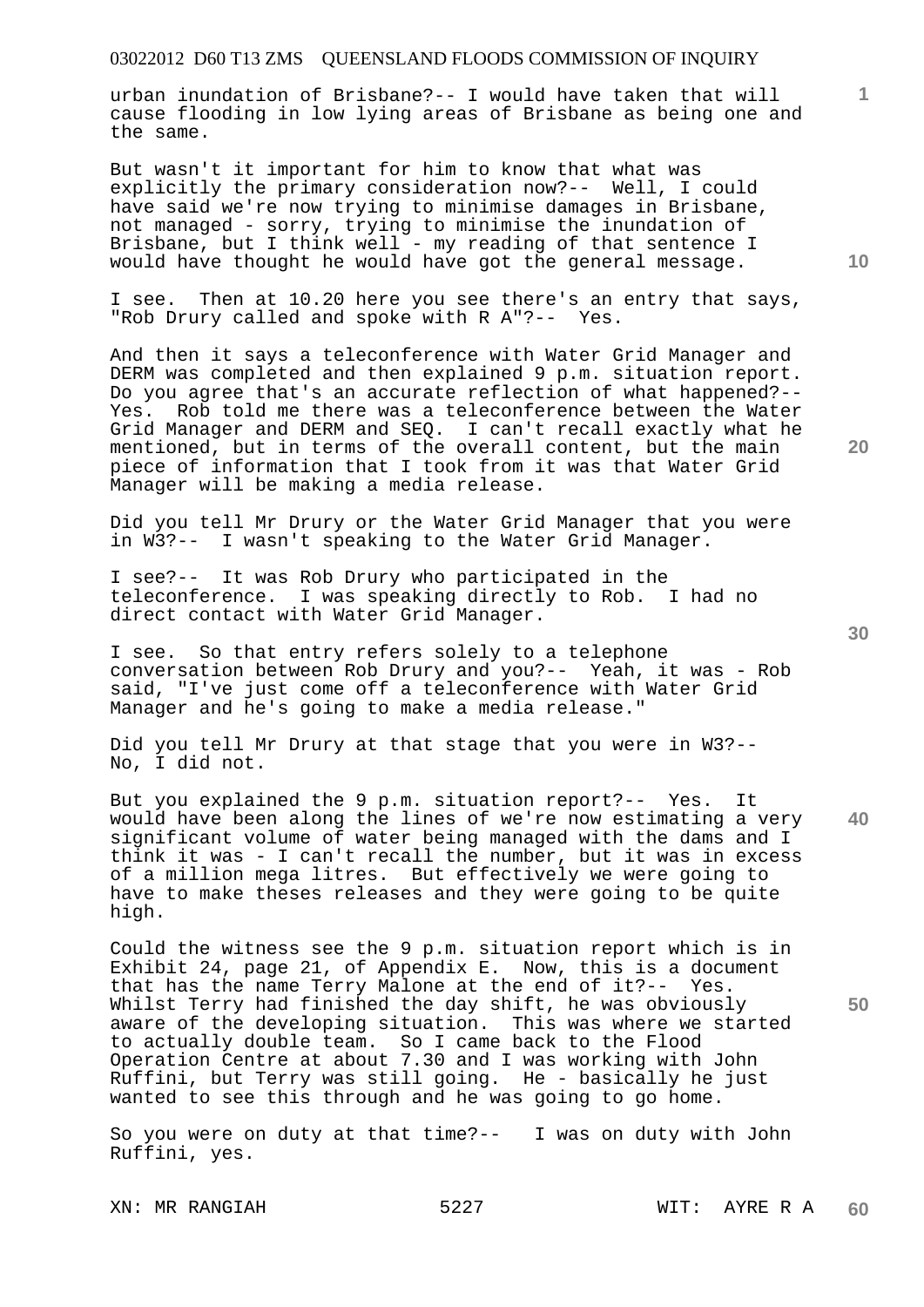But you helped to prepare the situation report?-- I did the model that was the background to this report, yes.

Did you read it before it was issued?-- I believe I did, yes.

And if you look at the - under the heading "Wivenhoe Dam". You'll see that in the second paragraph at the end it says, "Given the rapid increase in inflow volumes it will be necessary to increase the release from Wivenhoe Monday morning."?-- Yes.

And in the next sentence it says, "The objective for dam operations will be to minimise the impact of urban flooding in the areas downstream of the dam."?-- Yes. So this was a definite recognition that the release rates we were now contemplating were going to be damaging release rates as opposed to providing optimum protection to the downstream areas.

But it talks about the objective will be to minimise the impact of urban flooding. It doesn't say "has been the objective" or "is the objective"?-- I took that to be related to the fact that the increase in release rates haven't actually started yet.

See, does that suggest, though, that until at least that point the objective has not been to minimise the impact of urban flooding?-- No, I think they we were just emphasising the fact that the intent of the releases are definitely that.

And in any of the situation reports before this you had not said the objective for dam operations is to minimise the impact of urban flooding?-- Well, that's because up until as I said, up until the engineer conference we were operating in such a way to optimise the protection to downstream areas. There's been a shift because of the volume of water that is now upstream in the dam and the focus is now squarely on minimising damages. We recognised we couldn't store any more. We were going to have to shift the water through the dam.

Could the witness now be shown the situation report for Monday, the 10th of January at 1 a.m., it's on page 23. And over on the next page. Again, you see in the first whole paragraph it says, "The objective for dam operations will be to minimise the impact of urban flooding in these areas." You see that?-- Yes.

And, again, we're talking about what the objective is going to be in the future?-- Well, this is just a - the way we prepared the situation reports is you take the previous one, rather than type it all out again which would take a while we just use the previous one as a template and adjust what's necessary. So that's just a straight copy from the previous version.

Can you go to - could the witness see the situation report for Monday, 6.30 a.m., 10th of January, page 25. And over on the

XN: MR RANGIAH 5228 WIT: AYRE R A

**20** 

**10** 

**1**

**30** 

**50**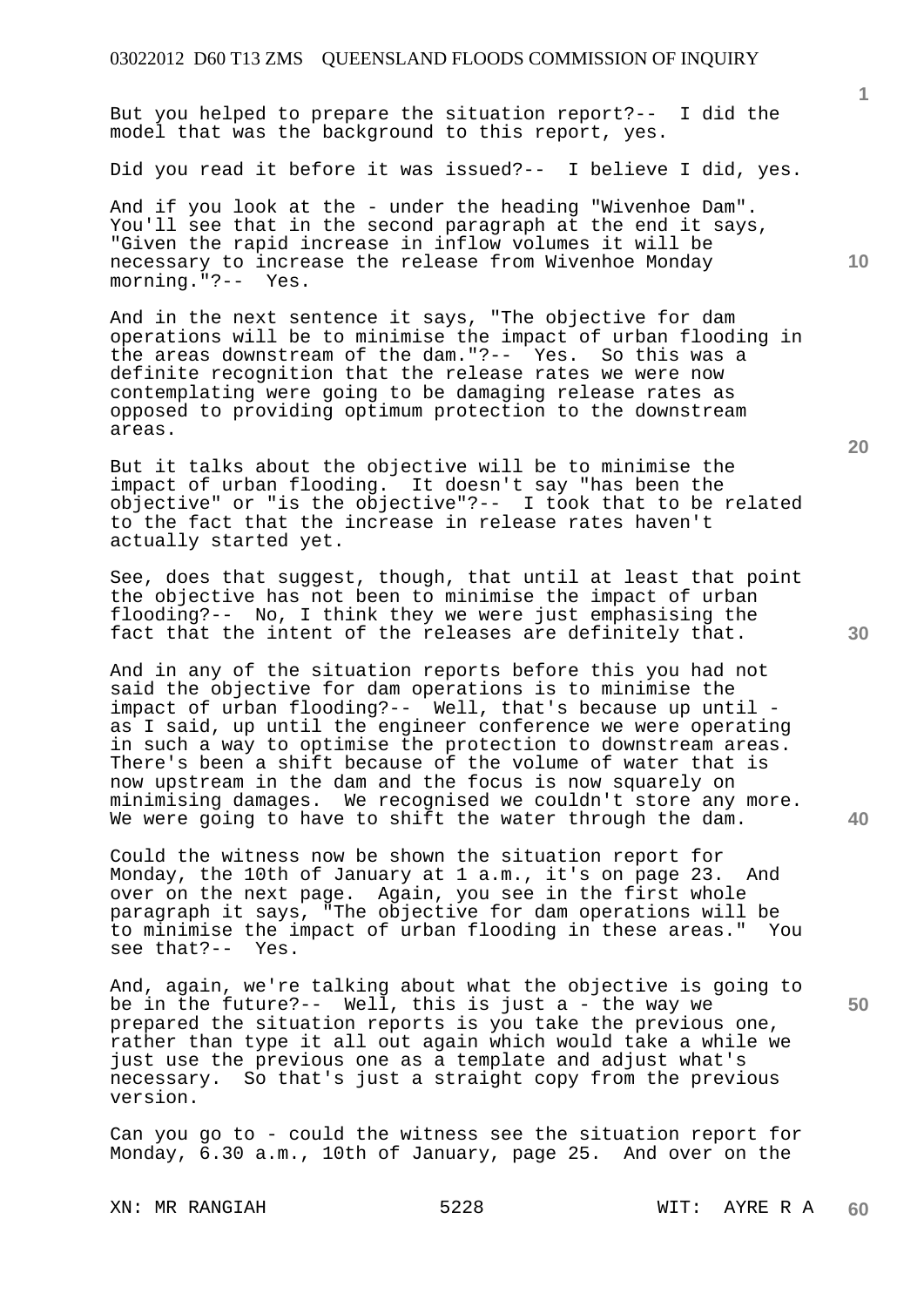next page, again, that sentence appears and, "The objective for dam operations will be to minimise the impact of urban flooding."?-- Yes, it's just, like I say, the way we produce the reports. Rather than type all that stuff out we just copy it.

Could the witness then see the situation report for Monday the 10th of January, 12.16 p.m., page 28. And over on the second page - sorry, just excuse me for one moment. Just under the heading "Wivenhoe Dam", there's the second paragraph that now reads, "The objective for dam operations is to minimise the impact of urban flooding in areas downstream of the dam." Can you see that?-- Yes.

And there's a change in tense there?-- Yes.

Isn't there? It's quite deliberate, isn't it?-- I can't recall. I don't know. Maybe.

What that suggests is it's now firmly the case that the objective is to minimise the impact of urban flooding?-- Well, that objective was - was as such since the previous evening, yeah. We don't sit there with these situation reports and agonise over every word. The idea is to try and getting something out which conveys the message as clearly as possible. John's obviously picked - picked up that and gone, well, it is now. So the releases are in - actually being made so that's why he's changed it. I can't recall. I don't even - I didn't even realise he did that.

Well, I want to suggest quite squarely that you were required to make a decision to change from the W1 strategy into a high strategy at 8 a.m. on the 8th of January, but you did not make any conscious decision to do so?-- No, I disagree. The release rates that we set in place on the Saturday at 1600 CUMECS in the mid Brisbane was firmly establishing a primary objective of optimising protection of downstream release. That's what that release rate was geared at.

**40**  But that release rate was also consistent with simply being in W1?-- It's consistent to being all three - all four strategies for that matter. Yes.

And-----?-- Except for the fact that the lake level doesn't allow you to be in W1 at that point.

I suggest that you did not have firmly in mind the primary objective of the W3 strategy?-- At what point?

At the time - at 8 o'clock or shortly afterwards?-- On Saturday.

On the 8th of January?-- The objective that we were working to at that point in time was trying to optimise protection to downstream areas.

I suggest that you did not give priority or give - or apply as the primary consideration, avoiding urban inundation until

**10** 

**1**

**30** 

**20**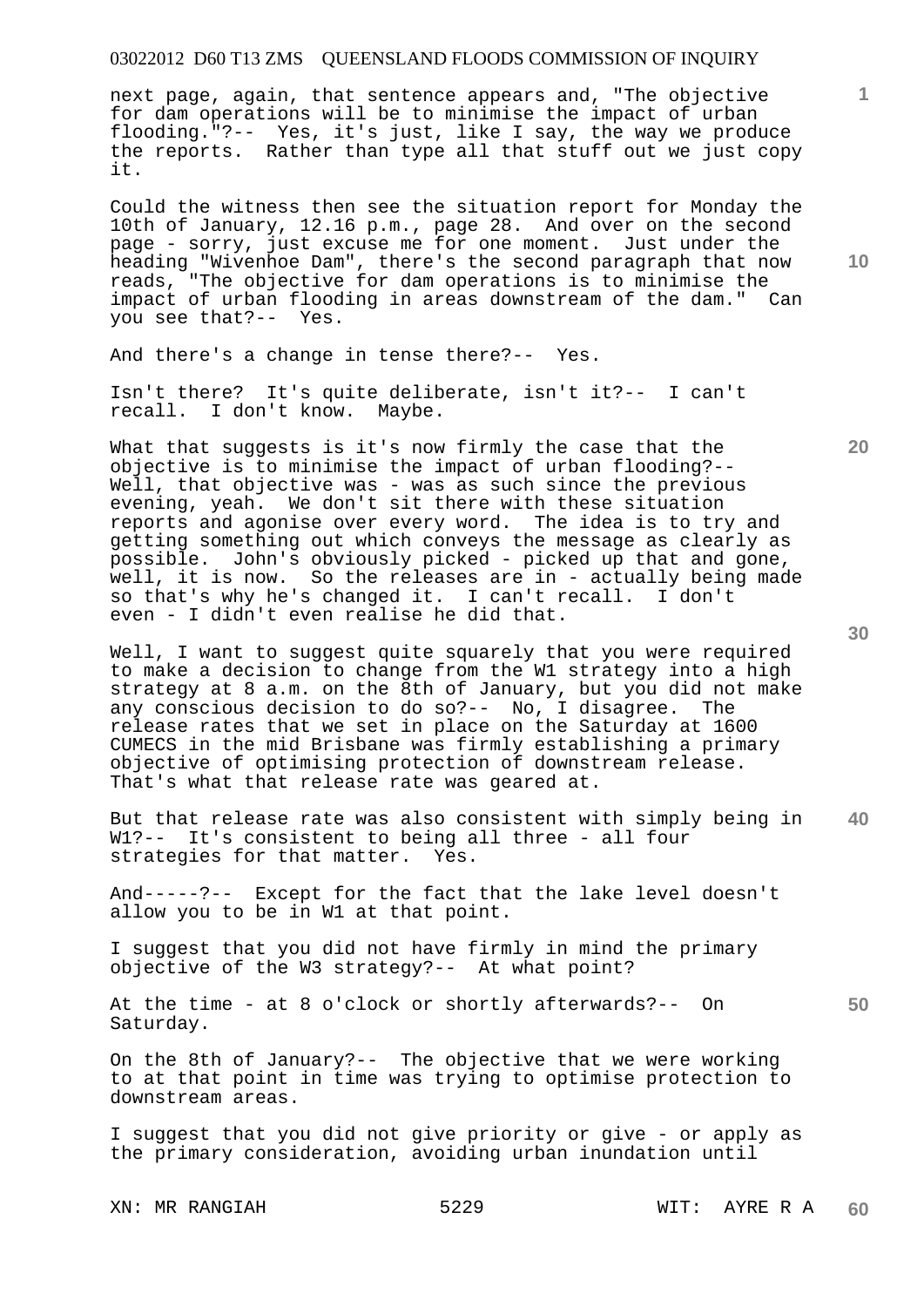some time on the night of Sunday, the 9th of January or the morning of Monday, the 10th of January?-- We recognised that the event was developing and that's why I called the meeting with the duty engineers. That Friday - sorry, at that Sunday conference, the volume estimates there in my mind in terms of my interpretation was such that there was a definite shift at that point in time from being able to provide optimum protection to now having to make releases that were going to cause damage.

Could the witness see Exhibit 23 and I wonder if you could go to Monday, the 17th of January 2011, 11.20 a.m.

**20** 

**40** 

**50** 

**1**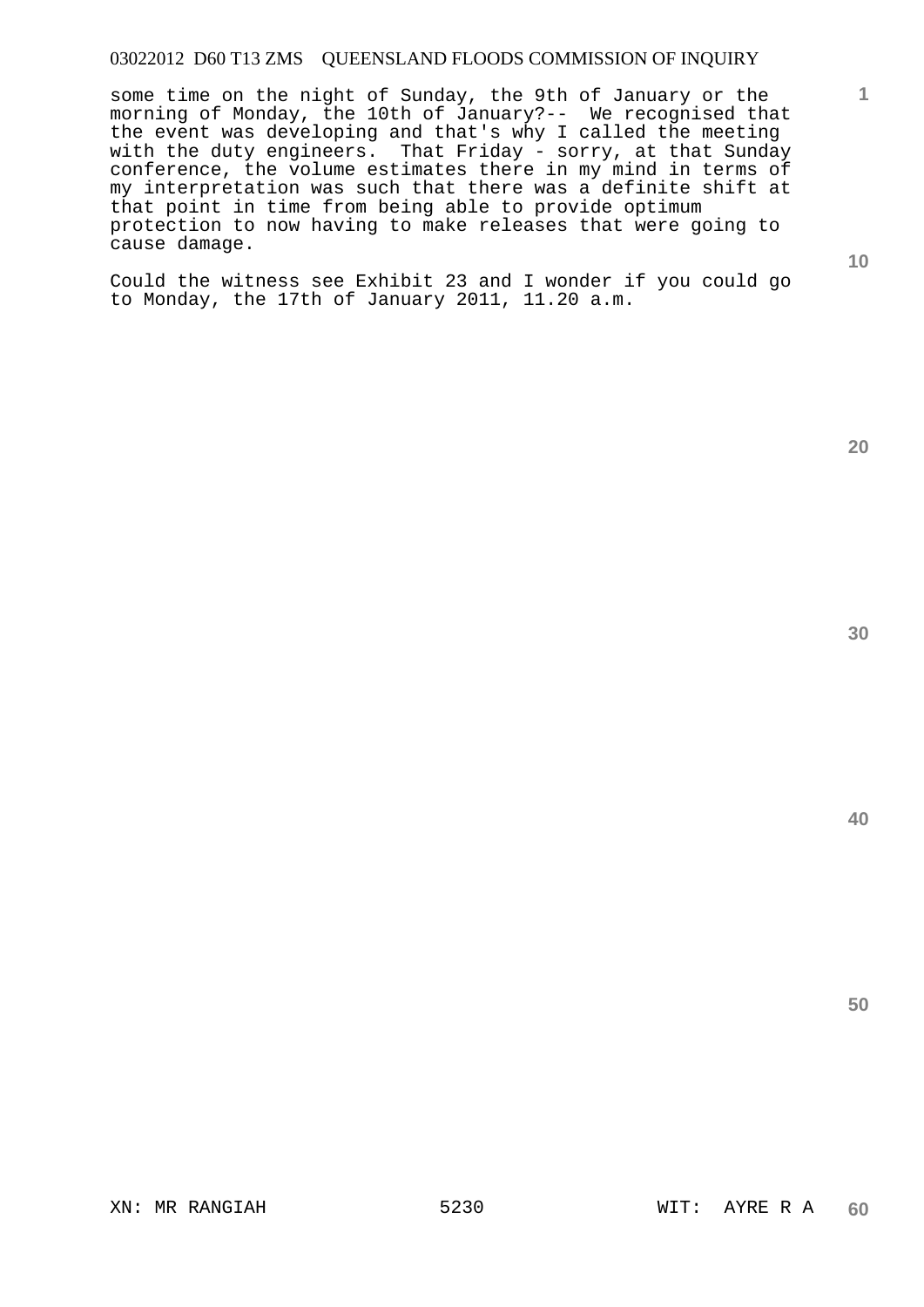**1** Now, do you see that that's an entry that says, "Peter Borrows called saying he will e-mail a revised copy of Michael O'Brien's document."?-- Yes.

And-----?-- By the way, I wasn't on duty that day, so I wouldn't have necessarily seen or heard that conversation.

**10**  All right. But did you get a copy of Michael O'Brien's revised document?-- It would have been sent to the duty engineer e-mail, so - yeah, when I came - next came back on shift I possibly had access to it, yeah.

Well, you have actually provided a statement dealing with some of the allegations that Mr O'Brien has made, haven't you?-- Yes, whether it was through that avenue in terms of obtaining the document or other means, I can't recall now.

And that entry suggests that there was an earlier version of that - of Mr O'Brien's document?-- Are we talking about well, I guess - yes, there's a revised copy, so, yes.

Do you recall the document that was entitled, "What Went on in Brisbane?"?-- Not specifically, no.

All right. And do you recall seeing a document prepared by Mr O'Brien in which he asserted that Flood Operations engineers were too slow to respond to early increases in levels - in dam levels of Wivenhoe?-- Yes.

Could the witness now see Exhibit 25? This is an e-mail that you sent to the duty engineers, didn't you?-- Yes, I did.

And you sent that e-mail on the 14th of January 2011?-- Yes, I'd just come off the period I'd been staying in the building, so I grabbed a couple of hours sleep, I watched some television reports of the event and then I saw a media article in respect of that.

**40**  And had you seen by that time Mr O'Brien's document criticising the actions of the Flood Operations engineers?-- I can't recall specific - no, I don't - no, I wouldn't have because - well, I'd been operating all that week and I'd just come - got my - come out from a sleep, so, no, I hadn't seen the document.

**50**  In any event, you clearly indicated to the other engineers that you needed to have a consolidated view on things before information was distributed?-- Well, that's in recognition that none of us were there for the total period of time, so we all knew snippets of the event but we didn't necessarily know the whole event, so it was no use talking to people about stuff that we weren't actually on shift for, so a consolidated view is just making sure that we knew what had happened during the event.

You were certainly aware that the media had already made assertions about the appropriateness of your adopted operational strategy?-- I was then, yes.

**20**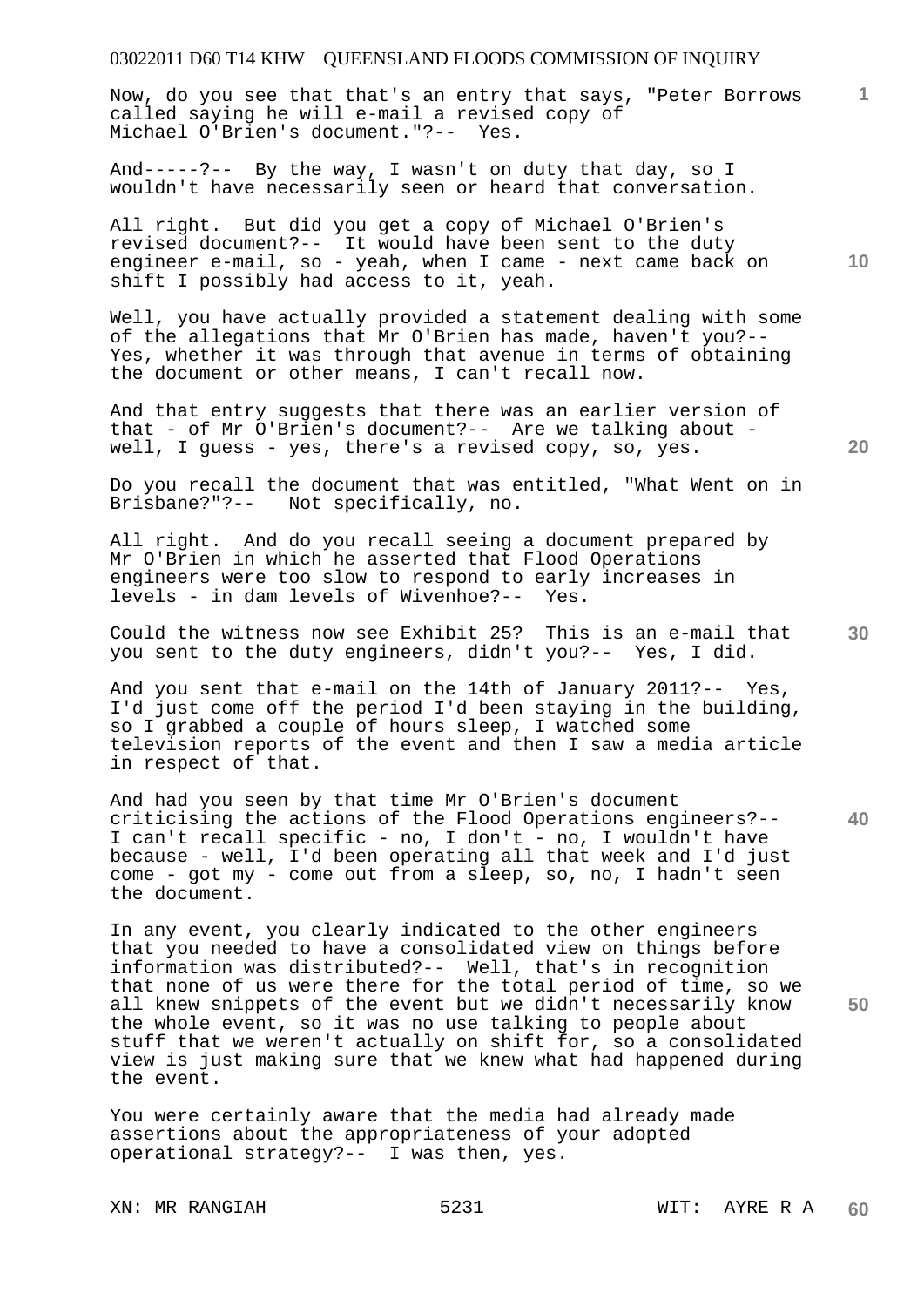And you were indicating that you and the other Flood Operations engineers needed to get together to manage your position?-- Only in the sense that if we were making comments then we'd make sure that we were informed about those comments in case somebody else asked us the same question and somebody else responded who didn't necessarily have the direct knowledge.

Well, did you get together with the other engineers to work out how to manage your position?-- No, because at that point in time we'd gone to single shifts. The closest we would have come to getting together again was the following night when all the off-duty engineers were called back in for the teleconference.

So, it was after this time, wasn't it, and after that meeting that you have referred to that the process of reconstruction started happening as to what strategies were invoked at what times?-- Well, that process happened as part of the reporting exercise, so that wasn't started until after the event had shut down, so I was still operating North Pine Dam on the Thursday following that, so - I think I did take the Friday off after that, and I - probably on the Saturday following we went back in and started the reporting writing process, and that's - but that was - you know, that was the weeks after that.

Well, was this process of reconstructing, what strategy was invoked when during the flood event a part of you and the other Flood Operations engineers managing your position?-- We weren't managing the position, we had a regulatory requirement to produce a report for the Dam Safety Regulator, and as part of writing that report, there's a section on what strategies were adopted, and that - so that's when that happened.

Yes, thank you. I have nothing further.

COMMISSIONER: Mr Murdoch?

MR MURDOCH: Mr Ayre, I'm Jim Murdoch, I'm counsel for the Mid-Brisbane River Irrigators Association. Your most recent statement, 1st of February 2012, Exhibit 1,049, you have that there of course?-- Yes, I have a copy.

I'm interested in certain of the paragraphs on page 5. If you'd go to that, please? Now, you say in paragraph 24 that the terms, "W1A to E, W2, W3 and W4 are not necessarily referenced at any particular time during a flood event." You go on and say, "What is referenced are the gate release rates, lake levels and downstream peak flow rates."?-- Yes.

And then that seems to match up with what you say in paragraph 28, which is, "Strategy labels are generally only attributed after the event as part of the reporting process."?-- Yes.

XN: MR MURDOCH 5232 WIT: AYRE R A

**10** 

**1**

**20** 

**30**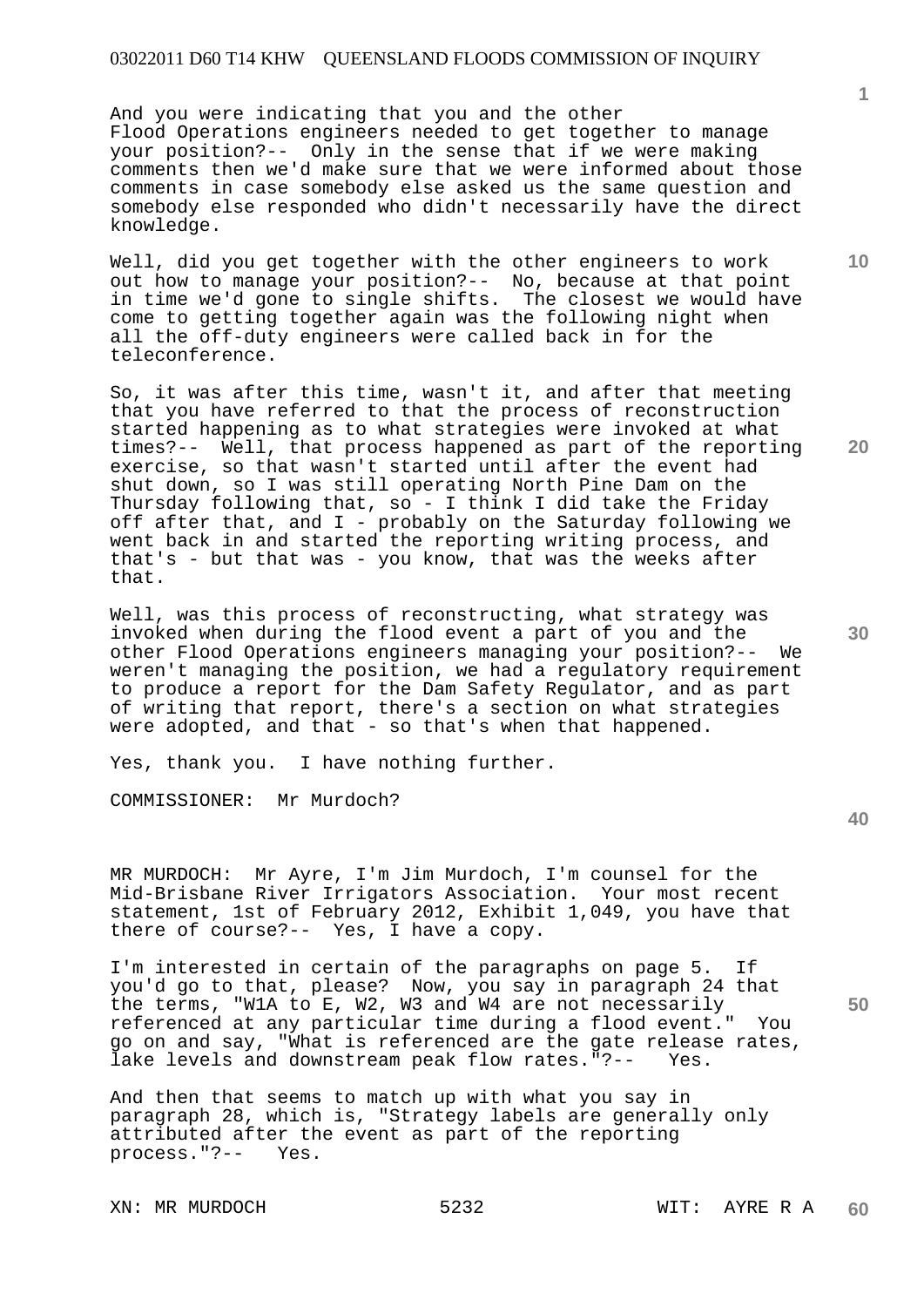Am I understanding the association between those two paragraphs?-- So, when we're speaking internally we're - we are specifically concentrating on release rates, the volume of the flood upstream and what that means in terms of where we are with the manual and meeting objectives.

If you look at paragraph 27, it says, "Strategy labels are sometimes referenced in directives issues to dam operators as they are aware of the significance of the labels due to their familiarity with the manual."?-- Yes.

The Wivenhoe and Somerset?-- Yes.

Isn't there conflict between what you say in paragraph 27 and what you say in paragraphs 24 and 28 which I took you to a moment ago?-- Well, it's not as if we aren't aware of what strategy we're in necessarily, it's just that we don't write it down, I suppose, except we're the operators and specifically in this event I had conversation with - I think it was Ed Dagun at Somerset Dam where he was asking, "Well, what's happening? What are we doing?", and I did include a reference to strategy S2 that had been Somerset, so he had an idea in terms of what was going on at Somerset where we are in the event.

So, that you've explained that the professionals with the knowledge of the strategies aren't confined to personnel in the Flood Operations Centre, obviously the persons involved in the operation of the Wivenhoe and Somerset Dams are also intimately familiar with those-----?-- Yes.

-----strategies?-- They have copies of the manuals and are they do training in terms of the use of the manuals, yes.

Would that not necessitate that there be a contemporaneous assignment of strategies as they are developed at the Flood Control Centre?-- There's no doubt with hindsight it would be advantageous to do so, but the general practice to this date has been not necessarily doing that. The operators, they're primarily interested in actually executing the directives, they don't necessarily know - need to know the intent of them. The operators do get a copy of the Situation Report, so they can get the overview, if you like, from the Situation Report.

But you are surely not suggesting that the Flood Control Centre issues critical directives to the personnel operating the dams and leaves them to guess as to-----?-- No.

-----what the strategy is that's currently being implemented?-- It's to some extent irrelevant for their purpose, they are actually executing the gate sequence that's been defined. So, they - all they need to know is which gate and at what time and to what increment those gates are operated. That's the content of the directives. That's the content of the directives.

Well, are you saying it's unnecessary then for them to be familiar with the manual and the strategy labels in the

XN: MR MURDOCH 5233 WIT: AYRE R A

**10** 

**1**

**20** 

**30** 

**50**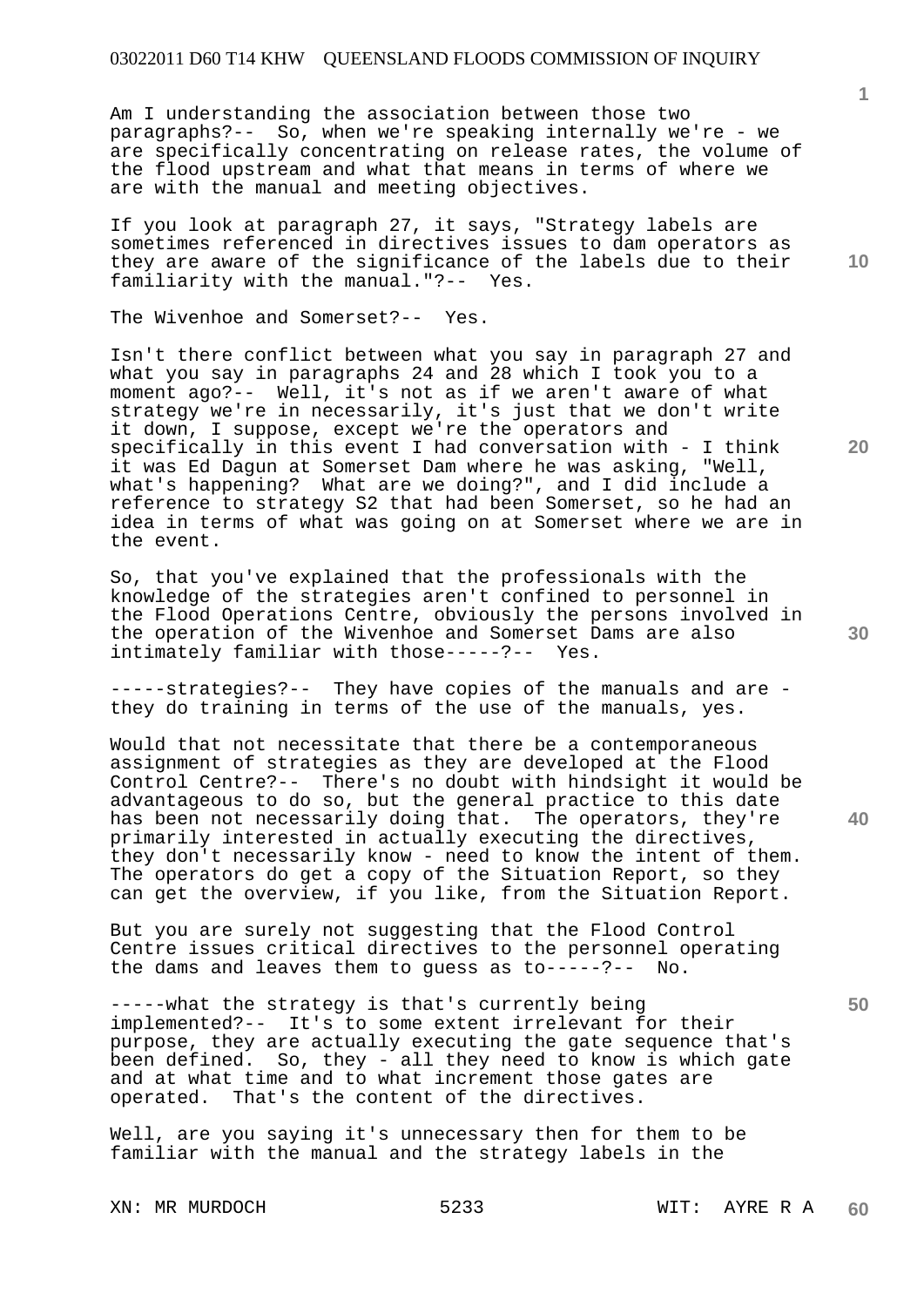manual?-- No, I'm not, I'm saying that the directives are just an instruction, "Carry out this."

In other words, don't take them into your confidence as to what strategy you're implementing?-- They are provided with a copy of the Situation Report which is effectively - what we're trying to do there is to describe to everybody what's - what we're intending to do in terms of the operations. So, they're as advised or they're as aware of what we're doing as anybody else.

Could Mr Ayre see that part of Exhibit 430 which is the Flood Control Centre Event Log? Do you have that?-- No, it's not come up on the screen just yet.

Could you go, please, to the entries for Friday, the 7th of January 2011? They go over on to page - and you will see that that's an entry for 12.15 p.m.

**20**  COMMISSIONER: You will have to wait for my Associate to find it, Mr Murdoch.

**30** 

**50** 

**1**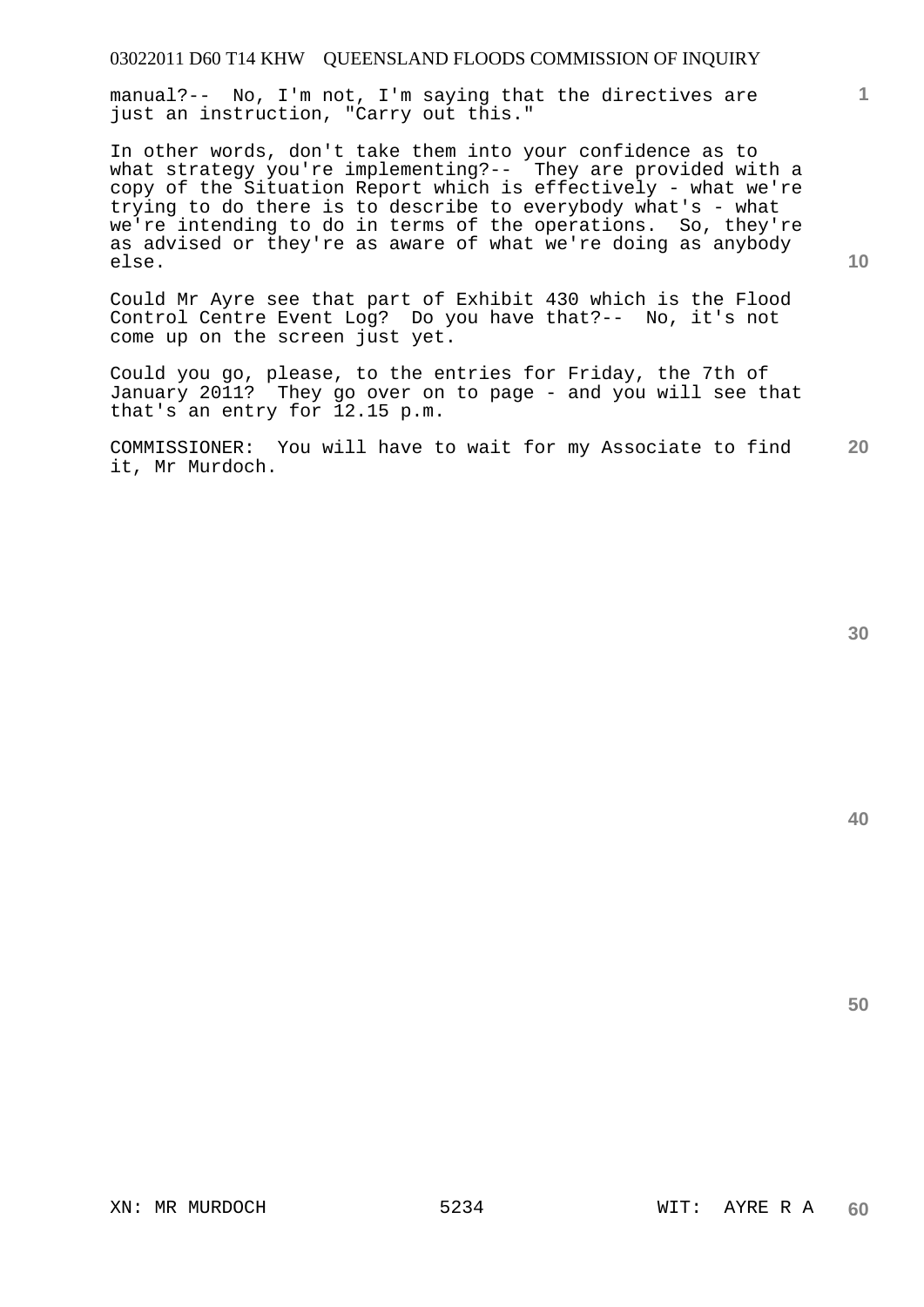MR MURDOCH: Oh, I am sorry.

COMMISSIONER: Is what's on the screen now what you were referring to?

MR MURDOCH: Yes, thank you, your Honour. 12.15 p.m. and then followed by 12.34 p.m., it is recorded in the log that it is 12.34 on the 7th, "issued Wivenhoe directive number 1"?-- Yes.

And then if we go to the far right-hand side in the penultimate column which is headed D, we have directive strategy W1C?-- Yes.

Doesn't that suggest that there was indeed an identification contemporaneously of the strategy that was behind the directive to the dam operators at Wivenhoe?-- This was the document that was produced, as I understand, for the Ministerial briefing. So it is not the contemporaneous record<br>- isn't it? Or------ isn't it?

So even though it is referred to as the Flood Control Centre event log, it is not the event log ?--  $I - I$  am sorry, this is - so this is which document? Can you just scroll down to the other side? Is this the full log? No, that is not the flood event log. That is in fact the cutdown document that we discussed this morning. That's the document that was prepared as part of the Ministerial briefing.

Well, why is it described as the Flood Control Centre event log if it is not the Flood Control Centre event log?-- Well, this document, as far as I knew, was called something different in terms of its title. What's in this - it is based - okay, so my understanding of how this thing was developed was it was a - somebody has copied the actual flood event log, saved it as a different document, renamed it, and then gone through, stripped out all of the information that isn't relevant to a strategy and then done some sort of analysis on the information provided to determine a strategy. But this was not the event log that was developed as a contemporaneous reference.

Was it taken from contemporaneous records?-- Well, like I said, I believe this document was a copy of our actual master flood event log.

Okay. Well, let us go through them, and on the following page we have again against the 7th of January an entry for 9.53 p.m., and we have Wivenhoe directive 2. As against that we have directive strategy W1D in a column?-- Yes.

Same explanation; it is a transposition from the contemporaneous record?-- Well, this - like I say, was, I believe, a document that was used to do a high level filter to come up with some sort of assessment of when strategies were put in place. In my seventh statement at paragraph 90, I provide a table which I believe explains how somebody has come

XN: MR MURDOCH 5235 WIT: AYER R A

**20** 

**10** 

**1**

**30** 

**40**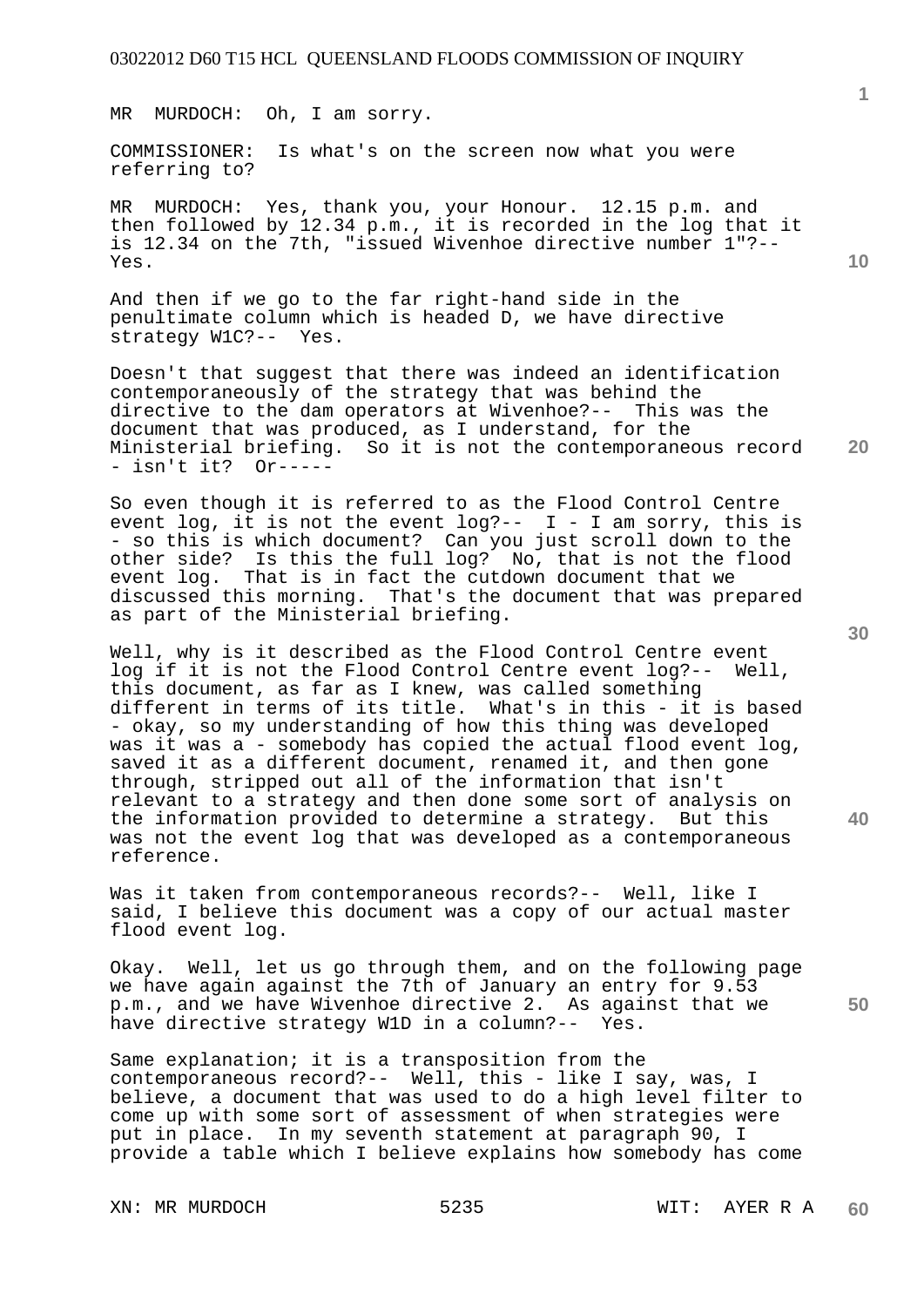up with the assessment of the strategy by using the information contained in the flood event log.

Yes, I have read that but I wanted to take you through it -----?-- Yes.

-----to get your explanation. Okay, then we've got for Saturday at 4.55 a.m., that's Saturday the 8th of January 2011, we have Wivenhoe directive 3, and then column D we have directive strategy W1D?-- Yes.

And, by the way, I take it you agree with the matching up of the strategies with the directives that I've taken you to thus far?-- I have done an analysis this week to determine if I could come up with an equivalence, and, yeah, based on the information in the flood event log - that flood event log, you can come up with those numbers, but it is - well, some of it doesn't actually utilise information that you necessarily need, and strategy W1, the lake level's an essential element of being able to assign that strategy.

Well, I've taken you to directives 1, 2, and 3 and I've shown you in column D the strategies that are set out, and I just want to know whether you agree that the respective strategies beside the three directives are strategies that meet with your concurrence?-- In that particular document?

Sorry?-- In that particular document?

Yes?-- Based on my analysis, I agree that that's how you could come up with strategy W1D for those times. However, I know that to be incorrect.

You know what to be incorrect?-- Well, strategy W1D wasn't being applied at 8 a.m. on Saturday the 8th of January.

All right. So even the document constructed from contemporaneous records is a document that you say is inaccurate?-- Yes. It may be based on some available records but it is not based on sufficient information to make a rigorous assessment of what strategy was in place. To do that you need effectively all the information contained in the model results, appendix A, to be able to make that assessment and apply the decision-making process, as well as the lake level, of course.

Then if we go over to the entry for 8 a.m. on the 8th, we have Wivenhoe directive number 4. As against that in column D we have directive strategy W1D, and, as I understand it from your statement, you disagree that that was the strategy in play at that time?-- Well, in accordance with the lake level, and at 8 a.m. on Saturday the 8th, the lake level was now at 68.52, therefore strategy 1 could not be used.

So it is not just a matter of whether it was 1D or 1E, you say it wasn't at the W1 in any respect?-- Well, it doesn't meet the level criteria. However, you couldn't determine that from just looking at a directive.

**10** 

**1**

**20** 

**30** 

**40**